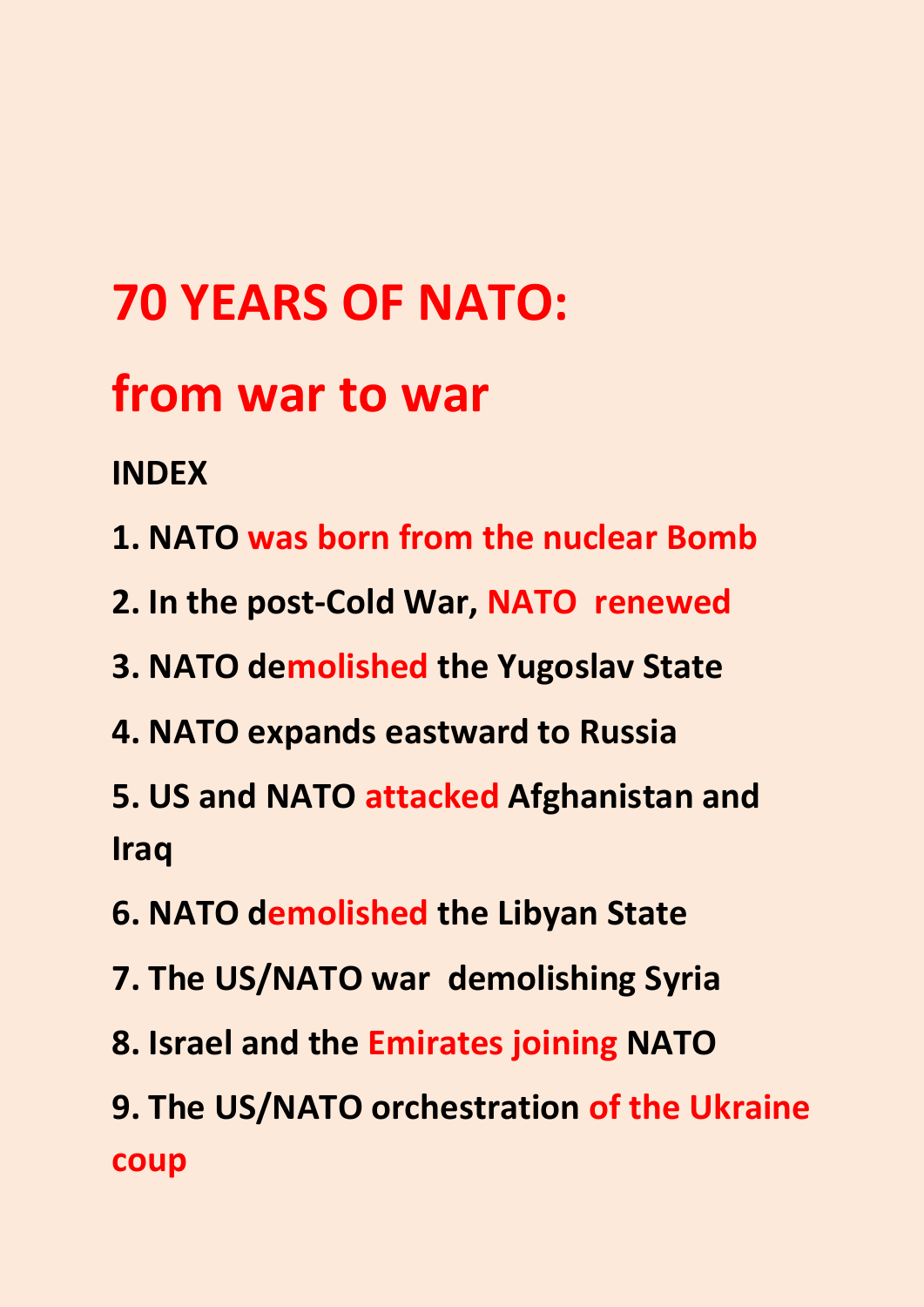**10. US/NATO escalation in Europe**

**11. Italy, the US aircraft carrier on the war front** 

**12. US and NATO reject the UN treaty and deploy new nuclear weapons in Europe**

**13. US and NATO sink the INF Treaty**

**14. The Western American Empire plays the war card**

**15. The US/NATO planetary war system**

**16. Exiting the war system of NATO**

#### **1. NATO was born from the Bomb**

1, The events that gave birth to NATO begin when the United States dropped atomic bombs on Hiroshima and Nagasaki in August 1945, not to defeat Japan, now at the end, but to come out of the Second World War with the greatest possible advantage,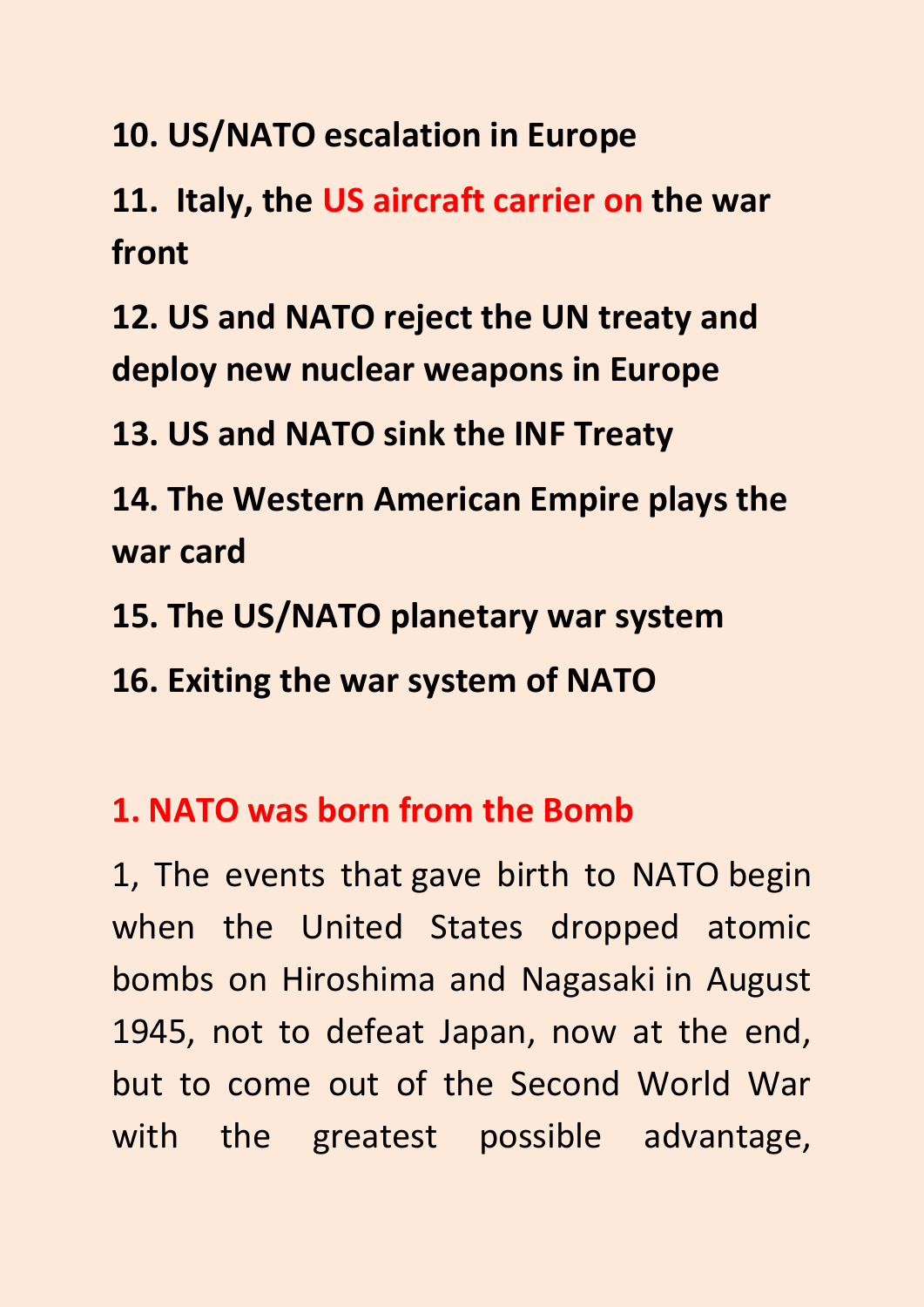especially over the Soviet Union. This was made possible by the fact that, at that time, the United States was the only country that possessed nuclear weapons.

2. Just a month after the bombing of Hiroshima and Nagasaki, in September 1945, the Pentagon calculated that it would take about 200 nuclear bombs to defeat an enemy the size of the USSR. On March 5, 1946, Winston Churchill's speech about the "Iron Curtain" officially started the Cold War. Soon after, in July 1946, the USA carried out the first nuclear tests in the atoll of Bikini (Marshall Islands, Pacific Ocean) to confirm nuclear bombs' effectiveness on the disarmament of a group of ships and thousands of guinea pigs. More than 40,000 US military and civilians participated in the operation that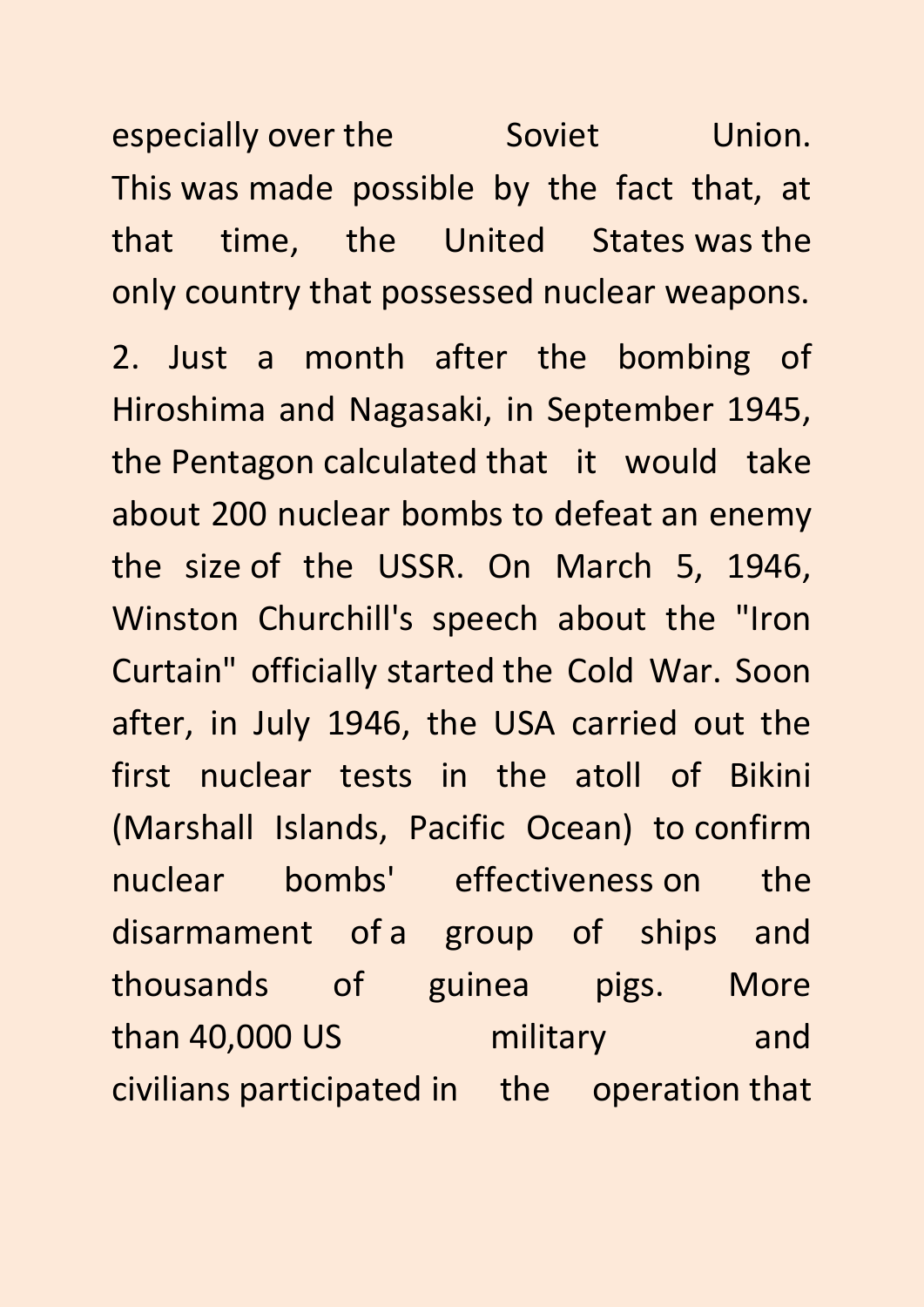included over 250 ships, 150 aircraft and 25,000 radiation detectors.

3. In 1949, the US nuclear arsenal rose to about 170 nuclear bombs. At this point the United States surely had enough bombs to attack the Soviet Union within a short period of time. That same year, however, the United States' plan to the states of the states of the states of the states of the states of the states of the states

preserve its monopoly on nuclear

weapons failed. On August 29, 1949, the Soviet Union carried out its first experimental nuclear explosion. A few months earlier, on April 4, 1949, when Washington knew that the Soviet Union was about to have the nuclear bombs and was about to start the nuclear arms race, the United States created NATO. During the Cold War, the Alliance under US command included 16 countries: United States, Canada, Belgium, Denmark, France, German Federal Republic,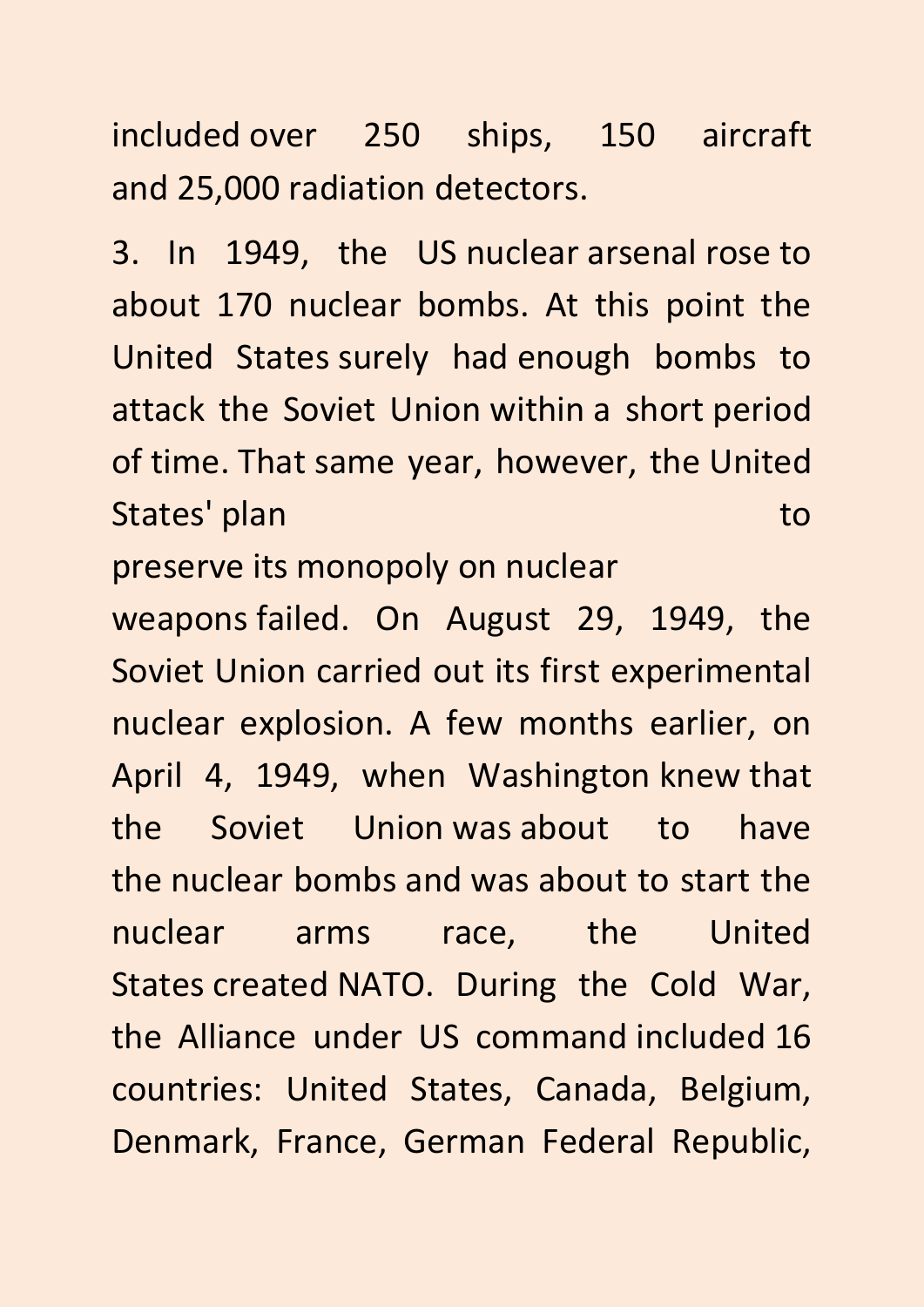Great Britain, Greece, Iceland, Italy, Luxembourg, Norway, Netherlands, Portugal, Spain, Turkey. Through this alliance, the United States maintained its dominance over European allies, using Europe as the front line against the Soviet Union.

4. Six years after the formation of NATO, on May 14, 1955, the Warsaw Pact was born, which included the Soviet Union, Bulgaria, Czechoslovakia, Poland, the German Democratic Republic, Romania, Hungary and Albania. (The Warsaw Pact continued from 1955 to 1968.)

5. As the nuclear confrontation between the US and the USSR began, Britain and France, both members of NATO, moved to also equip themselves with nuclear weapons. The first to succeed was Great Britain, which in 1952 carried out an experimental explosion in Australia. NATO's advantage increased further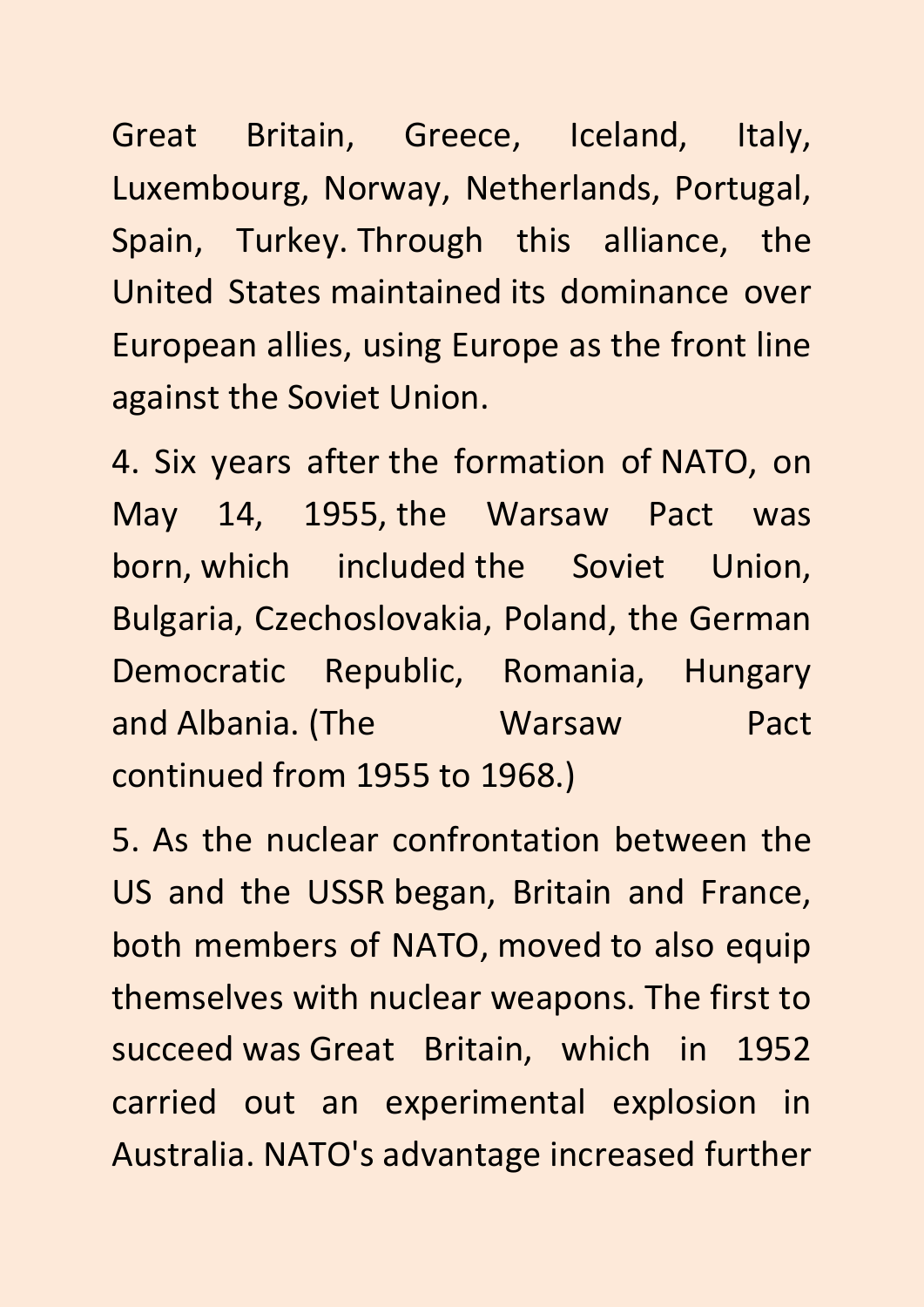when, on November 1st of the same year, the US detonated its first H (hydrogen) bomb. In February 1960, NATO countries with nuclear weapons rose to three when France detonated its first nuclear bomb in the Sahara.

6. While the nuclear arms race was in full swing, the missile crisis in Cuba exploded in October 1962. After the armed invasion of the island by CIA-backed exiles in April 1961 failed, the USSR decided to provide Cuba with medium and intermediate range ballistic missiles. The United States carried out the naval blockade of the island and put their nuclear forces on alert. Over 130 intercontinental ballistic missiles were ready for launch, and 54 bombers with onboard nuclear weapons were added to the 12 bombers that the Strategic Air Command always kept in flight 24 hours a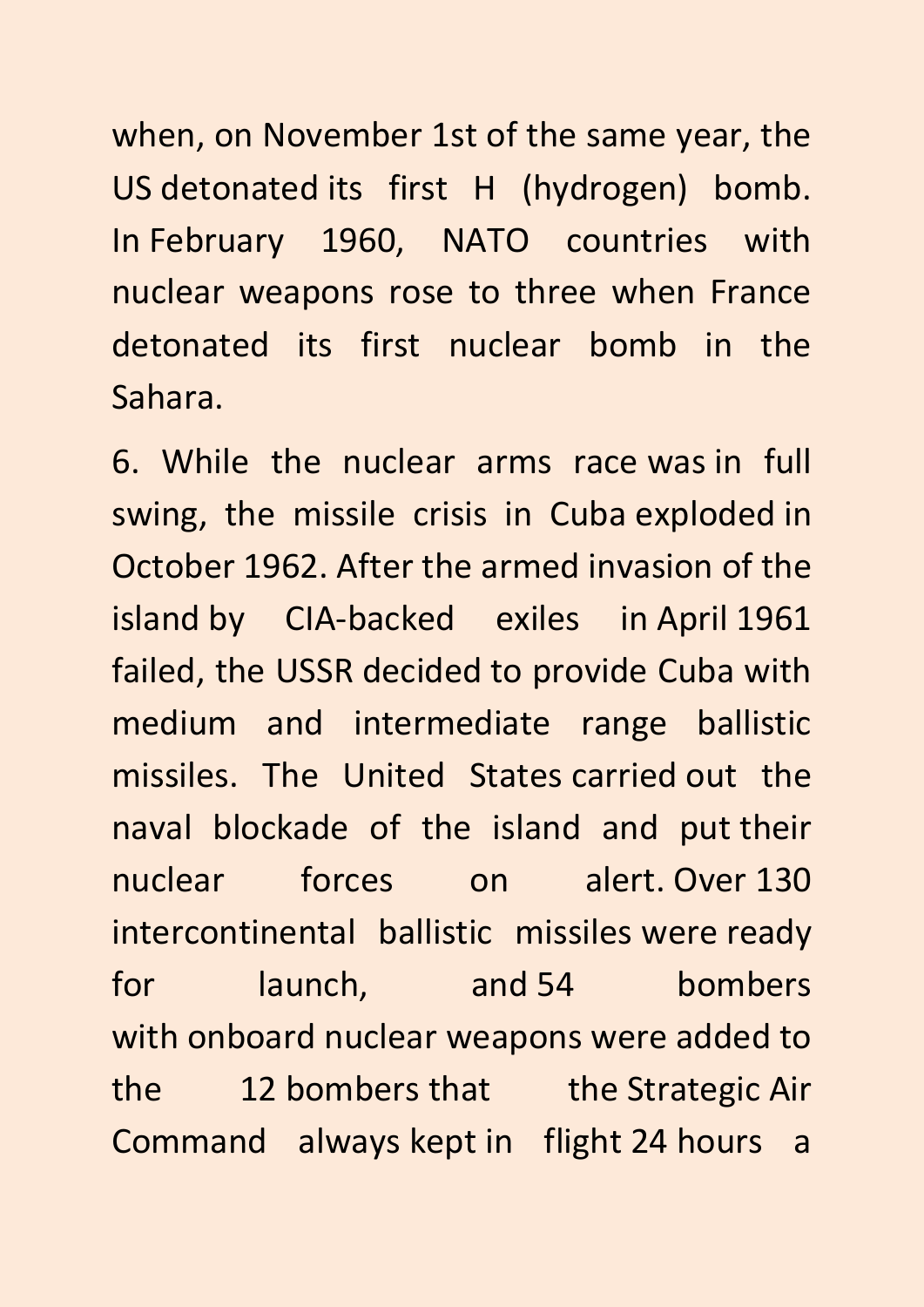day, ready for nuclear attack. At the time, the United States had more than 25,500 nuclear weapons, to which about 210 were added, while the USSR had about 3,350. The crisis, which took the world to the threshold of nuclear war, was defused by the Soviet decision not to install the missiles in exchange for a US commitment to lift the blockade and respect the independence of Cuba.

7.At the same time, China moves towards the acquisition of nuclear weapons and, in October 1964, explodes its first uranium bomb and, in less than three years, its first Hbomb.

8.Hand in hand with the growth of its arsenal, the Pentagon developed detailed nuclear war operational plans against the USSR and China. An 800-page dossier – made public in 2015 by the US National Archives – contains a list (until then classified) of thousands of targets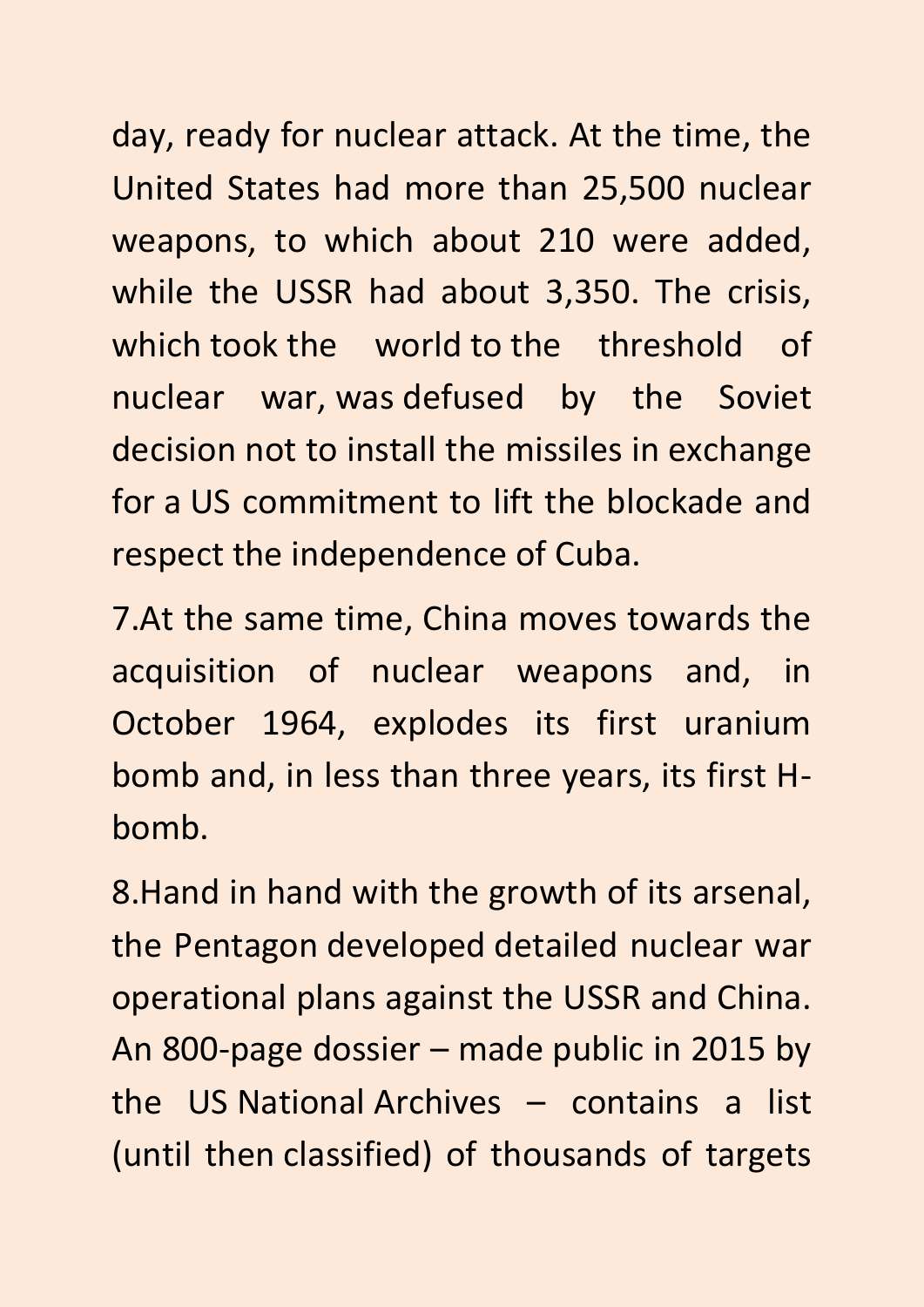in the USSR, Eastern Europe and China that the US was preparing to destroy with nuclear weapons during the Cold War. In 1959, the year to which the "target list" refers, the US had more than 12,000 nuclear warheads and the British had 80, while the USSR had about a thousand, and China had none up to that point. Due to having superior transportation (bombers and missiles), the Pentagon considered a nuclear attack to be feasible.

9.Paul Johnstone, a Pentagon nuclear war planner and analyst for two decades (1949~1969), has revealed that at the time of the Cold War, there was the conviction among US strategists that the United States would suffer serious damage and have millions of deaths, but it would continue to exist as an organized and viable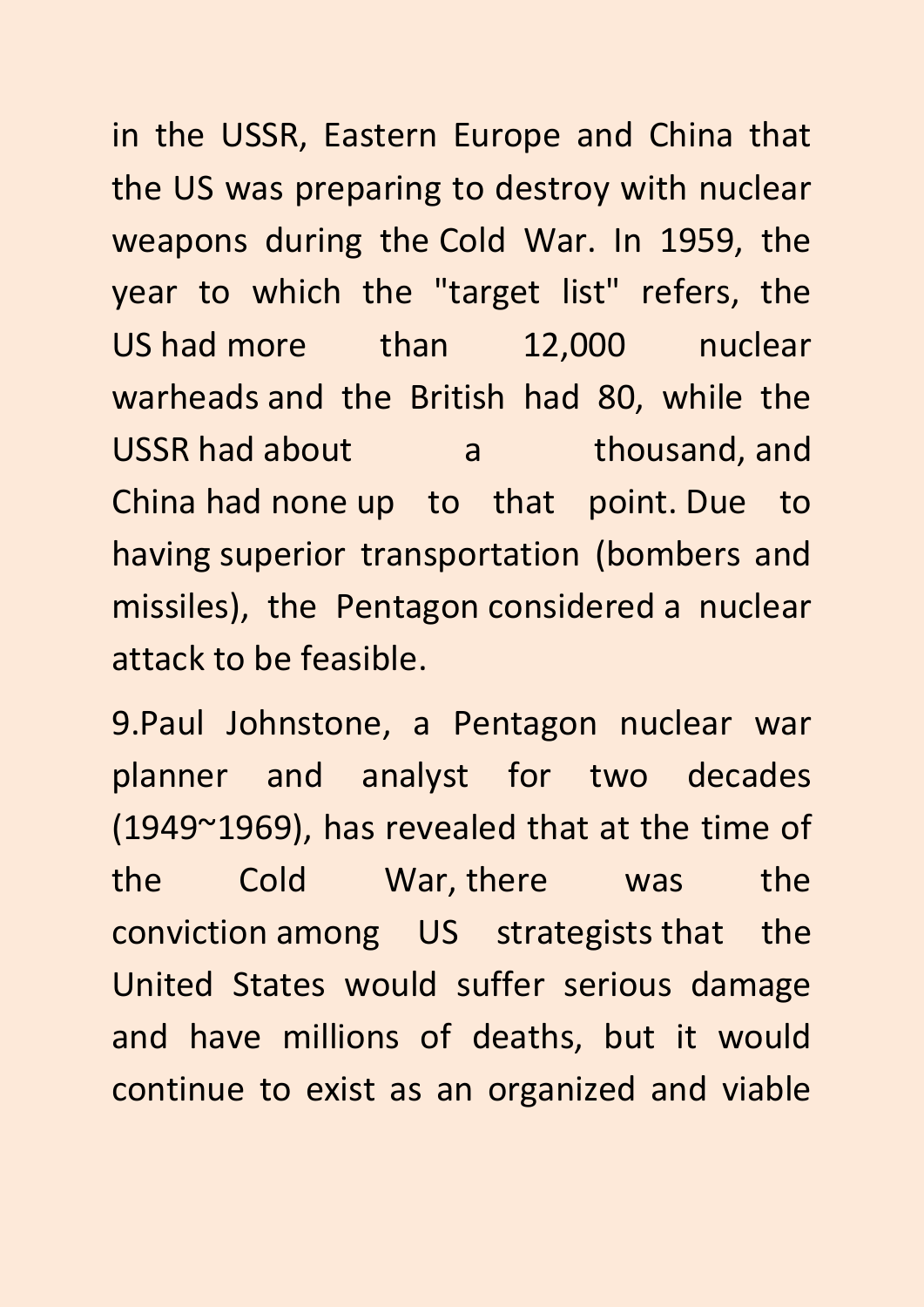nation, and it would prevail, while the Soviet Union would not be able to do so.

10.Between the late 60s and early 70s, the US had about 9,000 nuclear weapons deployed outside its territory: about 7,000 in European NATO countries and 2,000 in Asian countries (South Korea, Philippines, Japan). Besides these, they have 3,000 weapons aboard submarines and other naval units, which can be launched at any time from advanced positions against the Soviet Union and other countries. The USSR, which has no advanced bases outside its territory near the United States (to which it can approach, however, using nuclear submarines), tried to prove that, if attacked, it could launch a devastating retaliation. To confirm this fact, in a test conducted on October 20, 1961, the most powerful hydrogen bomb ever experienced, the 58-megaton «Zar»,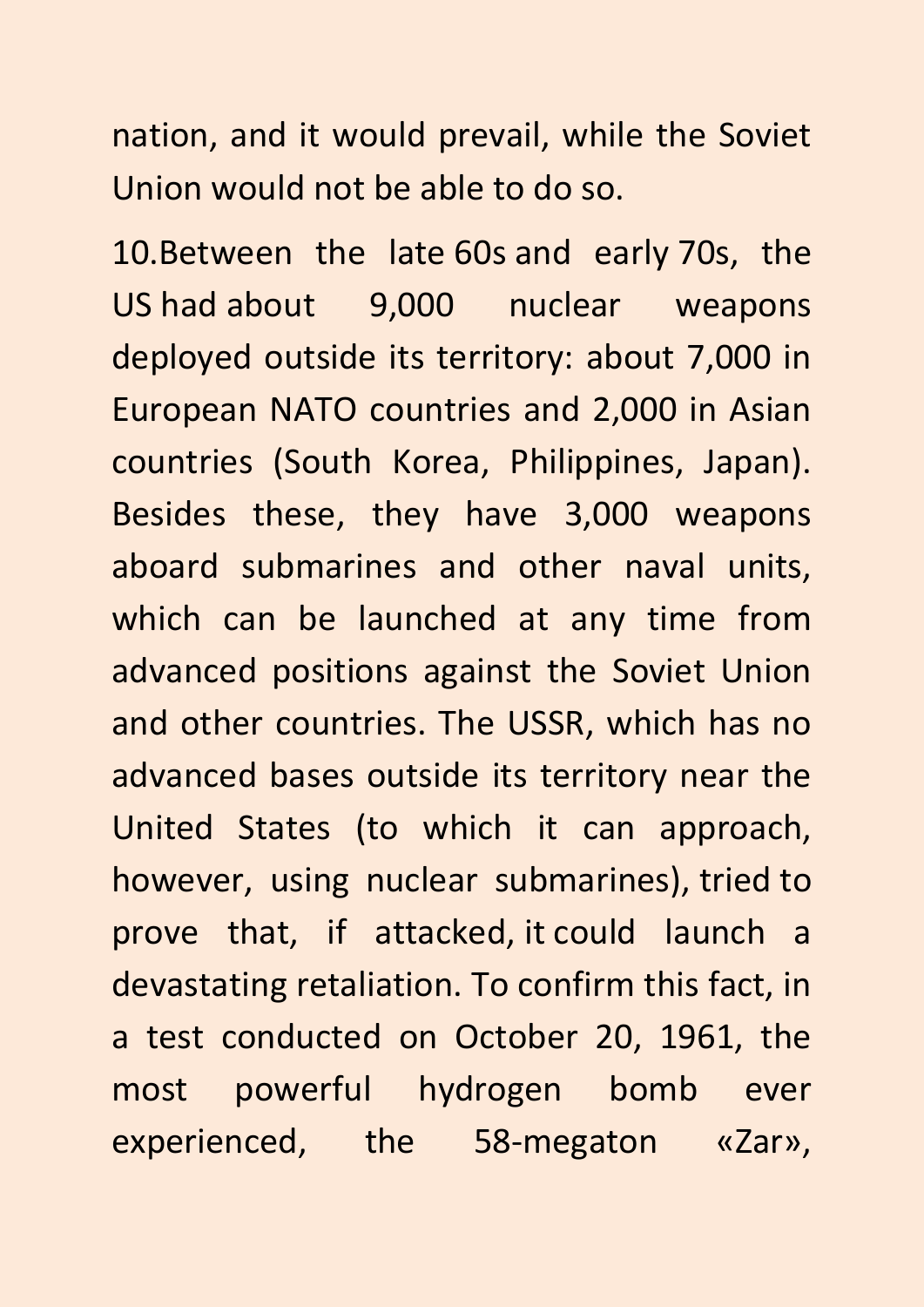equivalent to almost 4,500 Hiroshima bombs, was detonated. At the same time, the Soviet Union prepared a space weapon: a missile that, if put in orbit around the Earth, could strike the United States at any moment with a nuclear warhead.

11.At this point the United States, facing a difficult position, proposed to the Soviet Union a treaty on the peaceful use of space. Thus, in January 1967, the Treaty on outer space was signed, which forbids the placing of nuclear weapons in the Earth's orbit, on the Moon or on other celestial bodies, or, in any case, to place them in extra-atmospheric space.

12.Immediately afterwards, in July 1968, the Nuclear Non-Proliferation Treaty (NPT) was signed. The United States, Great Britain and the Soviet Union promote it, worried by the fact that other countries want to enter the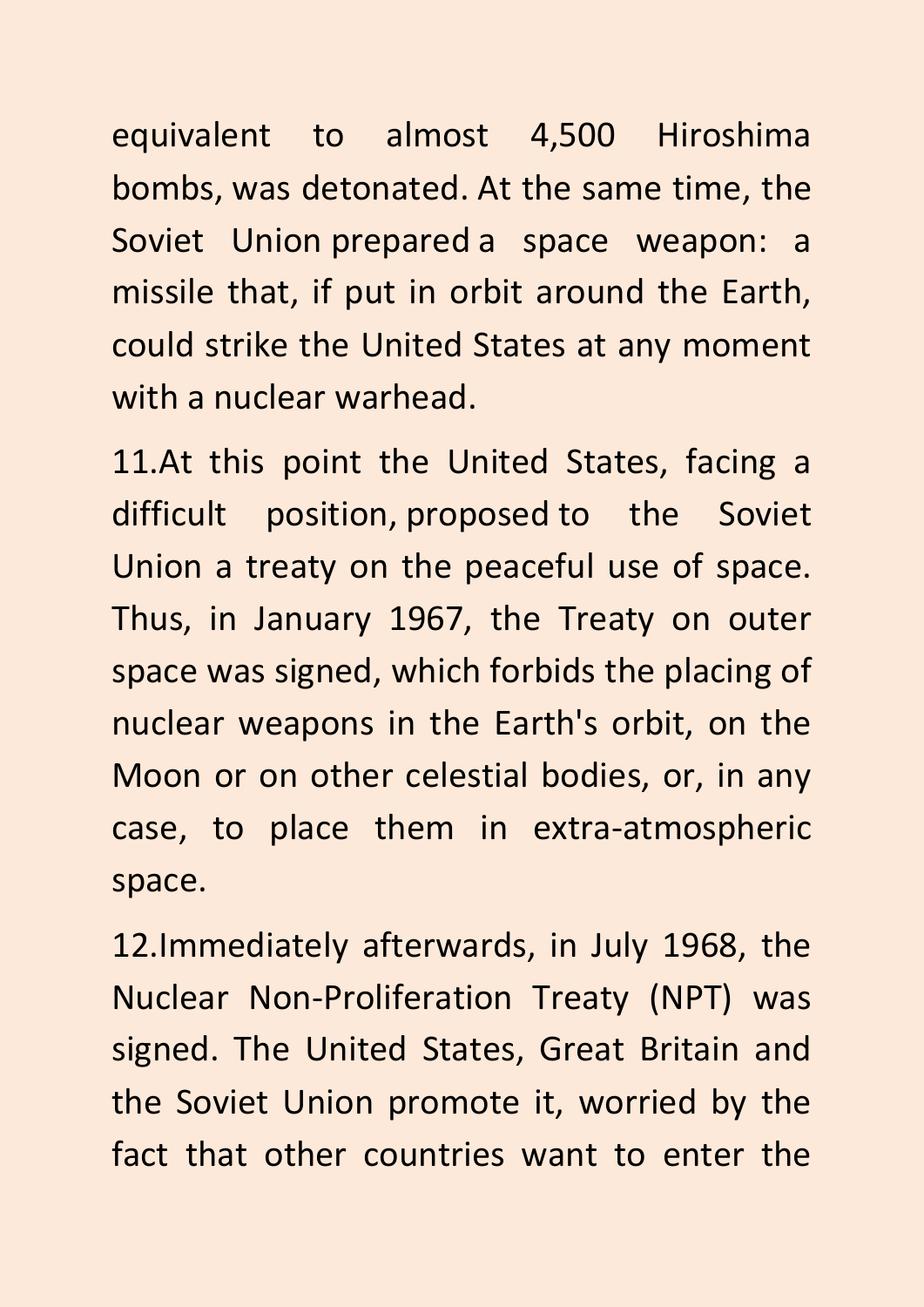circle of nuclear powers. Article 1 states: "Each of the military nuclear States undertakes not to transfer nuclear weapons to anyone". Article 2 states: "Each of the militarily non-nuclear States, which is a Party to the Treaty, undertakes not to receive from anyone nuclear weapons or other explosive nuclear devices, nor control over such weapons and explosive devices, directly or indirectly". The nuclear powers undertook to pursue negotiations on a Treaty establishing general disarmament under international control (Article 6). Italy signed the NPT in 1969 and ratified it in 1975.

13. While the United States, Great Britain and the Soviet Union try to prevent other countries from entering the nuclear club with the non-proliferation Treaty, of which five members belong in 1968, a sixth country infiltrates the circle of nuclear powers,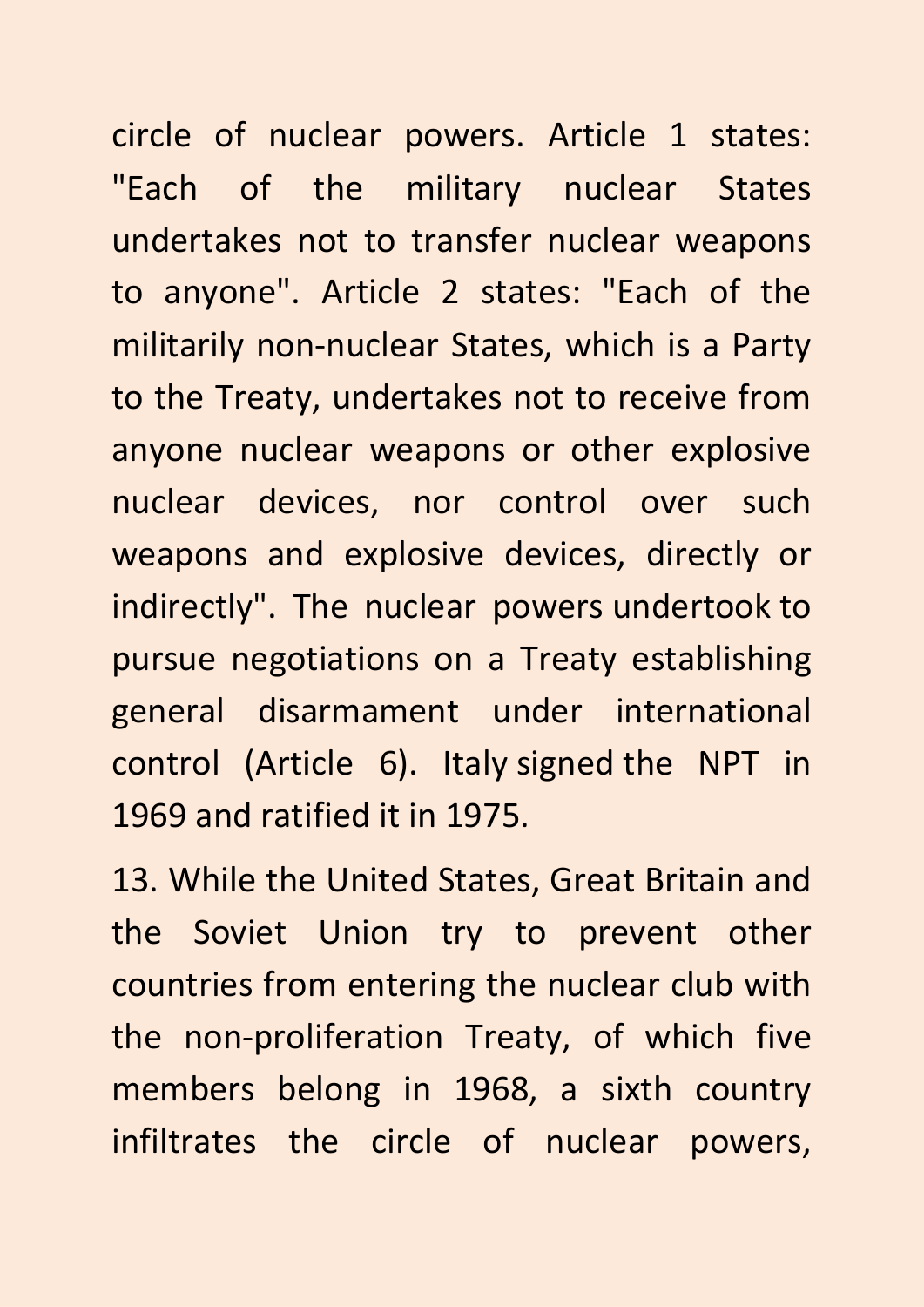succeeding not only in enter it but, once inside, become officially invisible: the stone guest is Israel. At the same time that the Non-Proliferation Treaty was opened for signature in 1968, Israel is already secretly deploying its first nuclear weapons. In the 1970s and 1980s, South Africa, India and Pakistan also began to build nuclear weapons. In 1986 the world arsenal rose to its highest level: around 65,000 nuclear weapons.

14. It is at this stage that Europe was being turned into the front line of the nuclear confrontation between the two superpowers. Between 1976 and 1980 the USSR deployed ballistic missiles of intermediate range on its territory. Based on the fact that from the Soviet territory they could hit Western Europe, starting in 1983, NATO decided to deploy US mid-range nuclear missiles in Europe: 108 Pershing II ballistic missiles in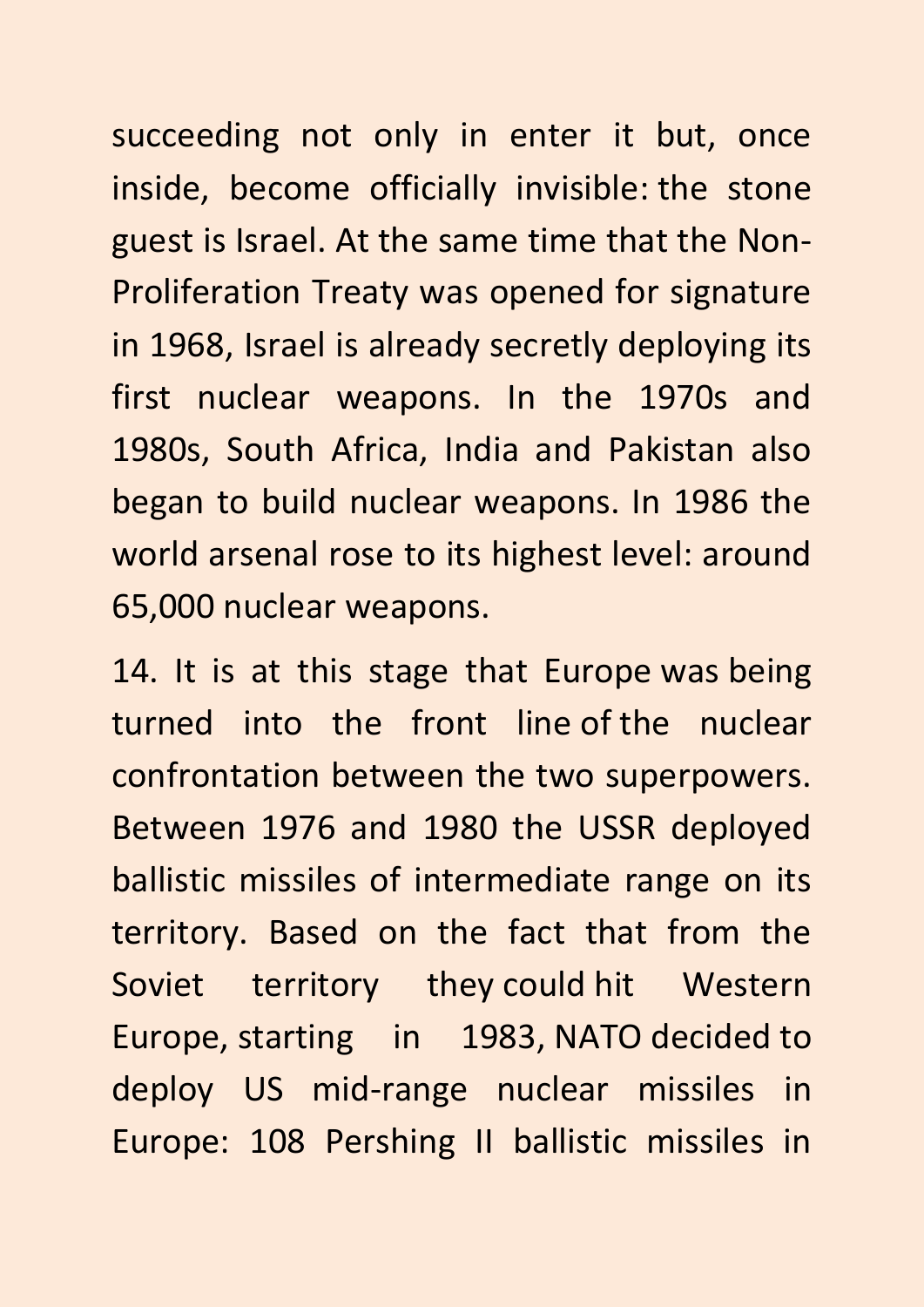Germany and 464 cruise missiles that could be launched from the ground, distributed between Great Britain, Italy, West Germany, Belgium and the Netherlands.

15. In less than 10 minutes from a launch, the US Pershing 2 deployed in Germany could hit Soviet bases and cities, including Moscow, with their nuclear warheads. At the same time, the US cruise missiles deployed in Comiso and other European bases, flying at subsonic speeds at a distance from the ground of a few tens of meters along the contour of the terrain, could escape radar and hit the Soviet cities. In turn, the SS-20 deployed in Soviet territory could hit the bases and cities of Western Europe in less than 10 minutes from launch.

16. In Italy, in the mid-1980s, in addition to 112 nuclear warheads on cruise missiles deployed in Comiso, there were other US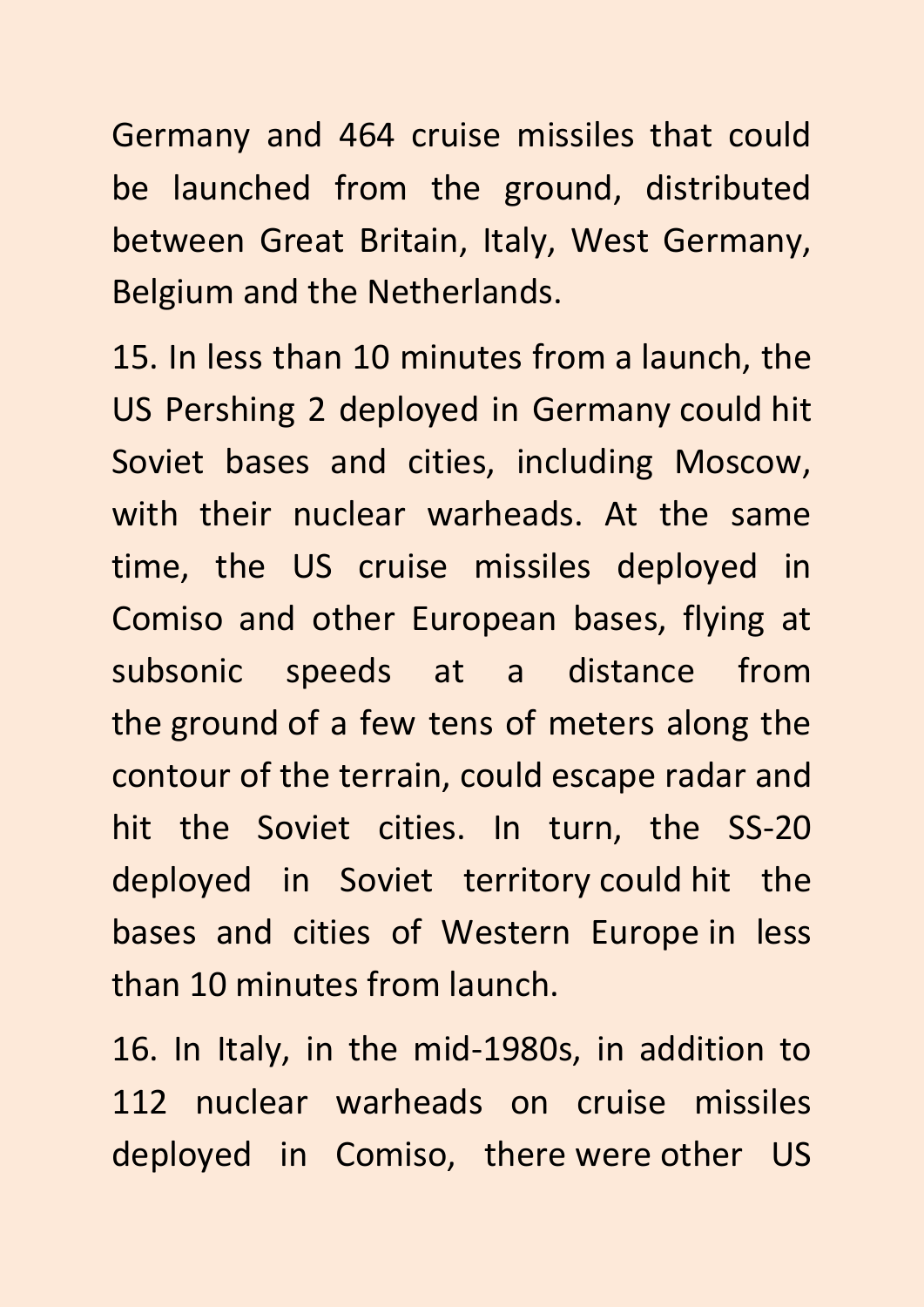nuclear weapons for a total estimated number of about 700. They were made up mostly of atomic demolition mines, nuclear projectiles artillery and short-range nuclear missiles, intended for use in Italy. This indicates that Italy is considered by the Pentagon to be a simple pawn to be sacrificed, a nuclear battlefield to be turned into a radioactive desert.

17. During the Cold War, from 1945 to 1991, a nuclear arsenal accumulated in the world, which in 1980s probably reached 15,000 megatons  $-$  the equivalent of more than a million atomic bombs that were dropped on Hiroshima. It is as if every inhabitant of the planet were sitting upon 3 tons of TNT. The power of the nuclear arsenal exceeds 5,000 times that of all the explosive devices used in the Second World War. For the first time in history, a destructive force was created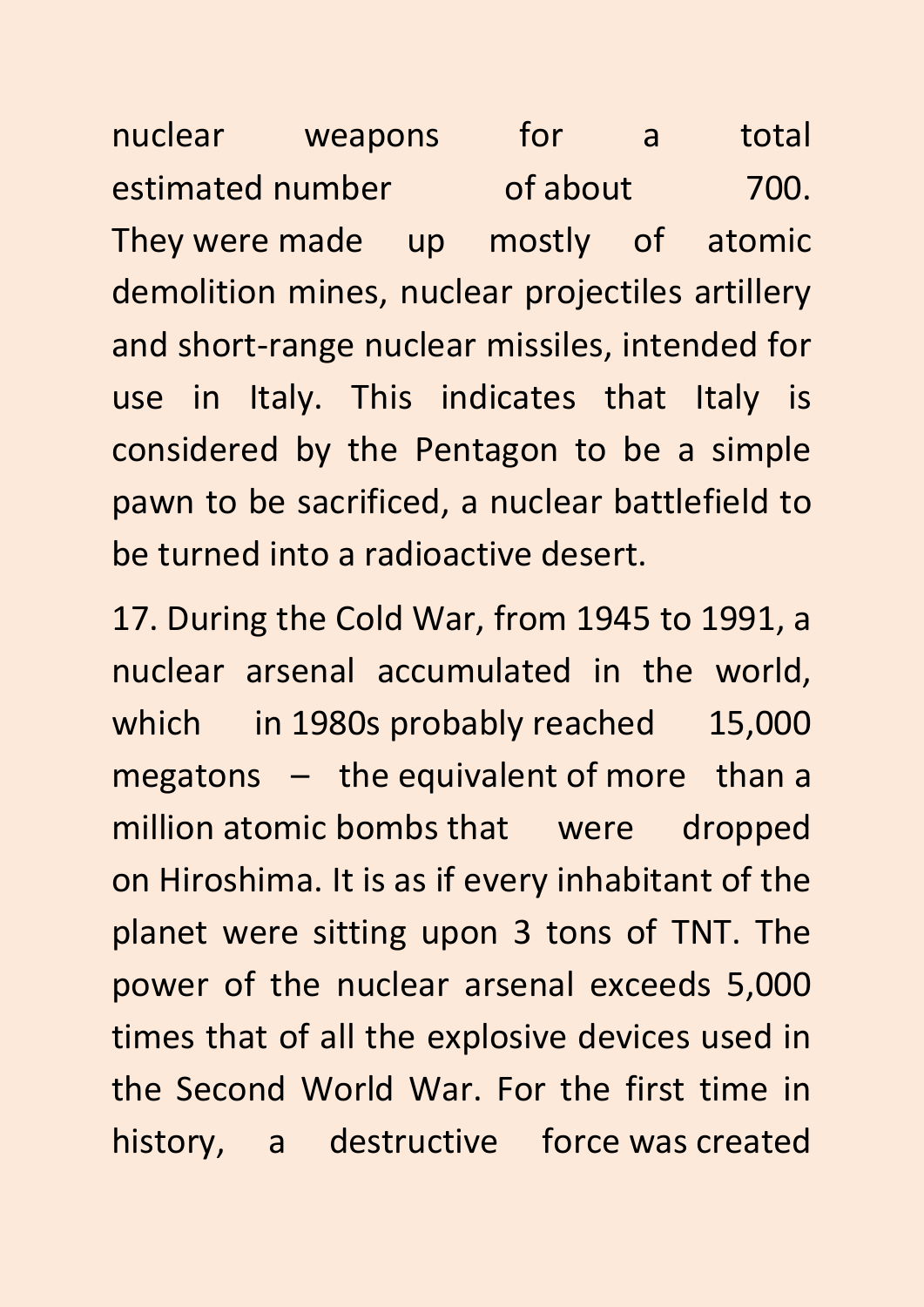that could erase from the face of the Earth, not once but repeatedly, the human species and almost every other form of life.

#### **2. In the post-Cold War NATO is renewed**

1. In the second half of the 1980s, the climate of the Cold War began to change. The first sign of thawing was the Treaty on Intermediate Nuclear Forces (INF), signed in Washington on December 8, 1987, by Presidents Reagan and Gorbachev. According to the INF, the United States and the Soviet Union were to undertake to eliminate all missiles of this category, including the Pershing II and the cruise missiles deployed by the US in European NATO countries and the SS-20 deployed by the USSR in their territory. By May 1991, a total of 2,692 missiles in this category were removed.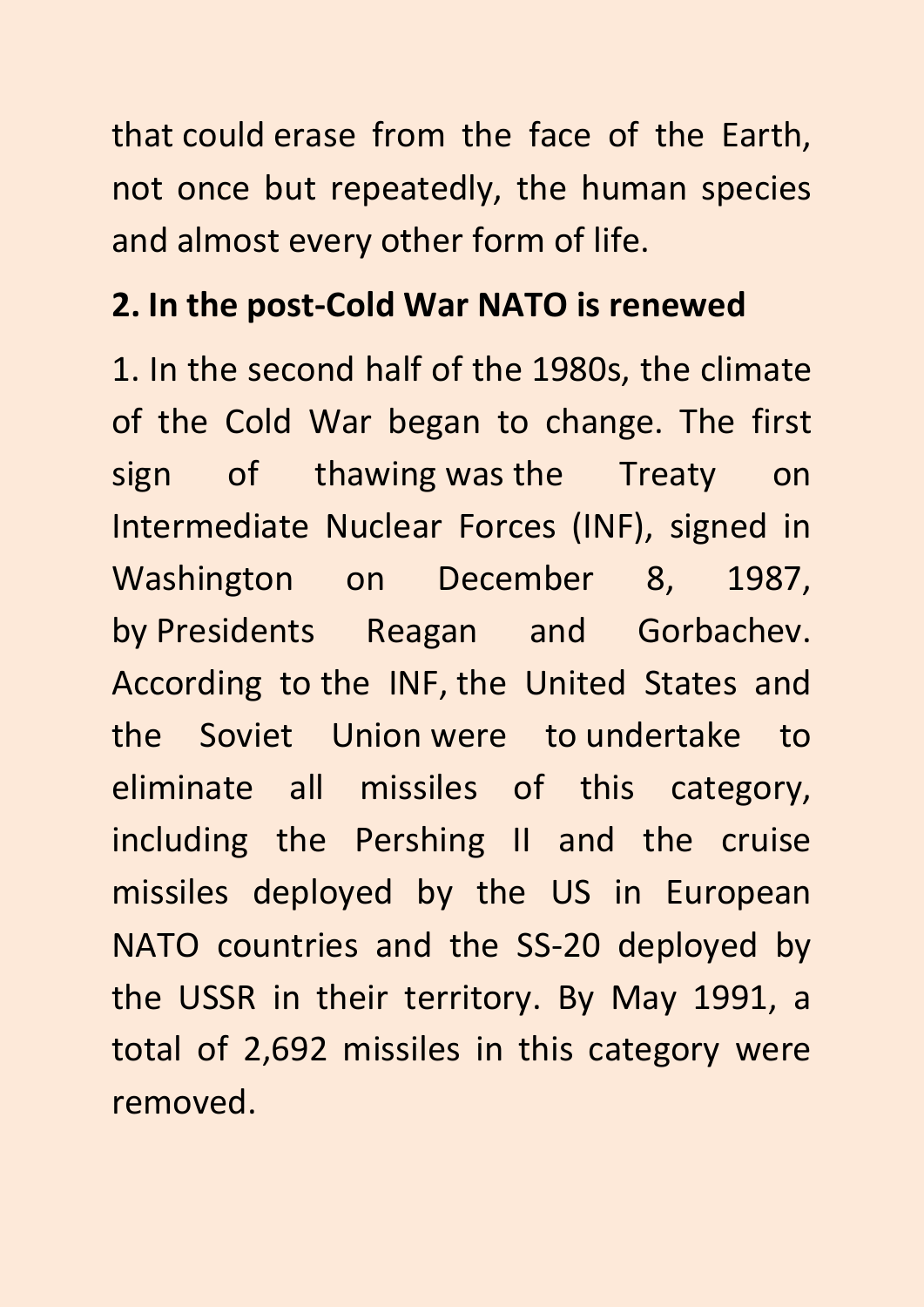2. This important result was essentially due to the "disarmament offensive" launched by the Soviet Union under Gorbachev. On January 15, 1986, it proposed not only to eliminate Soviet and US intermediate range missiles, but to implement an overall program to eliminate nuclear weapons by 2000. In Washington, they knew that Gorbachev really wanted the complete elimination of these weapons, but they also knew that in the Warsaw Pact and in the Soviet Union itself a process of disintegration was taking place, a process that the United States and their allies favored by all possible means.

3.After the fall of the Berlin Wall in November 1989, the Warsaw Pact dissolved in July 1991. The six central and eastern European countries that were part of it were no longer allies of the USSR. In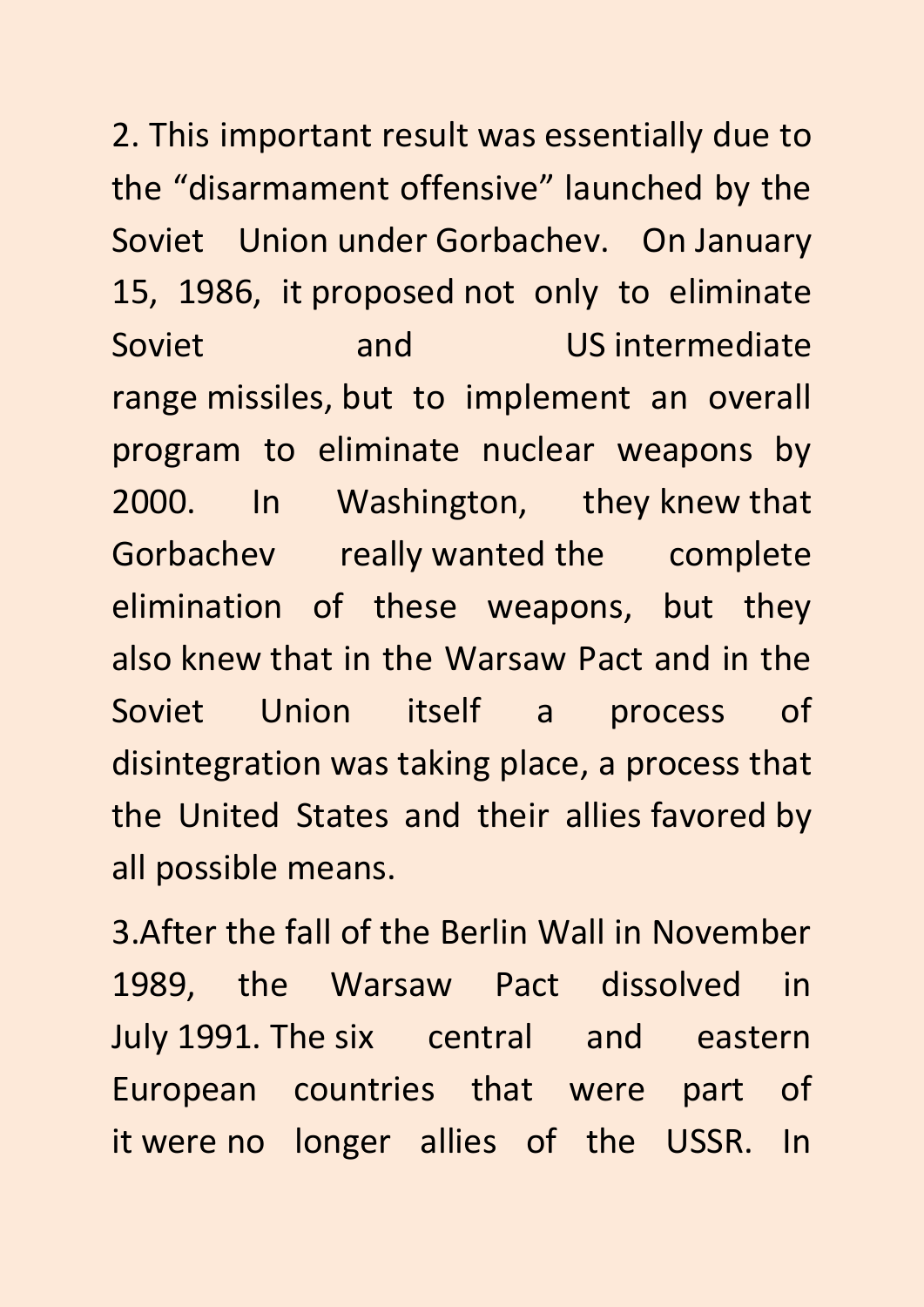December 1991, the Soviet Union itself dissolved. Fifteen states were formed in place of a single state. The disappearance of the USSR and its block of alliances created an entirely new geopolitical situation in the European and Central Asian regions. At the same time, the disintegration of the USSR and the deep political and economic crisis affecting the Russian Federation marked the end of the only superpower able to rival that of the United States.

4.The United States immediately took advantage of the "détente" in Europe to concentrate their forces in the strategic area of the Persian Gulf, where, with a clever maneuver, they prepared the conditions to unleash what the Pentagon called "the first post-Cold War conflict, a determining event in the global leadership of the United States". On 17 January 1991, the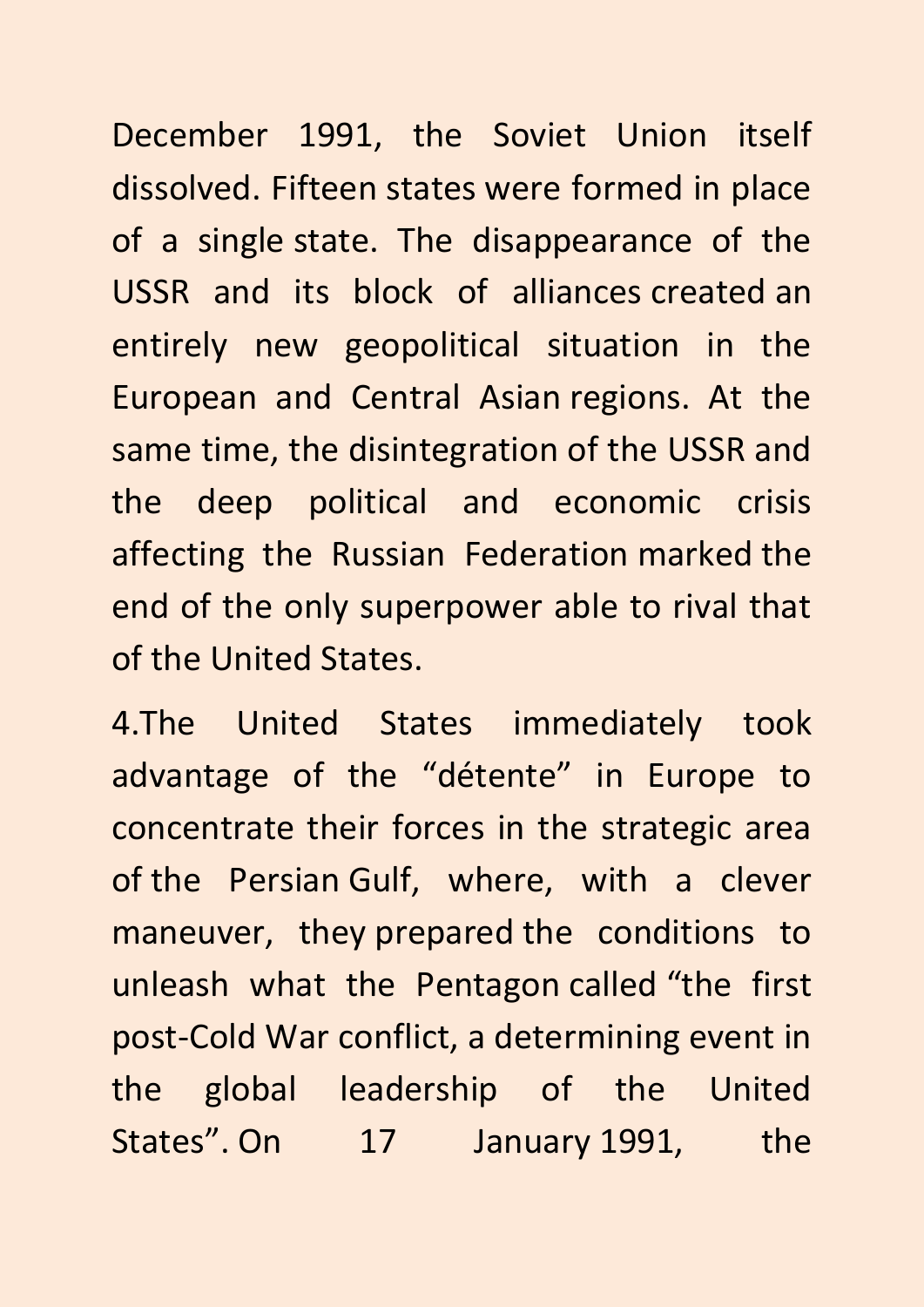US launched Operation **Desert** Storm against the Iraqi Army – "the most intense bombing campaign in history". Over 43 days, the US and its allies (including the Italy) used 2,800 aircraft to drop about 250,000 bombs, including cluster bombs, which issued a total of over 10 million submunitions, while flying gunships, helicopters and tanks shot over a million depleted uranium projectiles. On 23rd February, the coalition troops, comprising over half a million soldiers, launched a ground offensive, which, after a hundred hours of carnage, ended on 28th February with a "temporary ceasefire" proclaimed by President Bush.

5.NATO, while not participating as such in the Gulf War, provided the backing of all its infrastructure to coalition forces. They took part in the bombings, along with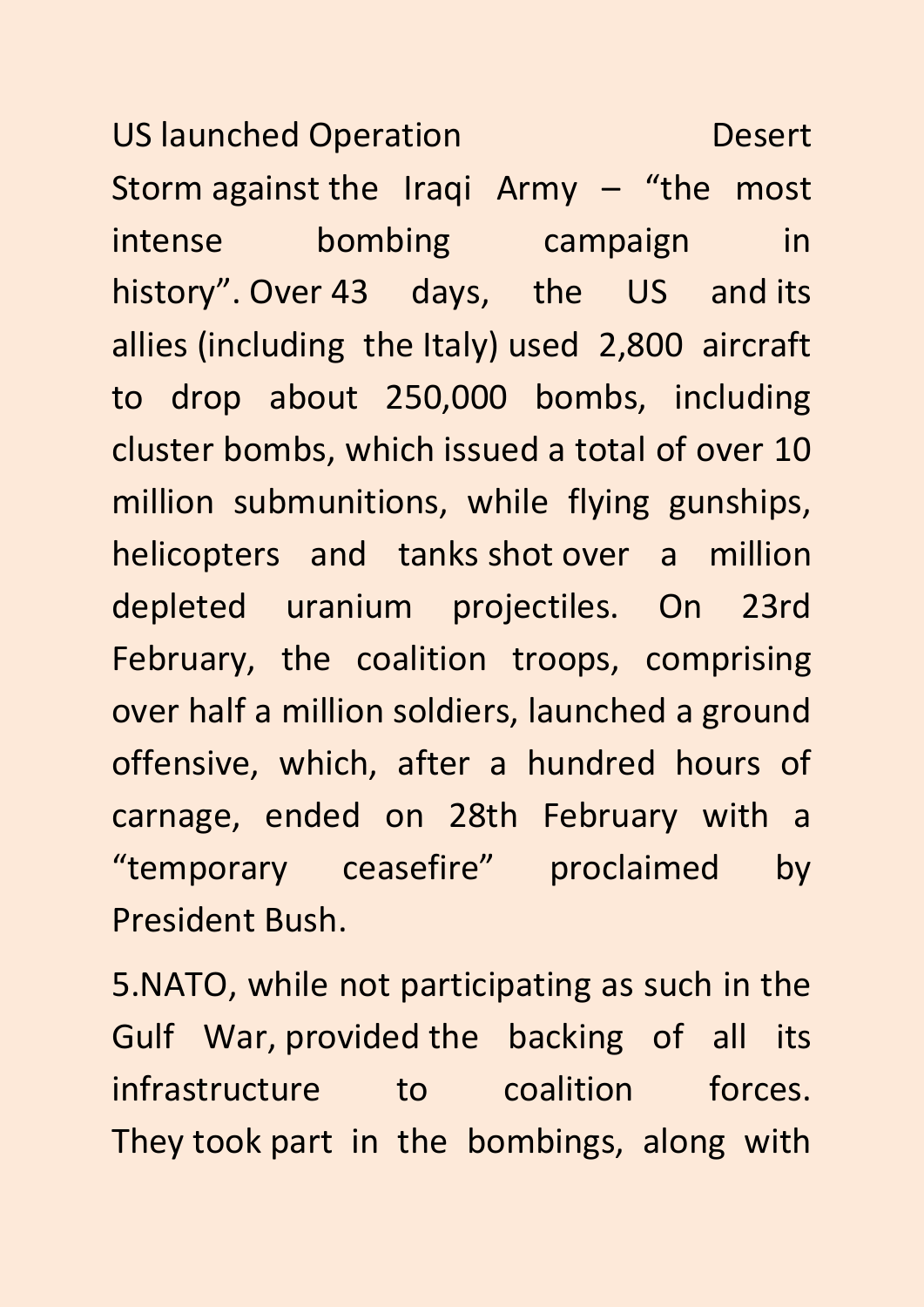the US, British, French, Italian, Greek, Spanish, Portuguese, Belgian, Dutch, Danish, Norwegian and Canadian air forces and naval forces, while British and French forces joined US forces in the land-based offensive.

6. A new strategy, published by the White House in August 1991 called the "National Security Strategy of the United States", was officially announced six months after the end of the Gulf War. The central concept was that "the United States remains the only state with a force, a scale and influence in every dimension – political, economic and military – truly global: there is no substitute for American leadership. Our responsibility, even in the new era, is of cardinal and inescapable importance ».

7. A Pentagon document, drawn up in February 1992, clarified that "our primary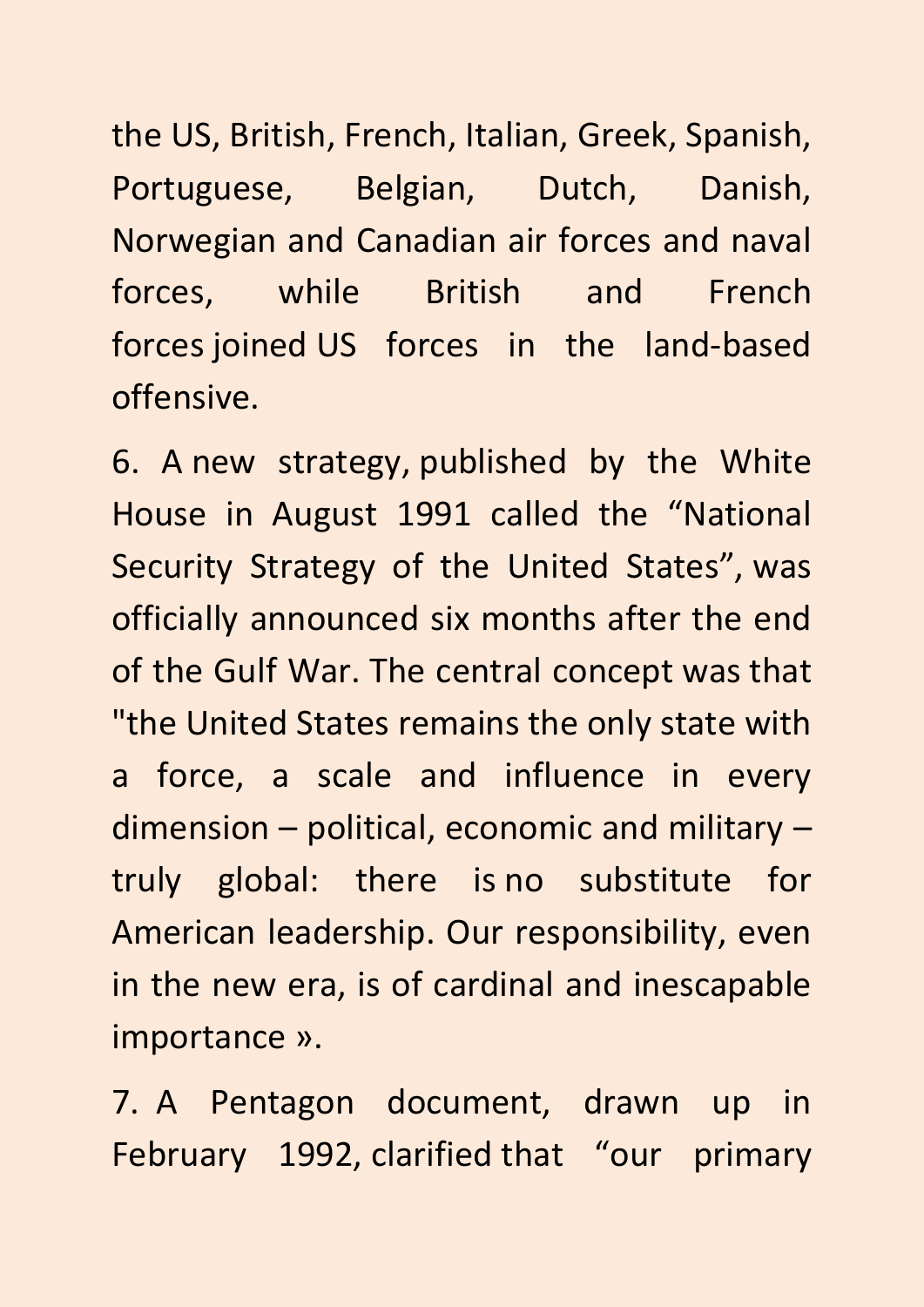objective is to prevent the re-emergence of a new rival, either on the territory of the former Soviet Union or elsewhere, which poses a threat in the order of the one previously posed by the Soviet Union. The new strategy requires that we work to prevent any hostile power from dominating a region whose resources would be sufficient, if tightly controlled, to generate global power. This strategy will be adopted in all 'critical US security regions, which include Europe, East Asia, the Middle East, South-West Asia and the territory of the former Soviet Union.' We also have important interests in Latin America, Oceania and Sub-Saharan Africa".

8. "A key issue – the White House underlines in the *National Security Strategy 1991* – is how the role of America as the leader of the Alliance, and indeed our own alliances, will be influenced, especially in Europe, by the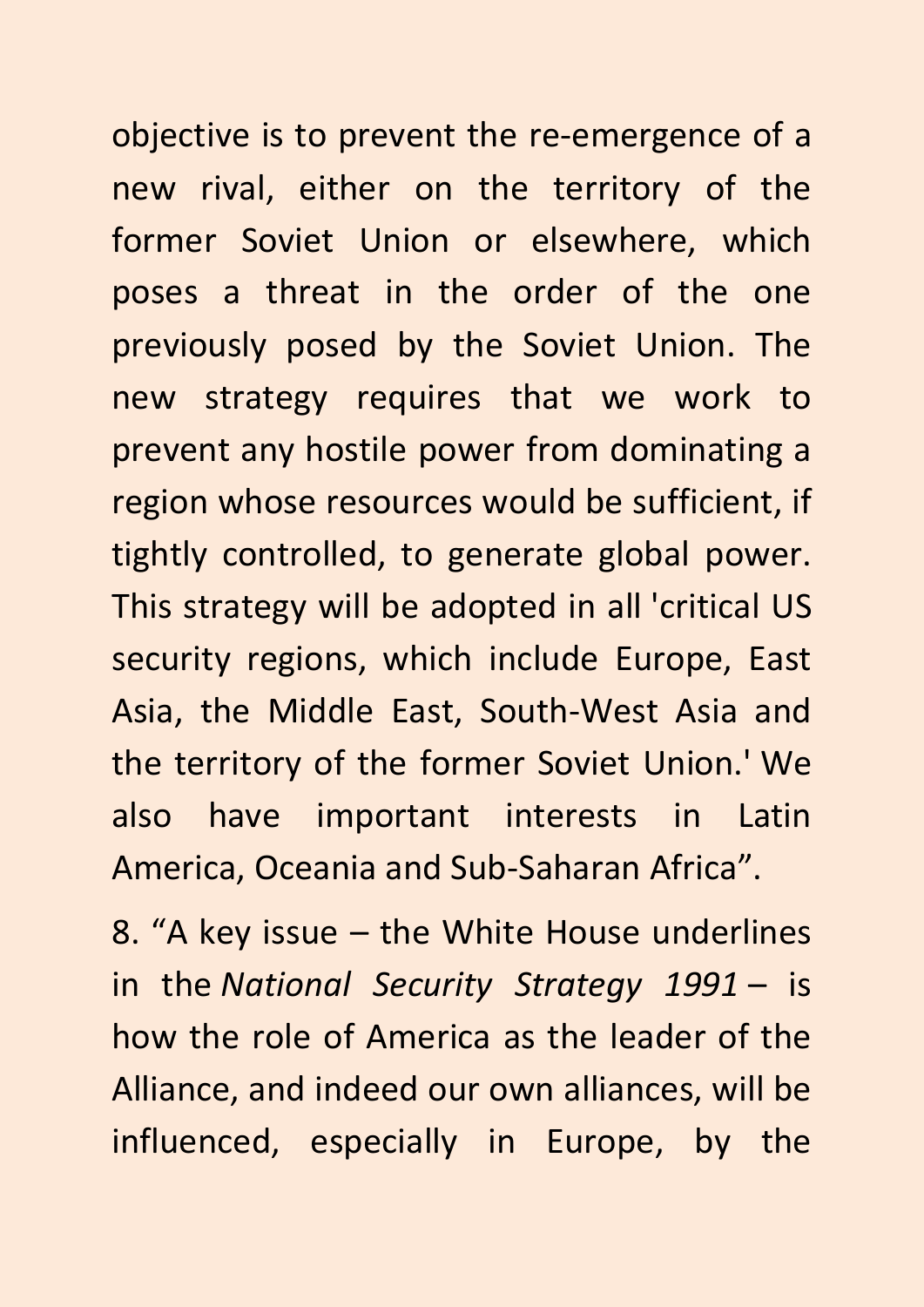reduction of the Soviet threat. The differences between the allies will probably become more evident as the traditional security concern that brought them together at the beginning." In other words, the European allies could make divergent choices from those of the United States, questioning the US leadership or even leaving NATO, now outdated by the new geopolitical situation. It was, therefore, of the utmost urgency for the United States to redefine not only the strategy but the role of NATO itself.

9. On November 7, 1991, the heads of state and governments of the 16 NATO countries, meeting in Rome in the Atlantic Council, launched "The new strategic concept of the Alliance". Although on the one hand "the monolithic, massive threat that has been the main concern of the Alliance in its first forty years has disappeared," – the document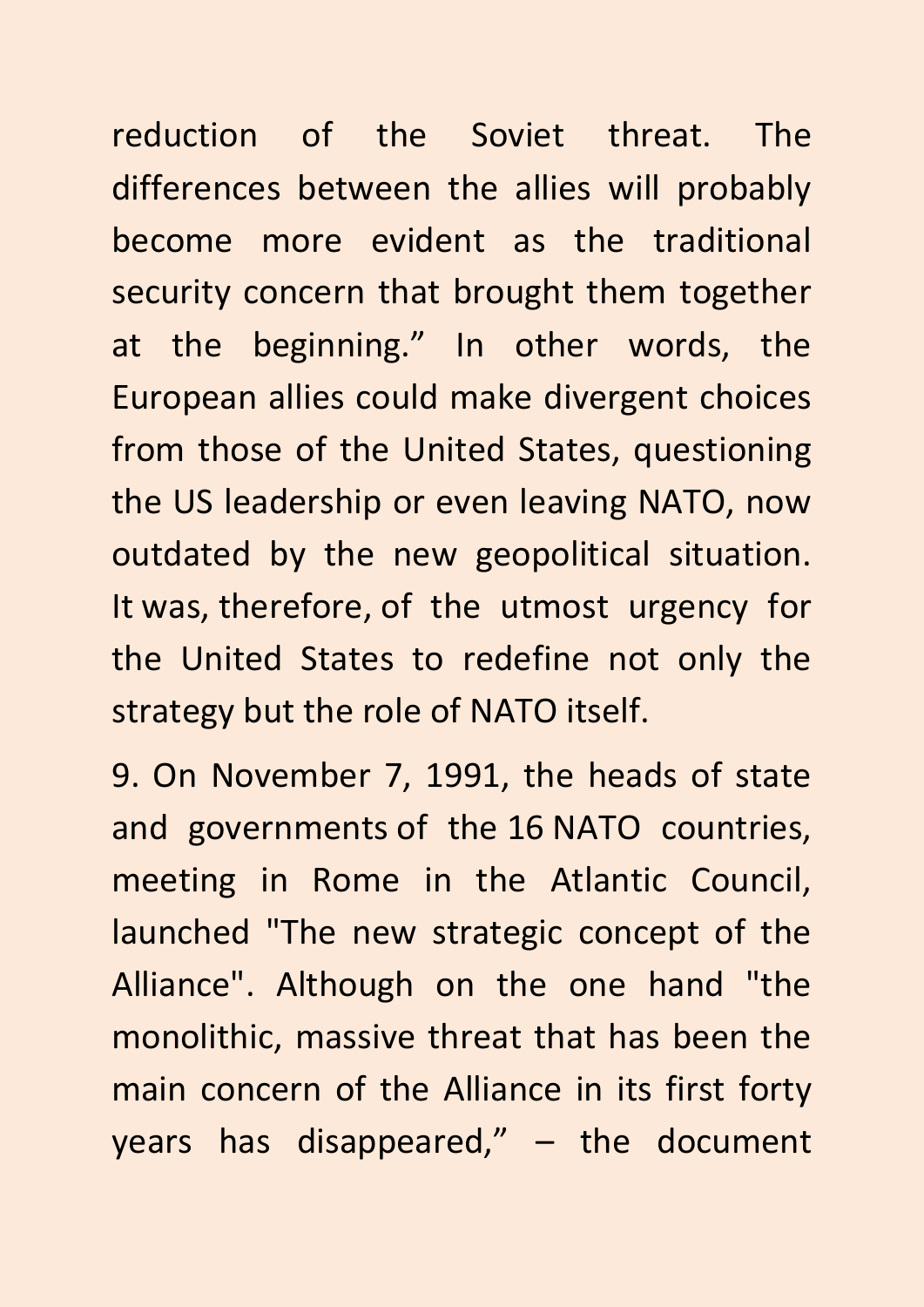states – "the risks that remain for the Alliance's security are multifaceted and multidirectional in nature. The military dimension of our Alliance therefore remains an essential factor, but the new fact is that it will be more than ever at the service of a broad concept of security ". In this way, the Atlantic Alliance fundamentally redefined its role along the lines drawn up by the USA.

#### **3. NATO demolishes the Yugoslav state**

1The "new strategic concept" of NATO was put into practice in the Balkans, where the crisis of the Yugoslav Federation, due to the contrasts between the power groups and the centrifugal thrusts of the republics, had reached the breaking point.

2. In November 1990, the Congress of the United States approved the direct funding of all the new "democratic" formations of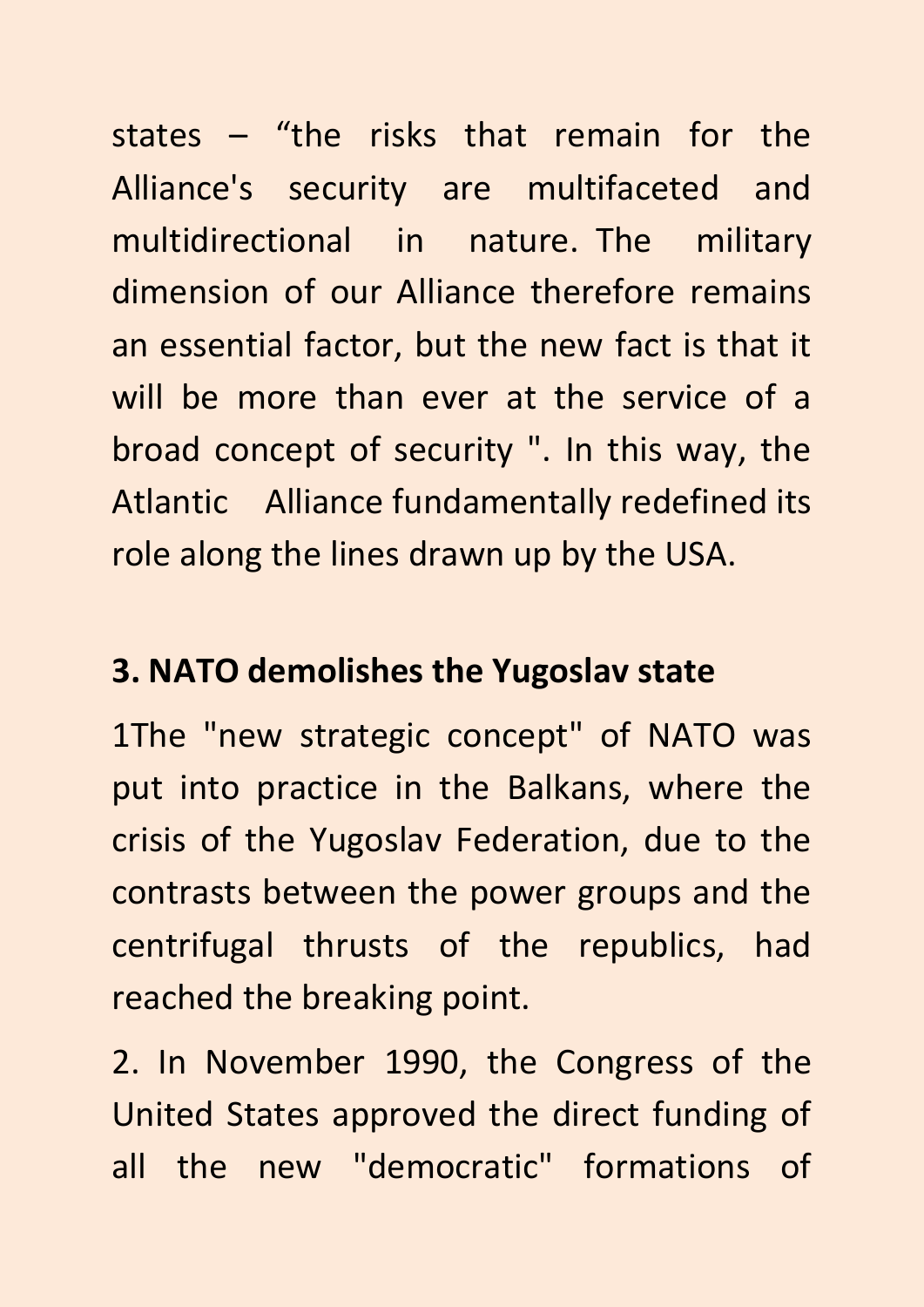Yugoslavia, thus encouraging secessionist tendencies. In December, the parliament of the Croatian Republic, controlled by the party of Franjo Tudjman, issued a new constitution according to which Croatia is only "home of the Croats" and is sovereign over its territory. Six months later, in June 1991, in addition to Croatia, Slovenia also proclaimed its independence. Immediately afterwards, clashes between the federal army and the separatists broke out. In October, in Croatia, the Tudjman government expeled over 25,000 Serbs while its militias occupied Vukovar. The federal army responded by taking the city back. The civil war began to spread, but it could still be stopped.

3. The path that was taken was instead diametrically opposite. Germany, committed to extending its economic and political influence in the Balkan region, in December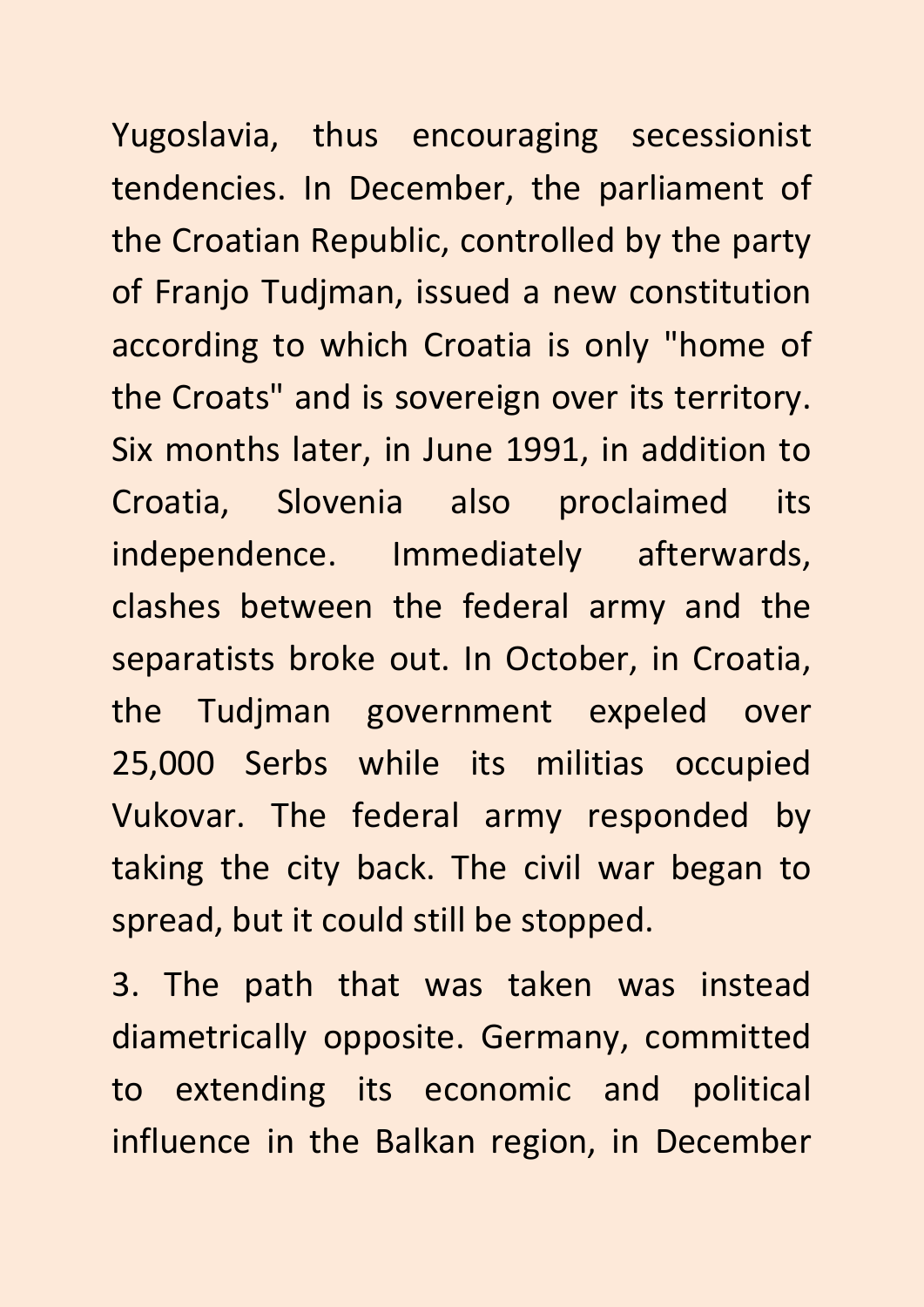1991, unilaterally recognized Croatia and Slovenia as independent states. As a consequence, the day after, the Serbs of Croatia proclaimed self-determination, thereby forming the Serbian Republic of Krajna. In January 1992, first the Vatican and then the Europe of the Twelve recognized Slovenia as well as Croatia. At this point, Bosnia and Herzegovina were also set on fire, which, in a small way, represented the entire range of ethnic and religious nodes of the Yugoslavian Federation.

4. The UN blue helmets, sent to Bosnia as a force of interposition between the warring factions, was deliberately deployed in insufficient numbers and without adequate means nor precise directives, ending up becoming hostages in the middle of the fighting. Everything contributed to demonstrating the "failure of the UN" and the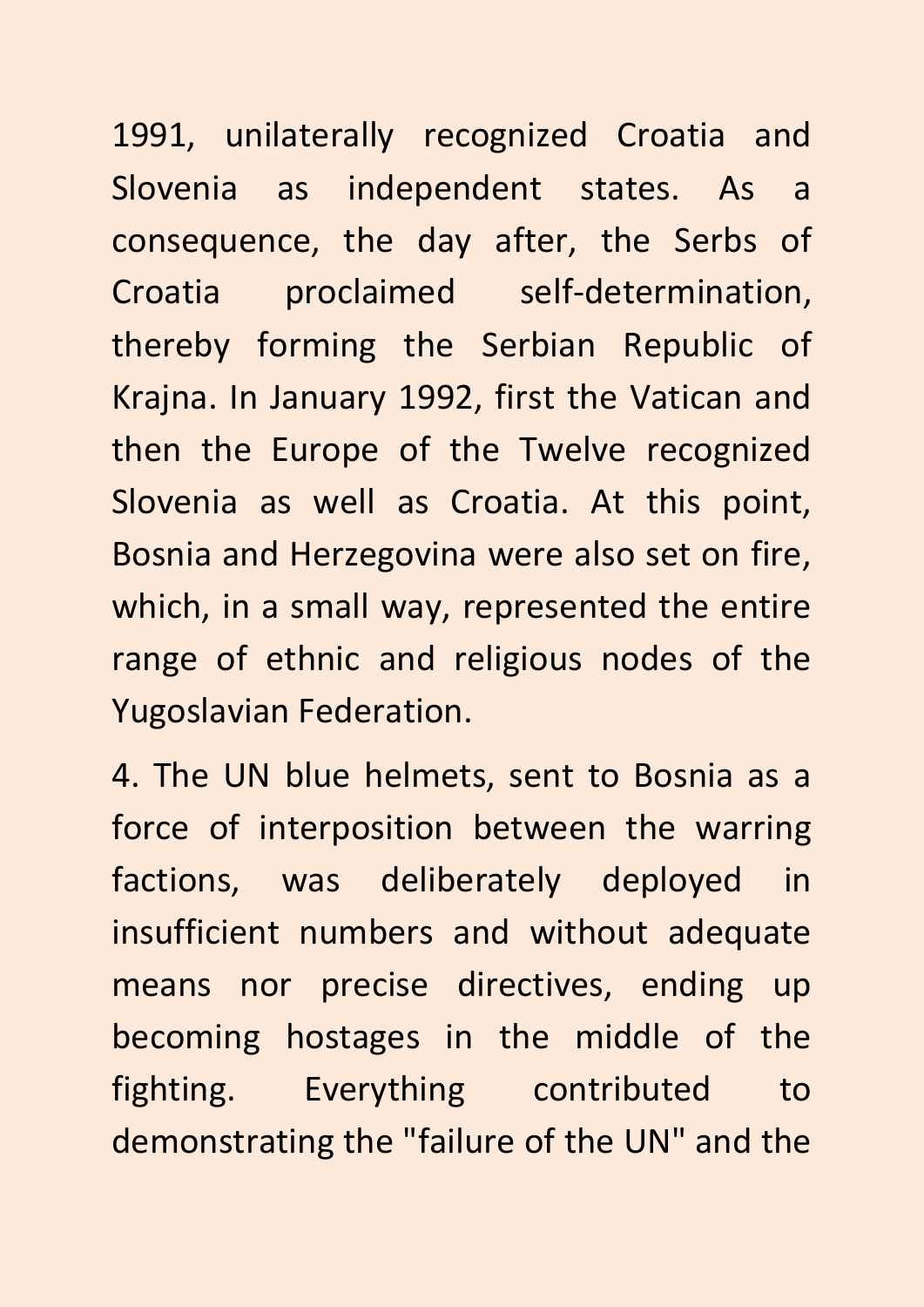need for NATO to take matters into its own hands. In July 1992, NATO launched the first "crisis response" operation and imposed an embargo on Yugoslavia.

5. In February 1994, NATO aircraft shot down a Serbian-Bosnian aircraft flying over Bosnia. It was the first war action since the foundation of the Alliance. With it, NATO violated Article 5 of his own constituent charter, since the war action was not motivated by the attack on an Alliance member and was carried out outside its geographical area.

6. When the fire in Bosnia was extinguished (where the fire remained under the ashes of the division in ethnic states), NATO threw petrol on the Kosovo outbreak, where a claim of independence by the Albanian majority had been underway for years. Through underground channels largely managed by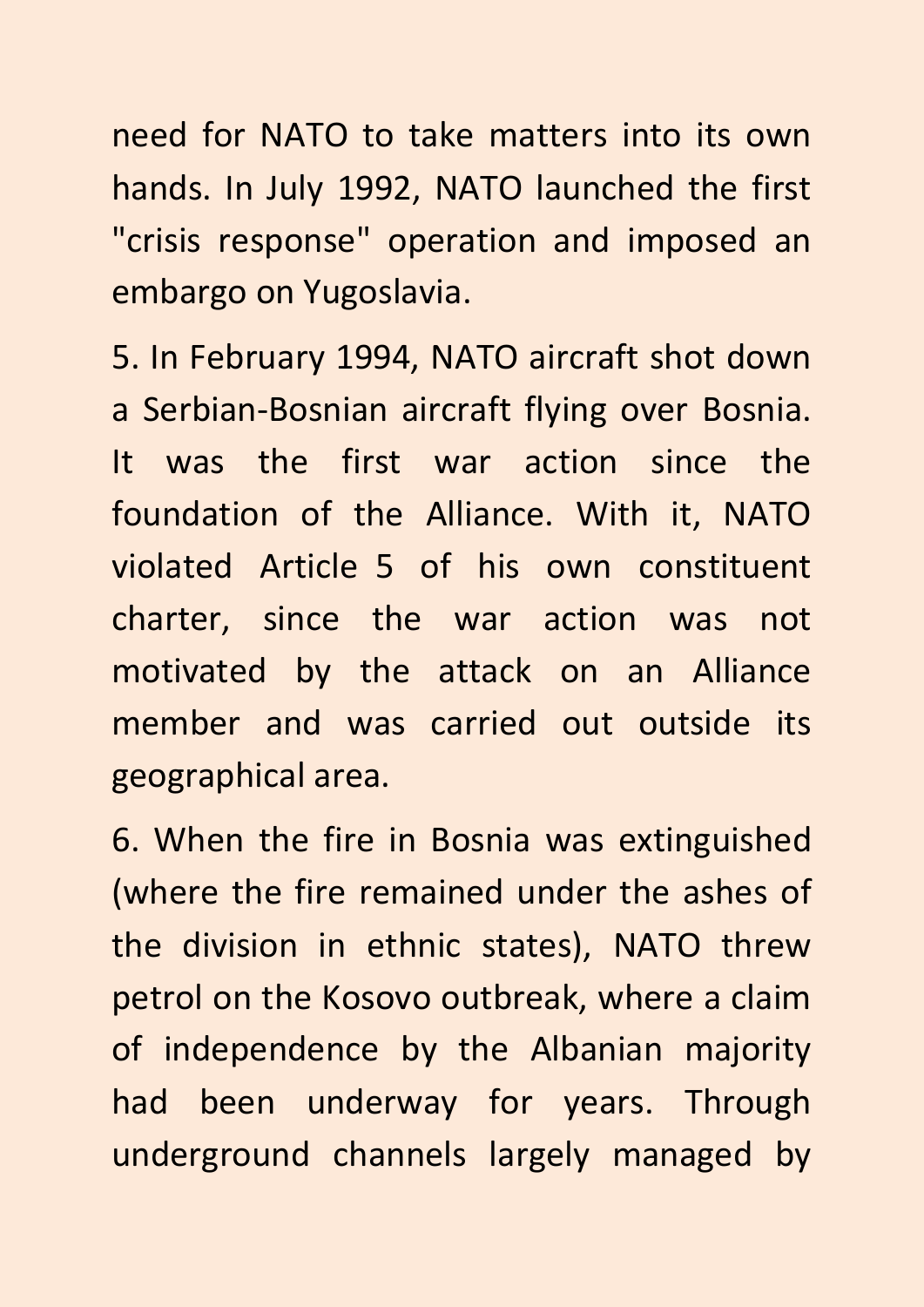the CIA, a river of arms and funding, between the end of 1998 and the beginning of 1999, went to feed the KLA (Kosovo Liberation Army), an armed wing of the Kosovo separatist movement. Albanian. CIA agents later reported that they entered Kosovo in 1998 and 1999 as OSCE observers in charge of verifying the ceasefire, providing US military training manuals and satellite phones to the UCK so that the commanders of the guerrillas could stay in touch with NATO and Washington. The KLA could thus launch an offensive against Serbian federal troops and civilians, with hundreds of attacks and abductions.

7. While the clashes between the Yugoslav and the KLA forces were provoking victims on both sides, a powerful political-media campaign prepared international public opinion for the intervention of NATO,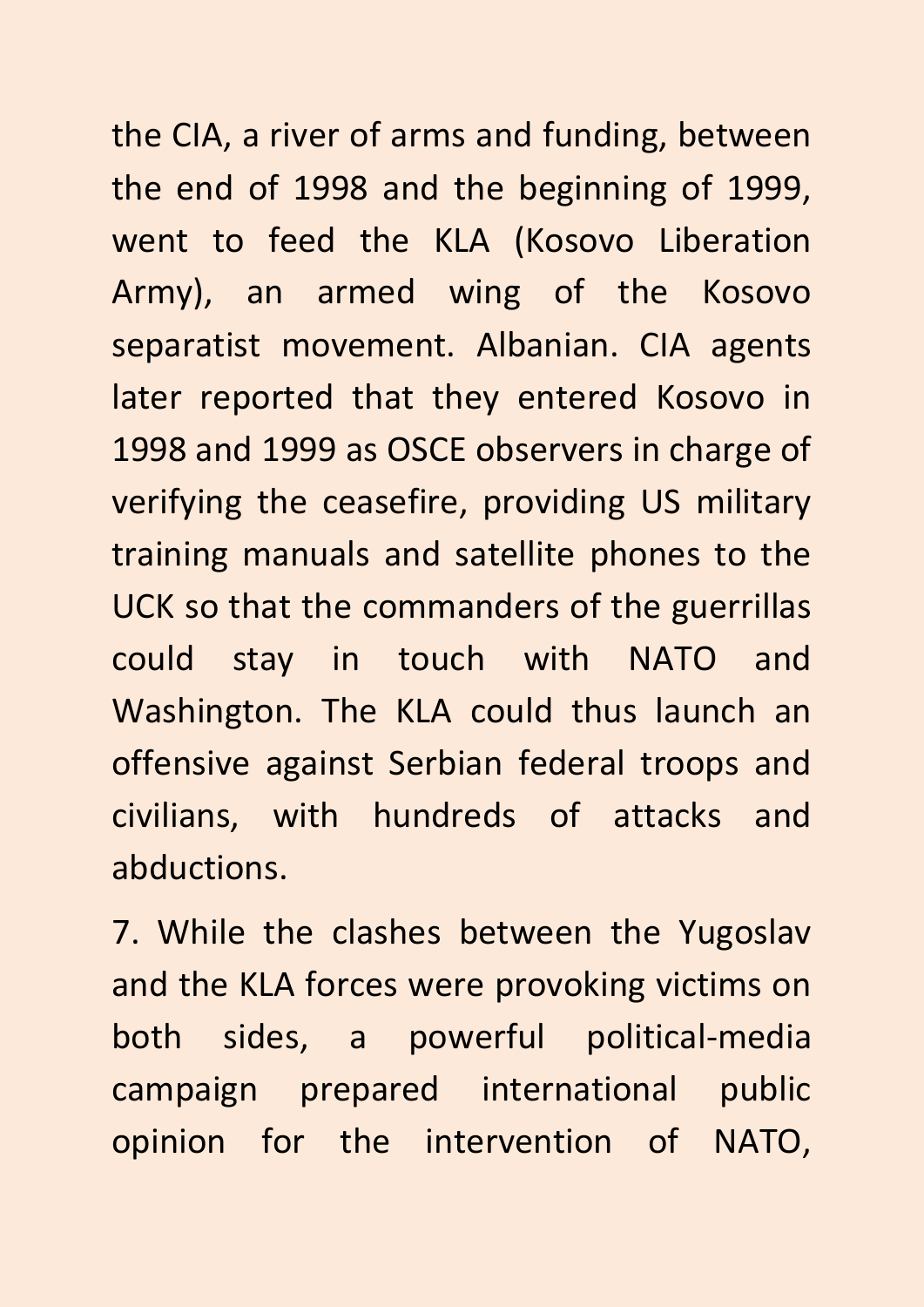presented as the only way to stop the "ethnic cleansing" of Serbians in Kosovo. A priority target was the president of Yugoslavia, Slobodan Milosevic, accused of "ethnic cleansing".

8. The war, called «Operation Allied Force», began March 24, 1999. The role of Italy was decisive. The D'Alema government put the Italian territory, particularly the airports, at the disposal of the United States armed forces and other countries to implement what the prime minister called "the right of humanitarian interference". For 78 days, taking off mainly from the Italian bases, 1,100 planes made 38,000 sorties, releasing 23,000 bombs and missiles. 75 percent of the aircraft and 90 percent of the bombs and missiles were supplied by the United States. The US was also the communication, command, control and intelligence network through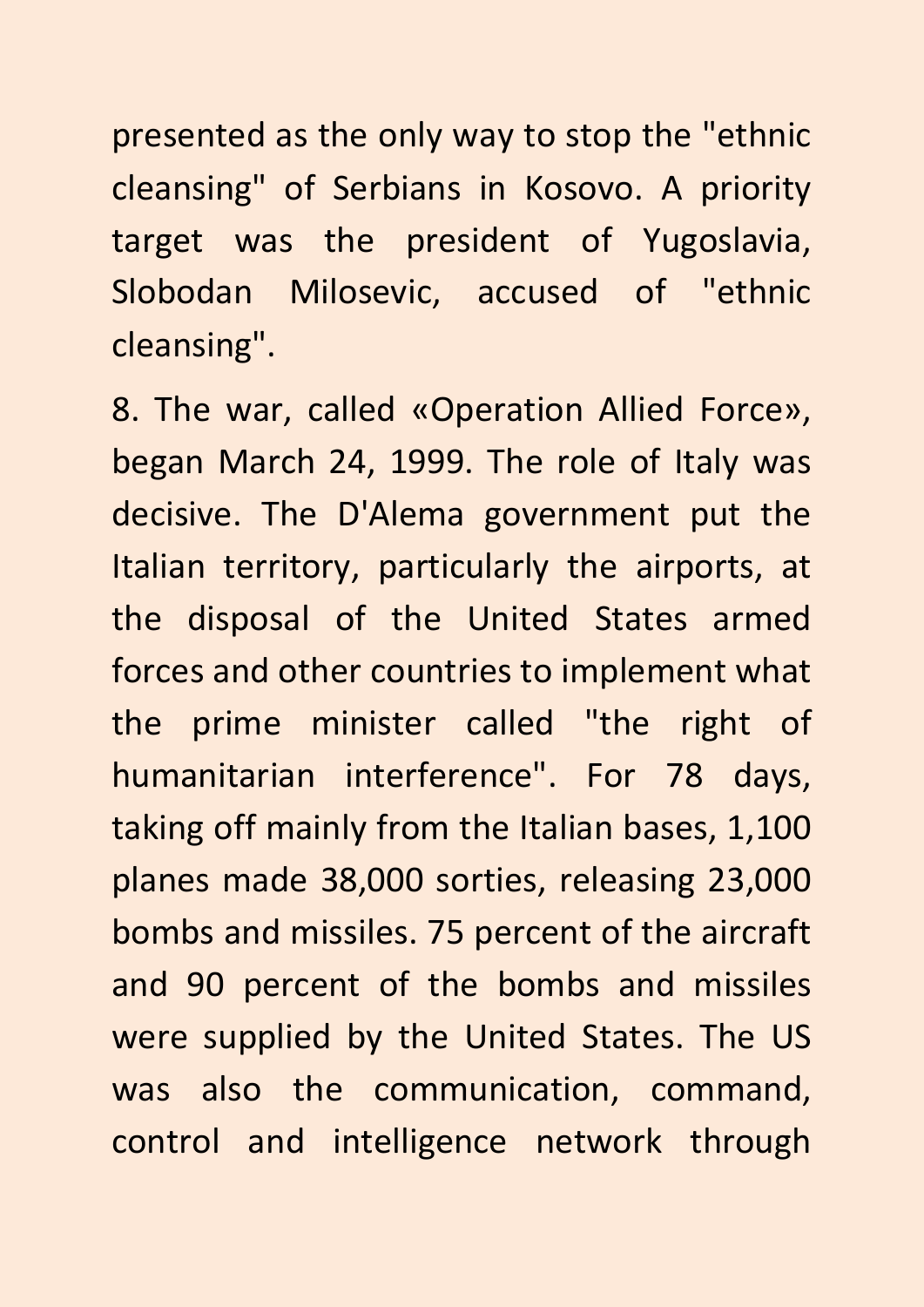which operations were conducted. "Of the 2,000 targets hit by NATO aircraft in Serbia – later documented by the Pentagon  $-1,999$ were chosen by US intelligence and only one by Europeans."

9. Systematically, the bombings dismantled the structures and infrastructure of Serbia, causing victims especially among civilians. The resulting damage to health and the environment was unquantifiable. Thousands of tons of highly toxic chemicals (including dioxins and mercury) came out of the Pancevo refinery alone. Other damage was caused by the massive use of depleted uranium projectiles by NATO in Serbia and Kosovo. These projectiles had already been used in the first Gulf War.

10. 54 Italian aircraft also took part in the bombings, attacking the objectives indicated by the US command. "By number of aircraft,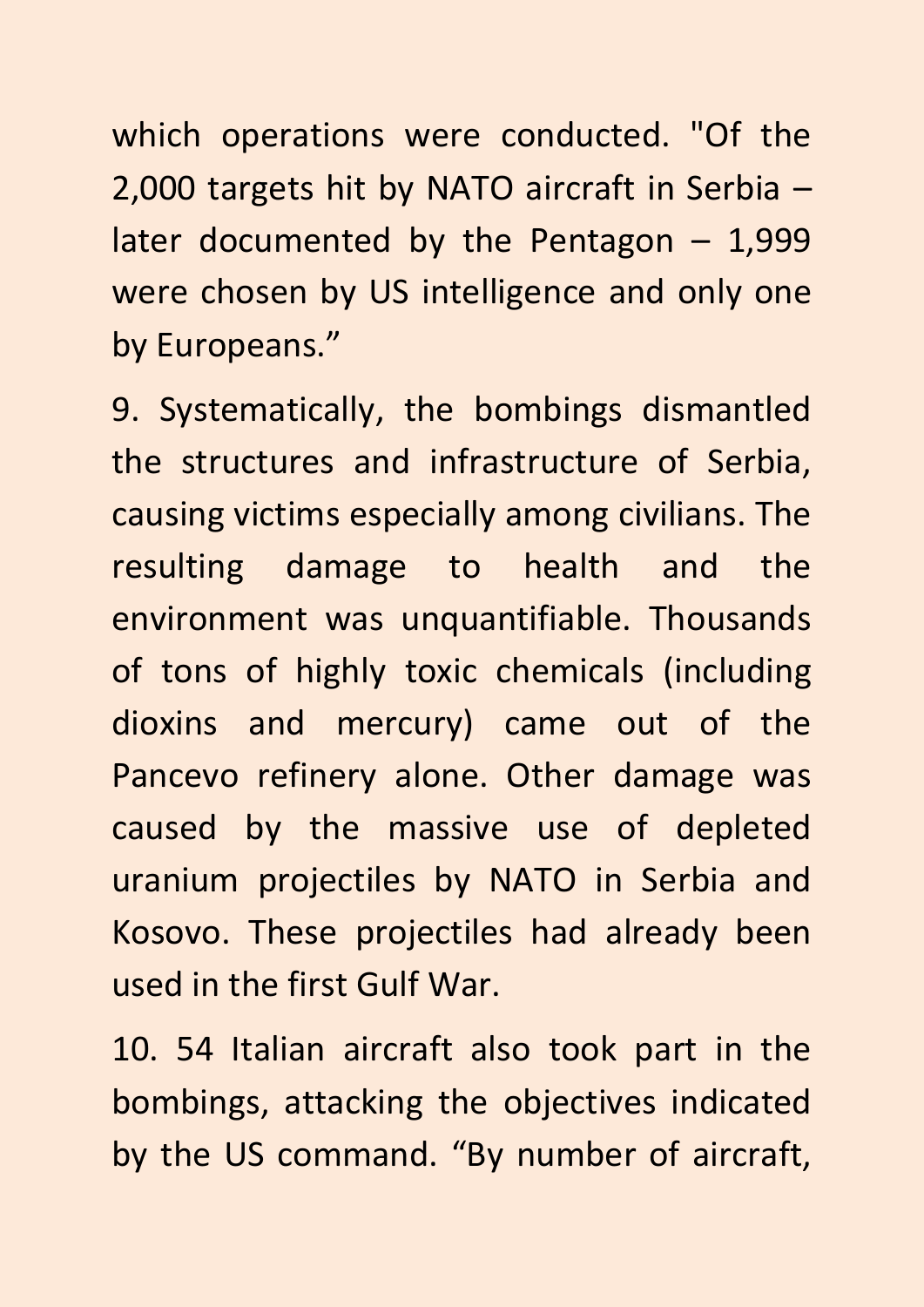we were second only to the USA. Italy is a great country, and we should not be surprised at the commitment shown in this war," stated the president of the D'Alema council during a visit on 10 June 1999 at the base of Amendola, stressing that, for the pilots who participated in it, it was "a great human and professional experience".

11. On June 10, 1999, Yugoslavian troops began to withdraw from Kosovo, and NATO put an end to the bombings. UN Security Council Resolution 1244 provided that the international presence must have "substantial NATO participation". "Today, NATO faces its new mission: to govern", commented *The Washington Post.*

12. After the war, more than 60 FBI agents were sent to Kosovo from the United States, but no traces of such excuses were found to justify the accusation made of the Serbs of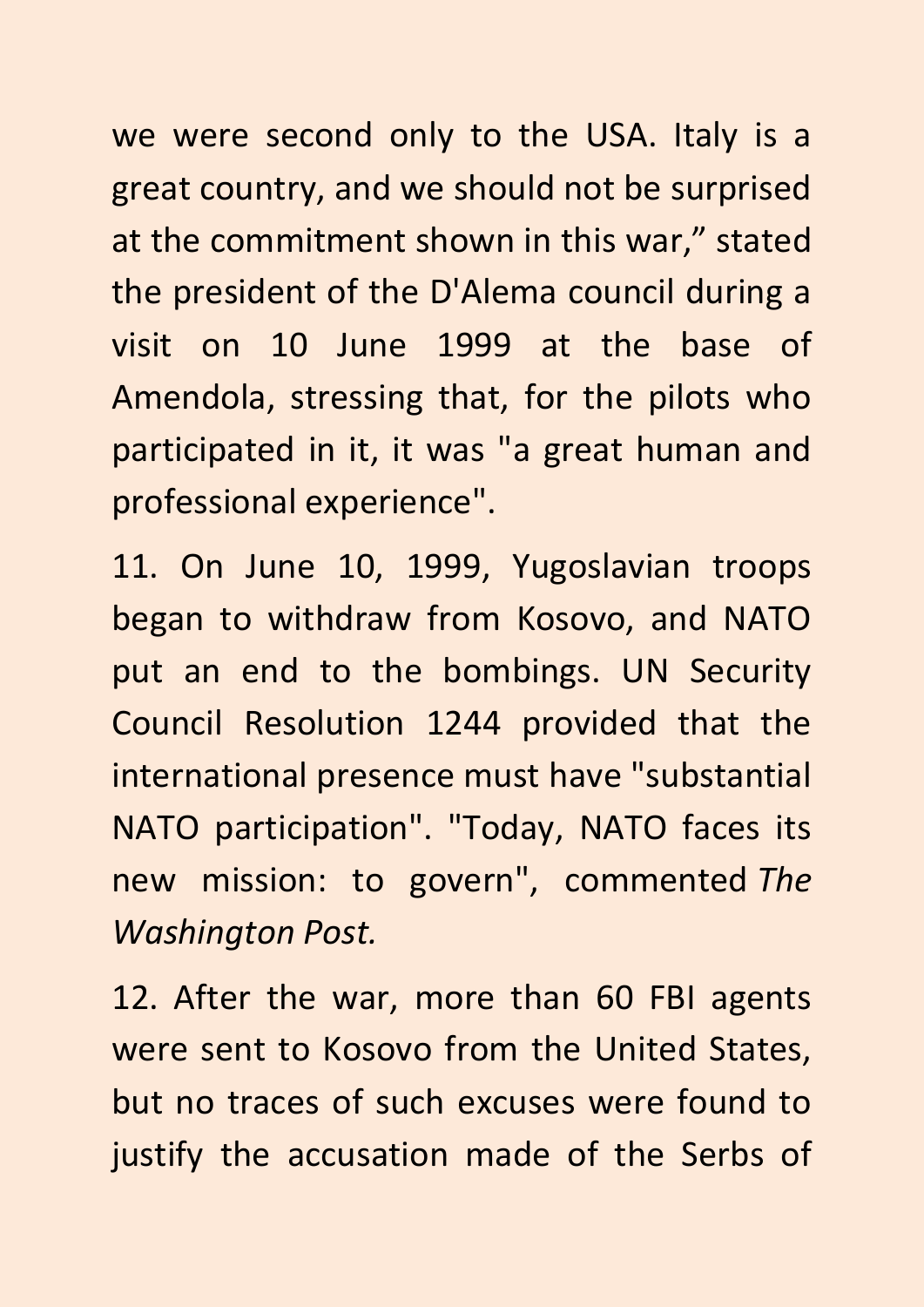"ethnic cleansing". Slobodan Milosevic, of the former Yugoslavia, was sentenced to 40 years imprisonment by the International Criminal Court in The Hague. He died after five years in prison. The same court exonerated him in 2016 from the accusation of "ethnic cleansing".

13. Kosovo, where the US installed a large military base (Camp Bondsteel), became a sort of NATO protectorate. At the same time, under the cover of the "Peace Force", the former UCK in power terrorized and expelled over 250,000 Serbs, Roma, Jews and Albanians and branded them as collaborators. In 2008, with the self-proclamation of Kosovo as an independent state, the demolition of the Yugoslavian Federation was completed.

14. While the war against Yugoslavia was in progress, the summit that formalized the transformation of NATO was convened in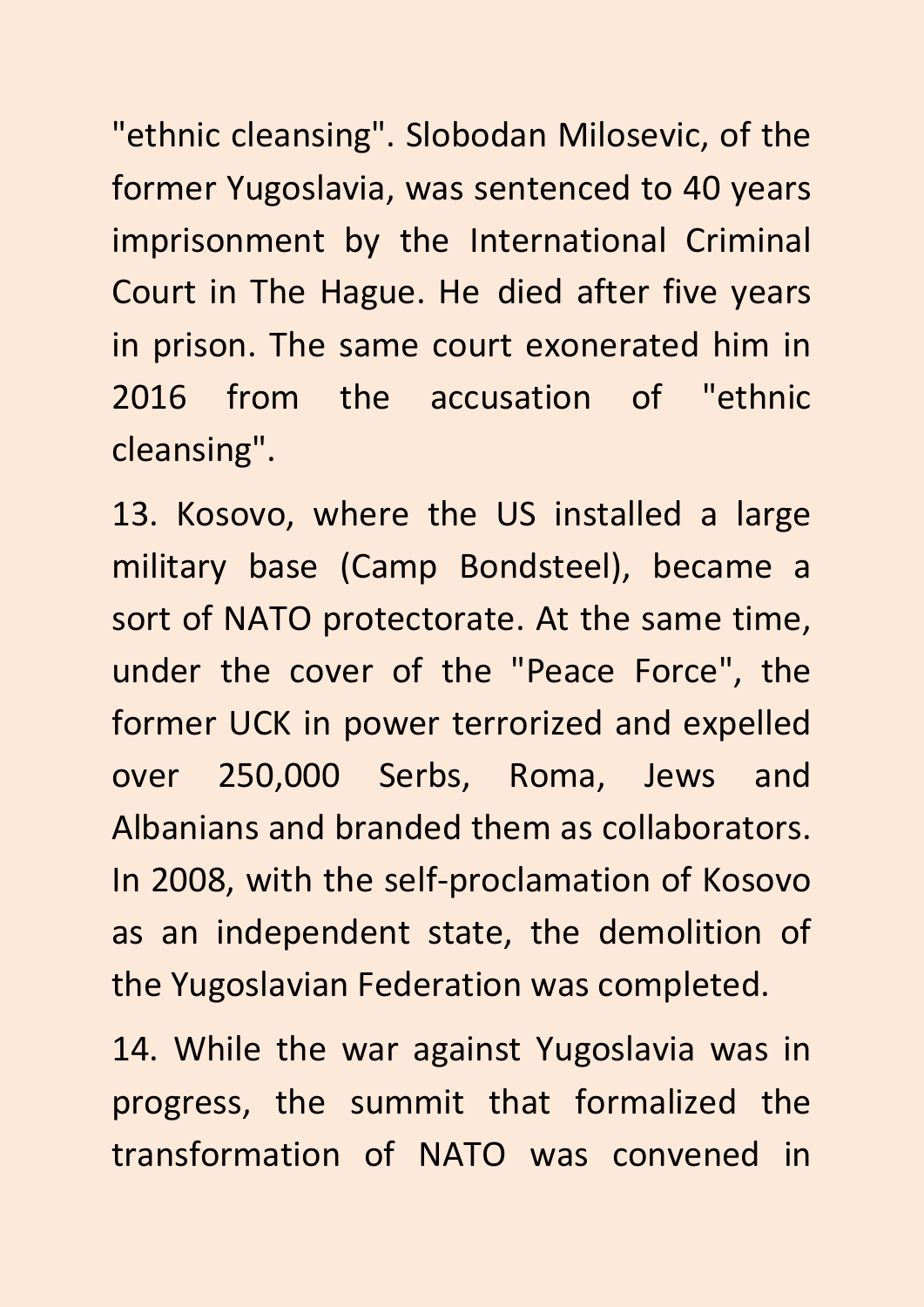Washington on April 23-25, 1999, by an alliance which, pursuant to Article 5 of the Treaty of 4 April 1949, commited member countries to assist the armed forces of a member country which is attacked in the North-Atlantic area. It was transformed into an alliance which, on the basis of the "new strategic concept" also commited member countries to "conduct crisis response operations not provided for by Article 5 outside the territory of the Alliance". In other words, NATO was preparing to project its military force beyond its borders not only in Europe but also in other regions of the world.

15. What did not change in the mutation of NATO was the hierarchy within it. The President of the United States has always been able to appoint the Supreme Allied Commander in Europe, who is still a US general, while the Allies can merely ratifying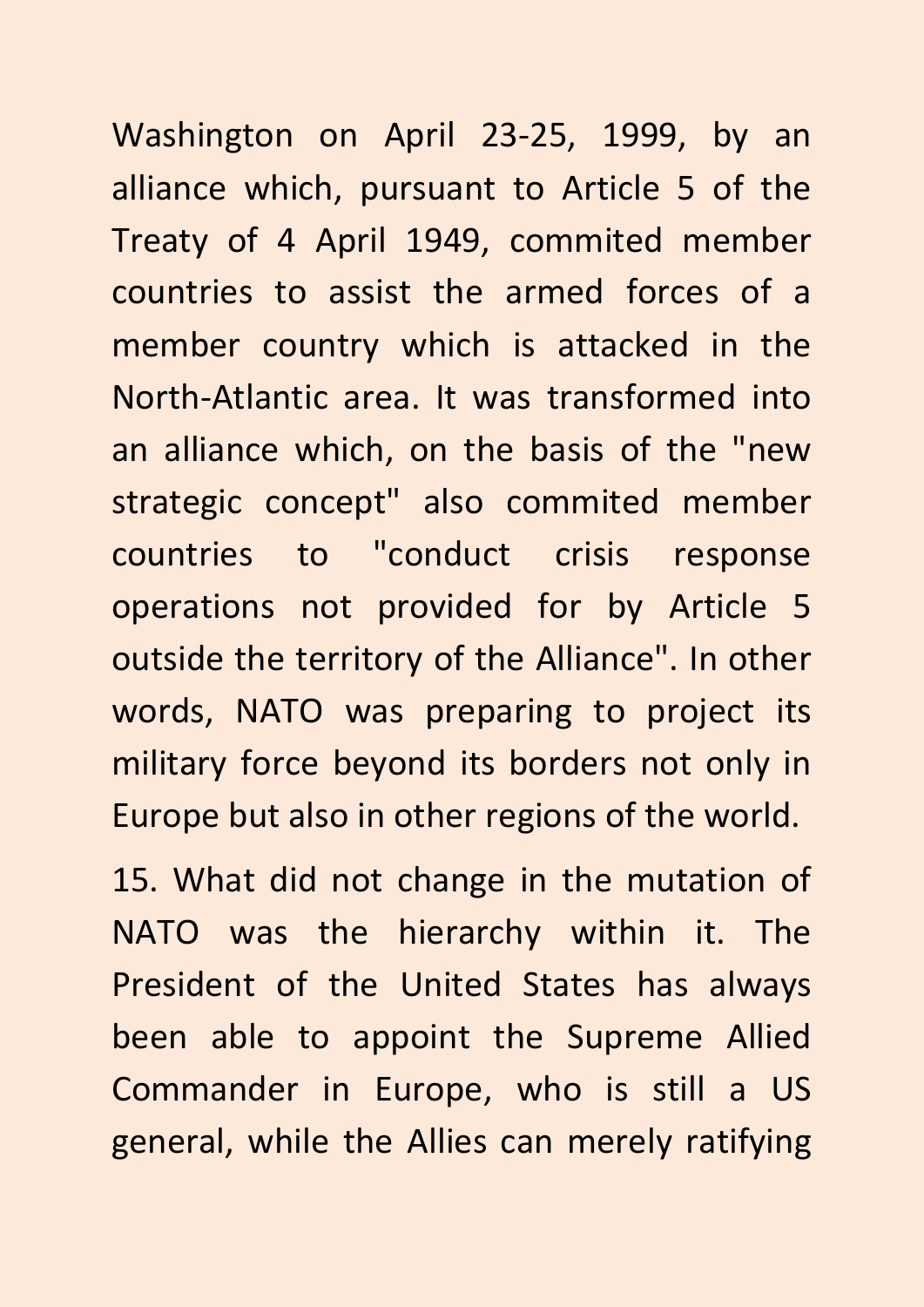the President's choice. The same is true for the other key commands.

16. The document that commited member countries to operate outside the Alliance, signed by European leaders on April 24, 1999 in Washington, reaffirmed that NATO "fully supports the development of the European defense identity within the Alliance". The concept is clear: Western Europe can have its own "defense identity", but it must remain within the Alliance, i.e. under US command.

17. The subordination of the European Union to NATO was thus confirmed and consolidated. Subordination established by the Treaty of Maastricht of 1992, which recognized the right of the EU States to be part of NATO, was defined as the foundation of the defense of the European Union.

18 . By participating in the war against Yugoslavia, a country that had not taken any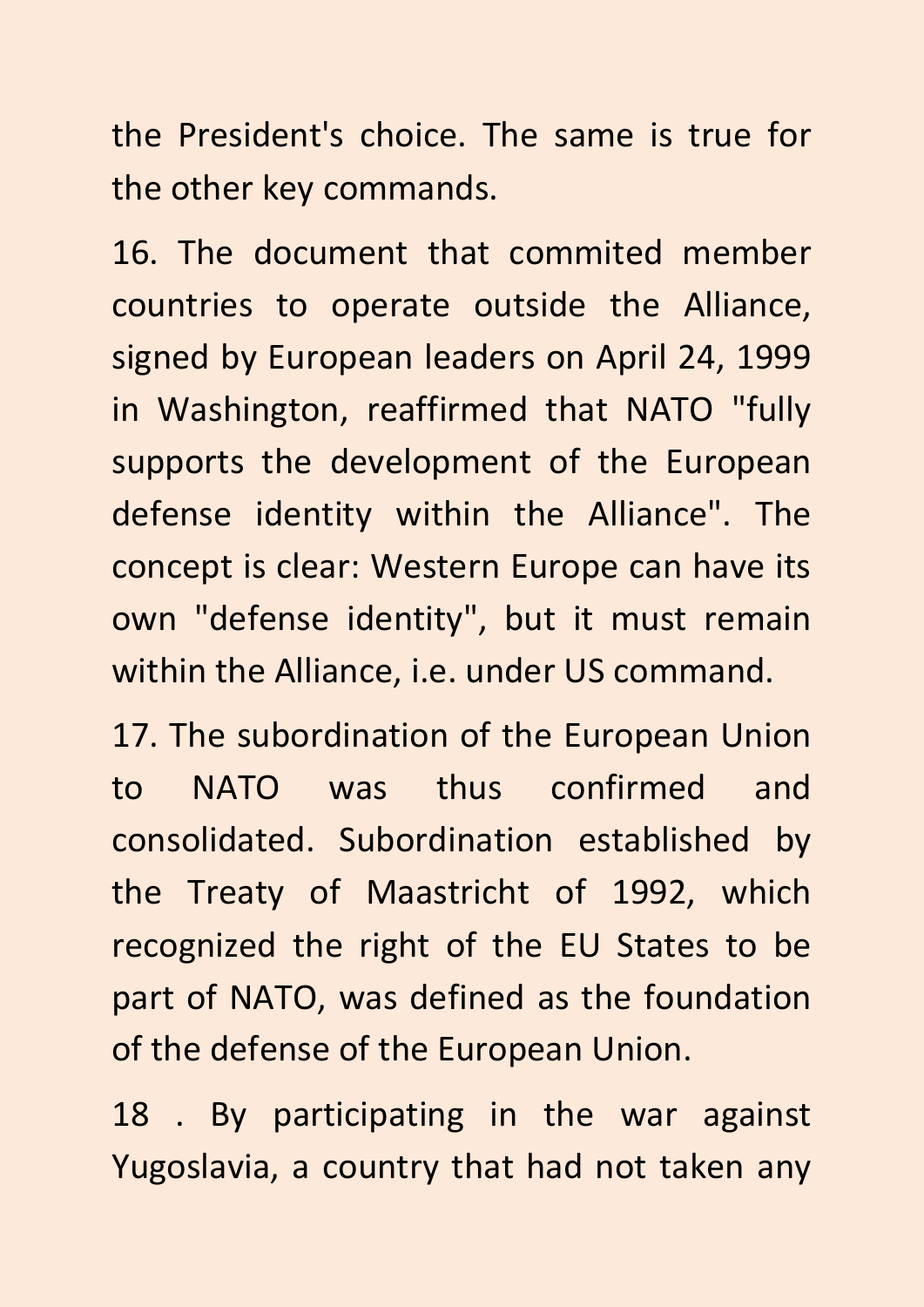aggressive action against either Italy or against other NATO members, Italy confirmed that it had adopted a new military policy and, at the same time, a new foreign policy. Since this involved using military force as a tool, it violated the constitutional principle, affirmed by Article 11, that "Italy repudiates war as an instrument of offense against the freedom of other peoples and as a means of resolving international disputes".

#### **4. NATO expands eastward to Russia**

1. In 1990, on the eve of the dissolution of the Warsaw Pact, US Secretary of State James Baker assured USSR President Mikhail Gorbachev that "NATO will not extend by a single inch to the east". But in twenty years, after having demolished the Yugoslavian Federation, NATO extended from 16 to 30 countries, expanding more and more eastwards to Russia.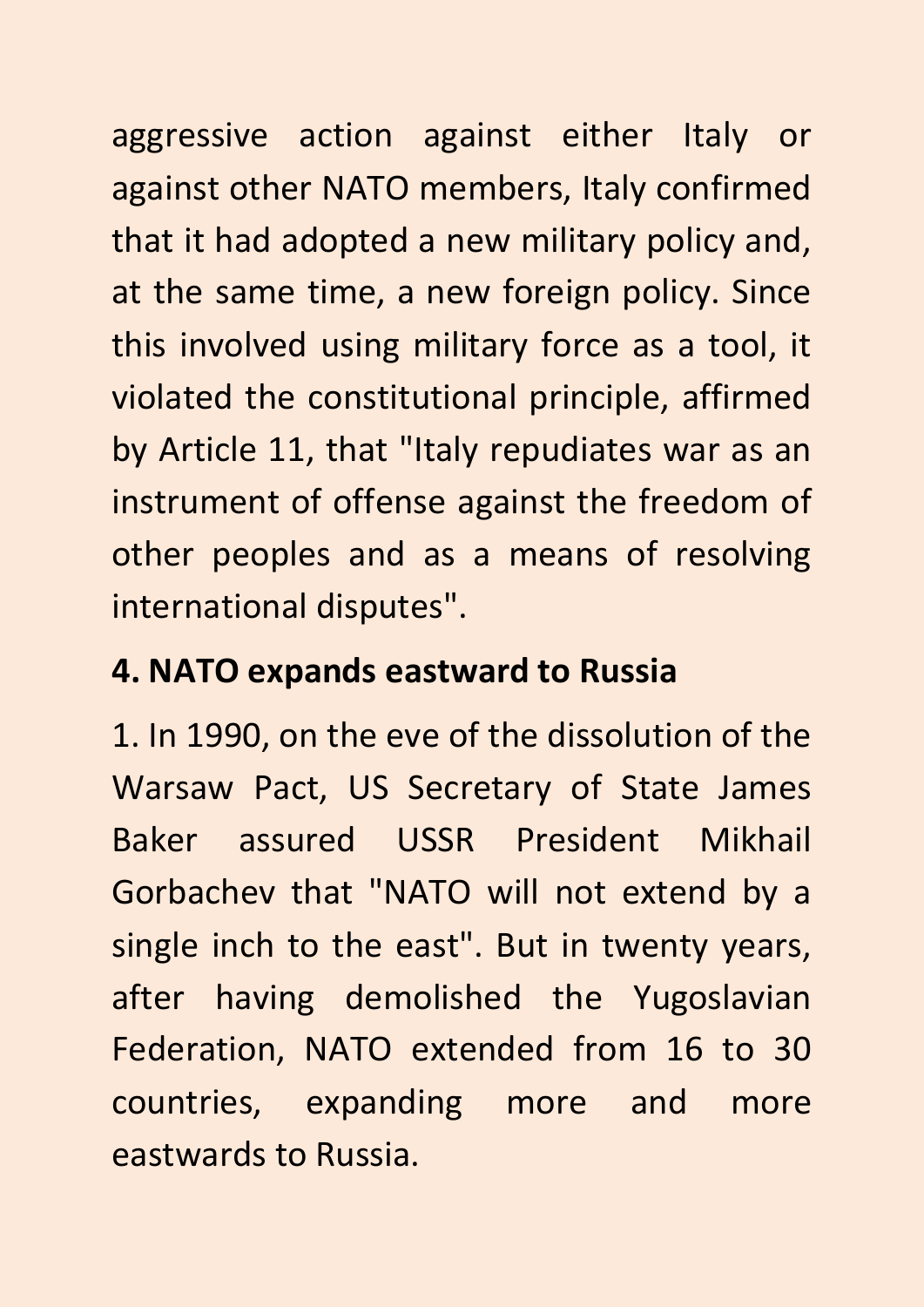2. In 1999, it incorporated the first three countries of the former Warsaw Pact: Poland, the Czech Republic and Hungary. In 2004, it extended to other countries: Estonia, Latvia, Lithuania (formerly part of the USSR); Bulgaria, Romania, Slovakia (formerly part of the Warsaw Pact); Slovenia (formerly part of the Yugoslavian Federation). In 2009, it incorporated Albania (formerly a member of the Warsaw Pact) and Croatia (formerly part of the Yugoslavian Federation) and, in 2017, Montenegro; in 2019, it signed the protocol of accession of Northern Macedonia as the 30th member. Three other countries – Bosnia and Herzegovina (formerly part of the Yugoslavian Federation), Georgia and Ukraine (formerly part of the USSR) – are currently candidates for entry into NATO.

3. So Washington ties these countries not so much to the Alliance as directly to the US,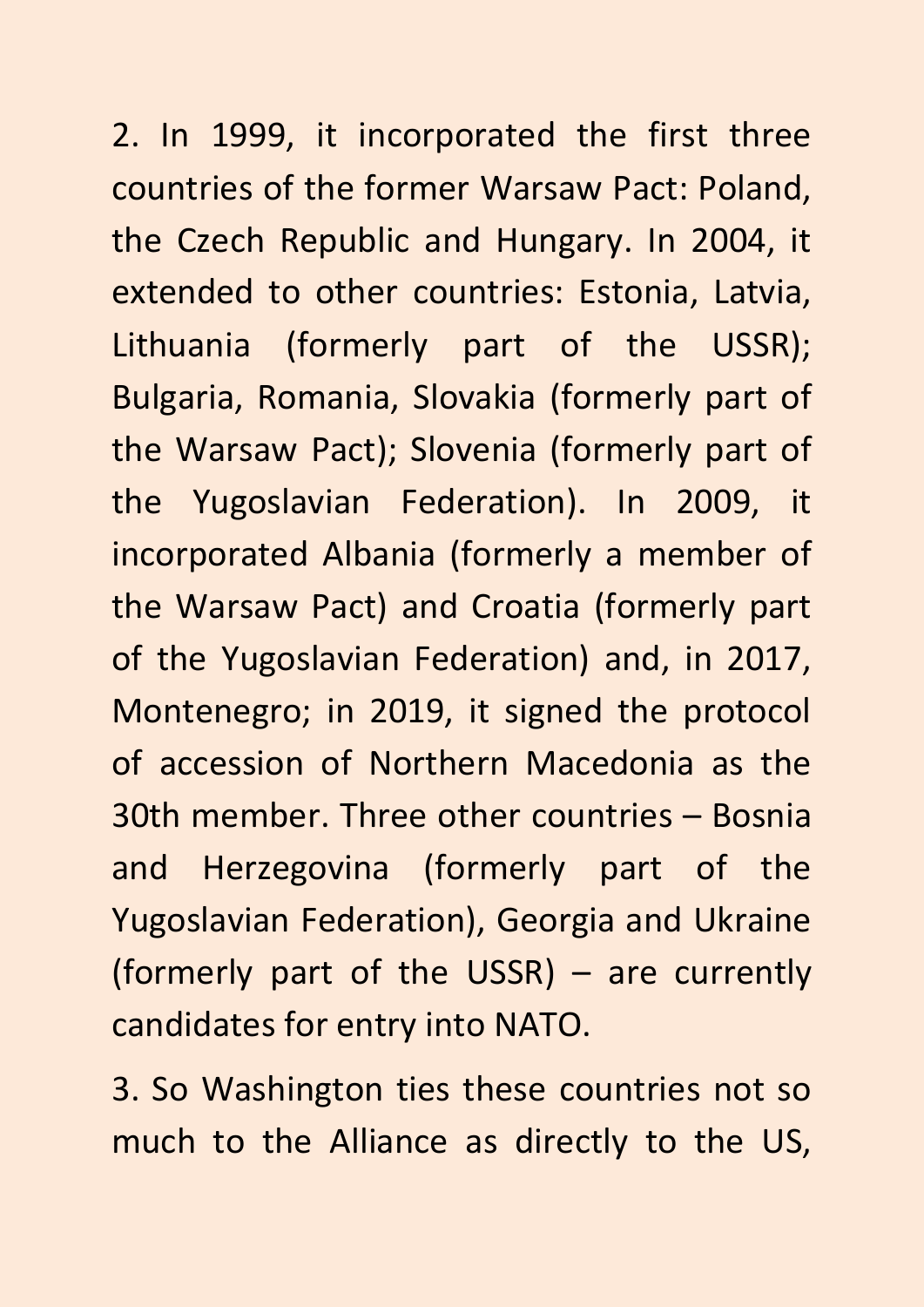strengthening its influence within the European Union. Of the ten Central and Eastern European countries entering NATO between 1999 and 2004, seven entered the European Union between 2004 and 2007. As the European Union expands to the East, the United States is effectively extending its control over Europe through NATO. Clearly, Washington's strategic plan is revealed: to use the expansion of NATO to the East as a means of establishing relations of force even more favorable to the United States and, thus, further isolate the "old Europe" that could one day become autonomous.

4. Besides these, the expansion of NATO to the East has other implications. Incorporating not only the countries of the former Warsaw Pact but also the three Baltic republics that were once part of the USSR, NATO has reached the borders of the Russian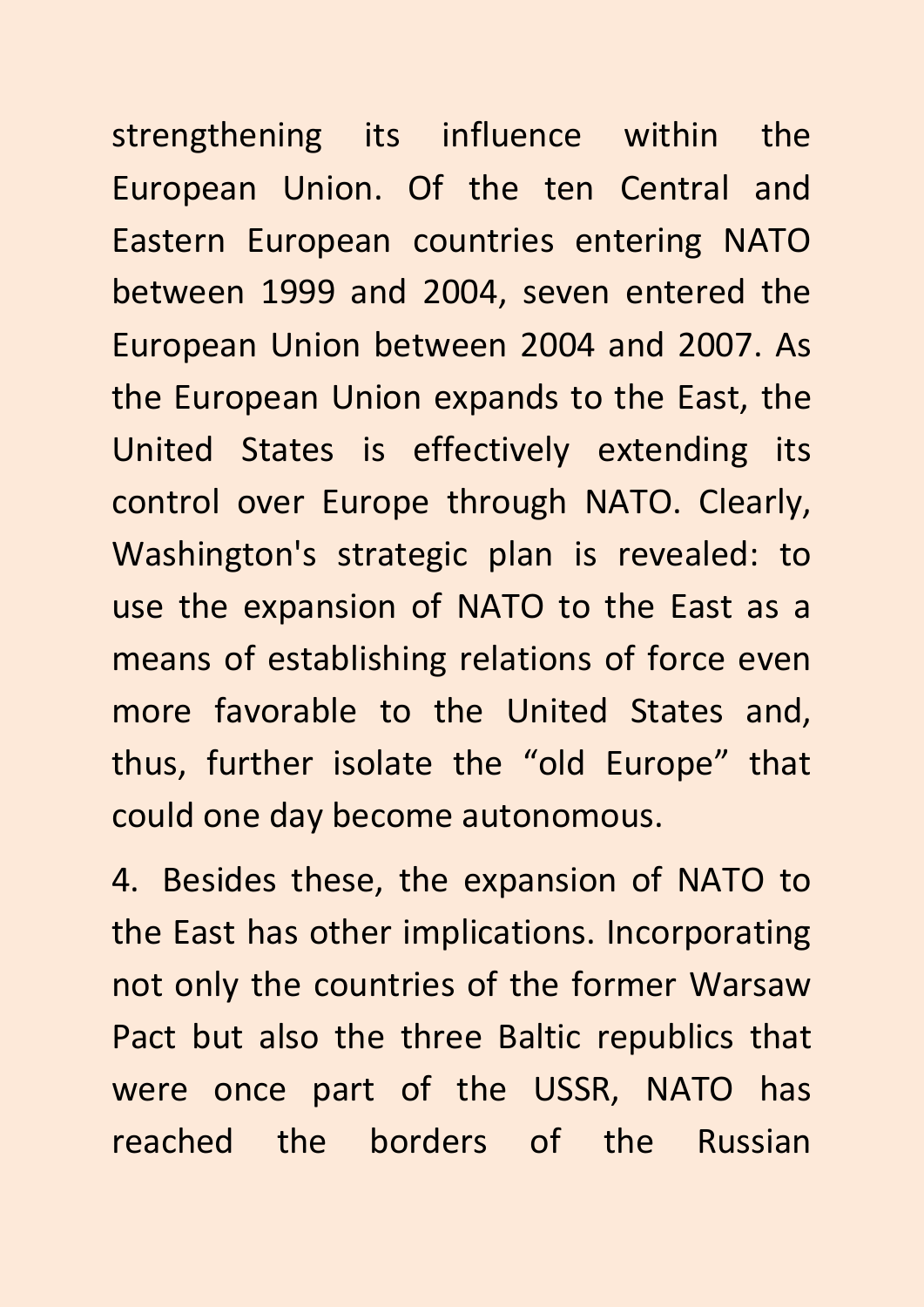Federation. Despite Washington's assurances of its peaceful intentions, this constitutes a threat, even nuclear, to Russia.

## **5. US and NATO attack Afghanistan and Iraq**

1. The United States attacked and invaded Afghanistan in 2001 with the official motivation being to hunt down Osama bin Laden, who was targeted as the instigator of the terrorist attacks of 11 September 2001. (The official version of what took place on 9/11 does not stand up to the technicalscientific investigations carried out by independent experts.) Osama bin Laden was a well-known figure in Washington. He belonged to a wealthy Saudi family and actively collaborated with the CIA from 1979 to 1989 when it trained and armed through the ISI (the Pakistani secret service) over 100,000 mujahidin for the war against the Soviet Union. The Soviet troops fell into the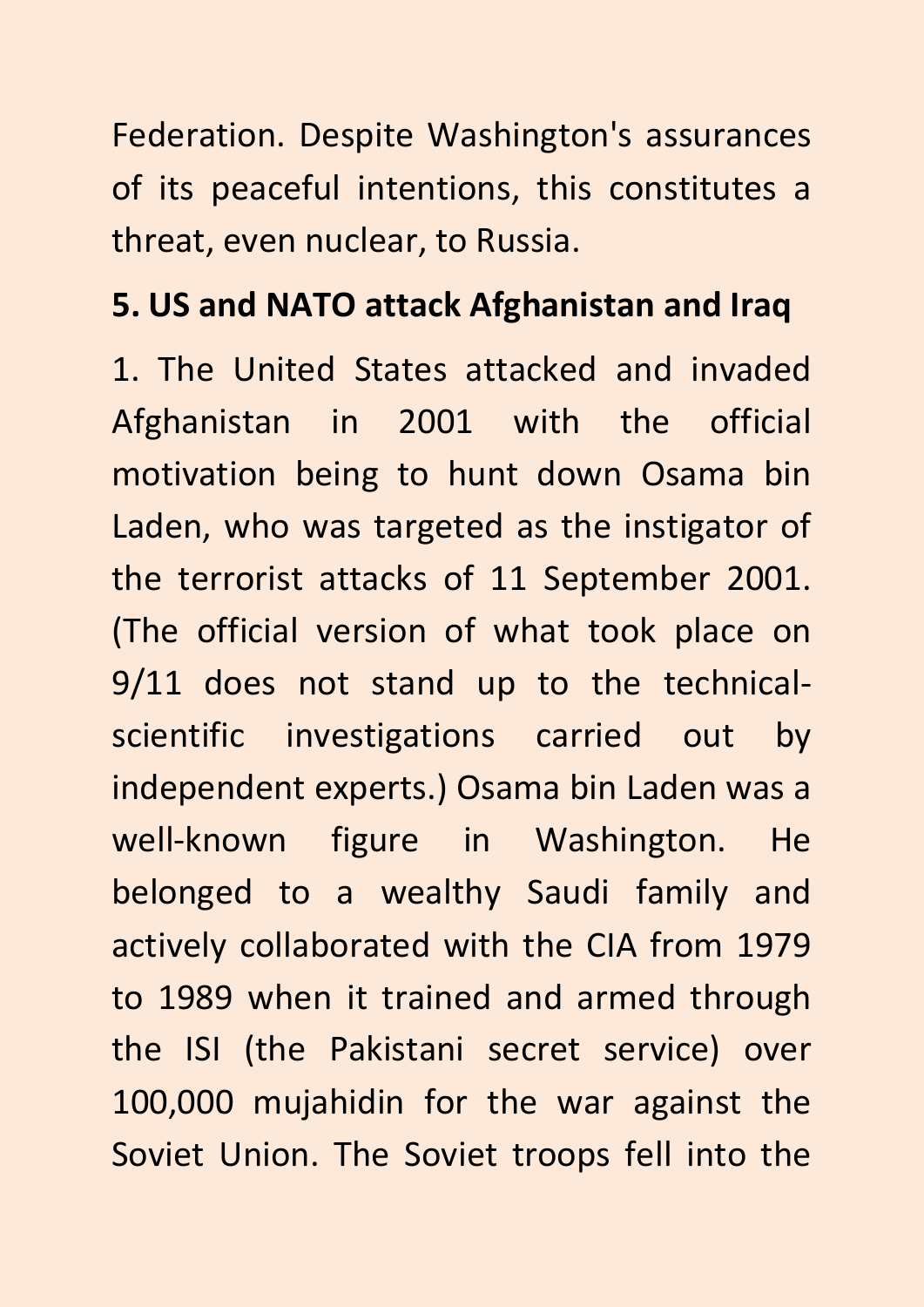"Afghan trap" (as Zbigniew Brzezinski later defined it, stating that the training and arming of the mujahidin began in July 1979, five months before the Soviet invasion of Afghanistan).

2. This opened a new phase in the international situation. The President of the United States was authorized to conduct a "Global War on Terrorism", in which there were no geographical borders, conducted against an enemy who could be identified from time to time not only in as a terrorist or a presumed terrorist, but in anyone who opposed US policy and interests. President Bush described the perfect image of an enemy, interchangeable and lasting. as "an obscure enemy, hiding in the dark corners of the Earth".

3. The real purpose of US military intervention in Afghanistan was the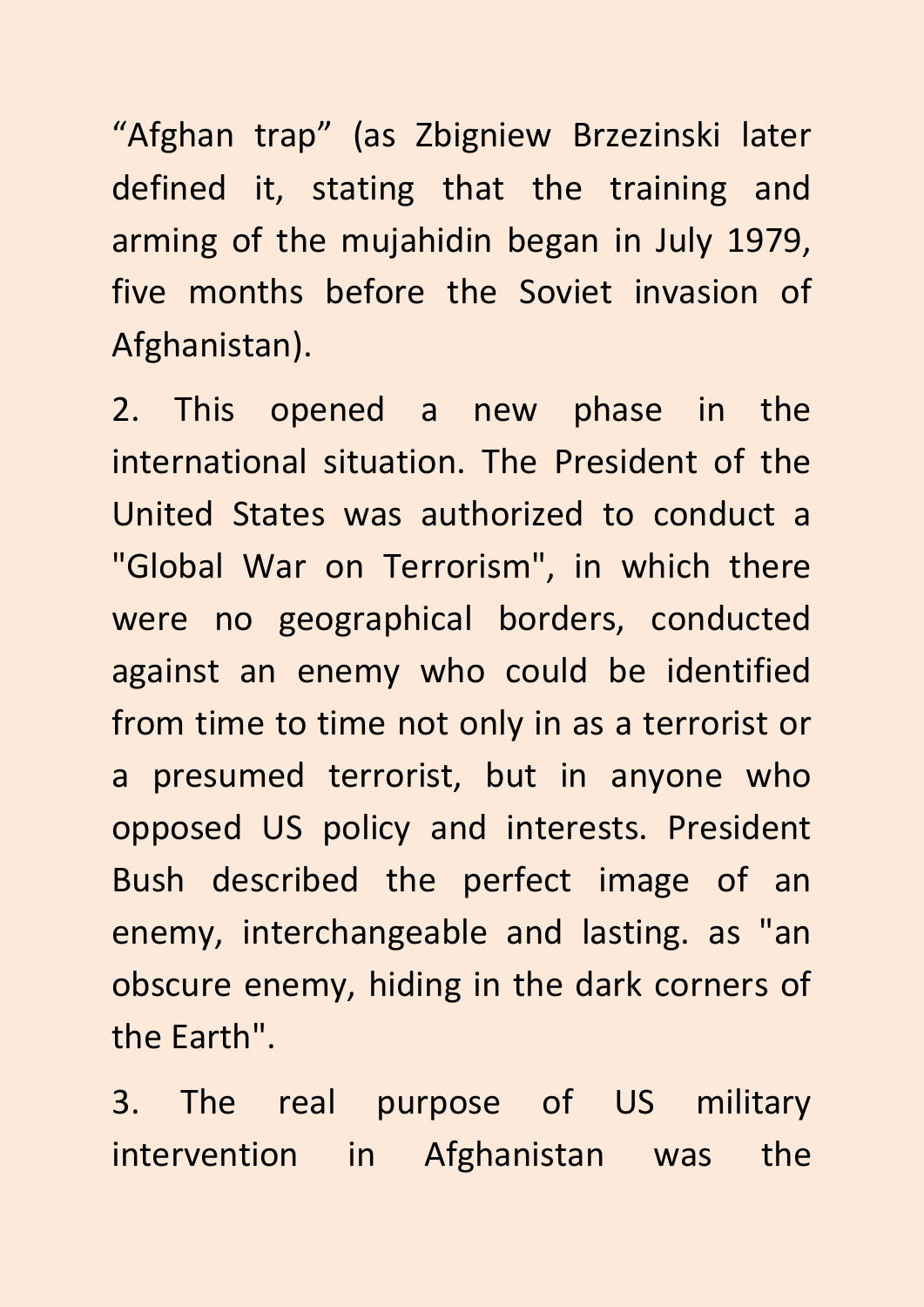occupation of this area of primary strategic importance. Afghanistan is at the crossroads of the Middle East, Central Asia, South and East. In this area (in the Gulf and in the Caspian), there are large oil reserves. There are three major powers – China, Russia and India – whose strength is growing and influencing global assets. As the Pentagon had warned in the report of 30 September 2001, "there is the possibility that a military rival with a formidable resource base will emerge in Asia".

4. In the period before 11 September 2001, there were strong signs of a rapprochement between China and Russia in Asia. Washington viewed this as a challenge to US interests at the critical moment when the United States sought to fill the void that the disintegration of the USSR had left in Central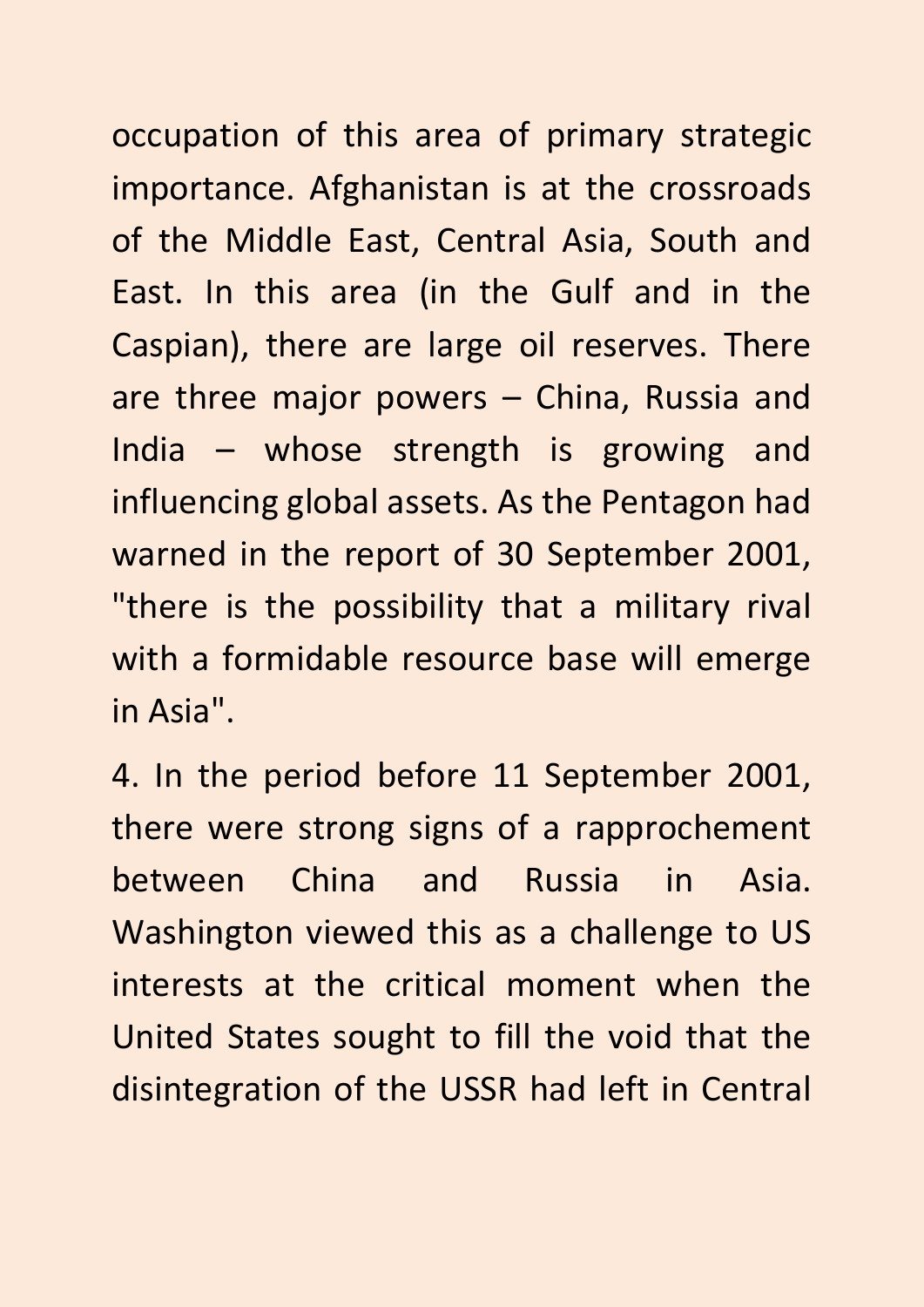Asia. Afghanistan is in a key geostrategic position for the control of this area.

5. The war began in October 2001 with the bombing carried out by the US and British air forces. At this point, the UN Security Council authorized the establishment of the ISAF (International Security Assistance Force), whose command was entrusted in succession to Great Britain, Turkey, Germany and the Netherlands. But suddenly, in August 2003, NATO announced that it had "assumed the role of ISAF leadership force with a UN mandate". It was a real coup. No resolution passed by the Security Council authorizes NATO to assume the leadership or command of the ISAF. Only in Resolution 1659 of February 2006 did the Security Council state that it "recognizes NATO's continued engagement in directing the ISAF". The ISAF mission was thus inserted into the Pentagon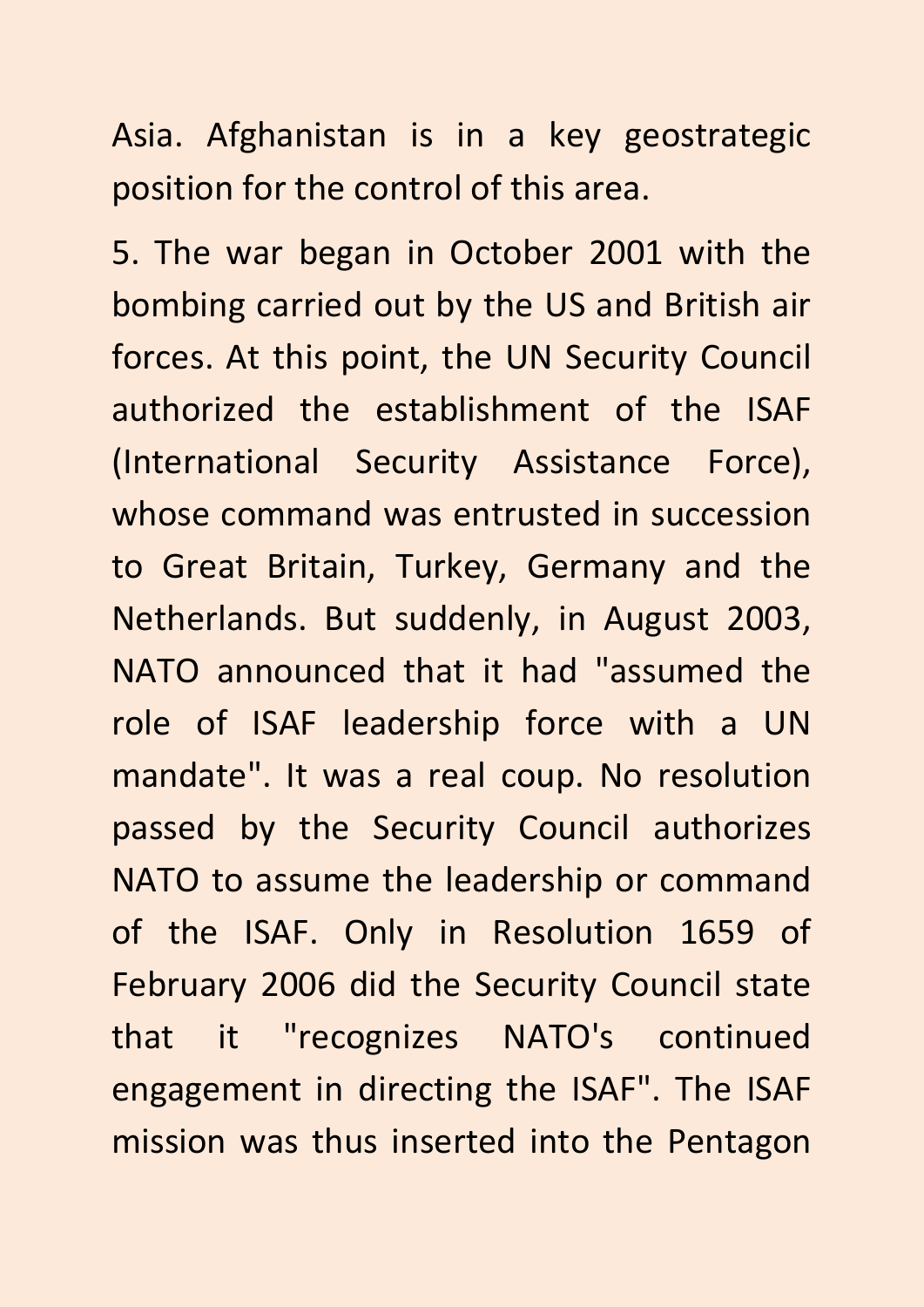chain of command. The Italian military assigned to the ISAF was included in the same chain of command.

6. After Afghanistan, Iraq is the country that has been subjected to a strict embargo since 1991, which caused a million and a half deaths in ten years, of which about half a million were children. In 2002, President Bush listed Iraq in first place among the countries that belong to the "axis of evil". Secretary of State Colin Powell presented to the UN Security Council "evidence" gathered by the CIA, which subsequently turned out to be false, on the alleged existence of a large arsenal of chemical and biological weapons in possession of Iraq, and on its alleged ability to build nuclear weapons in a short time. Because the Security Council refused to authorize the war, the Bush administration simply bypassed it.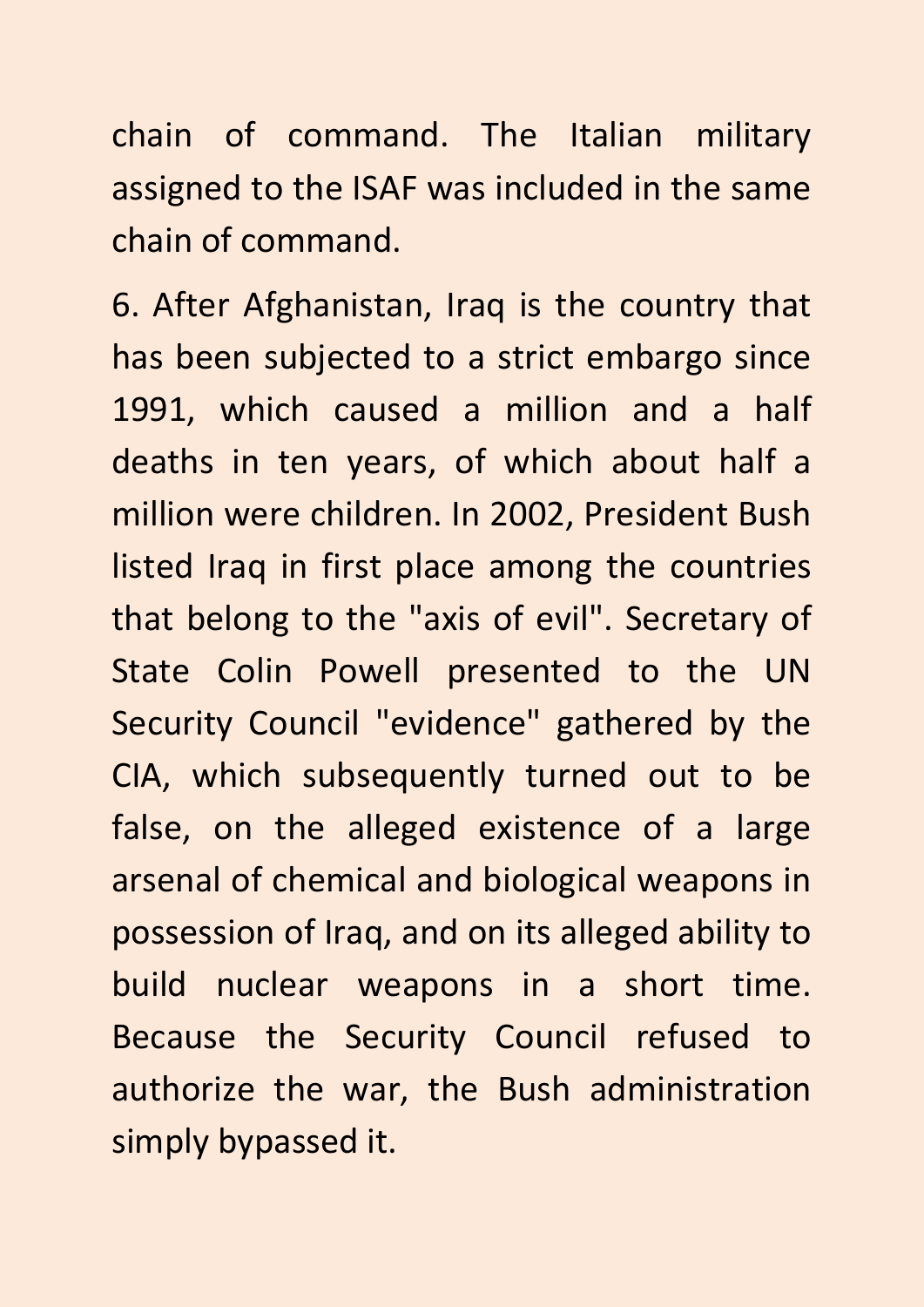7. The war began in March 2003 with the aerial bombing of Baghdad and other centers by the US and British air forces and with a land attack carried out by the Marines entering Iraq from Kuwait. In April, US troops occupied Baghdad. The operation, called "Iraqi Freedom", was presented as "a preventive war" and "an export of democracy". The US and allied occupation forces – including the Italian forces involved in the "Ancient Babylon" operation encountered resistance they did not expect to find. In order to cut it off, Iraq was put on fire by over a million and a half soldiers that the Pentagon supplemented with hundreds of thousands of military contractors, using every means from phosphorus bombs to the people of Fallujah to torture in Abu Ghraib prison.

8. NATO actually participated in the war with its own structures and forces. In 2004, the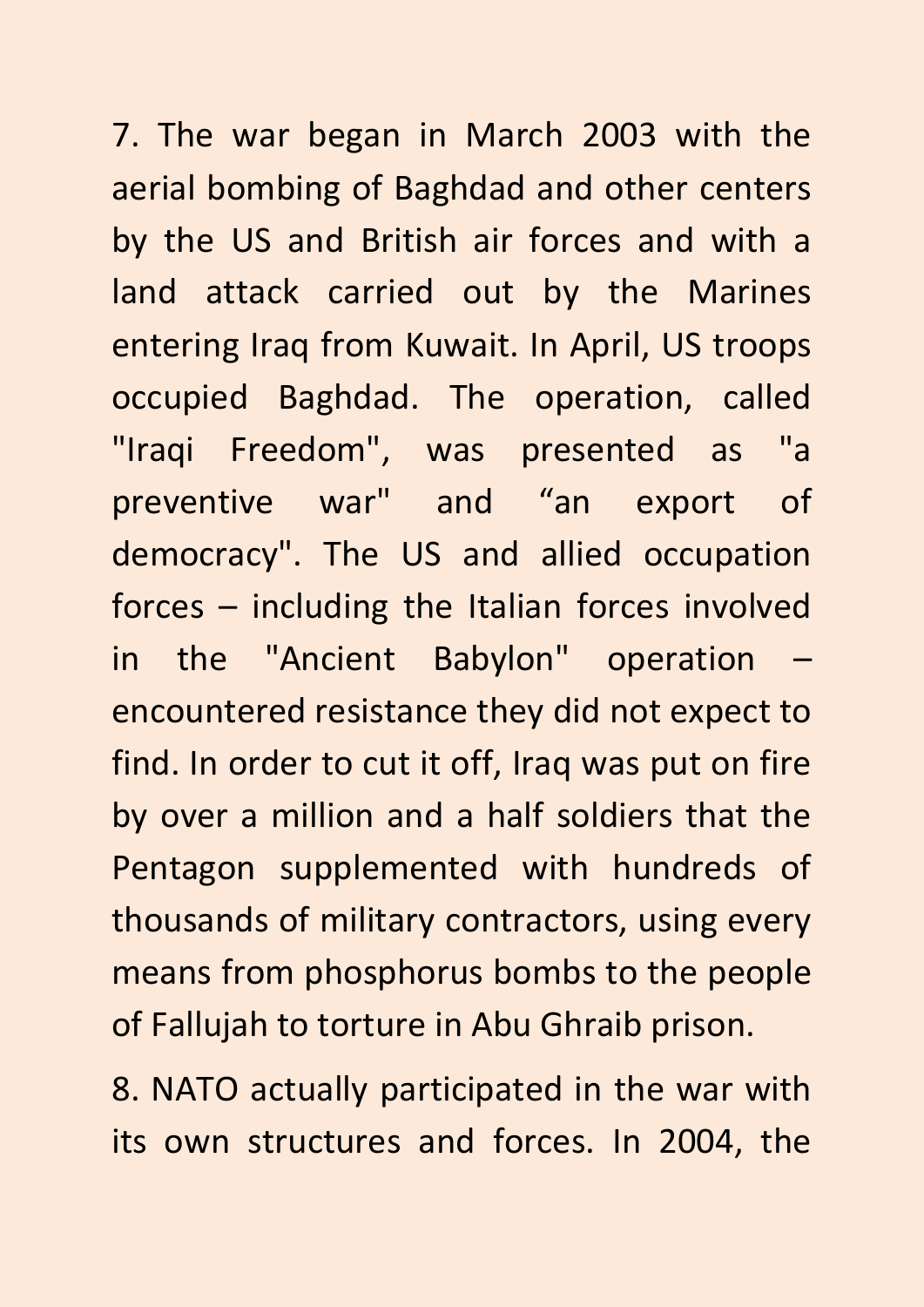"NATO Training Mission" was established in order to "help Iraq to create efficient armed forces". In 2000, special courses were held in Alliance countries and thousands of Iraqi soldiers and policemen were trained. At the same time, NATO sent instructors and advisers, including Italians, to "help Iraq to create its own democratic and durable security sector" and "establish a long-term NATO partnership with Iraq".

## **6. NATO demolishes the Libyan state**

1. Multiple factors make Libya important in the eyes of the United States and the European powers. It has the largest oil reserves in Africa, precious for its high quality and low cost of extraction, and large reserves of natural gas. On these, the Libyan state maintains strong control, leaving limited profit margins to US and European companies. In addition to black gold, Libya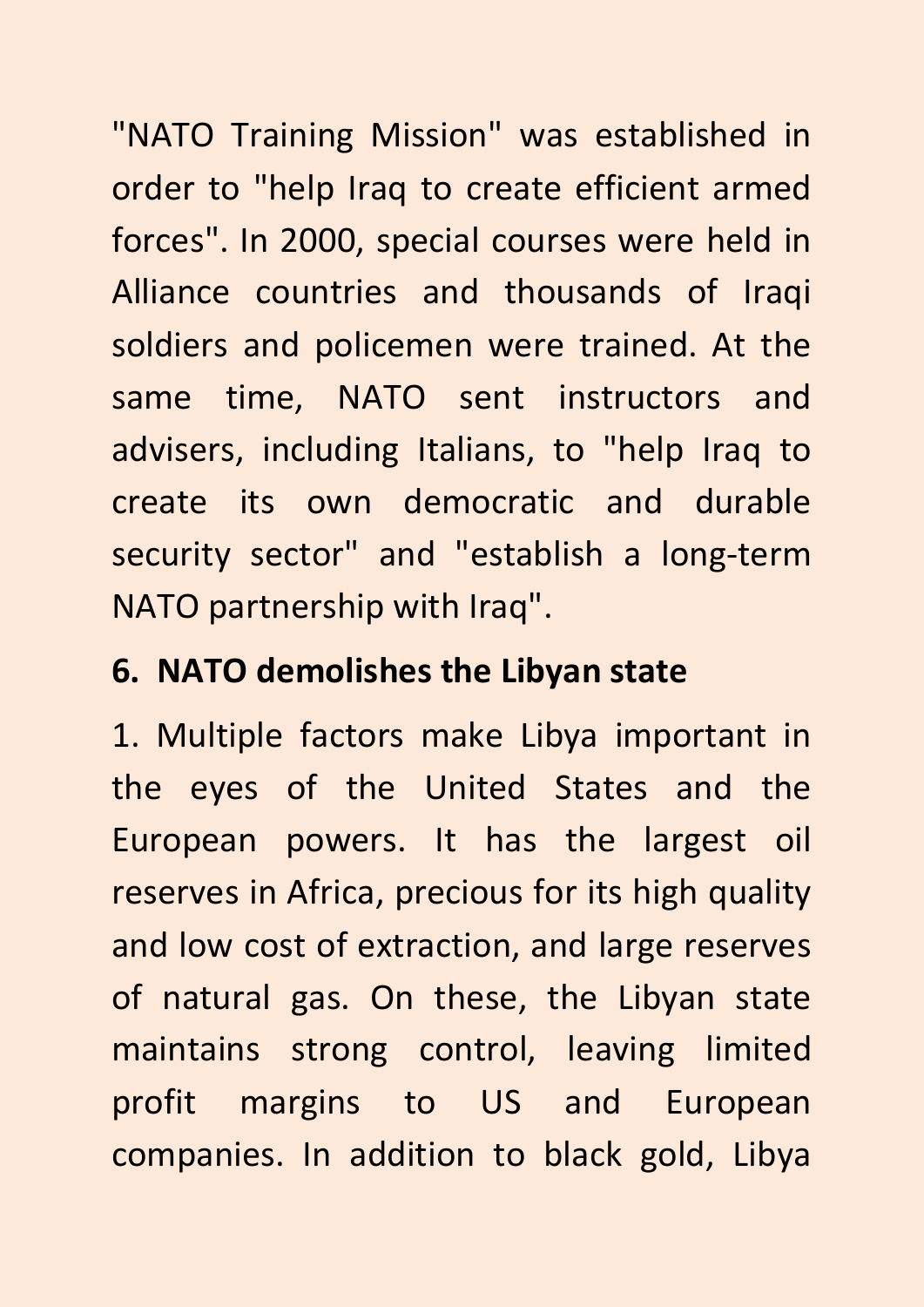has white gold: the immense reserve of fossil water from the Nubian aquifer, which extends under Libya, Egypt, Sudan and Chad. Relevant are the sovereign funds, the capital that the Libyan state has invested abroad, in particular to provide Africa with its own financial bodies and its own currency.

2. On the eve of the 2011 war, the United States and the European powers "froze", or seized, the Libyan sovereign funds, delivering a mortal blow to the entire project. The emails of Hillary Clinton (Secretary of State of the Obama administration in 2011), which came to light later, confirmed the real purpose of the war: to block Gaddafi's plan to use Libyan sovereign funds to create autonomous financial bodies of the African Union and an African currency as an alternative to the dollar and the CFA franc (the currency that 14 African countries, ex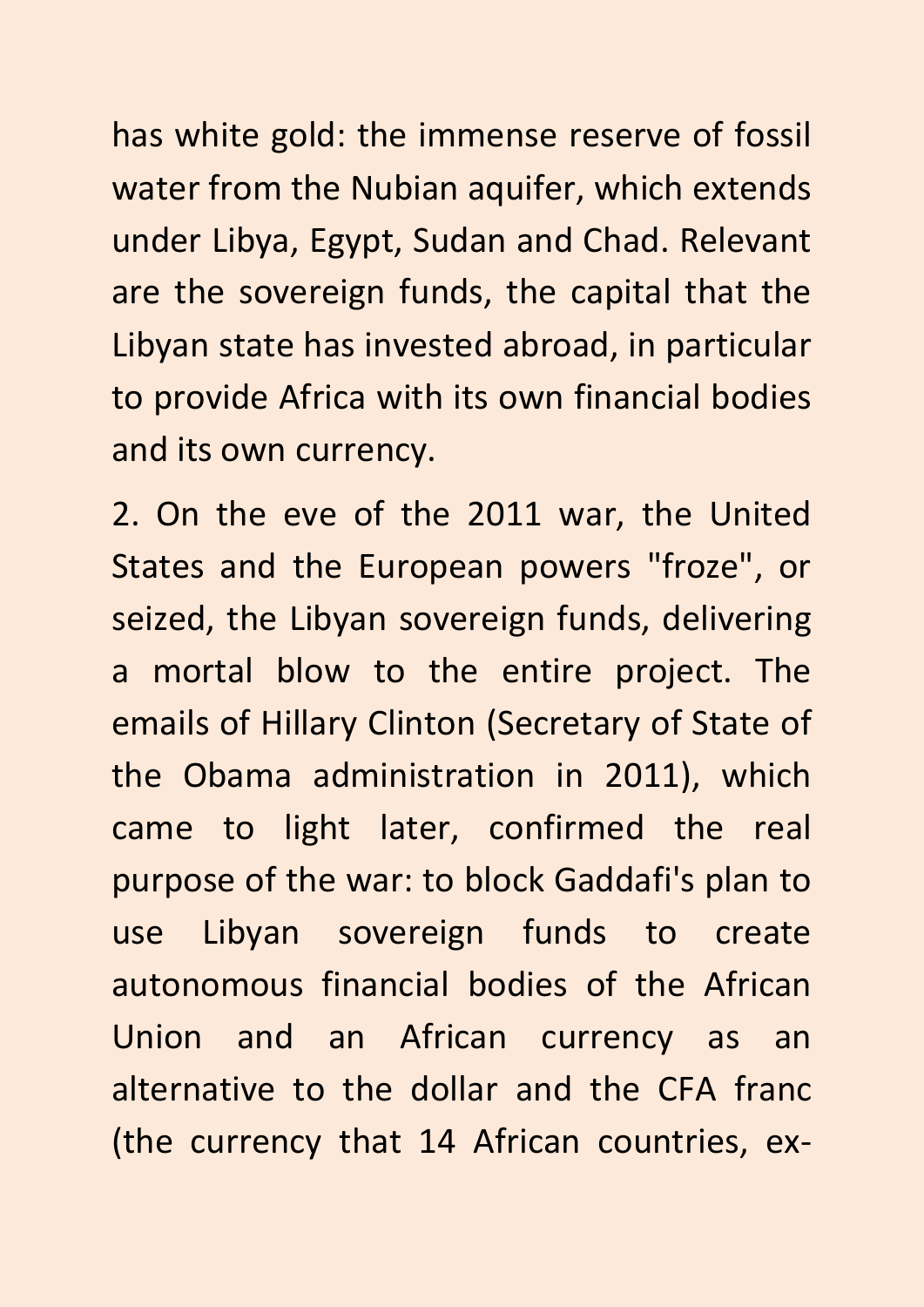French colonies are forced to use). It was Clinton - the New York Times would later document – who had President Obama sign "a document authorizing a covert operation in Libya and the supply of weapons to the rebels".

3. Tribal sectors hostile to the government of Tripoli and Islamic groups that had until a few months before been defined as terrorists were financed and armed. At the same time special forces infiltrated Libya, including thousands of easily disguised Qatari commandos. The entire operation was led by the United States, first through the African Command, then through NATO under US command.

4. On 19 March 2011, Libya's air-sea bombing began. In seven months, US/NATO air forces carried out 30,000 missions, of which 10,000 were attacks involving the use of over 40,000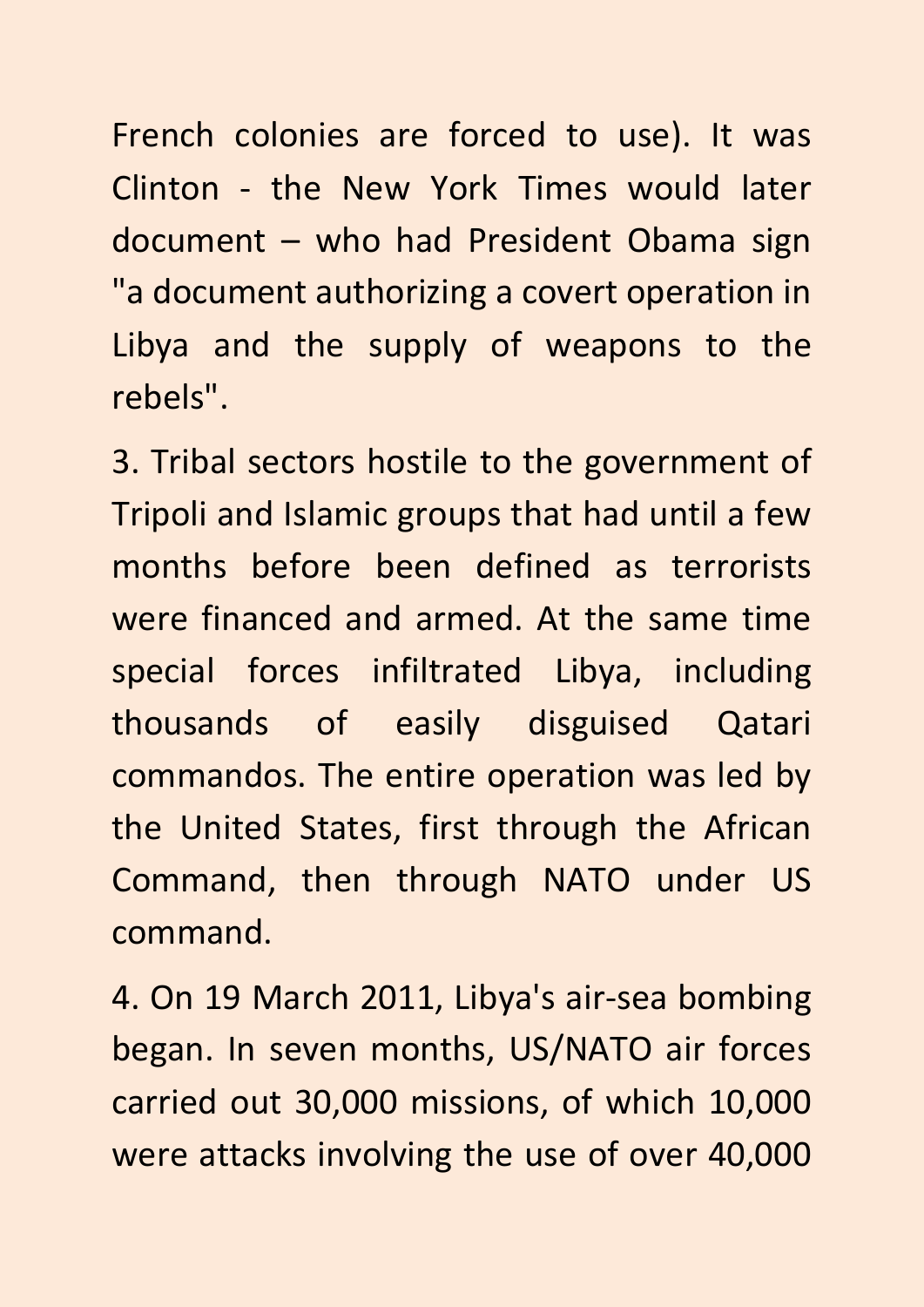bombs and missiles. Italy participated in this war using its military bases and forces and tearing up the Treaty of Friendship, Partnership and Cooperation between the two countries. For the war on Libya, Italy made seven air bases (Trapani, Gioia del Colle, Sigonella, Decimomannu, Aviano, Amendola and Pantelleria) available to the US/NATO forces, providing technical assistance and supplies. The Italian Air Force participated in the war by carrying out over a thousand missions, and the Italian Navy engaged on several fronts.

5. With the US/NATO war of 2011, the Libyan state was demolished and Gaddafi himself assassinated. That State was demolished which, on the southern shore of the Mediterranean facing Italy, maintained "high levels of economic growth" (as the World Bank itself documented in 2010), recording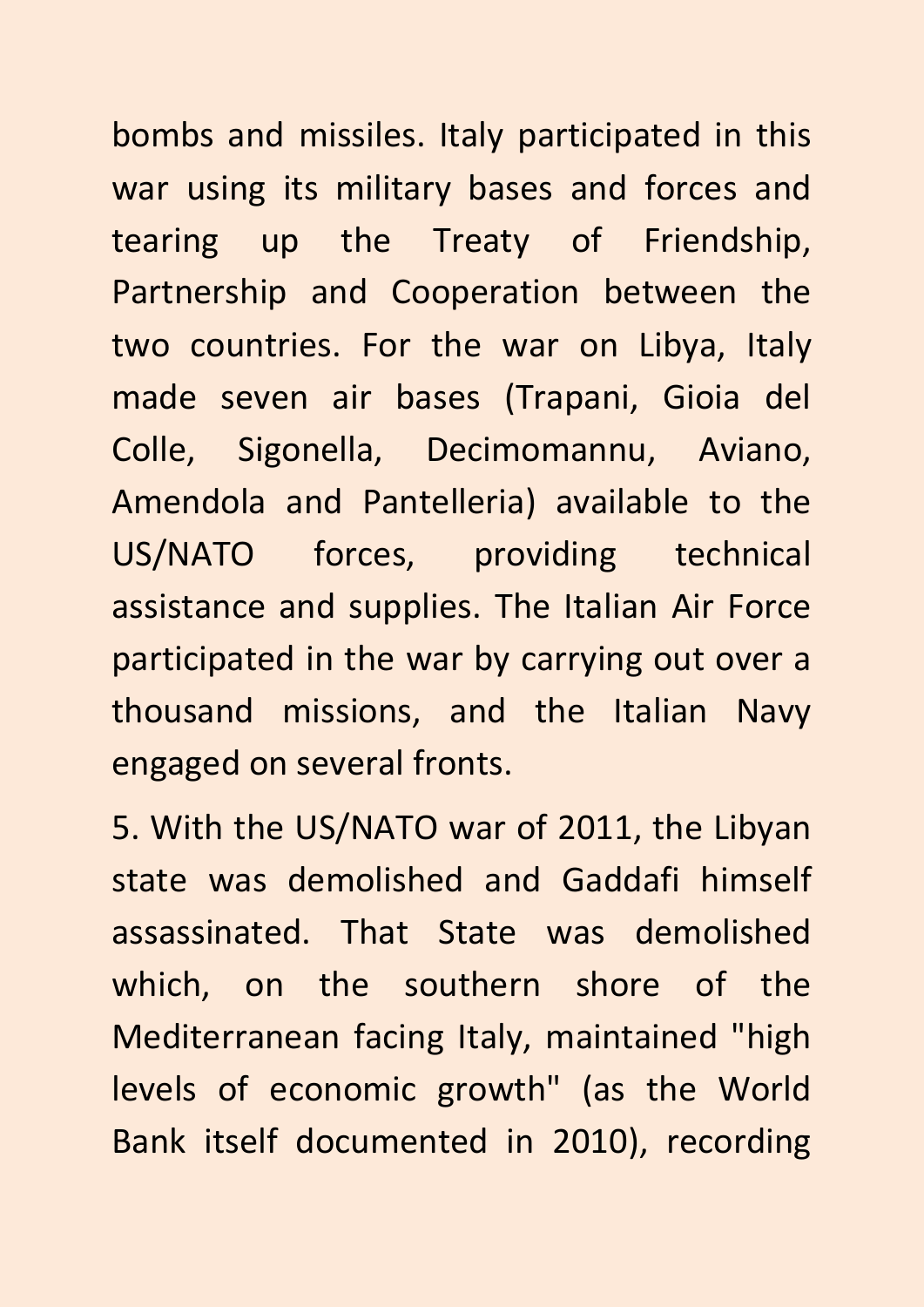"high indicators of human development" including universal access to primary and secondary education with 46% of the population at university level. Despite the disparities, the standard of living of the Libyan population was considerably higher than that of other African countries. This was evidenced by the fact that over two million immigrants, mostly Africans, found work in Libya.

6. Sub-Saharan African immigrants were also affected by the war, who, persecuted on charges of collaborating with Gaddafi, were imprisoned or forced to flee. Many, driven by desperation, attempted the crossing of the Mediterranean towards Europe. Those who lost their lives were also victims of the war in which NATO demolished the Libyan state.

# **7. The US/NATO war to demolish Syria**

1. After demolishing the Libyan state, the US/NATO operation to demolish the Syrian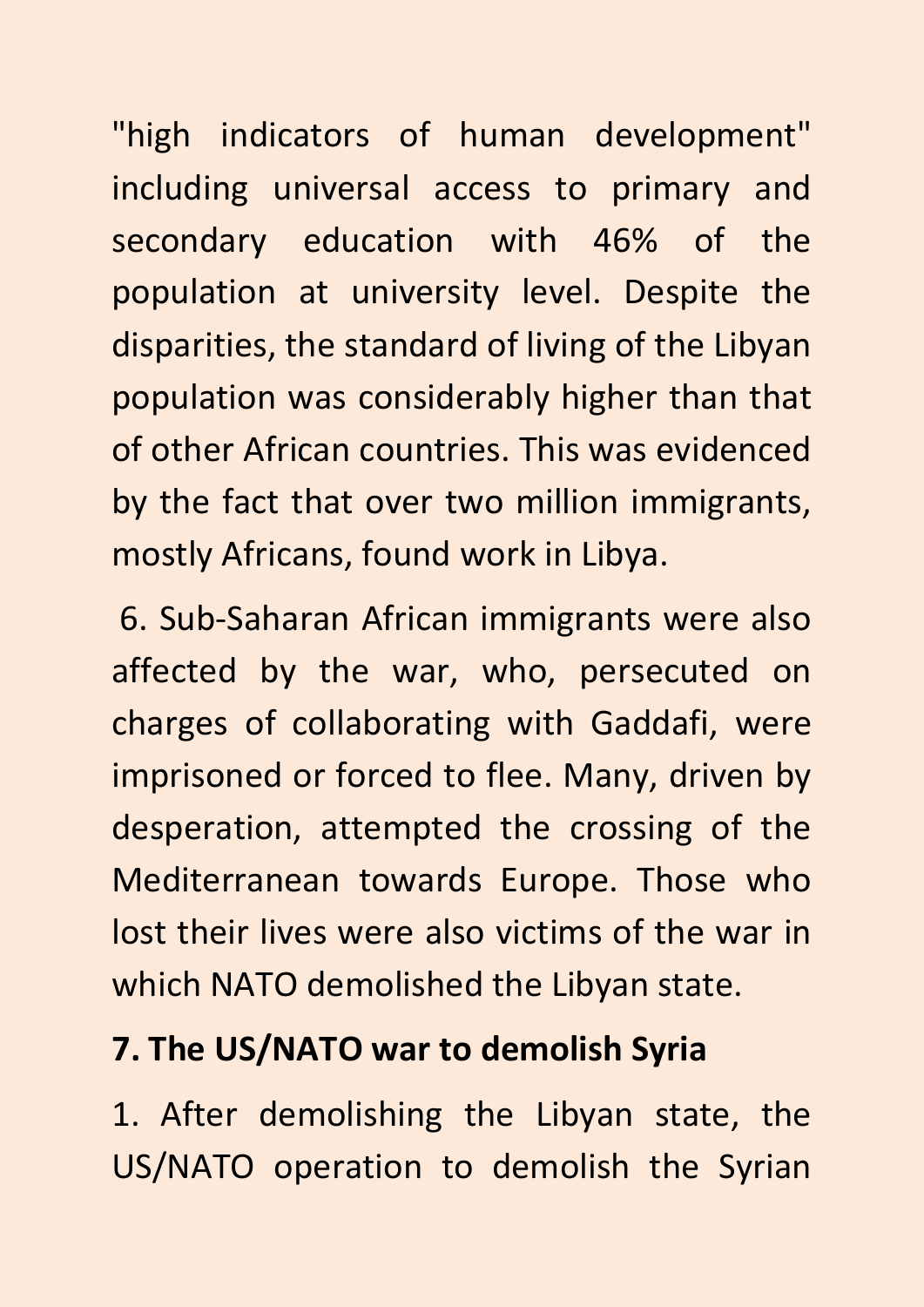state began in the same year. One reason was the fact that in July 2011 Syria, Iran and Iraq signed an agreement for a gas pipeline that would link the Iranian oilfield of South Pars, the largest in the world, to Syria and then to the Mediterranean. Syria, where another large field was discovered near Homs, could thus become a hub of alternative energy corridors to those controlled by US and European companies that run through Turkey and other routes.

2. The covert war began with a series of terrorist attacks, carried out above all in Damascus and Aleppo. Catastrophic were the images of the buildings devastated with powerful explosives: not the work of simple rebels, but of infiltrated war professionals. Hundreds of British elite SAS and SBS special forces - reported the *Daily Star* - operate in Syria, along with US and French units.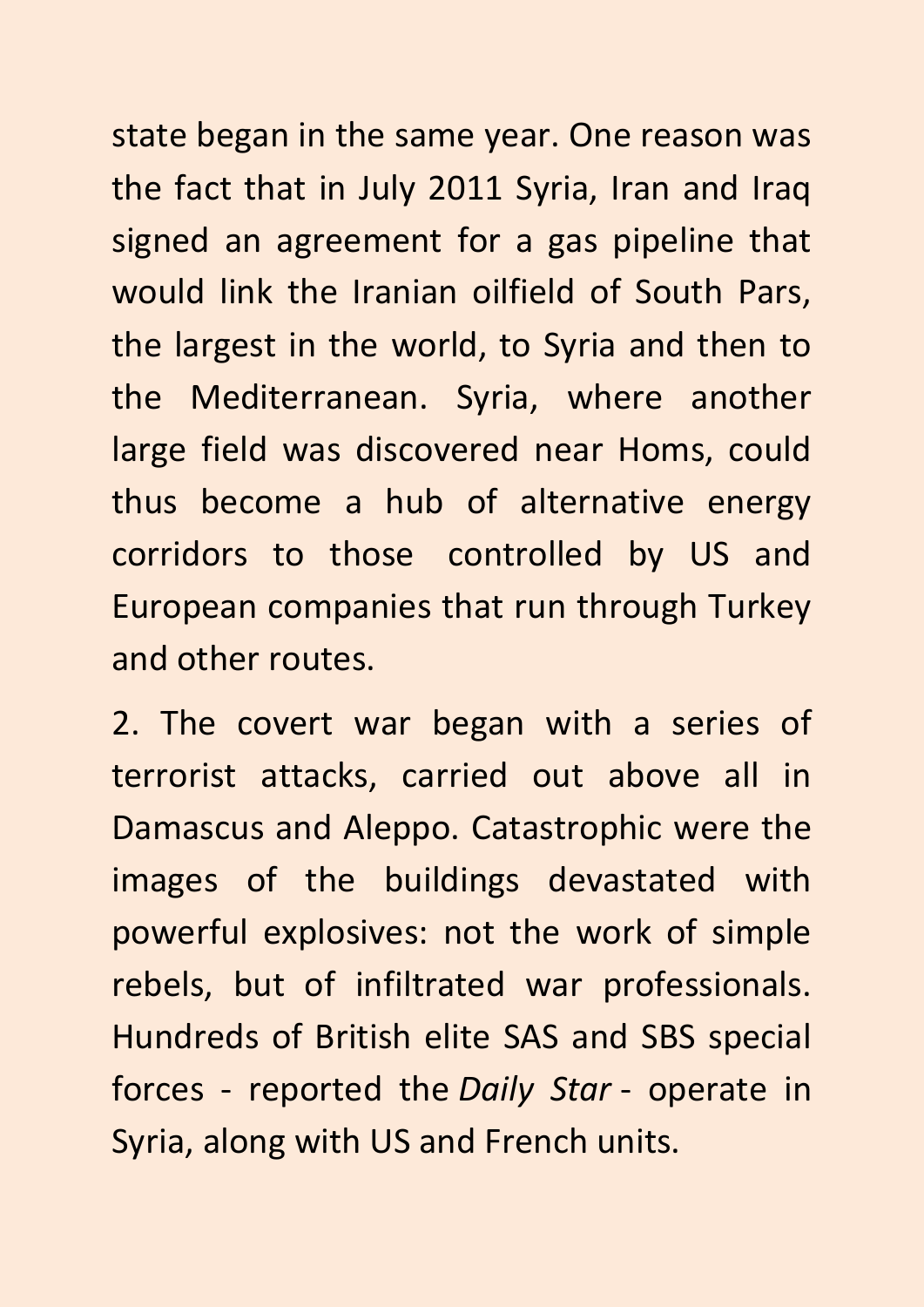3. The rebel forces have been made up of an armed gathering of Islamic groups (until recently branded by Washington as terrorists) coming from Afghanistan, Bosnia, Chechnya, Libya and other countries. In the group of Abu Omar al-Chechen - reported the reporter for

 *The Guardian* in Aleppo - orders were given in Arabic, but have to be translated into Chechen, Tajik, Turkish, a Saudi dialect, Urdu, French and other languages. Equipped with fake passports (CIA specialties), the fighters flowed into the Turkish provinces of Adana and Hatai, bordering Syria, where the CIA opened military training centers. The weapons have arrived mainly via Saudi Arabia and Qatar, which, like in Libya, also has provided special forces.

4. The command of operations has been on board NATO ships in the port of Alessandretta. A propaganda center was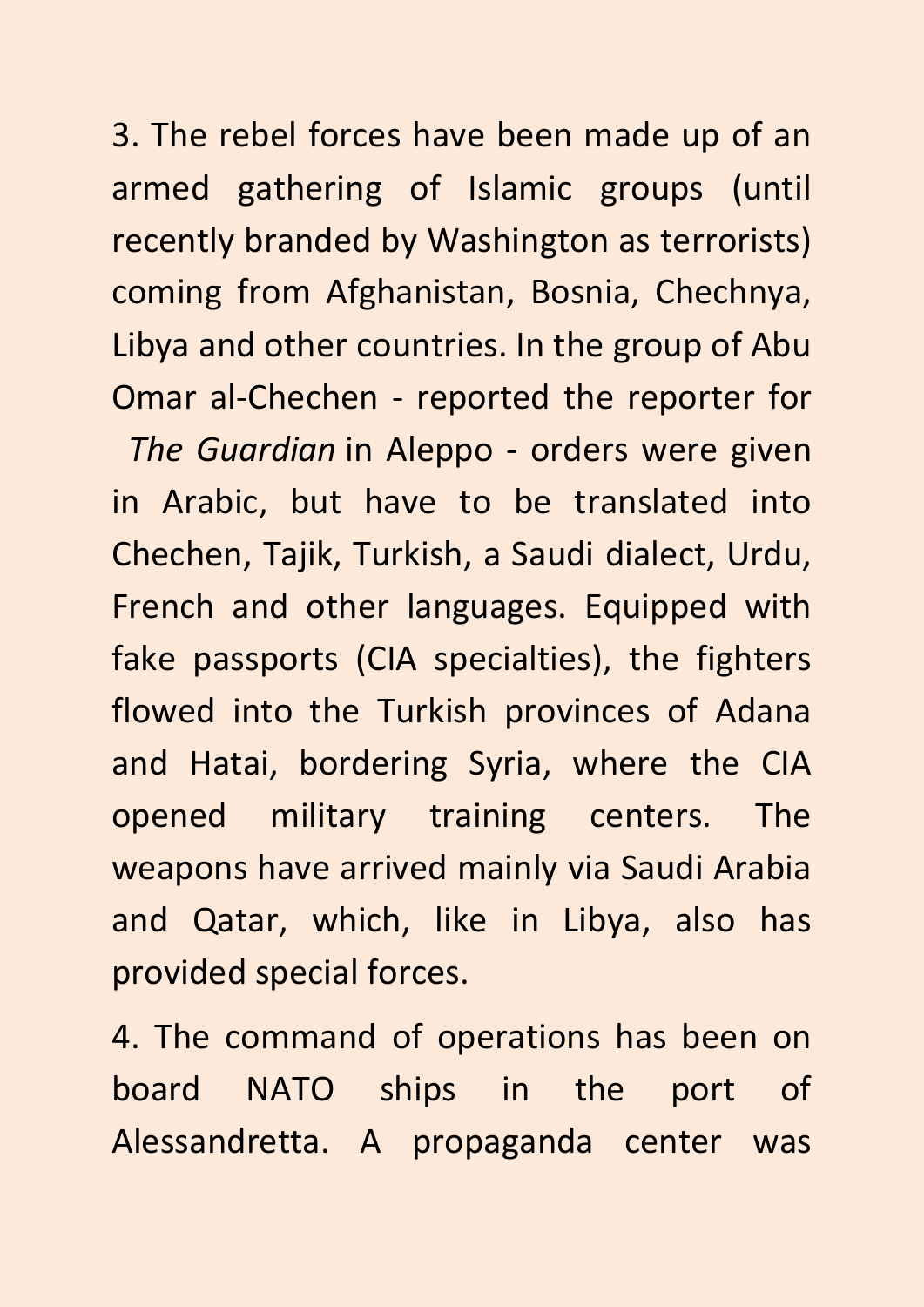opened in Istanbul where Syrian dissidents, trained and financed by the US State Department, have fabricated the news and videos that are broadcast via satellite networks.

5. From special operational centers, CIA agents provide for the purchase of weapons with large loans granted by Saudi Arabia, Qatar and other Gulf monarchies. They organize the transport of weapons to Turkey and Jordan through an air bridge that finally make it across the border to groups in Syria who are already trained in special areas set up in Turkish and Jordanian territories.

6. The strategy of Western forces was disclosed in documents released in Secretary of State Hillary Clinton's emails. In an email of 2012 (declassified as "case number F-2014- 20439, Doc No. C05794498"), Clinton wrote that, given the "strategic relationship" of Iran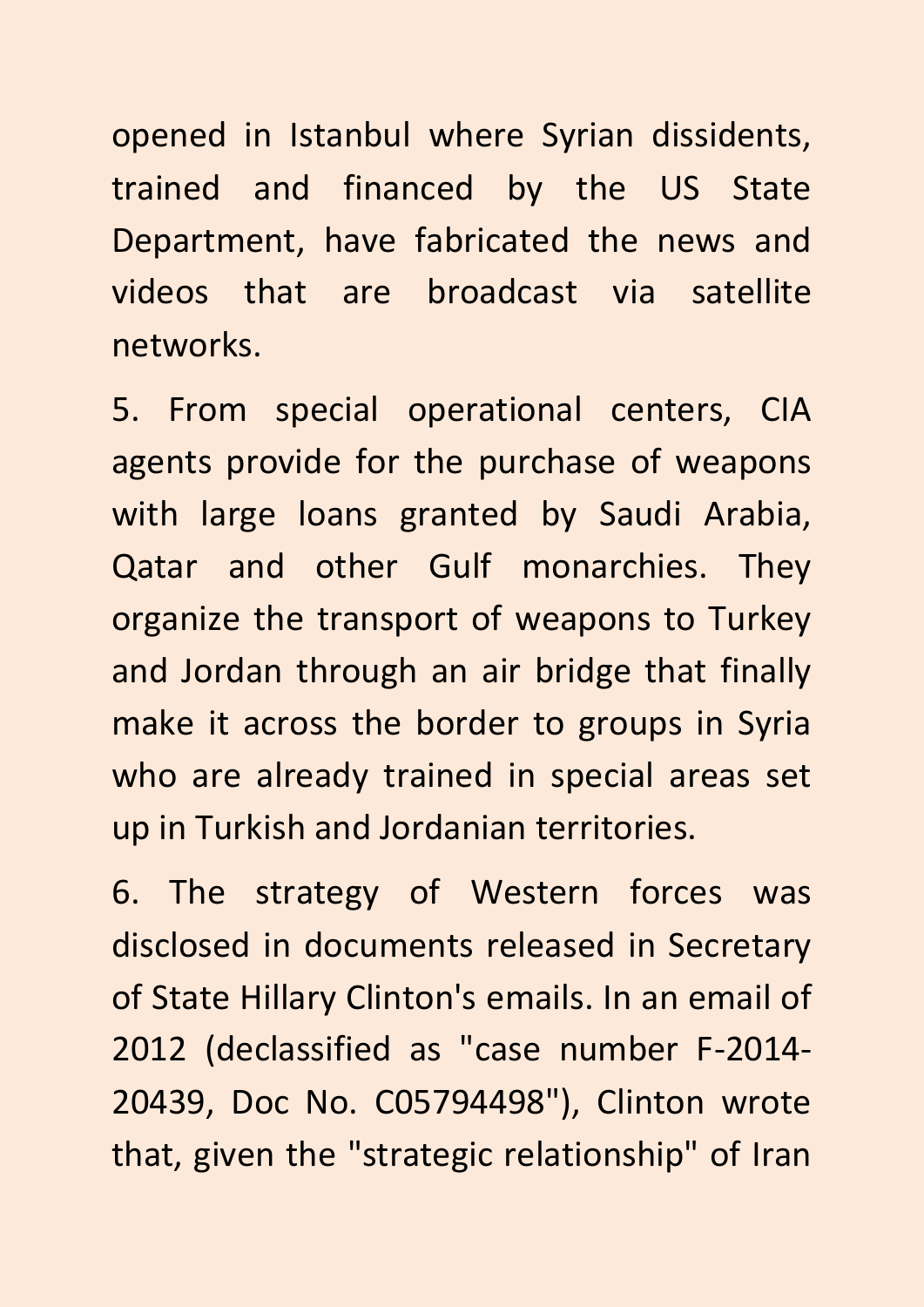and Syria, "the overthrow of Assad would constitute an immense benefit for Israel, and it would also diminish the understandable Israeli fear of losing their nuclear monopoly".

7. An official Pentagon document, dated 12 August 2012 (declassified 18 May 2015 on the initiative of Judicial Watch), states that "Western countries, the Gulf States and Turkey support the opposition forces in Syria, which attempt to control the eastern areas adjacent to the western Iraqi provinces, helping them "to create safe havens under international protection". There is "the possibility of establishing a Salafist principality in eastern Syria, and this is exactly what the powers that support the opposition want to do: isolate the Syrian regime, the strategic rear of the Shia expansion (Iraq and Iran)".

8. It is in this context that ISIS (or DAESH) was formed in 2013, which calls itself "The State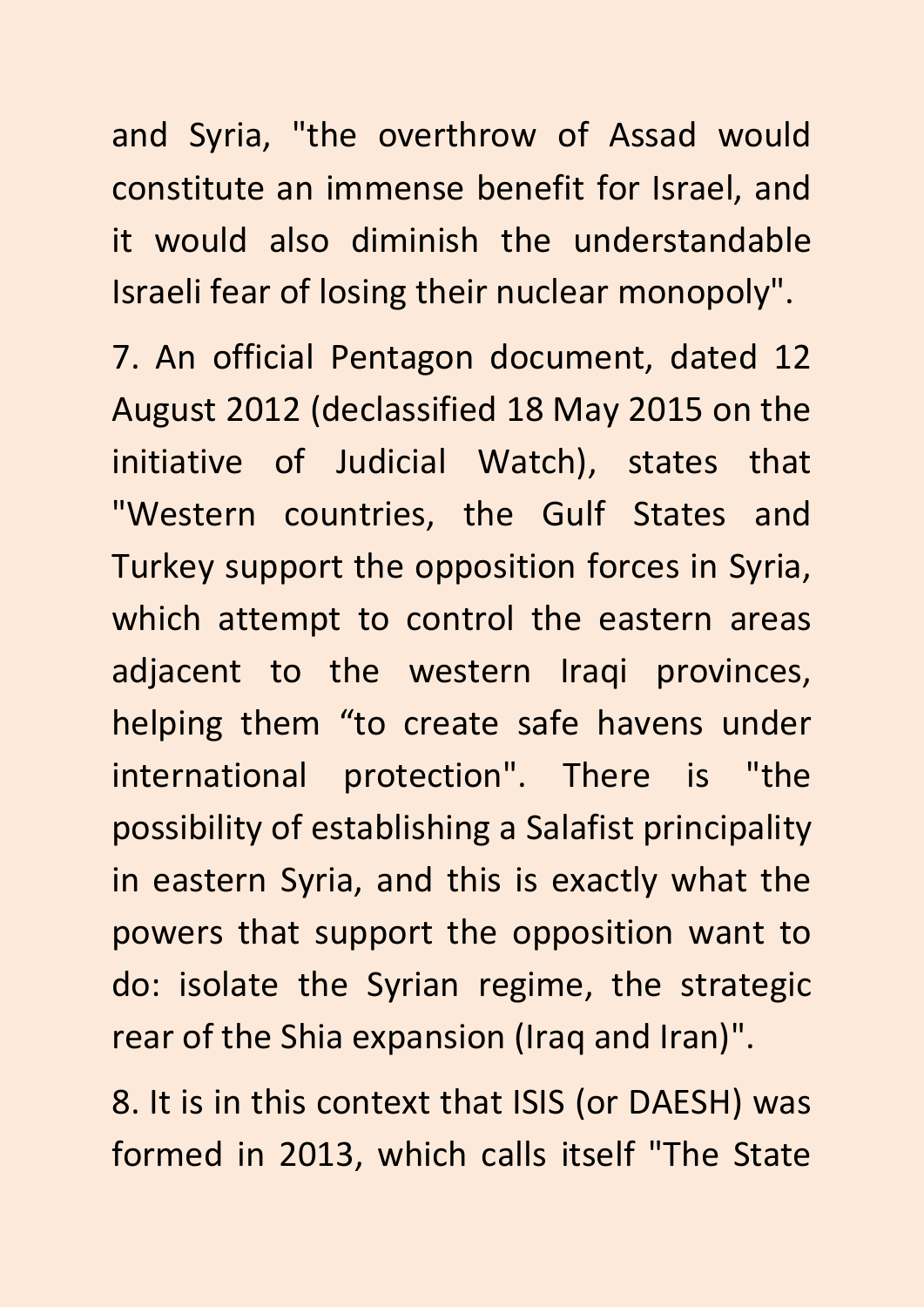of the Islamic Caliphate". In May 2013, a month after founding ISIS, Ibrahim al-Badri the "caliph" known on the battlefield as Abu Bakr al-Baghdadi - met US Senator John McCain, leader of the Republican Party who was commissioned by the President Obama (Democrat) to carry out secret operations in Syria on behalf of the government. The meeting was photographically documented.

9. ISIS has received funding, weapons and transit routes from the closest allies of the United States: Saudi Arabia, Qatar, Kuwait, Turkey and Jordan, based on a plan certainly coordinated by the CIA. After having conquered a great part of the Syrian territory with its militias, ISIS launched an offensive in Iraq, not surprisingly at a time when the government, headed by the Shiite Nouri al-Maliki, was distancing itself from Washington, getting closer and closer to China and Russia.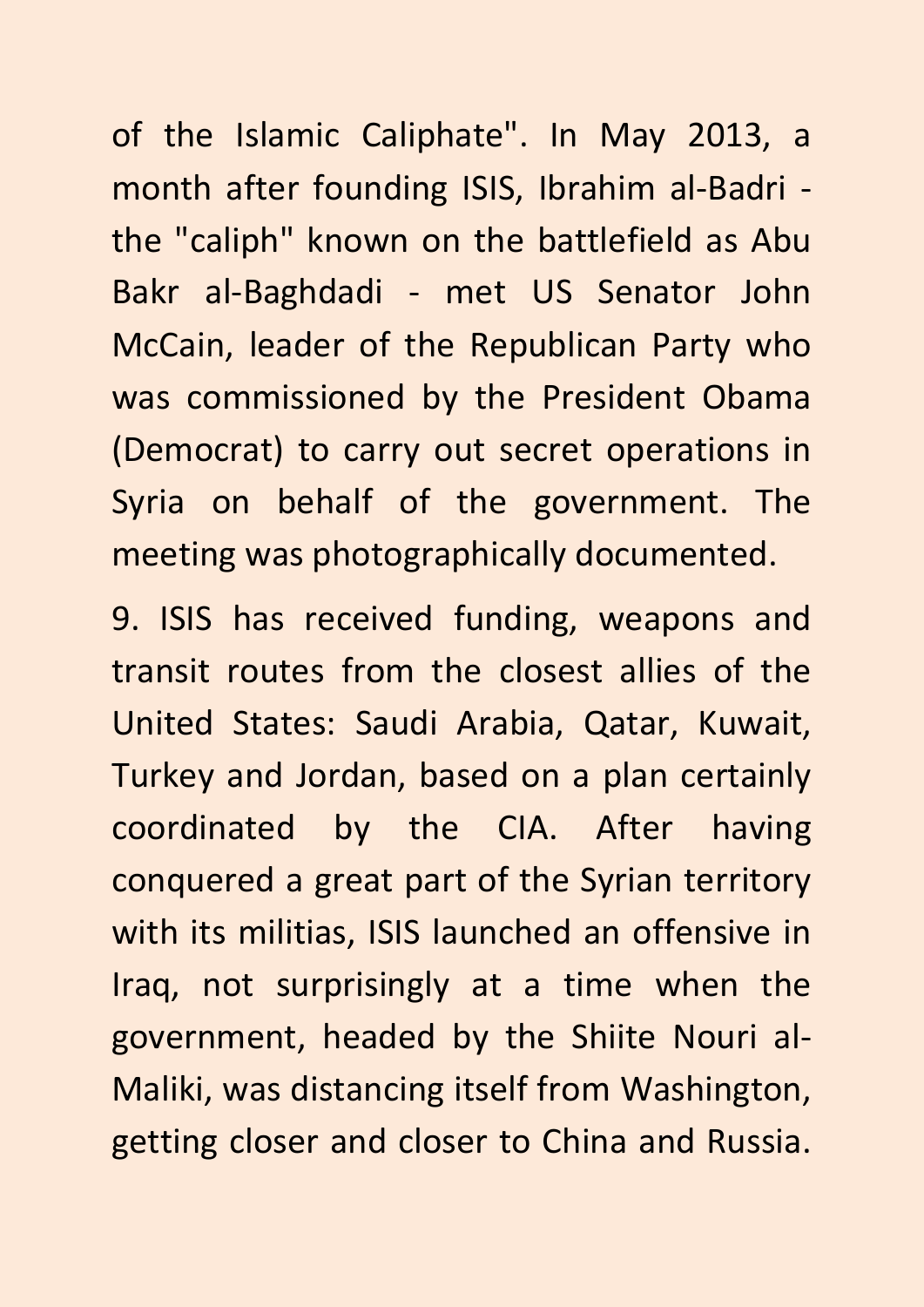The offensive, which set Iraq on fire, was fueled by the Sunni-Shiite rivalry. ISIS militias occupied Ramadi, Iraq's second largest city, and immediately afterwards, Palmyra, in central Syria, killing thousands of civilians and forcing tens of thousands to flee.

10. ISIS actually has played a functional role in the US/NATO strategy of state demolitions. This does not mean that the mass of its militants, coming from different countries, is aware of it. It is very complex: there are Islamic fighters, formed in the drama of war, who are ex-soldiers from Saddam Hussein's military who fought against invaders, and many others whose stories are always linked to the tragic social situations caused by the first Gulf War and the successive ones over more than twenty years. It also includes foreign fighters from Europe and the United States, behind whose masks there are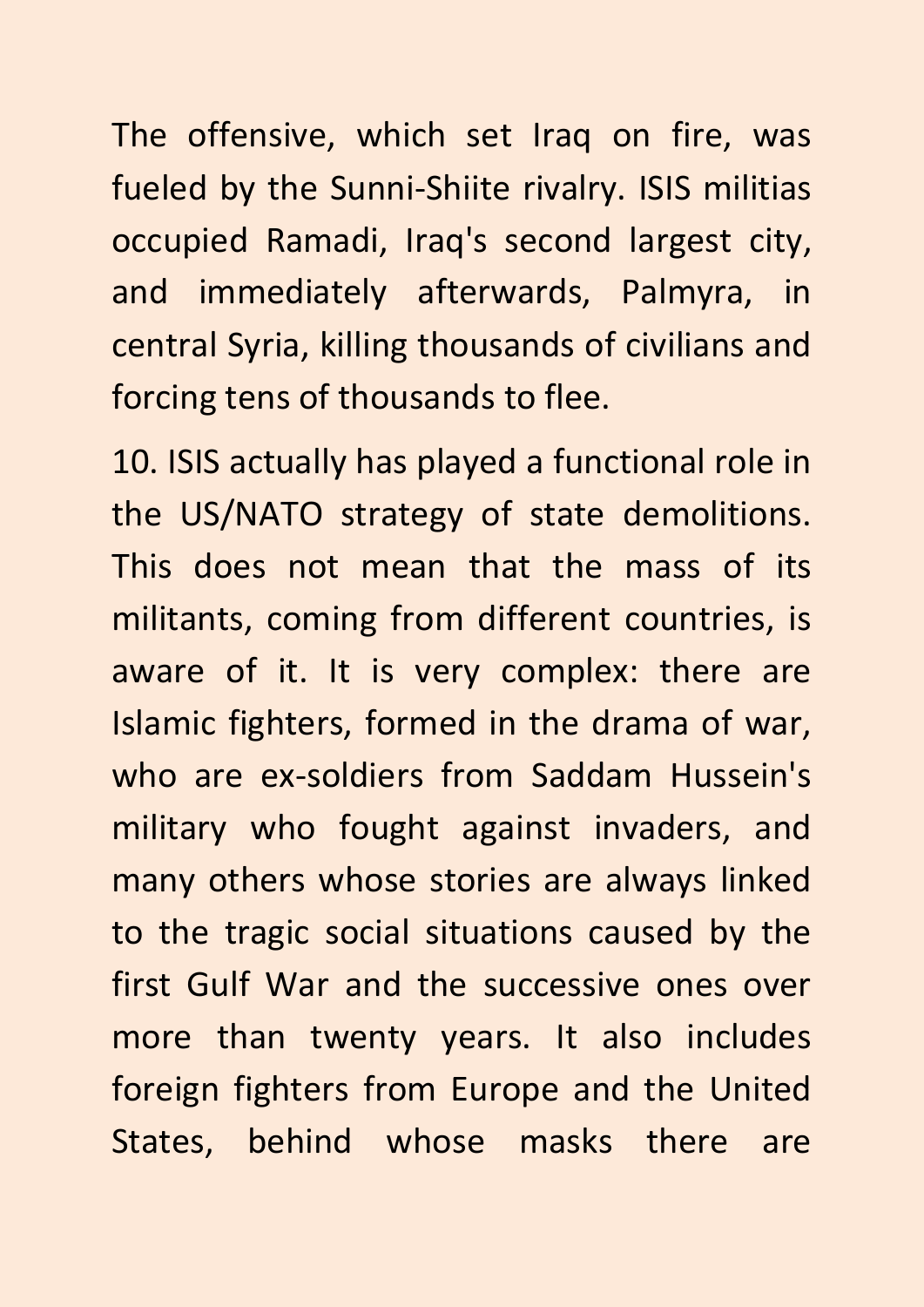certainly secret agents specially trained for these operations.

11. Very suspicious is also the unlimited access that ISIS has, in its period of maximum development, to the world media networks that are dominated by US and European corporate giants, through which it spreads its videos of beheadings that create horror and manipulate public opinion in favor of the intervention in Iraq and Syria.

12. The military campaign "Inherent Resolve", formally directed against ISIS, was launched in Iraq and Syria in August 2014 by the USA and their allies: France, Great Britain, Canada, Australia, Saudi Arabia, United Arab Emirates, Bahrain and others. If the United States, France and Great Britain used their fighterbombers as they had against Libya in 2011, the forces of ISIS, moving in open spaces, would be easy targets. They can instead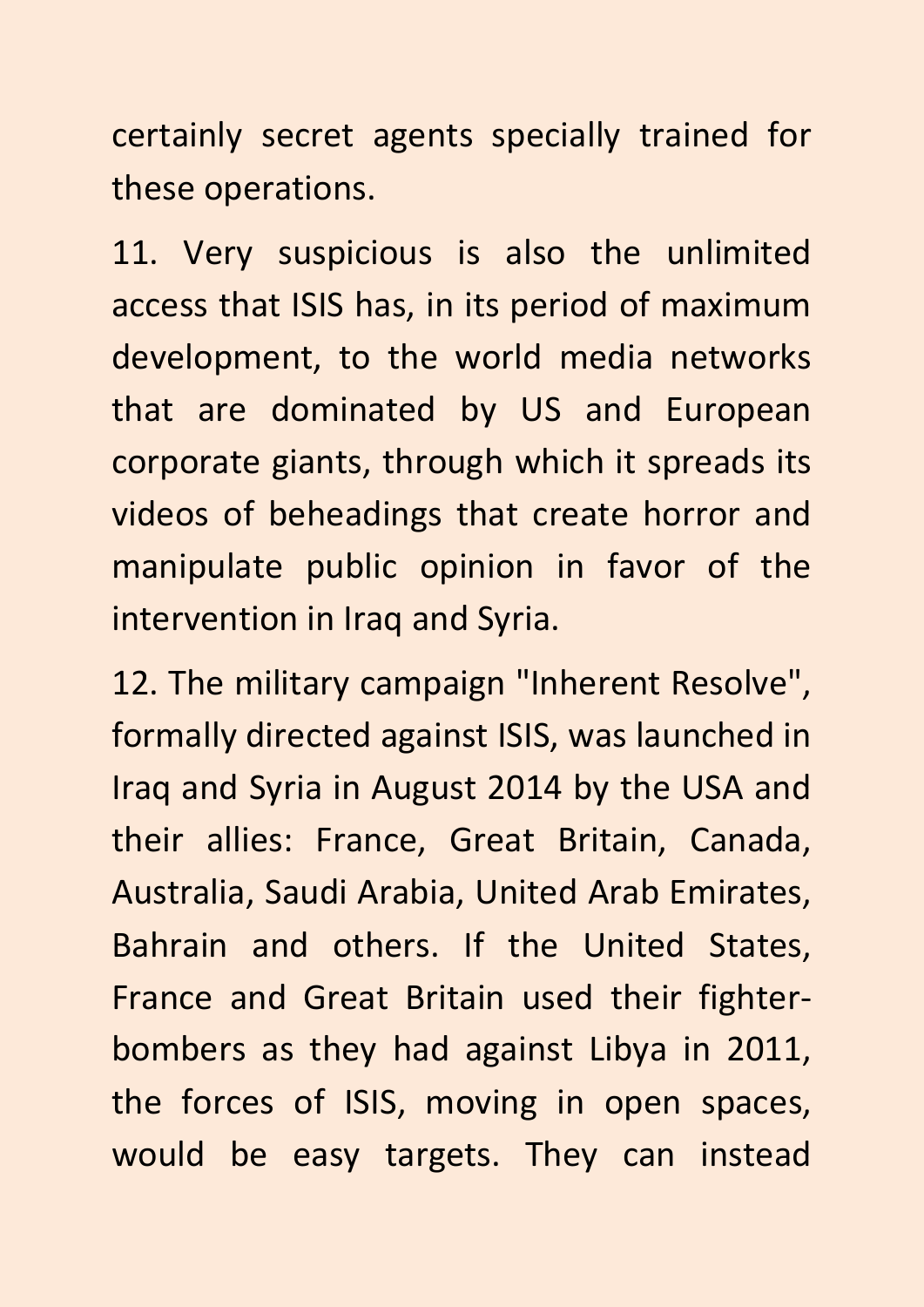advance undisturbed with columns of armored cars loaded with men and explosives. If ISIS advances in Syria and Iraq, it is because Washington wants just that. The strategic goal of Washington is the demolition of Syria and the reoccupation of Iraq.

13. The Russian military intervention in Syria in 2015, in support of government forces, reversed the fate of the conflict. Russian fighter-bombers destroyed ISIS strongholds one after the other, paving the way for Damascus forces. The United States, displaced, played the card of the fragmentation of Syria, supporting Kurdish insurgents and others. After trying to demolish the Syrian state for five years, breaking it up with armed terrorist groups infiltrated from outside and causing over 250,000 deaths, when the operation started failing due to Russian military intervention in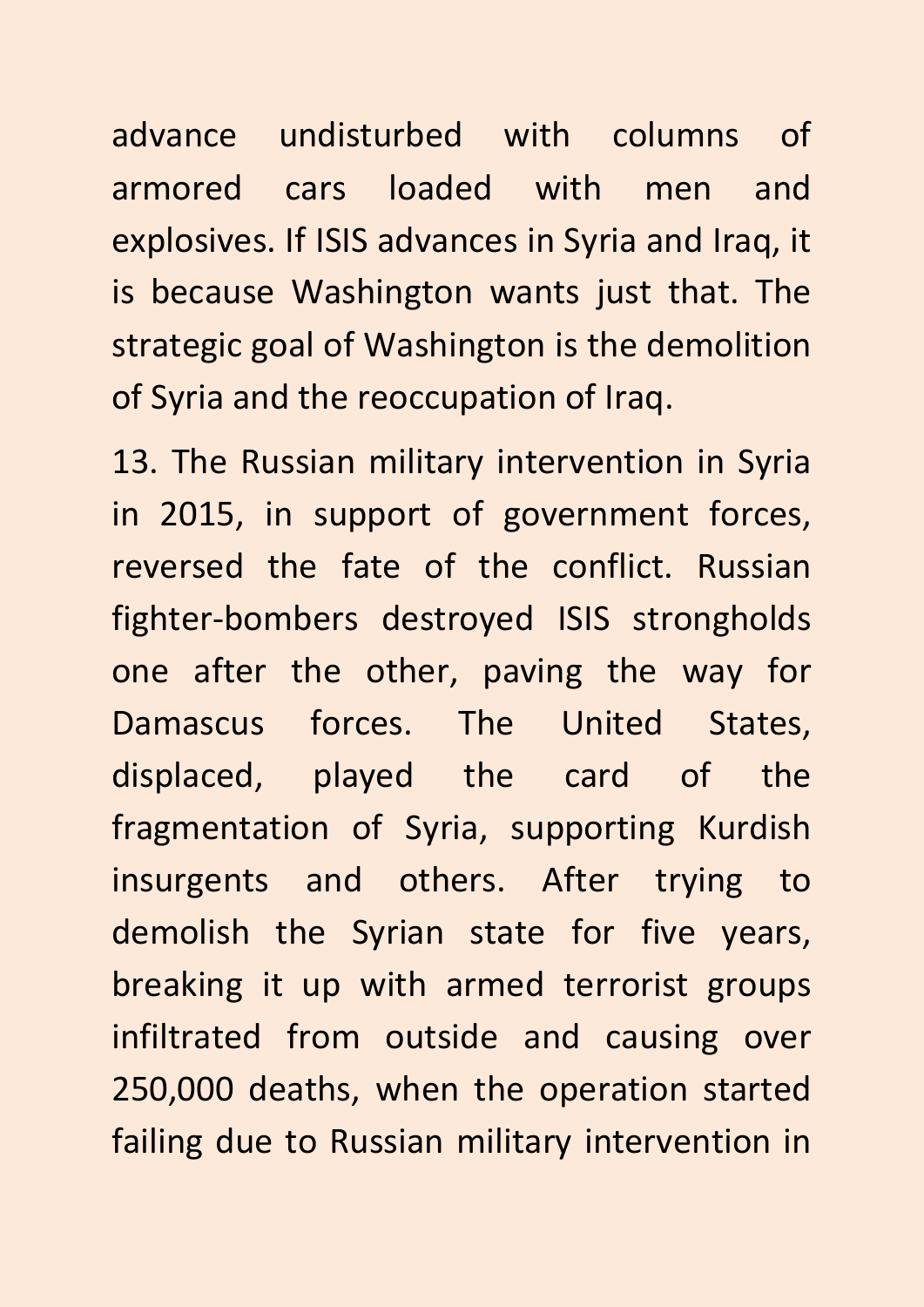support of Syrian government forces, the political and media apparatuses of the entire West launched a colossal psyop (psychological operation) to make the government and all those Syrians who resisted aggression appear as aggressors. The spearhead of the psyop was the demonization of President Assad (as they had already done with Milosevic and Gaddafi), presented as a sadistic dictator who enjoyed bombing hospitals and exterminating children with the help of his friend Putin, painted as a neo-tsar of the reborn Russian empire. When the last strongholds of ISIS fell, the same political and media apparatuses spread the fake news that ISIS was defeated by the United States and the "Syrian Democratic Forces" (a militia of Kurds and Arabs armed and supported by the Pentagon).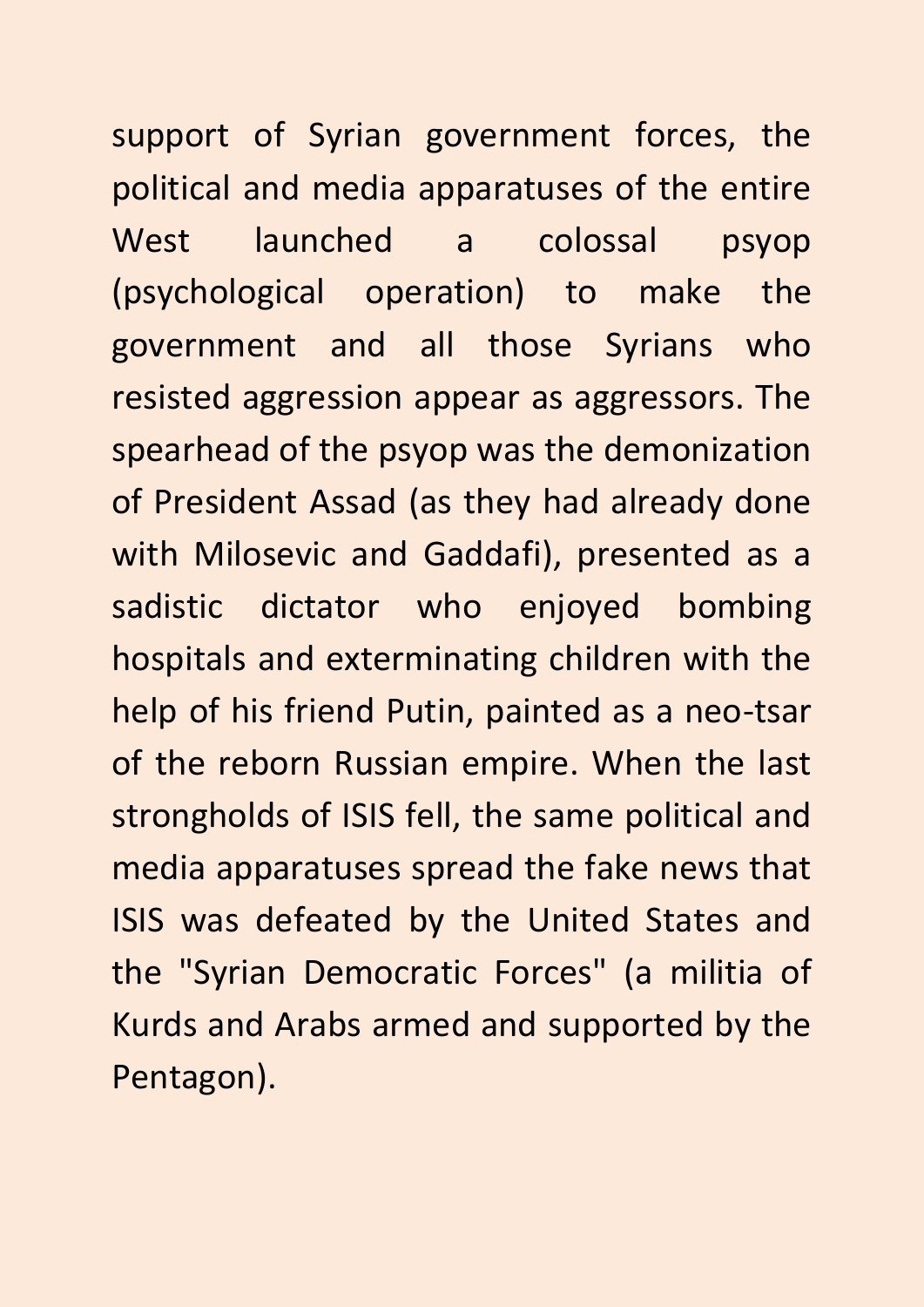# **9. The US/NATO orchestration of the coup in Ukraine**

1. The operation conducted by the USA and NATO in Ukraine began in 1991 after the Soviet Union collapsed and the Warsaw Pact, which was a part of the Soviet Union, also disintegrated. The United States and its European allies moved immediately to take full advantage of the new geopolitical situation.

2. Ukraine – whose territory acts as a buffer between NATO and Russia and is crossed by energy corridors between Russia and the EU – did not enter NATO directly. However, within the framework of NATO, it joined the "Partnership for Peace" contributing to "peacekeeping" operations in the Balkans.

3. The "NATO-Ukraine Action Plan" was adopted in 2002, and President Kuchma announced his intention to join NATO. In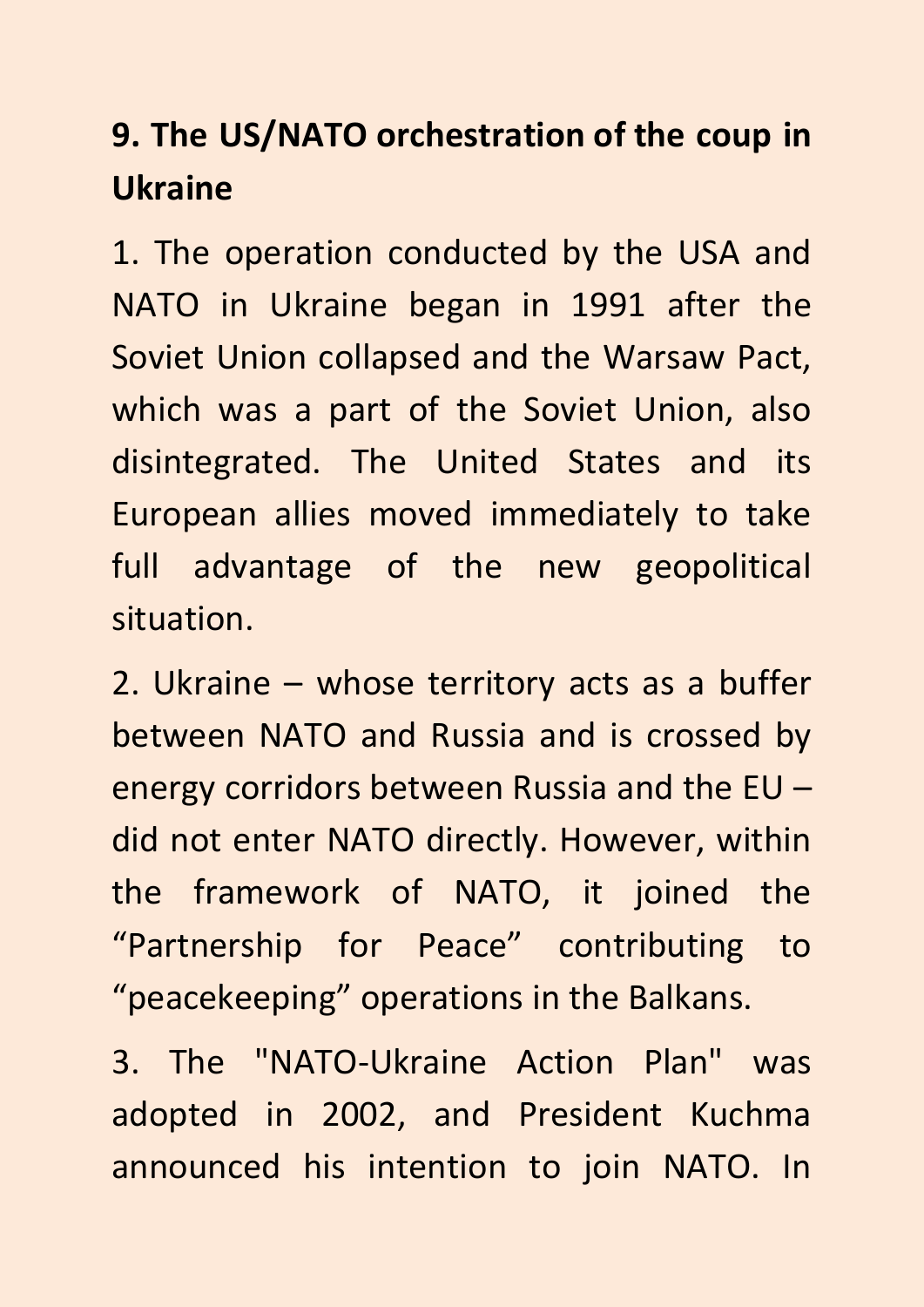2005, in the wake of the "Orange Revolution" (orchestrated and financed by the US and European powers), President Yushchenko was invited to a NATO summit in Brussels. Immediately afterwards, an "intensified dialogue on the aspiration of Ukraine to become a member of NATO" was launched, and in 2008 the Bucharest summit gave a green light to its entry.

4. That same year, the Georgian army, which had been fighting South Ossetia that wanted to become independent from Georgia since 1991 (when the Soviet Union disintegrated), was trained and armed by the United States and at the same time by Israel through "private" military contractors. On the night of 8 August 2008, Georgia, backed by NATO, launched a military offensive to regain control of the disputed region. A few hours later Russia intervened militarily, rejecting the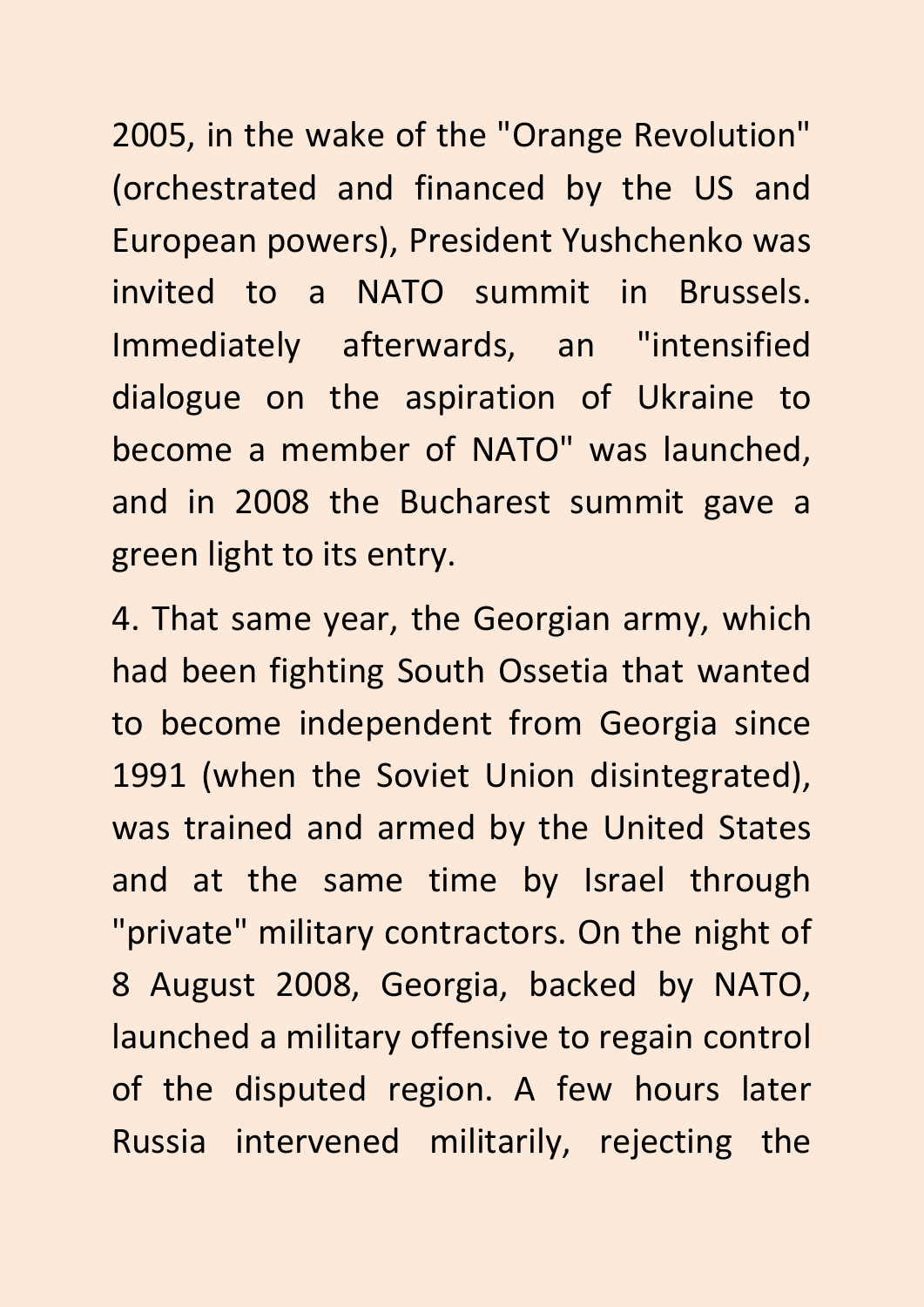Georgian invasion, and South Ossetia effectively became independent of Georgia. It was the first sign of the offensive that NATO, under US command, was preparing on the eastern front to force Russia to react.

5. In Ukraine, in 2009, Kiev signed an agreement that allowed the transit from its territory of supplies for NATO forces in Afghanistan. Membership now seemed certain but, in 2010, the newly elected president Yanukovych announced that, while continuing cooperation, NATO membership was not on his government's agenda. Meanwhile, however, since 1991, NATO had woven a network of ties within the Ukrainian armed forces. Senior officers had been attending courses at the NATO Defense College in Rome and in Oberammergau (Germany) for years. Also contributing to the network of ties was the establishment, at the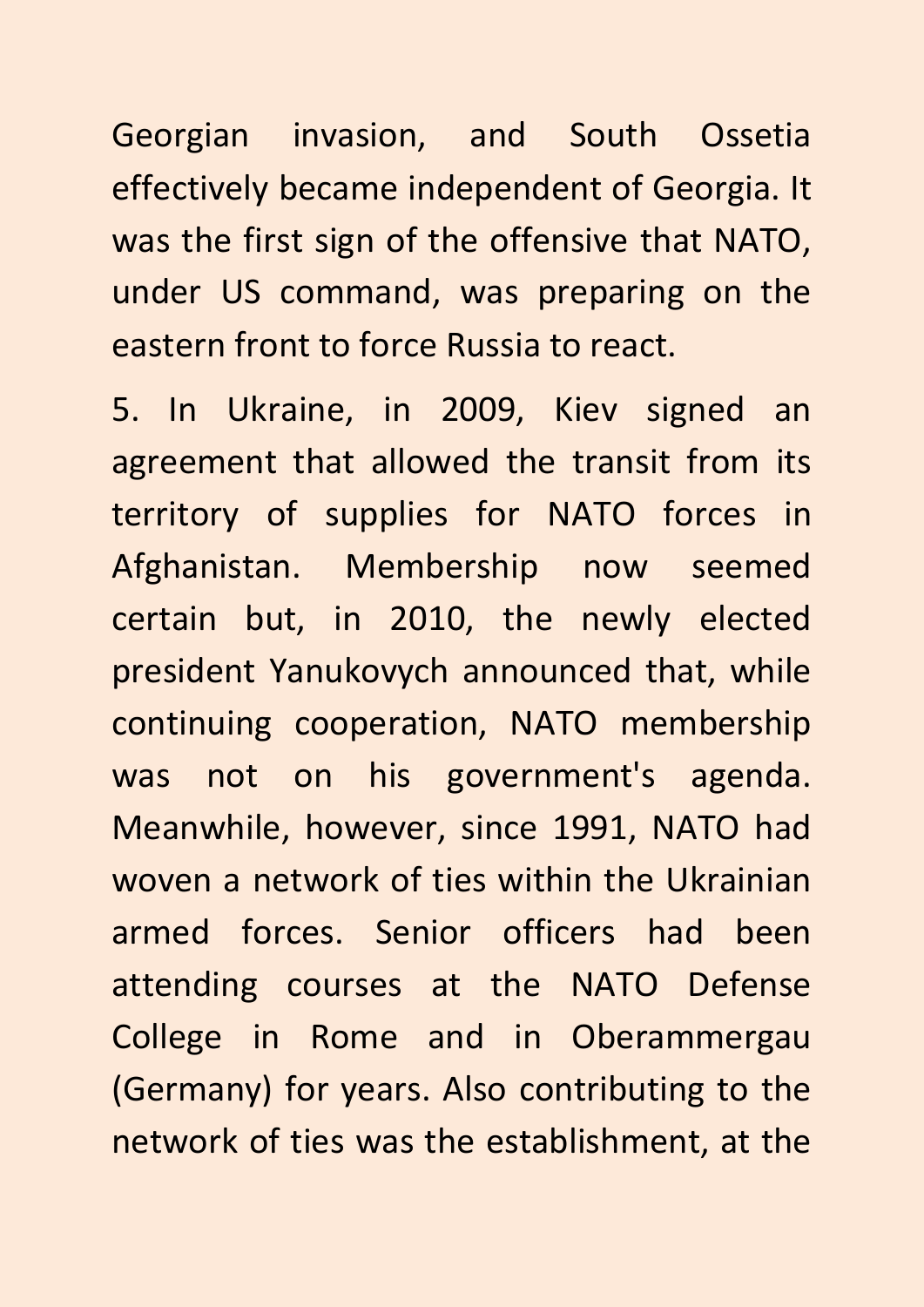Ukrainian Military Academy, of a new "multinational faculty" with NATO professors. The scientific and technical cooperation in the field of armaments had also been greatly developed to facilitate the participation of Ukrainian armed forces in NATO-led "joint peace operations".

6. Since there were other ties beyond what we could see, it was clear that NATO was building a network of connections in military and civilian environments much larger than it appeared. Through the CIA and other secret services, neo-Nazi militants had been recruited, financed, trained and armed for years. A photographic record showed young Ukrainian UN-UNSO neo-Nazi militants being trained in Estonia in 2006 by NATO instructors, who taught them urban combat techniques and the use of explosives for sabotage and attacks.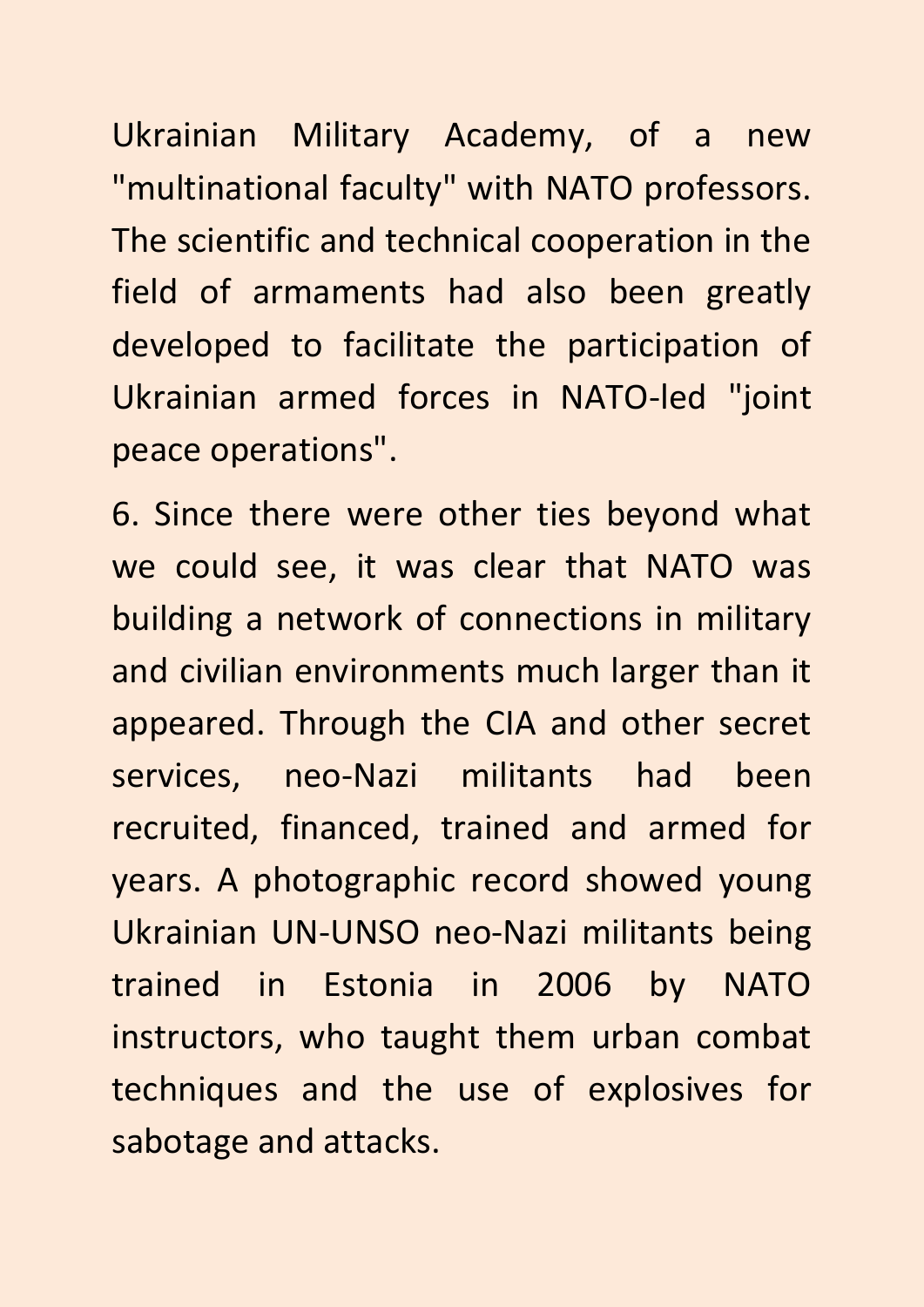7. The same methods were used by NATO during the Cold War to form the secret paramilitary structure "Gladio". It was also active in Italy where, at Camp Darby and other bases, neo-fascist groups were trained, preparing them for attacks and possible coup d'états.

8. The paramilitary structure of the Ukrainian neo-Nazi groups came into action in 2014 in Maidan Square in Kiev. An anti-government demonstration, which began with just claims against the rampant corruption and the worsening of living conditions, was rapidly transformed into a real battlefield. While armed groups attacked the government buildings, snipers (purposely brought into Kiev from Georgia) used the same sniper rifles on both demonstrators and policemen.

9. On 20 February 2014, the NATO Secretary General addressed the Ukrainian armed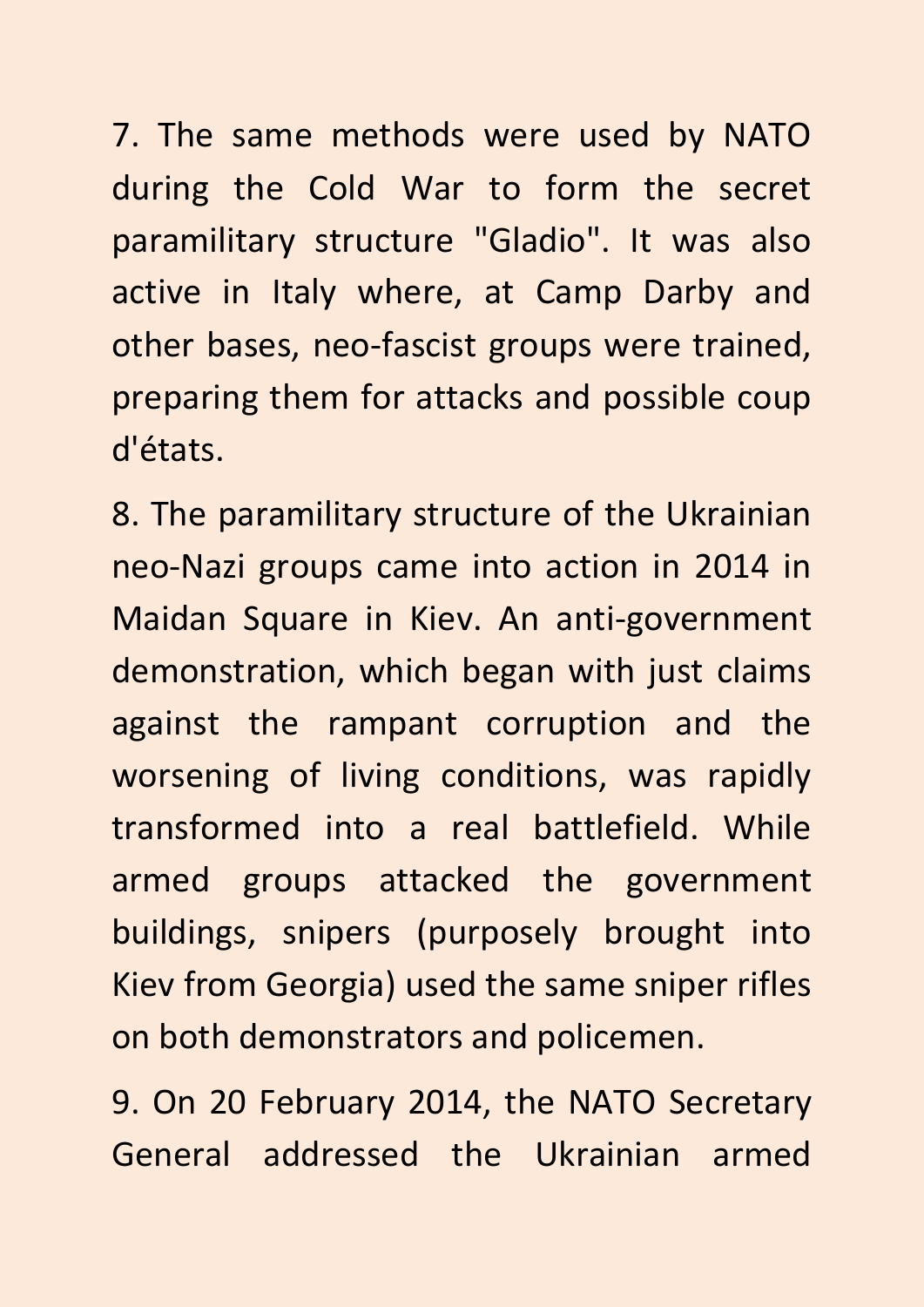forces with a commanding tone, warning them to "remain neutral" on pain of "serious negative consequences for our relations". Abandoned by the leaders of the armed forces and much of the government apparatus, President Viktor Yanukovych was forced to flee. Andriy Parubiy – co-founder of the National Social Party, established in 1991 on the model of the National Socialist Party of Adolf Hitler, and head of the neo-Nazi paramilitary groups – was put in charge of the "National Security and Defense Council".

10. The Maidan Square putsch was accompanied by a persecutory campaign, directed in particular against the Communist Party and the unions, similar to those that marked the advent of fascism in Italy and of Nazism in Germany. Party headquarters were destroyed, leaders were lynched and tortured, and journalists murdered; activists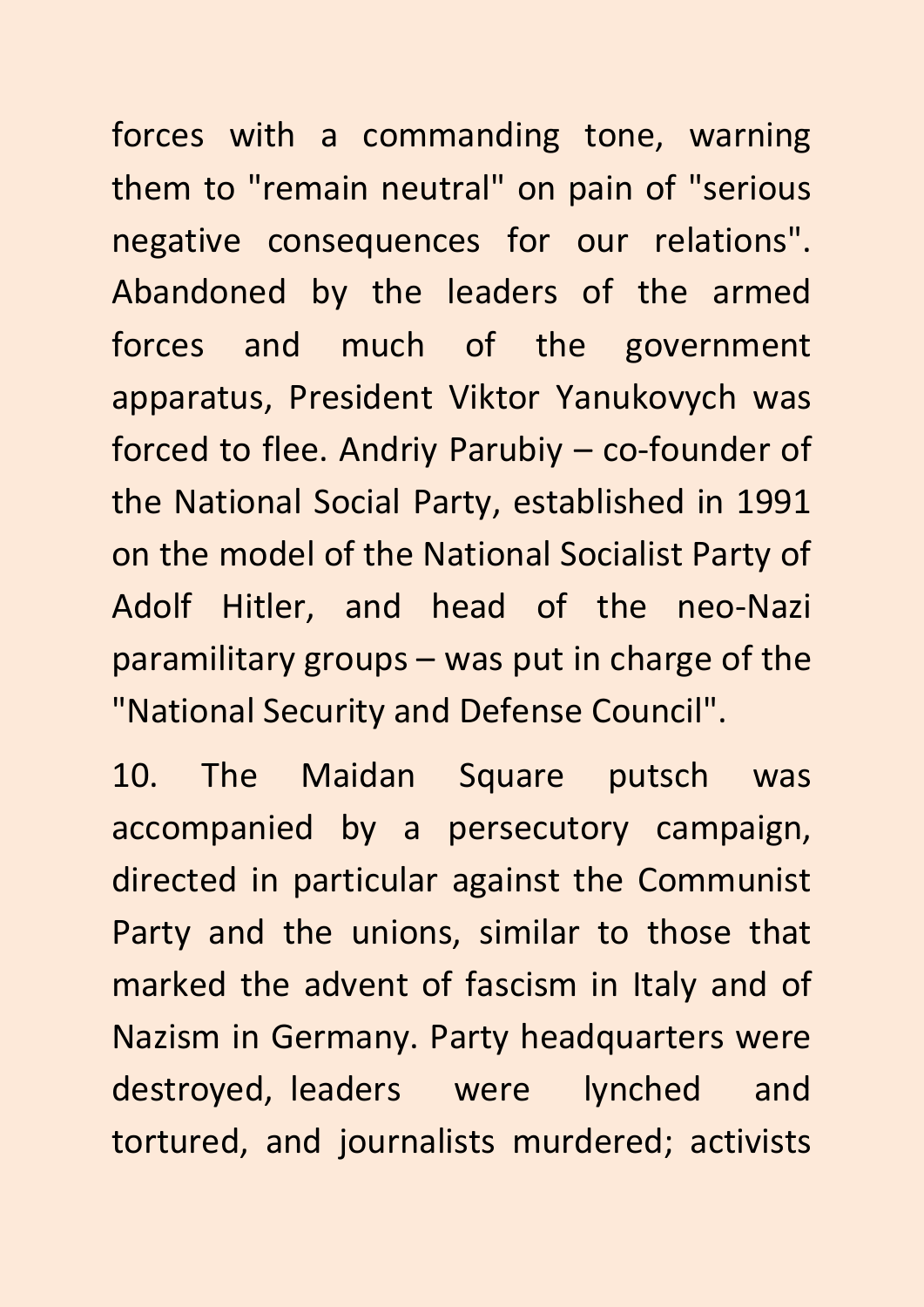were burned alive in the Odessa Chamber of Labor; unarmed inhabitants of eastern Ukraine of Russian origin were massacred in Mariupol and bombarded with white phosphorus in Slaviansk, Lugansk, Donetsk.

11. A real coup under US/NATO direction was underway with the strategic aim of provoking a new cold war in Europe to strike and isolate Russia and at the same time strengthen the influence and military presence of the United States in Europe. Faced with the coup d'état and the offensive against the Russians of Ukraine, the Supreme Council of the Autonomous Republic of Crimea – Russian territory that was given to Ukraine during the Soviet period in 1954 – voted to secede from Kiev and requested to be re-connected to the Russian Federation, a decision that was confirmed with 97% of the votes in favor by a popular referendum. On March 18, 2014,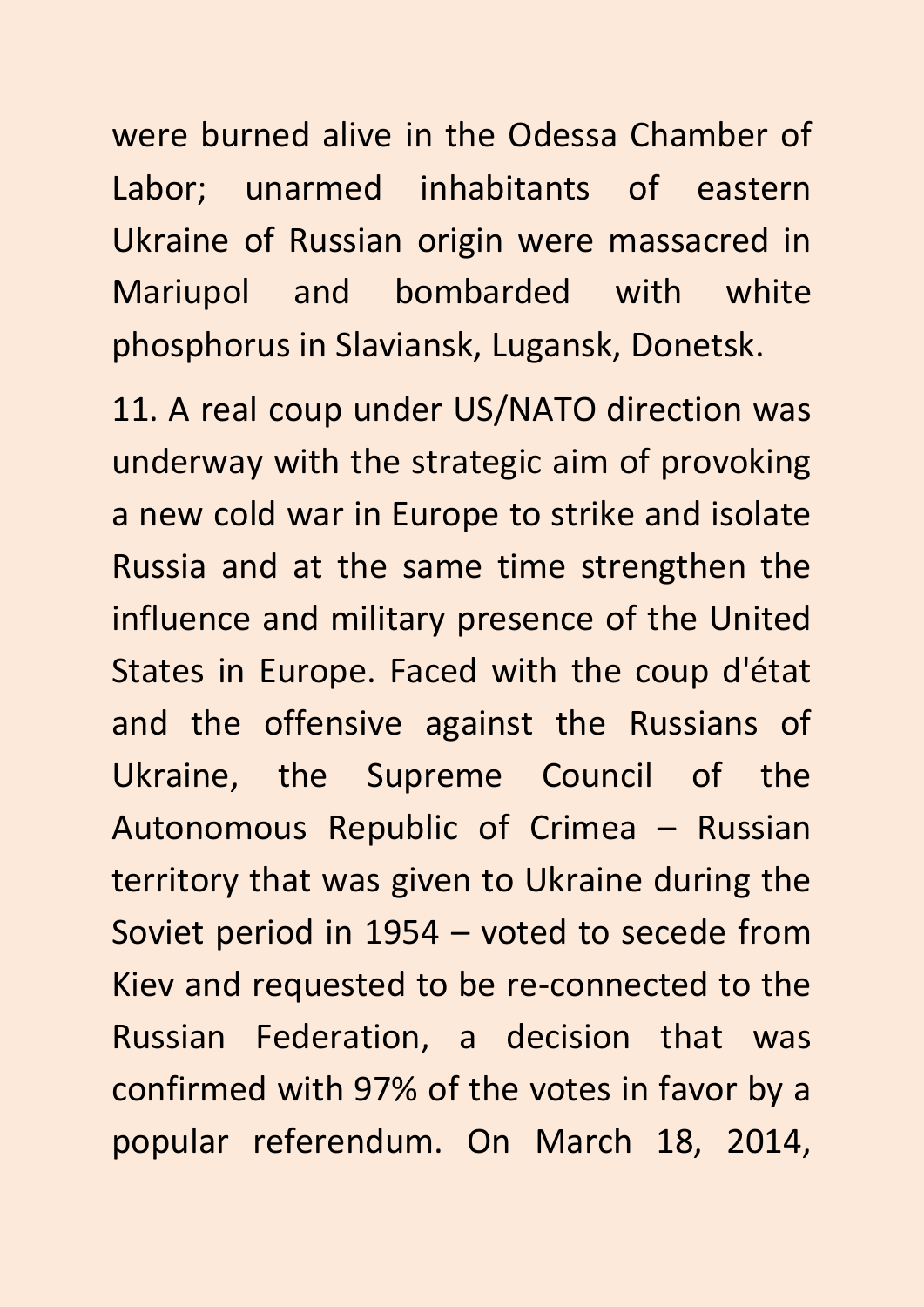President Putin signed the treaty for the accession of Crimea to the Russian Federation with the status of an autonomous republic. At this point Russia was accused by NATO and the EU of illegally annexing Crimea and was subjected to sanctions. Russia responded with counter-sanctions that mainly affected the economies of the EU, including the Italian economy.

12. While in Donbass, the self-proclaimed Popular Republics of Donetsk and Lugansk, supported by Russia, resisted the Kiev offensive that caused thousands of civilian deaths. A roadmap for NATO-Ukraine technical-military cooperation was signed in December 2015, which, in fact, integrated the armed forces and the arms industry of Kiev into those of the US-led Alliance.

13. In 2019, Ukraine took an unprecedented step: it included in its constitution the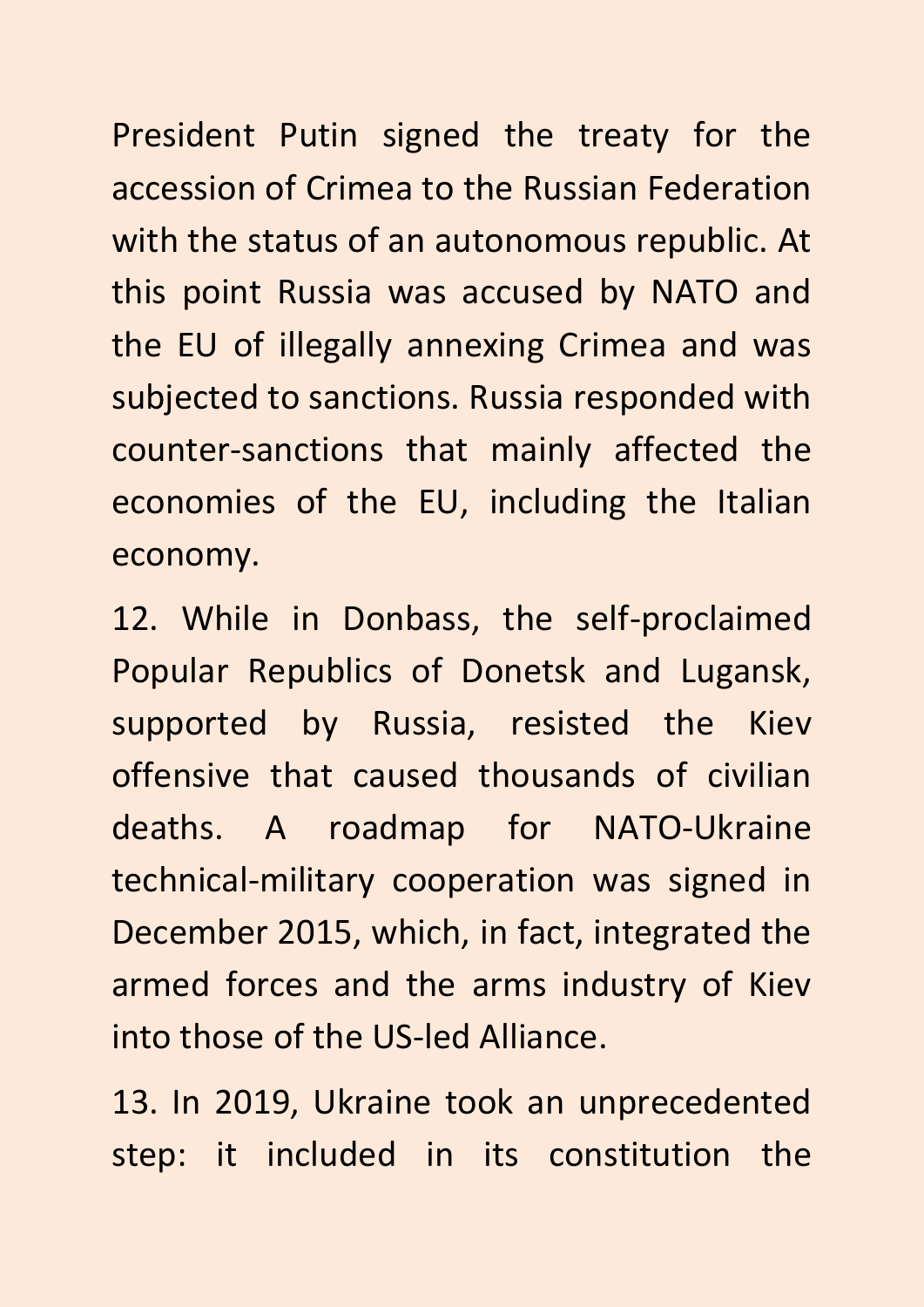commitment to officially enter NATO and, at the same time, into the European Union. On February 7, at the suggestion of President Petro Poroshenko – the oligarch enriched from the looting of state property and who was returned to the presidency – the Kiev parliament approved (with 334 votes against 35 and 16 absent) the amendments to the Constitution to implement these steps. The Preamble states "the irreversible course of Ukraine towards Euro-Atlantic integration": Articles 85 and 116 decree that the fundamental task of parliament and the government is "to obtain the full membership of Ukraine into NATO and the EU"; Article 102 states that "the president of Ukraine is the guarantor of the strategic course of the state to obtain full membership in NATO and the EU".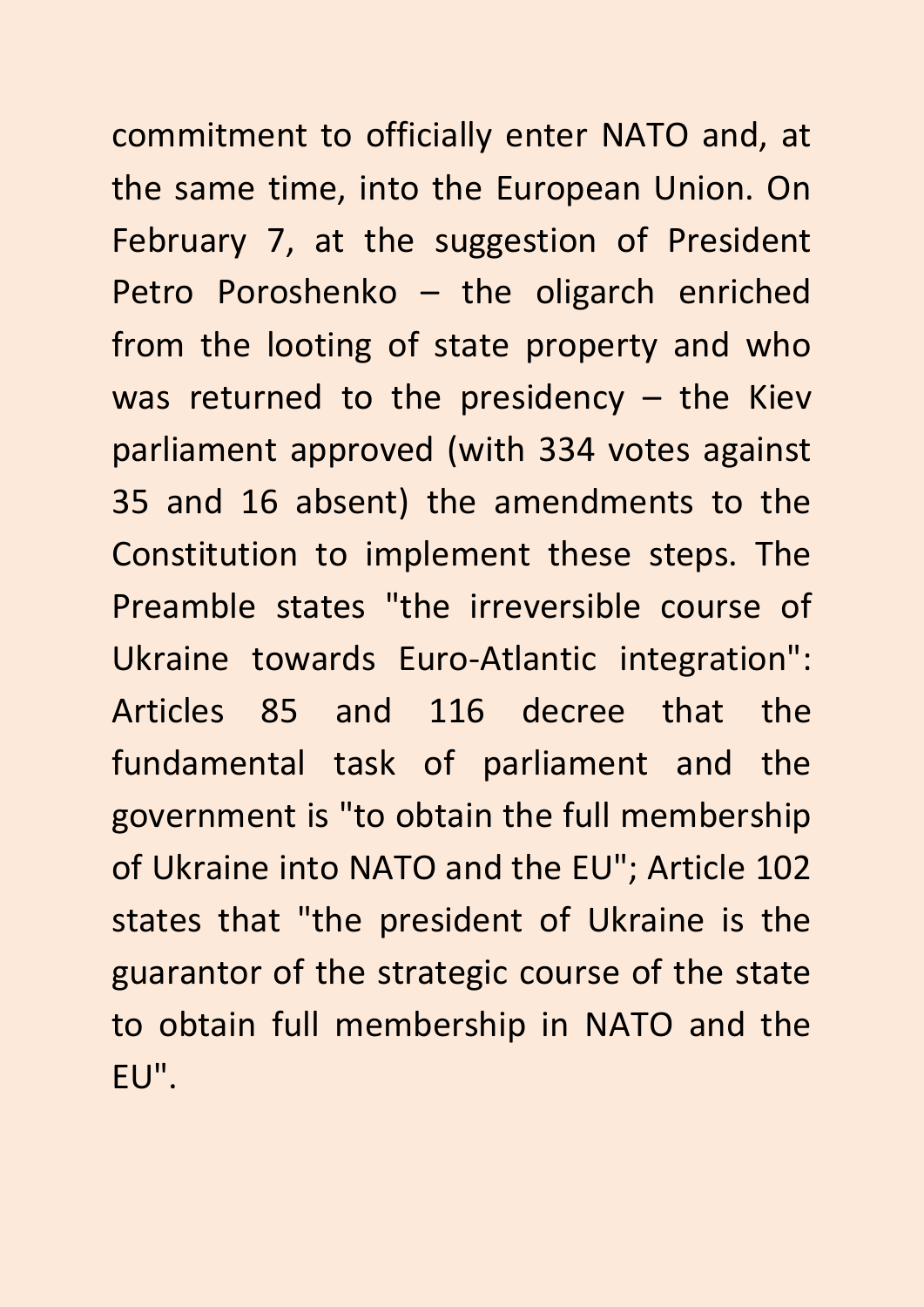14. The inclusion in the Constitution of the commitment to officially enter NATO involves very serious consequences. Internally, it binds the future of Ukraine to this choice, excluding any alternative, and effectively makes it illegal for any party or person to oppose the choice. On the international level, it should be kept in mind that Ukraine is already in fact in NATO, of which it is a partner country. For example, the Azov battalion, whose Nazi imprint is represented by the emblem modeled on that of the SS Das Reich, has been transformed into a special operations regiment, equipped with armored vehicles and trained by US instructors of the 173th Airborne Division, transferred from Vicenza to Ukraine and flanked by others from NATO. Because Russia is accused of illegally annexing Crimea and carrying out military actions against Ukraine, if Ukraine officially joined NATO, the other 30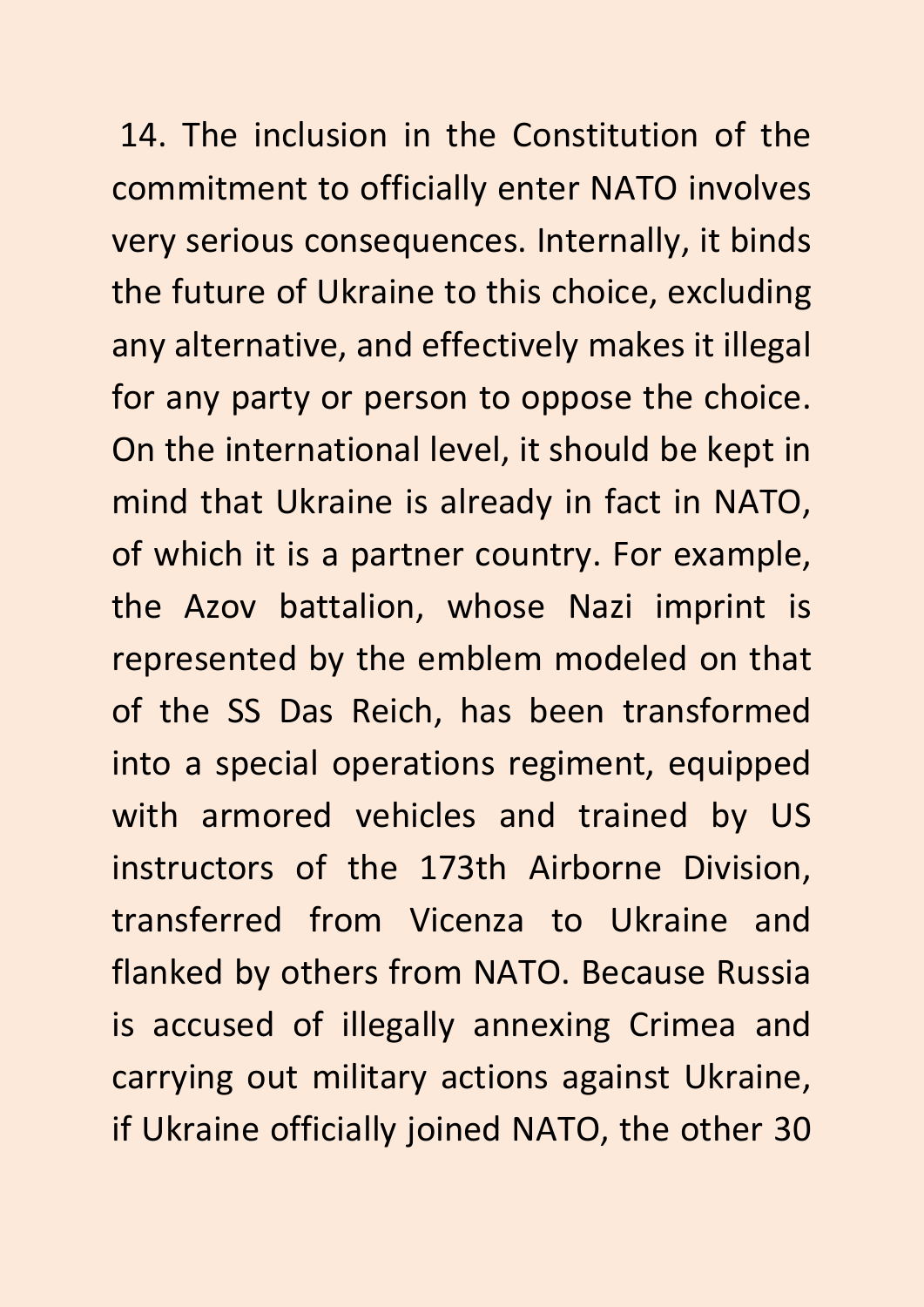members of the Alliance, according to Art. 5, should "assist the attacked party by taking action deemed necessary, including the use of armed force". In other words, they should go to war against Russia. On these dangerous implications of the modification of the Ukrainian Constitution – behind which there are certainly the long hands of US/NATO strategists – political and media silence has fallen over Europe.

## **10. US/NATO escalation in Europe**

1.The "new mission" of NATO was made official by the September 2014 Summit in Wales, launching the "Readiness Action Plan", the official purpose of which was "to respond quickly and firmly to new security challenges" attributed to "military aggression of Russia against Ukraine "and to the growth of extremism and sectarian conflict in the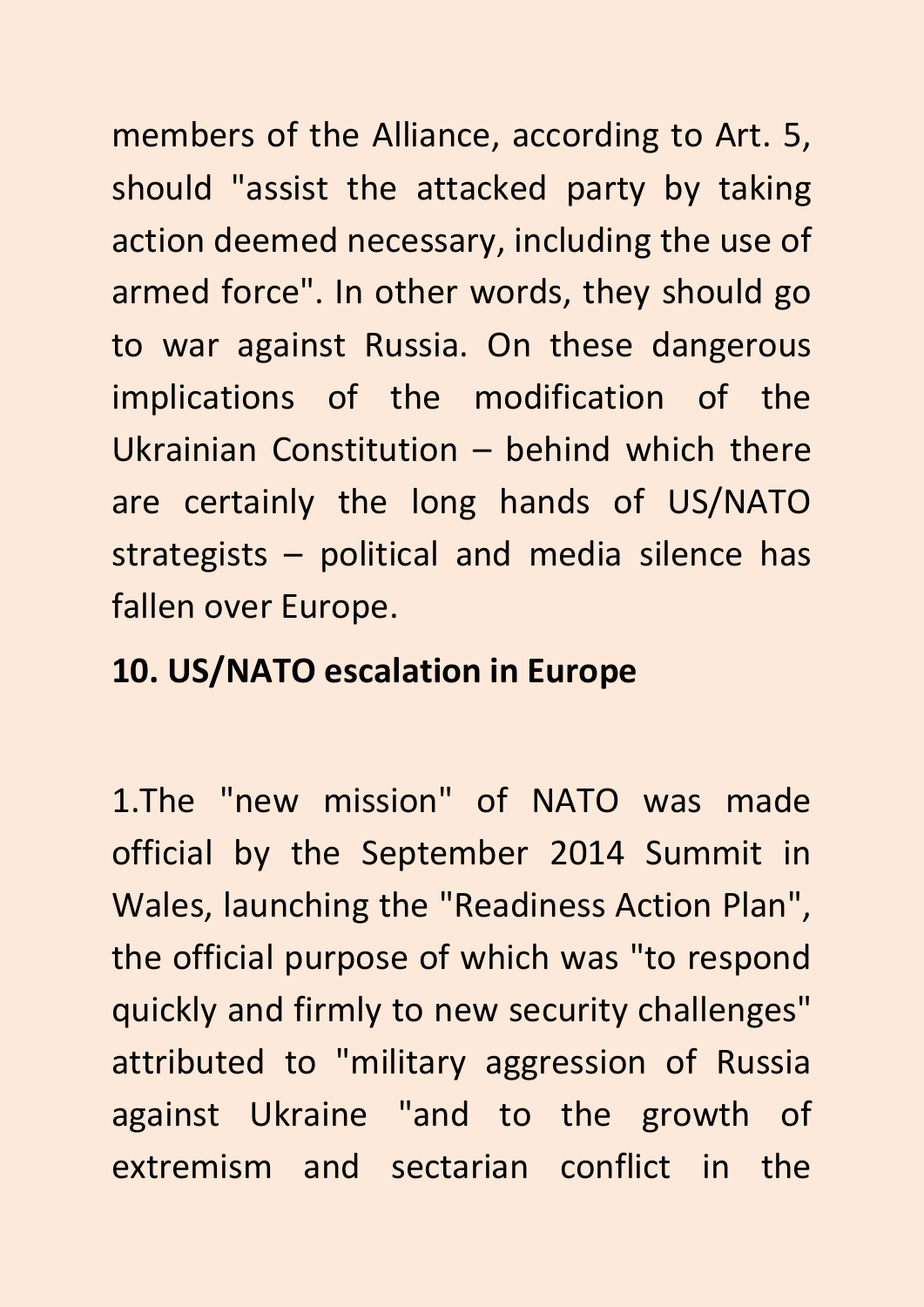Middle East and North Africa". The Plan was defined by the Secretary General of NATO, Jens Stoltenberg, as "the greatest reinforcement of our collective defense since the end of the Cold War".

2. In just three months, NATO quadrupled the fighter-bombers, with both conventional and nuclear capabilities, deployed in the Baltic region (once part of the USSR), sent AWACS radar aircraft to Eastern Europe and increased the number of warships in the Baltic, Black and Mediterranean Seas, deployed US, British and German land forces in Poland, Estonia, Latvia and Lithuania, and intensified joint exercises in Poland and the Baltic countries, bringing them to over 200 during the year.

3. From 2014, the US/NATO pressure on Russia grew in geometric progression. In four years, from 2014 to 2018, the United States spent US\$10 billion on the "Europe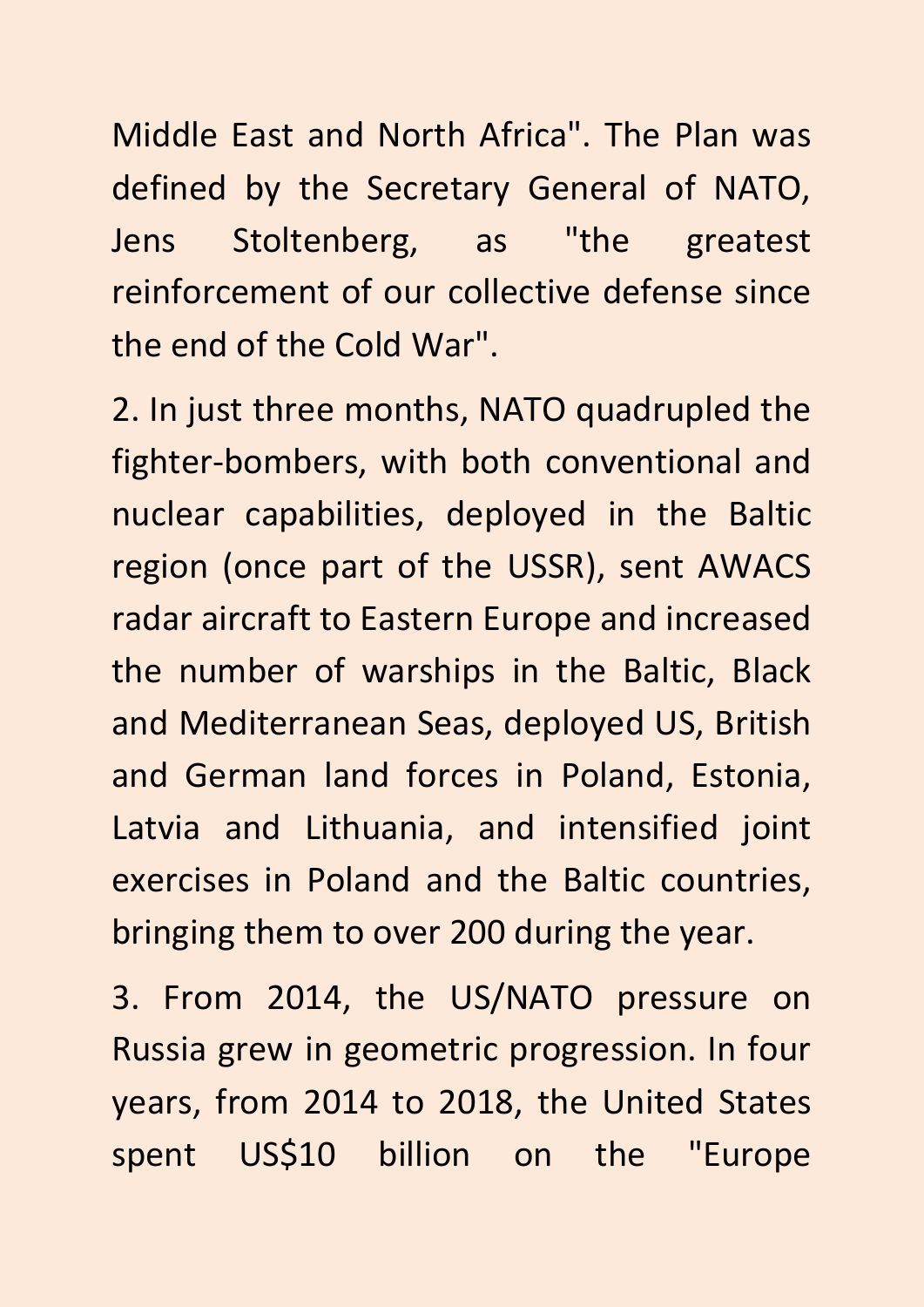Reassurance Initiative" (ERI), the official aim of which was "to increase our ability to defend Europe against aggression Russian". Almost half of the expenditures were used to strengthen the US "strategic prepositioning" in Europe. The armaments that were placed in an advanced position allowed "the rapid deployment of forces in the war theater". Another large segment of funds were destined to "increase the presence on a rotating basis of US forces throughout Europe". The remaining funds served to develop the infrastructure of bases in Europe to "increase the readiness of US actions", and to strengthen military exercises and training in order to "increase the readiness and interoperability of NATO forces".

4. The funds of the European Defense Initiative (EDI) – formerly known as the European Reassurance Initiative of the United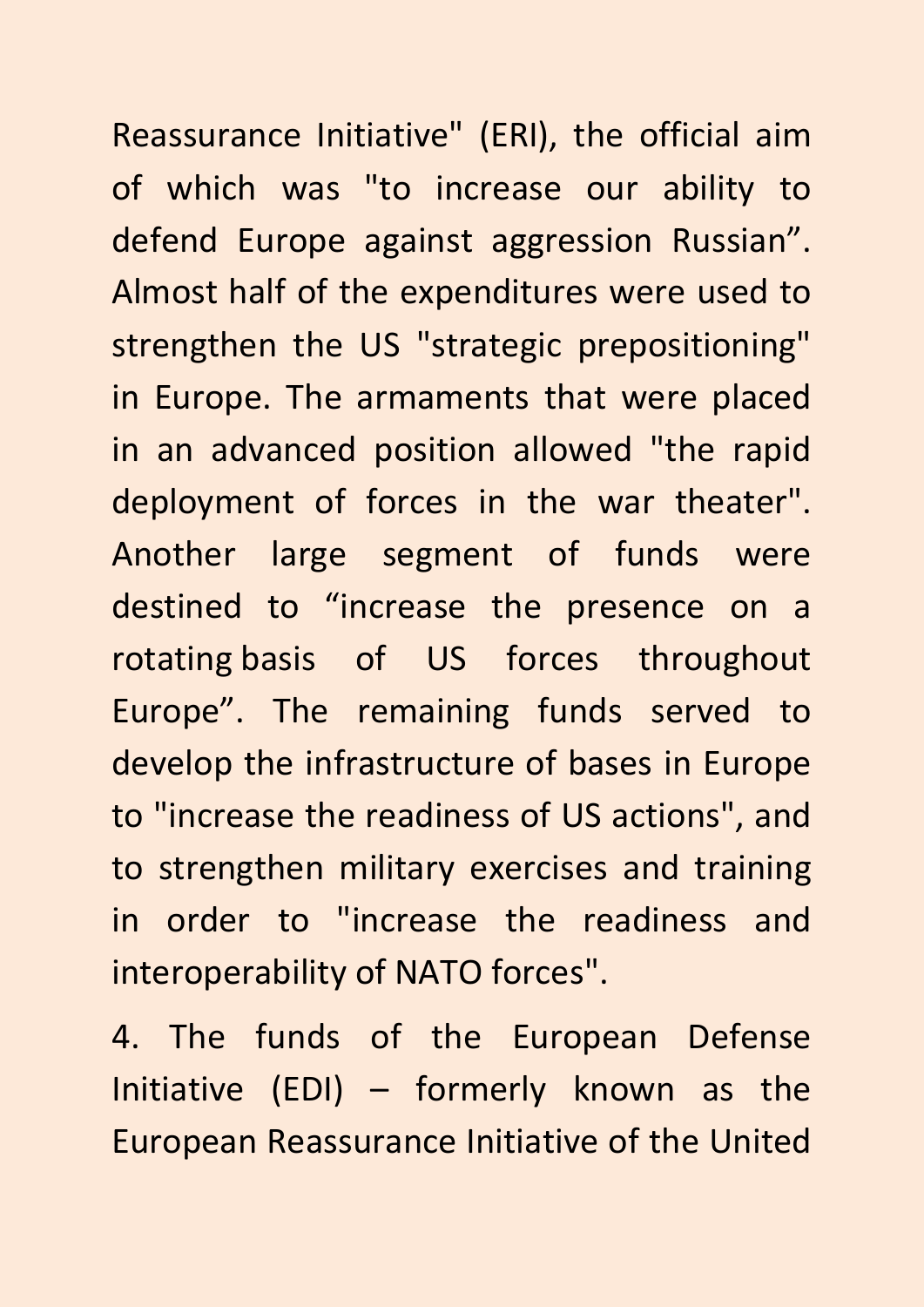States – were only a part of those targeted for the "Operation Atlantic Resolve that demonstrated the USA's ability to respond to the threats against the allies". In the framework of this operation, the 3rd Armored Brigade, comprising 3,500 men, 87 tanks, 18 self-propelled howitzers and other means, was transferred to Poland from the USA in January 2017. It was subsequently replaced by another unit so that US armed forces could be permanently stationed on Polish territory. From there, their departments were transferred, for training and exercises, to other Eastern countries, especially Estonia, Latvia, Lithuania, Bulgaria, Romania and also Ukraine. In other words, they were continuously deployed close to Russia.

5. Also in the framework of this operation, the 10th Combat Air Brigade was transferred to the Storck Barracks/Illesheim Kaserne United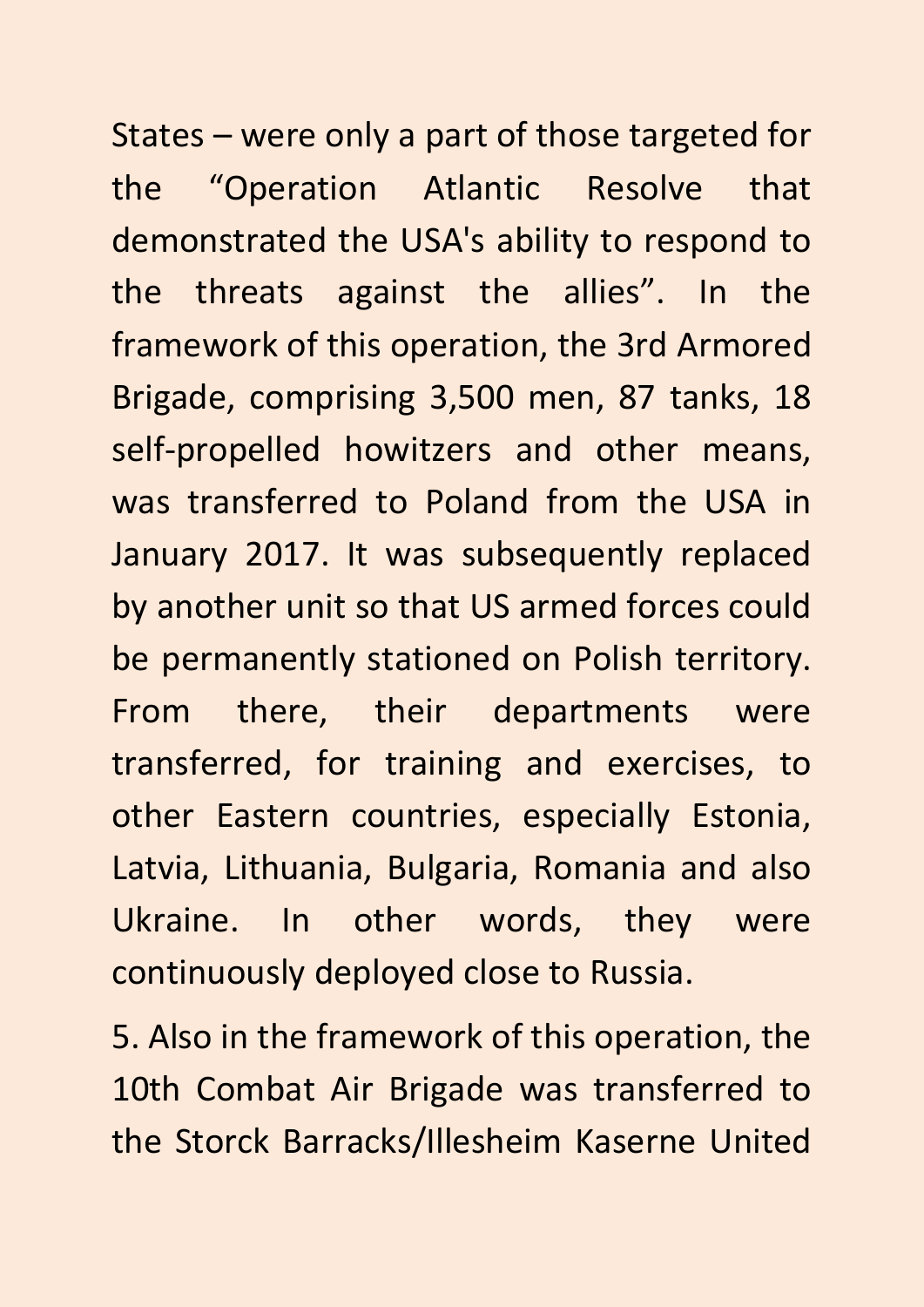States Army facility (Germany) along with 100 war helicopters. The Combat Air Brigade's forces are sent to "advanced positions" in Poland, Romania and Latvia. In the bases of Ämari (Estonia) and Graf Ignatievo (Bulgaria), US and NATO fighter-bombers are deployed, including Italian Eurofighters, for the Baltic air patrol. The operation also provides for "a persistent presence in the Black Sea" along with the Mihail Kogalniceanu Base (Romania) and the Novo Selo Training Area (Bulgaria).

6. General Curtis Scaparrotti, head of the European Command of the United States and at the same time Supreme Allied Commander in Europe, has assured Congress that "our forces are ready and positioned to counter the Russian aggression". A US contingent is positioned in eastern Poland, in the so-called "Suwalki Gap", a stretch of flat land about a hundred kilometers long which, NATO warns,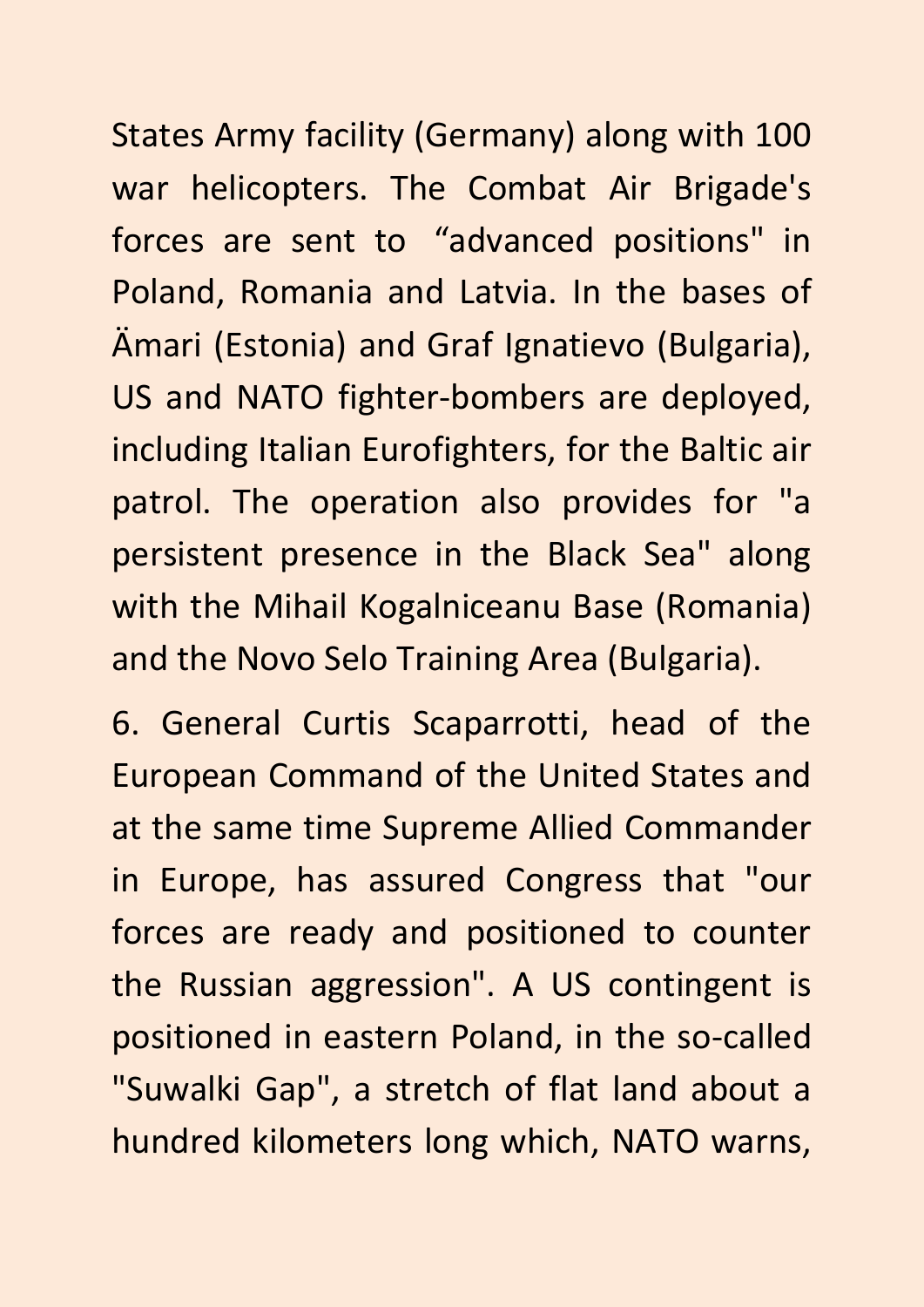"would be a perfect gateway for Russian tanks". The propaganda paraphernalia of the old cold war is thus revived: that of the Russian tanks ready to invade Europe. Waving the specter of a non-existent threat from the East, the US tanks arrived in Europe instead.

7. The plan is clear. After provoking a new confrontation with Russia in the Maidan Square protests, Washington (despite the change of administration from President Obama to President Trump) has pursued the same strategy: transforming Europe into the forefront of a new cold war to the advantage of US interests and their balance of power with the major European powers.

8. The European powers of NATO participate in the deployment on the eastern flank – including armored forces, fighter-bombers, warships and even nuclear missile units – as evidenced by the dispatch of French troops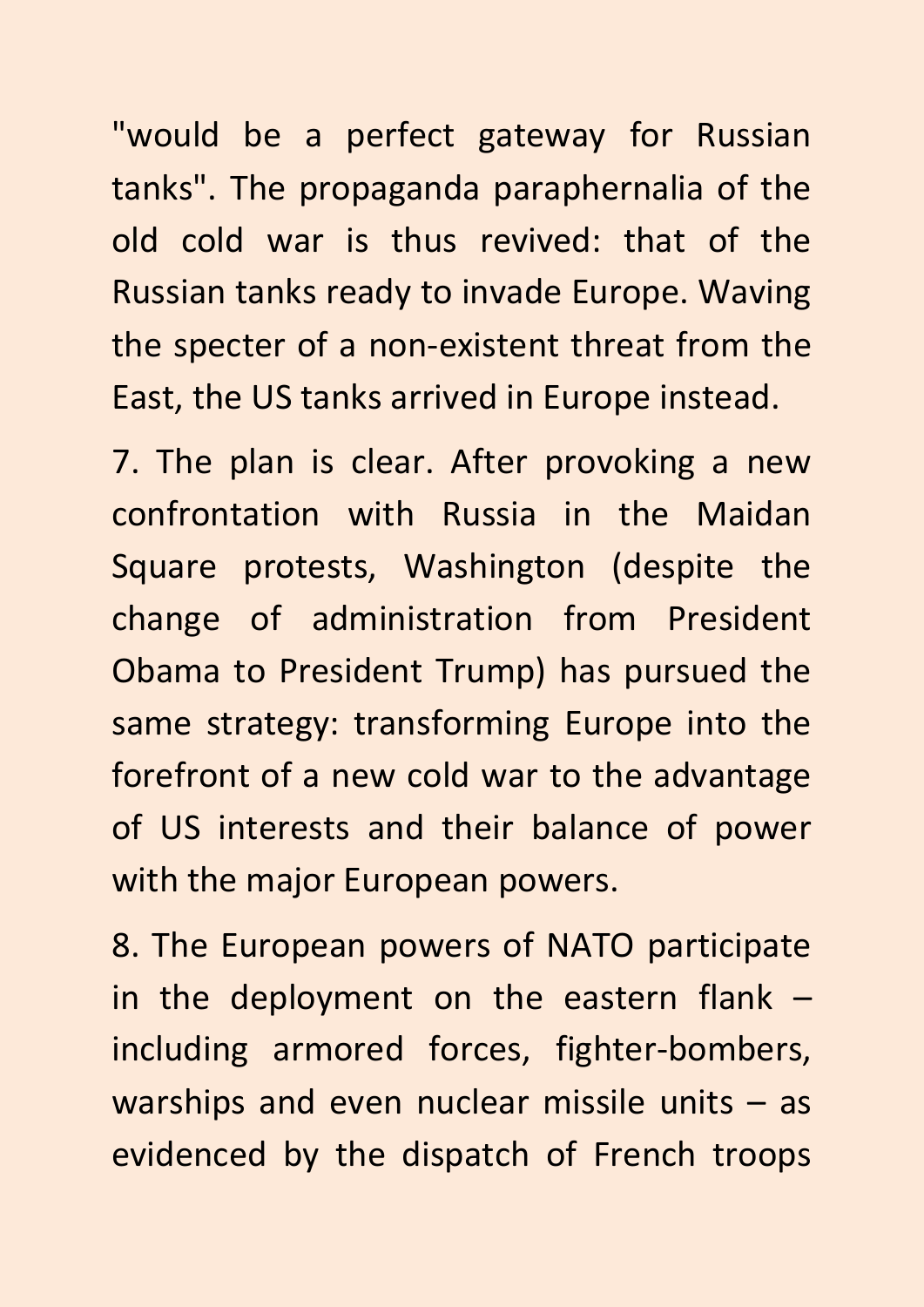and British tanks to Estonia. In this period, we talk about "a European army, but in the meeting with the defense ministers of the EU, in April 2017 in Malta, NATO general secretary Stoltenberg explained in what terms." It was clearly agreed by the "The European Union that its purpose is not to build a new European army or competitive structures in competition with those of NATO, but something that is complementary to what NATO does."

## **11. Italy, the aircraft carrier on the war front**

1. The U.S. Armed Forces have in Italy (according to the official report of the Pentagon Base Structure Report) more than 1,500 buildings, with a total surface area of over 1 million m<sup>2</sup>, and they rent or have been granted permission to use a further 800 buildings, with a surface of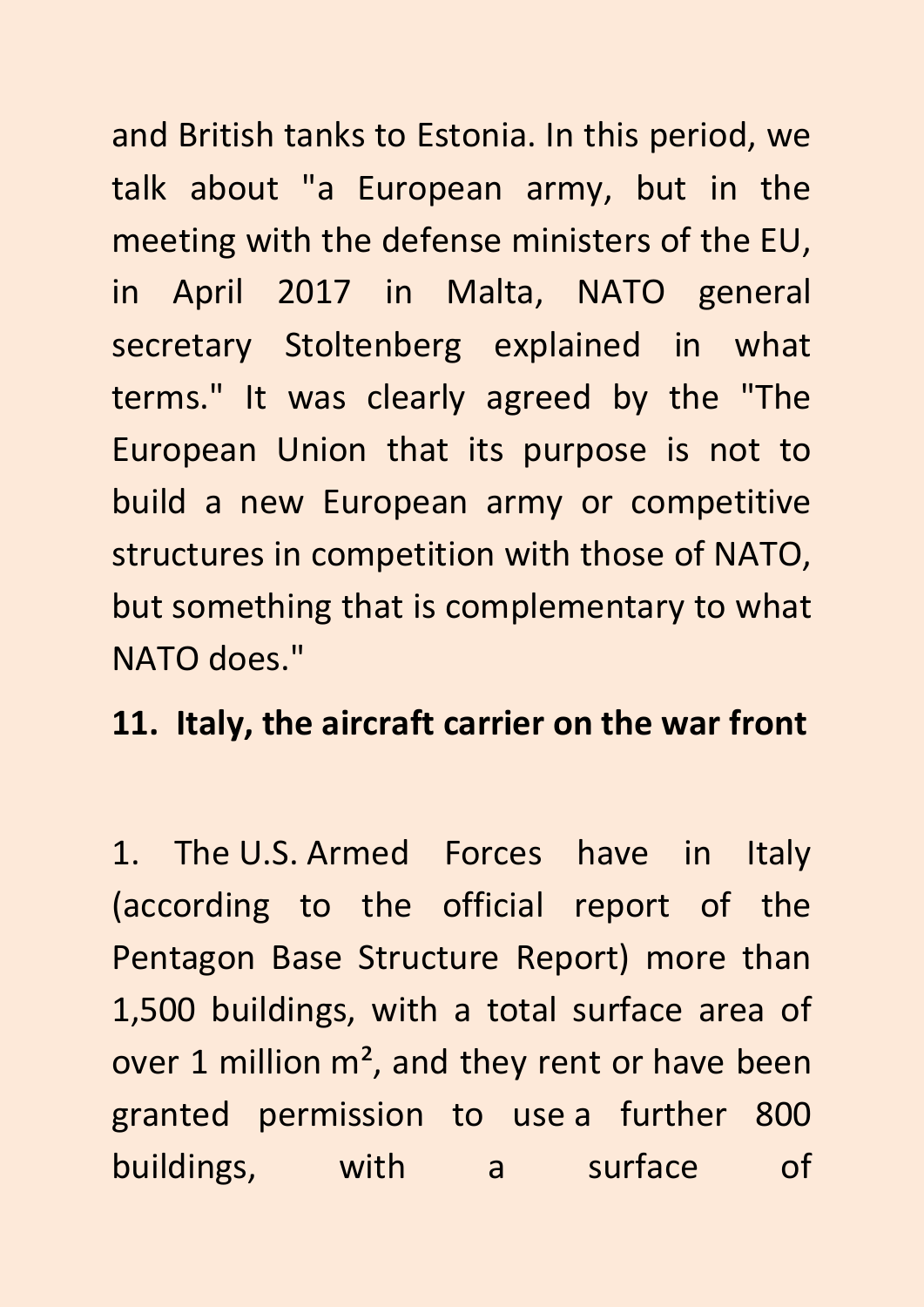approximately 900,000 m². In total, there are over 2,300 buildings with an area of approximately 2 million m² scattered over fifty sites. But this is only part of the U.S. military presence in Italy.

2. The U.S. military bases are joined by the bases of NATO under U.S. command and the Italian bases available to U.S./NATO forces. It is estimated that, in total, there are over 100 bases. The entire network of military bases in Italy is, directly or indirectly, under the command of the Pentagon. It is part of the "area of responsibility" of the United States European Command (EUCOM), the European Command of the United States, headed by a U.S. general, who at the same time holds the office of Supreme Allied Commander in Europe. The "area of responsibility" of the EUCOM, one of the six "unified combat commands" with which the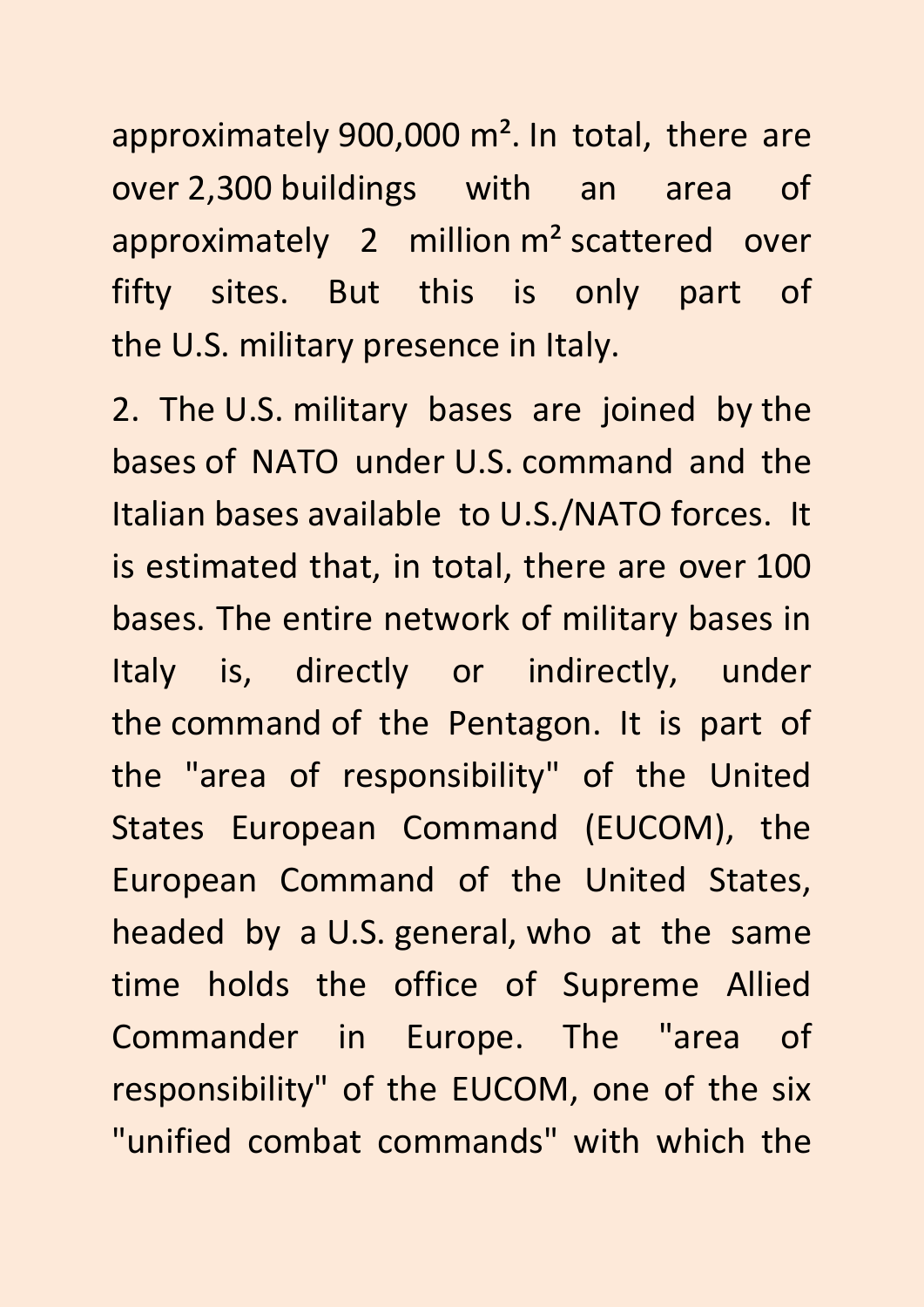US covers the globe, includes the entire European region and all of Russia (including the Asian side), plus some Western and Central Asian countries: Turkey, Israel, Georgia, Armenia and Azerbaijan.

3. The 31st Fighter Wing is deployed at the Aviano **Air** Air **Air** Air **Air** Air **Air** Air **Air** Base (Pordenone). The U.S. squadron maintai ns constant attack readiness with about 50 B61 nuclear bombs (number estimated by the FAS, the Federation of American Scientists, before 2020).

4. On the Ghedi Air Base (Brescia), the 6th Italian Air Force is deployed, ready to attack under U.S. command with about 20 B61 nuclear bombs (number estimated by the FAS before 2020). That Italian pilots are trained in nuclear attack – writes FAS – which is demonstrated by the presence in Ghedi of one of the four units of the U.S. Air Force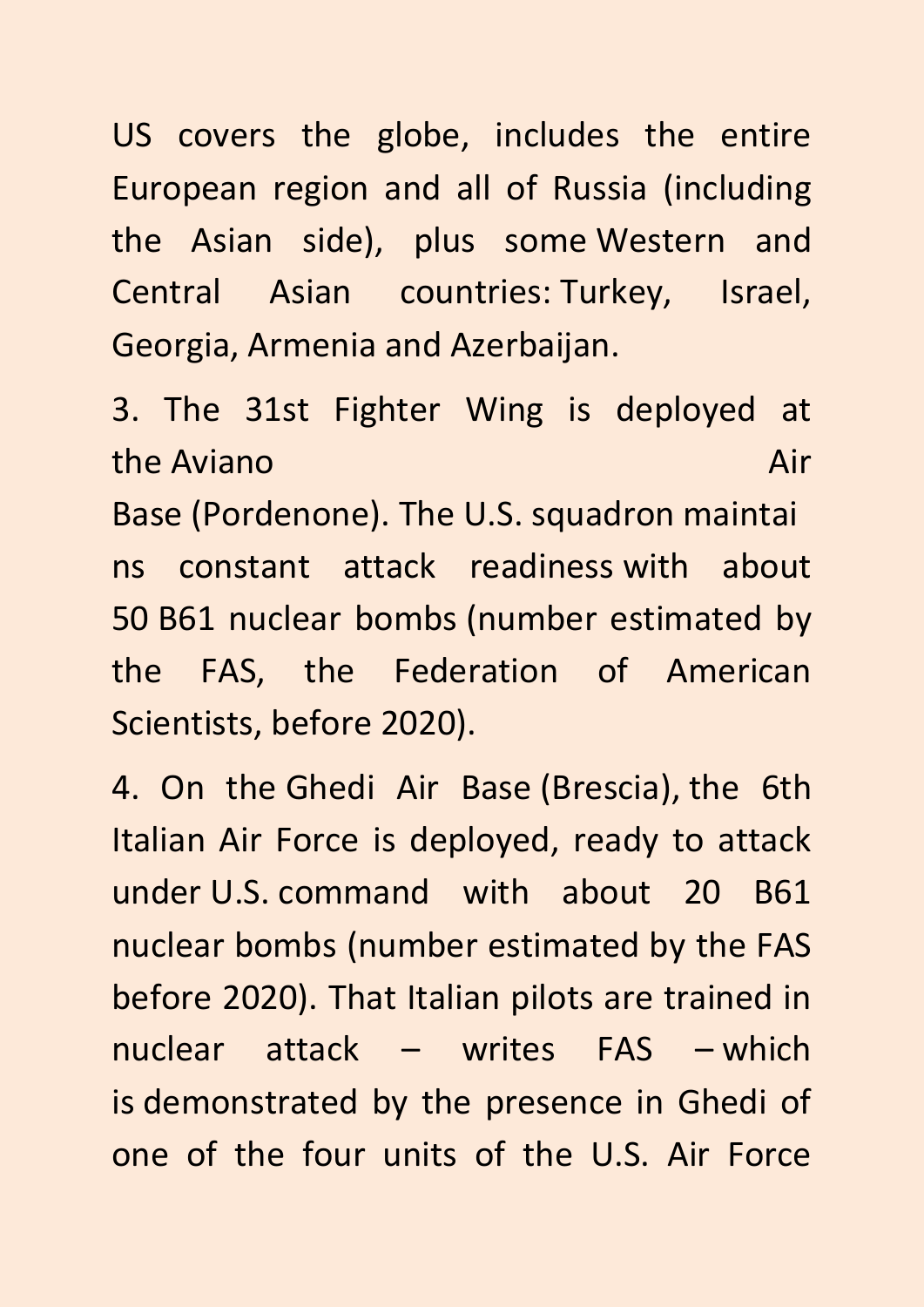deployed in European bases (along with units in Germany, Belgium and the Netherlands) "where U.S. nuclear weapons are destined to be launched by aircraft of the host country". The pilots of the four European countries, along with Turkish pilots, are trained in the use of nuclear bombs in NATO's annual nuclear war exercise. In 2013, it took place in Aviano and in 2014 in Ghedi.

5. To the U.S. nuclear weapons stationed on Italian territory, the actual number of which is secret, are added those aboard units of the Sixth Fleet, whose main base is in Gaeta in Lazio. The Sixth Fleet depends on the US Naval Forces Command in Europe, whose headquarters is in Naples-Capodichino.

6. The 173rd Airborne Brigade of the U.S. Army is based in Vicenza. It provides rapid intervention forces to the European Command, African Command and Central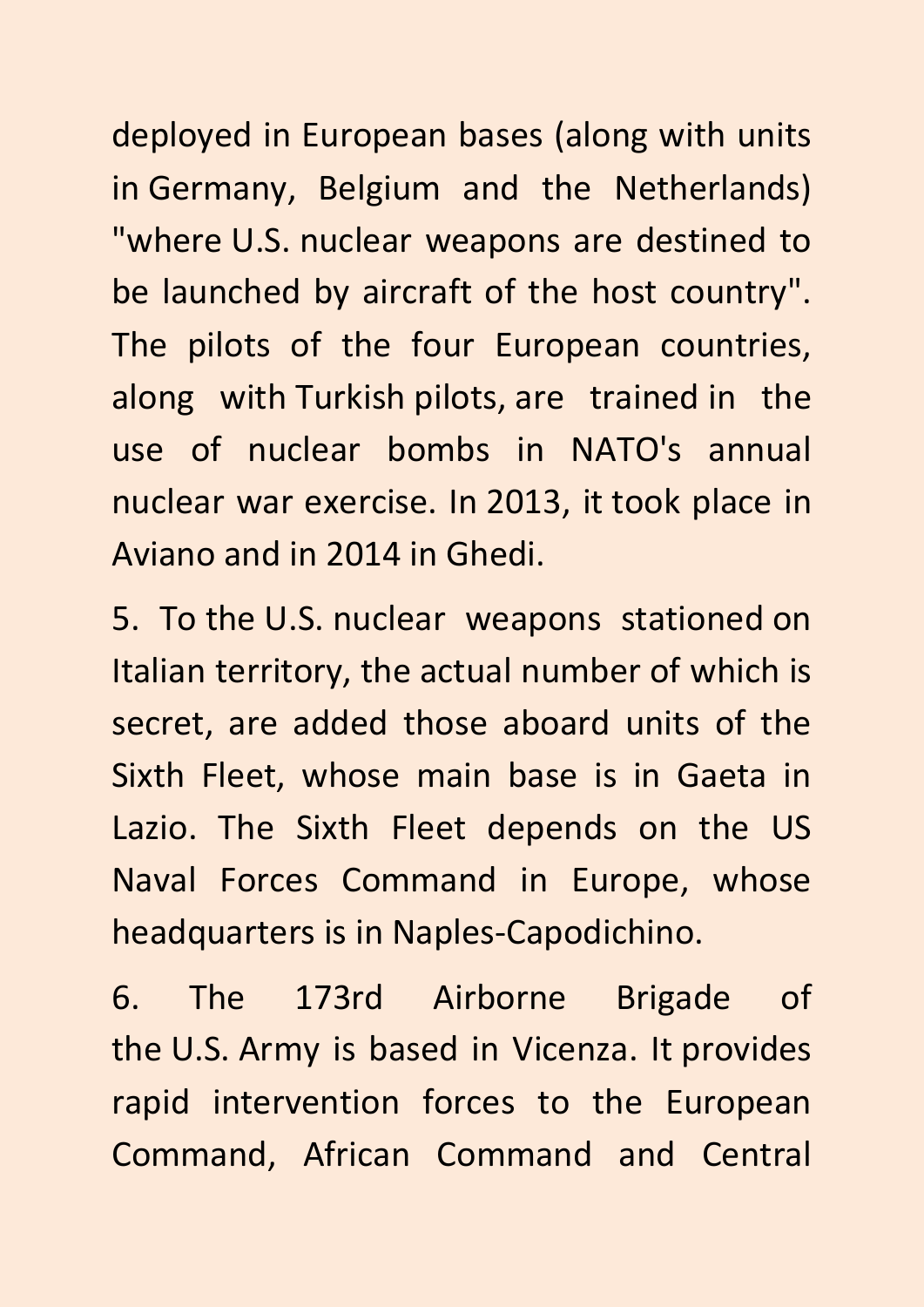Command (whose "area of responsibility" includes the Middle East and Central Asia). Forces of the 173rd Brigade, which were employed in Iraq in 2003, are sent on a rotation basis to Afghanistan, the Ukraine and other Eastern European countries.

7. In the Pisa/Livorno area, there is Camp Darby, which has the largest US arsenal in the world outside the U.S. itself. It is the logistics base for the U.S. Army that supplies U.S. and allied land and air forces in Europe, the Middle East and Africa. In its 125 bunkers are projected artillery shells, bombs for airplanes and missiles in a number that can be estimated at over 1.5 million. It cannot be excluded that there have been and may currently be nuclear bombs among the aerial weapons stored at Camp Darby. Together with the artillery ammunition, it is estimated that over 2,500 tanks and other military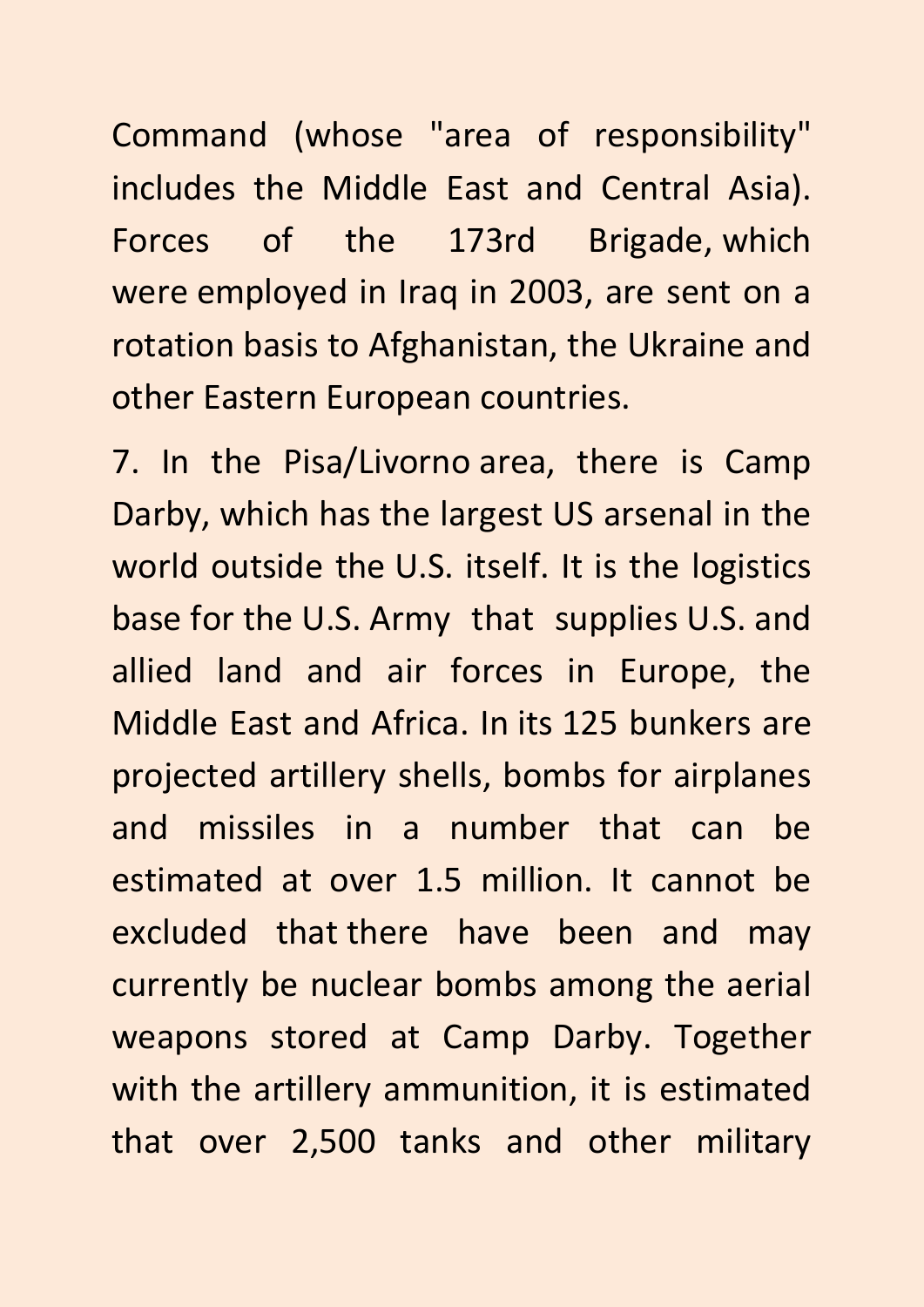vehicles are stored at the base along with over 11,000 military materials of various types. The base holds the entire equipment for two armored battalions and two battalions of mechanized infantry, which can be quickly sent to the area of operations through the airport of Pisa (a national military air hub) and the Port of Livorno (to which they can also dock nuclear-powered units). Huge ships of private companies that carry arms on behalf of the Pentagon make monthly stops here, connecting U.S. ports to Mediterranean, Middle Eastern and Asian ports.

8. A unit of the Italian Army Special Forces Command (COM.FO.SE) from the Gamerra barracks of Pisa will be transferred in 2019 to an area of Camp Darby that was formerly used for recreational activities and will formally be returned to Italy. This will enable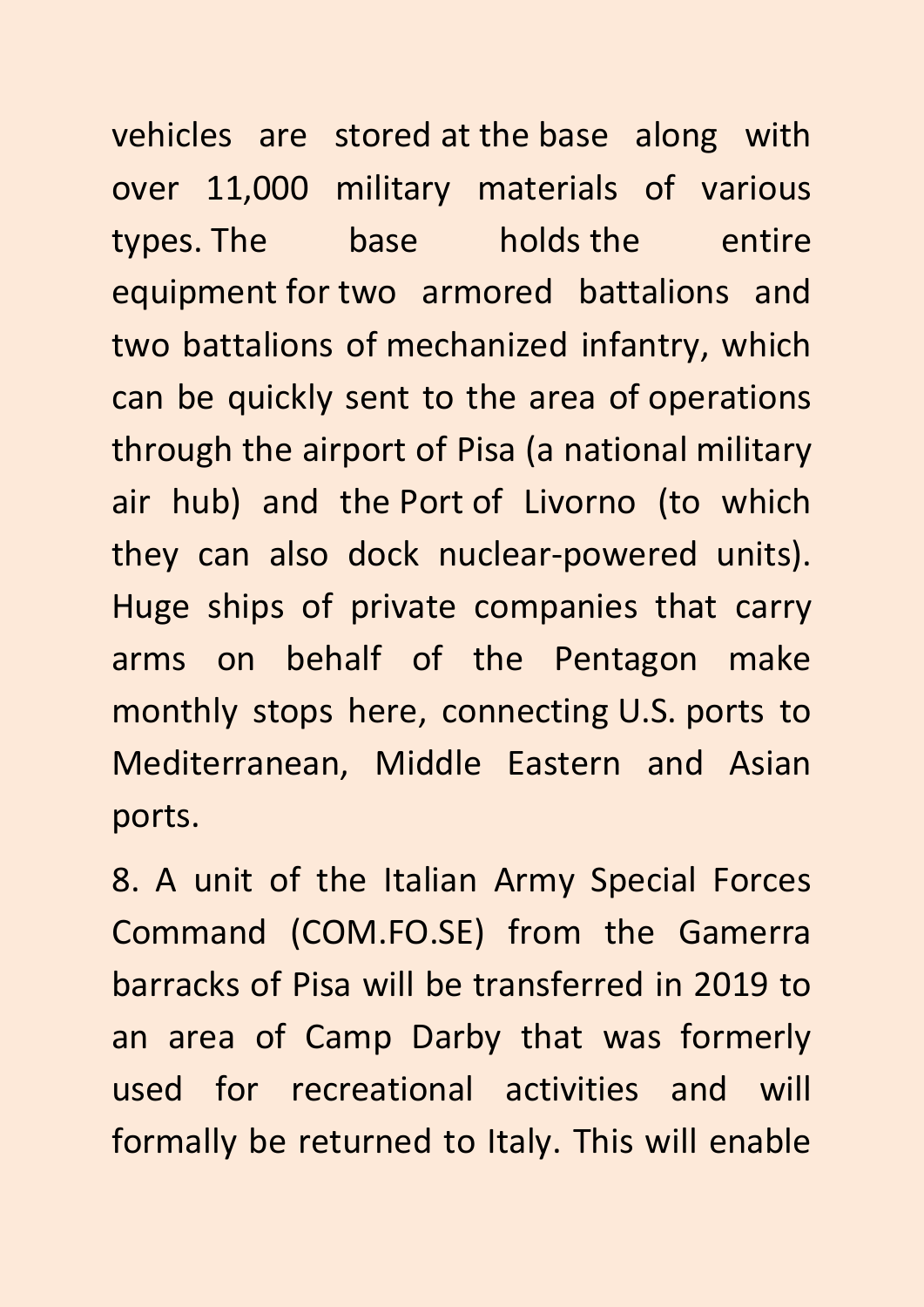them to better train and be integrated with U.S. Special Forces for secret operations in war zones.

9. As a result of the investigations by the judges Casson and Mastelloni, it emerged that Camp Darby, since the 1960s, played a basic role in the coup network formed by the CIA and the SIFAR for "Operation Gladio". Camp Darby was one of the U.S./NATO bases that  $-$  according to Ferdinando Imposimato, Honorary President of the Supreme Court of Cassation – provided the explosives for the Operation Gladio massacres from Piazza Fontana to Capaci and Via d'Amelio. The U.S./NATO bases were where "black terrorists, NATO officials, mobsters, Italian politicians and Masons met on the eve of attacks".

10. Camp Darby was also involved in the tragedy of the Moby Prince ferry, which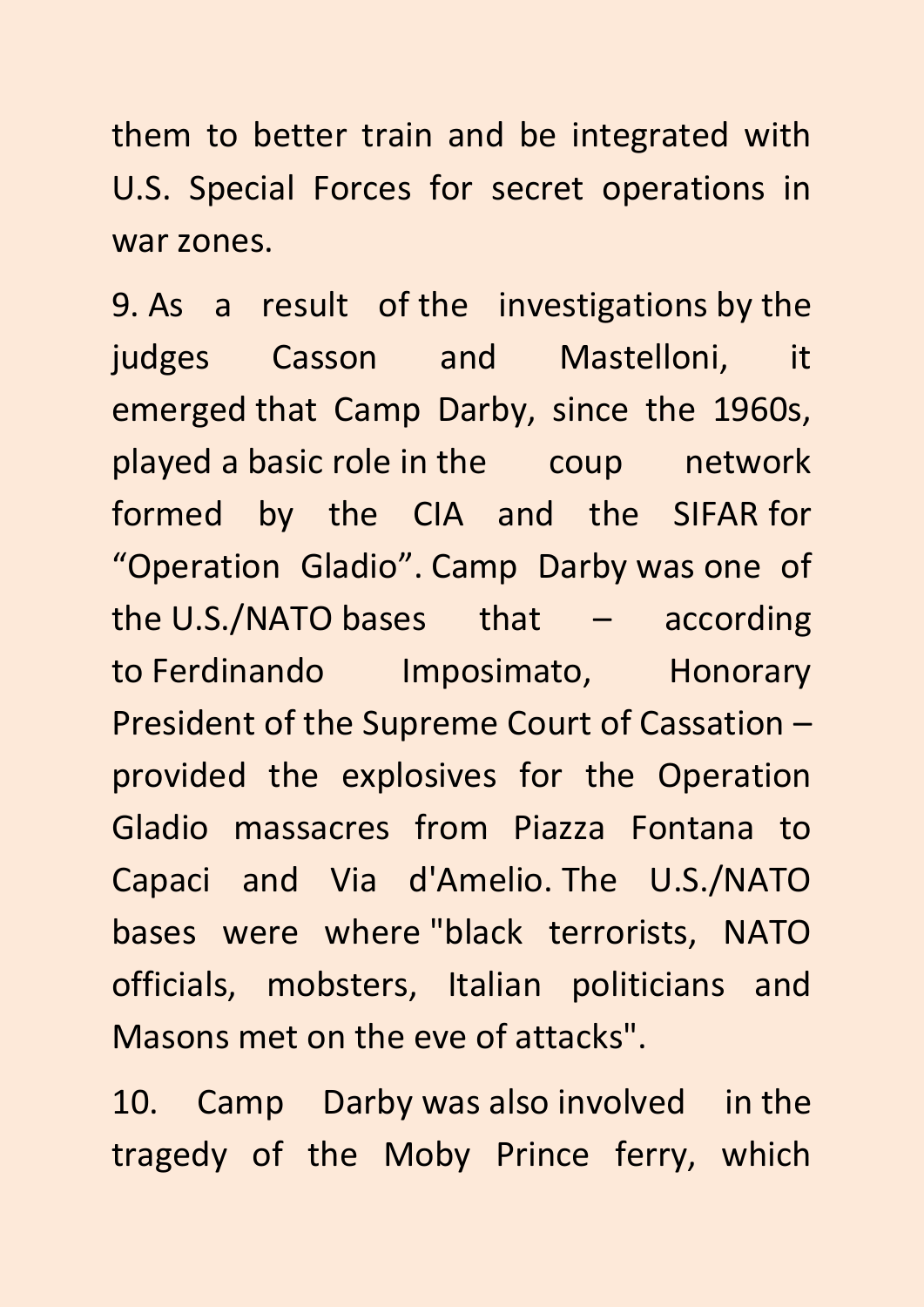collided with the Agip Abruzzo tanker on the evening of 10 April 1991 in the harbor of Livorno. 140 people died after waiting for hours for help in vain. That evening in the Livorno harbor there was intense traffic of United States military ships engaged in the transfer of U.S. weapons, part of which were secretly sent to Somalia, Croatia and other areas. It included arms that were a par of Operation Gladio. When the collision occured, the manager of the operation – under the US command of Camp Darby – immediately tried to get rid of any evidence.

11. The headquarters of the Allied Joint Force (JFC Naples) is located in Lago Patria (Naples). Its new headquarters, inaugurated in 2012 has a covered area of 85,000 m², surrounded by a large fenced area suitable for future expansion. The staff, on the rise, is composed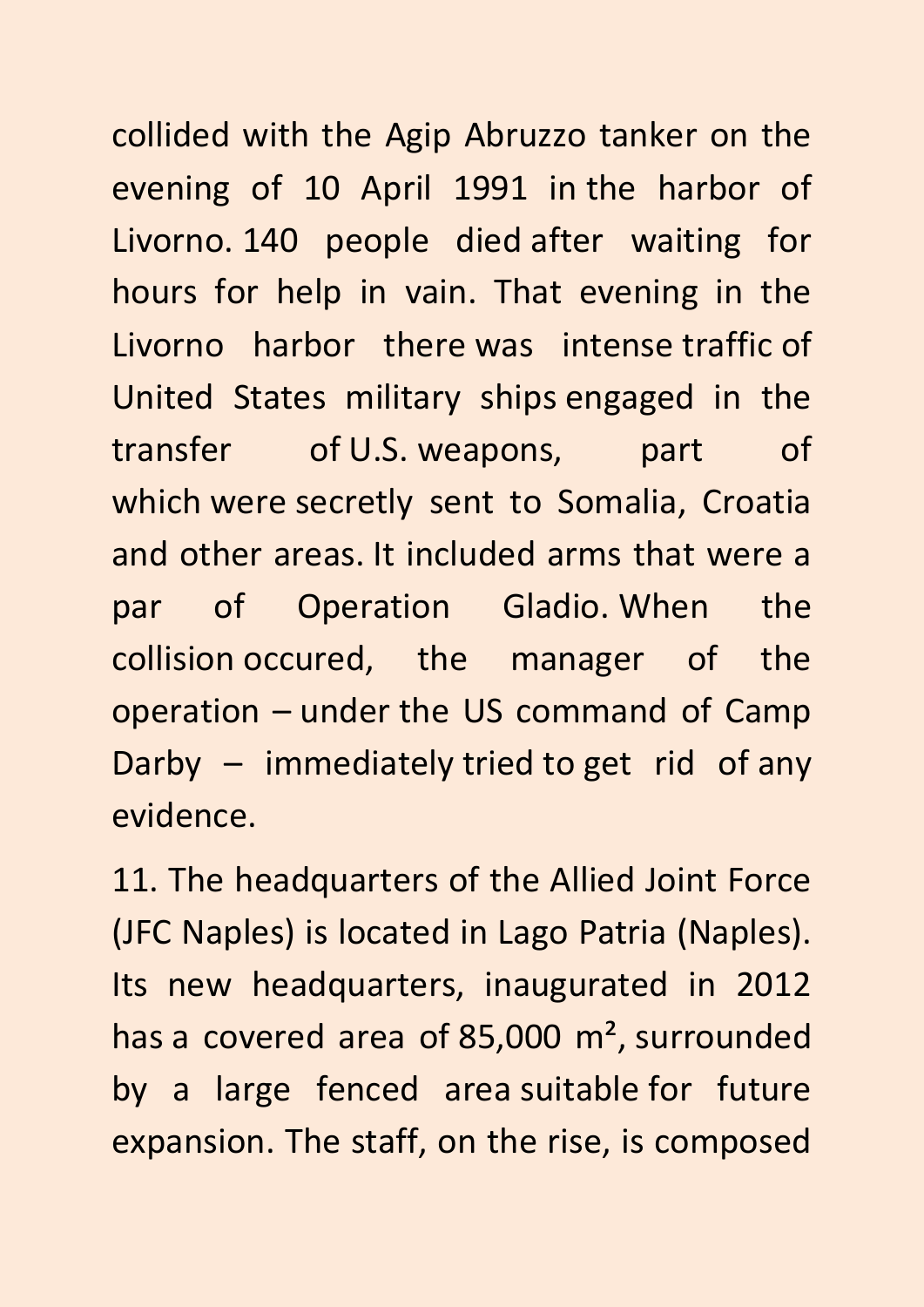of over 2,500 military and civilians. NATO's JFC Naples is under the command of an American admiral, who at the same time commands the US Naval Forces in Europe (on which the Sixth Fleet depends) and the US Naval Forces for Africa.

12. Every two years the JFC Naples assumes the operational command of the "NATO Response Force" (NRF), a "highly flexible and capable" joint force of 40,000 men, which has the task of conducting military operations in the "area of responsibility of the Supreme Allied Commander in Europe and beyond that area". The spearhead of the NRF is its "Joint Task Force with very high operational readiness", which is composed of 5,000 men who can be deployed in two to three days in an intervention area "before the crisis begins".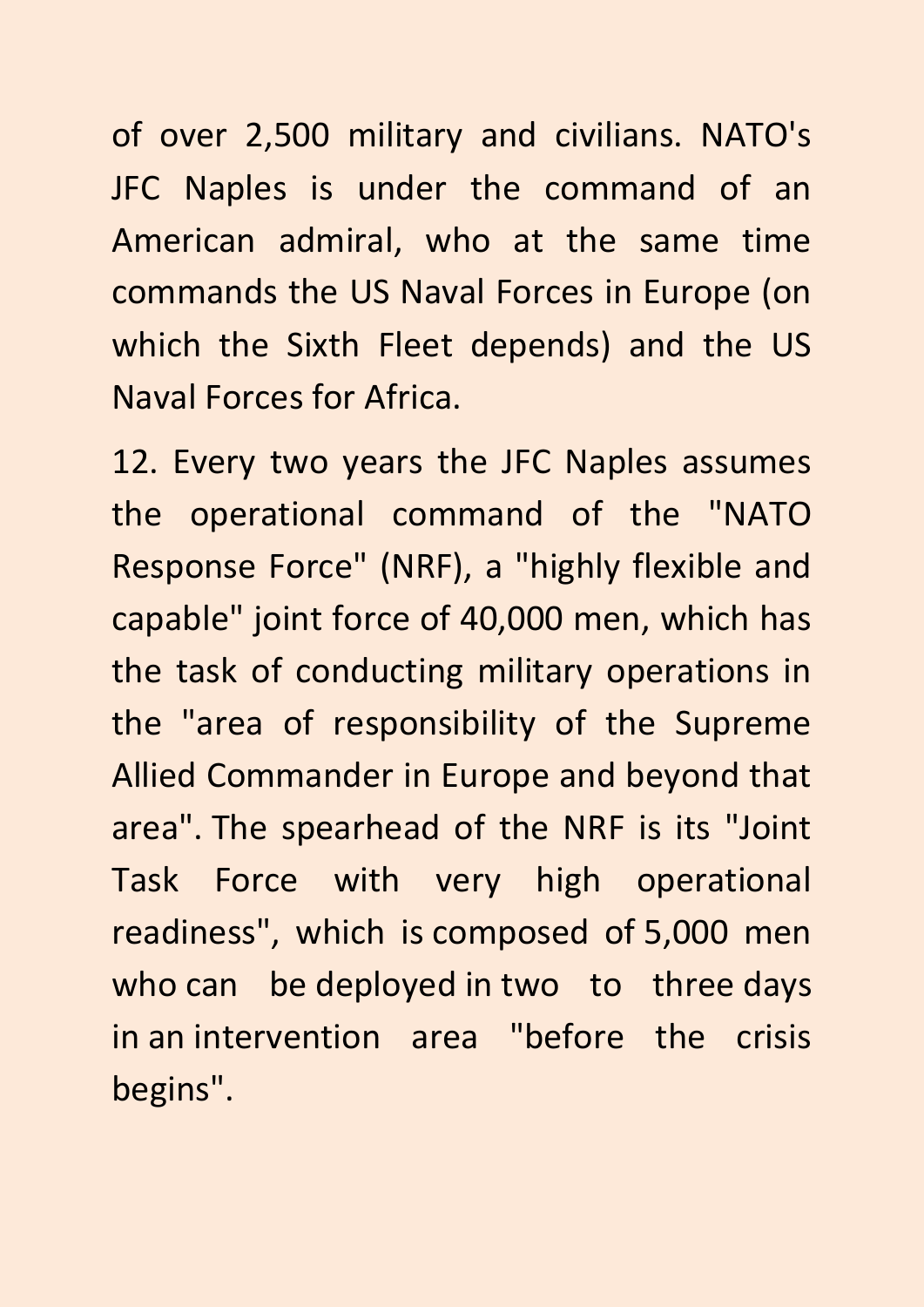13. At the headquarters of Lago Patria, since September 2017, the "NATO Strategic Direction Hub for the South", an intelligence center primarily used for espionage, has been in operation and has been "focused on the southern regions including the Middle East, North Africa and Sahel Sub-Saharan Africa and adjacent areas ".

14. In Sicily, the Naval Air Station (NAS) Sigonella, with a staff of about 7,000 military and civilians, constitutes the largest U.S. and NATO naval and air base in the Mediterranean region. In addition to providing logistical support to the Sixth Fleet, it forms the basis for launching military operations (mostly secret) mainly, but not exclusively, in the Middle East and Africa. The NAS, the official introduction reads, "hosts U.S. and NATO aircraft of all types", including Global Hawk spy drones, which from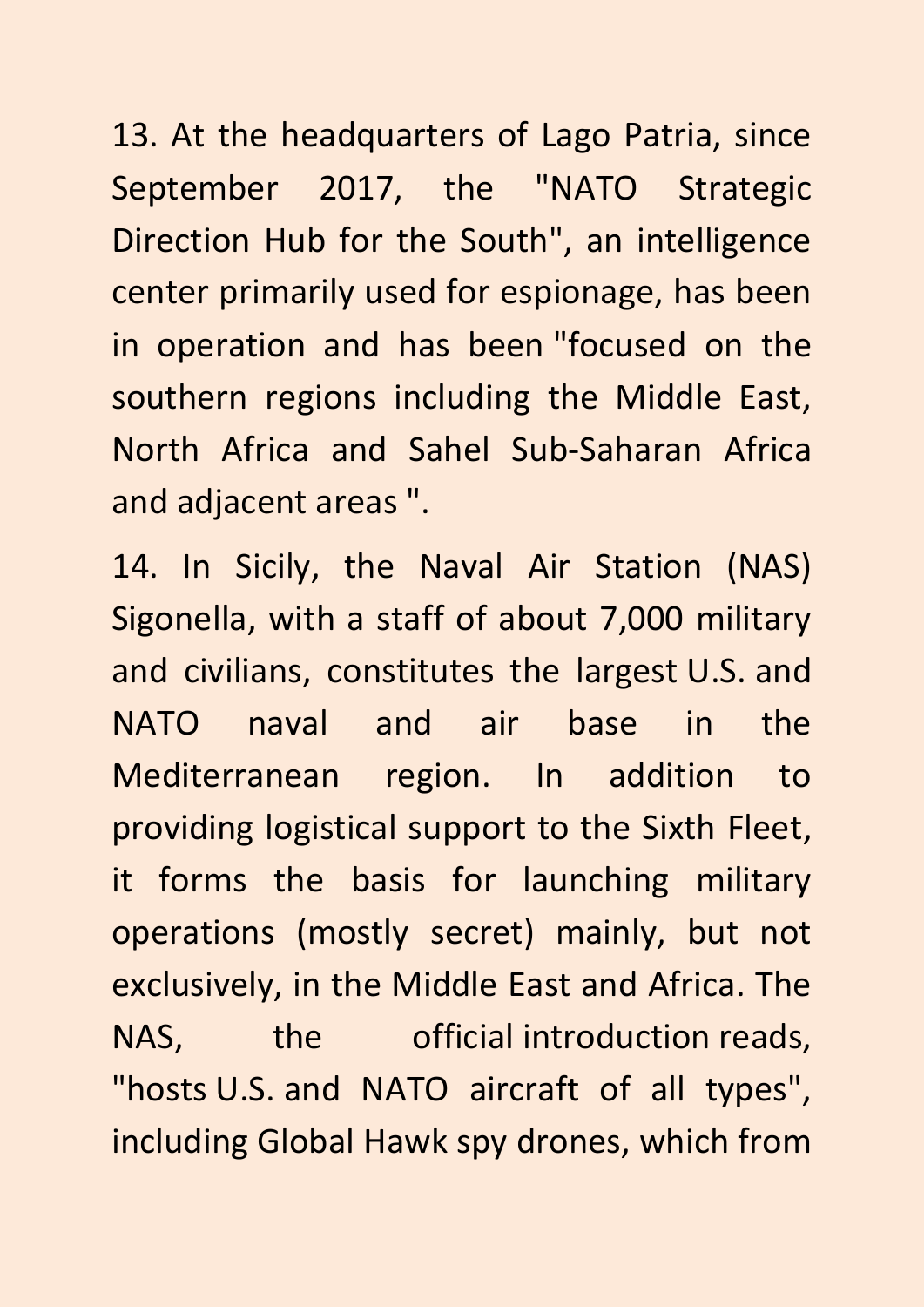Sigonella carry out reconnaissance missions on the Middle East, Africa, eastern Ukraine, Black Sea and other areas. For targeted attacks (almost always secret), Predator drones take off from Sigonella, armed with laser and satellite-guided missiles and bombs.

15. The Naval Air Station Sigonella is supplemented by the Italian base in Augusta, which supplies fuel and ammunition to the U.S. and NATO naval units, and the port of Catania, which can accommodate up to nine warships. For fire drills, U.S. special forces have the Pachino range (Syracuse) granted to them for their exclusive use.

16. The other major US installation in Sicily is the MUOS station in Niscemi (Caltanissetta). The MUOS (Mobile User Objective System) is a very high-frequency military satellite communications system, consisting of four satellites and four earth stations: two in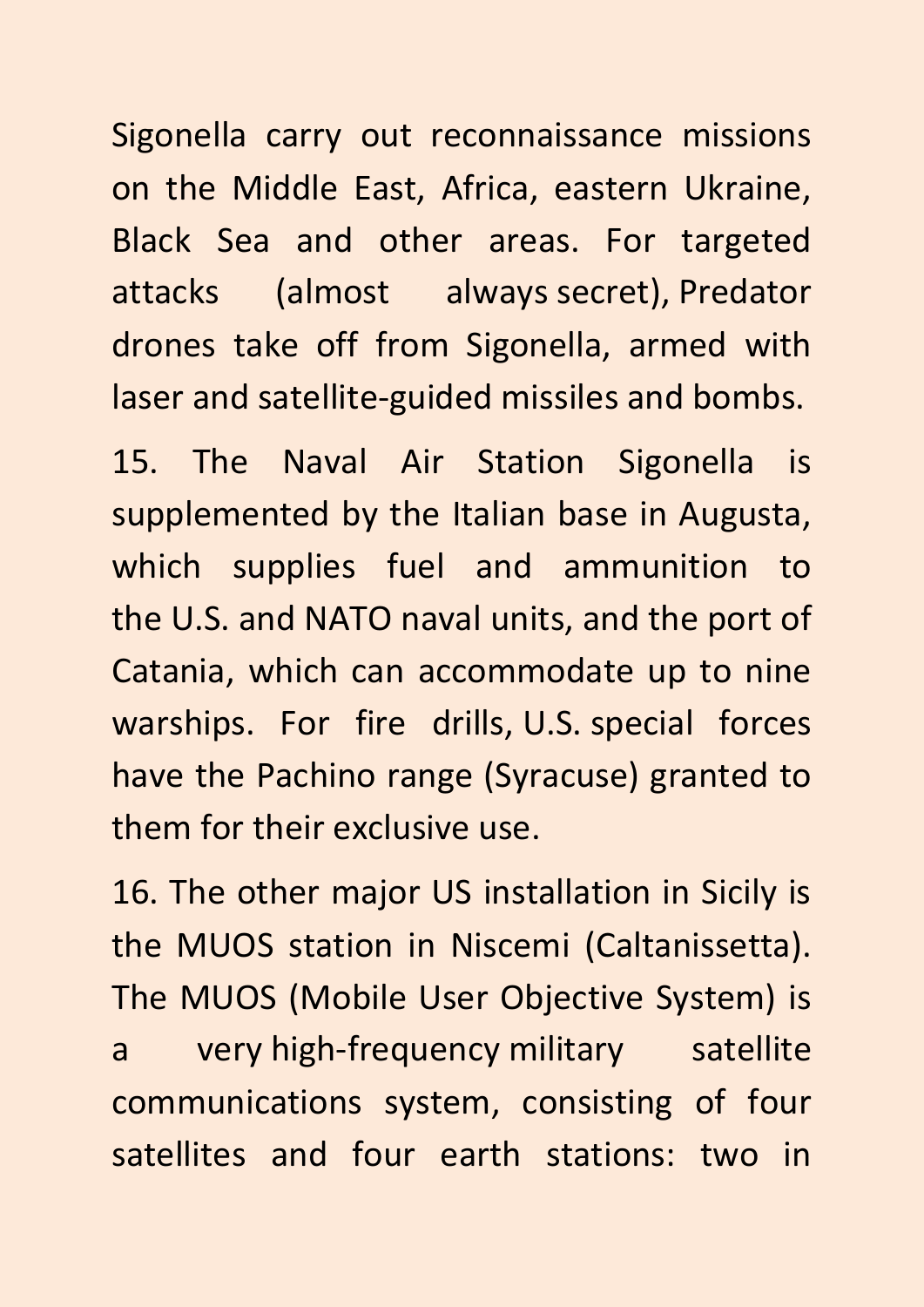the U.S., in Virginia and in Hawaii, one in Australia and one in Sicily, each with three large parabolic antennas of 18 meters in diameter. This system allows the Pentagon to connect to a single network of command and communications for submarines, warships, fighter-bombers and drones, military vehicles and terrestrial departments while they are in movement wherever in the world they are.

17. In Sardinia, there are the largest polygons for the training of Italian and NATO military forces: in particular those of Salto di Quirra, Capo Teulada, Capo Frasca and Capo San Lorenzo. Here, around 80% of the bombs, missile warheads and bullets used in military maneuvers taking place in Italy are used in fire drills, with serious consequences for the health of the population.

**12. US and NATO reject the UN treaty and deploy new nuclear weapons in Europe**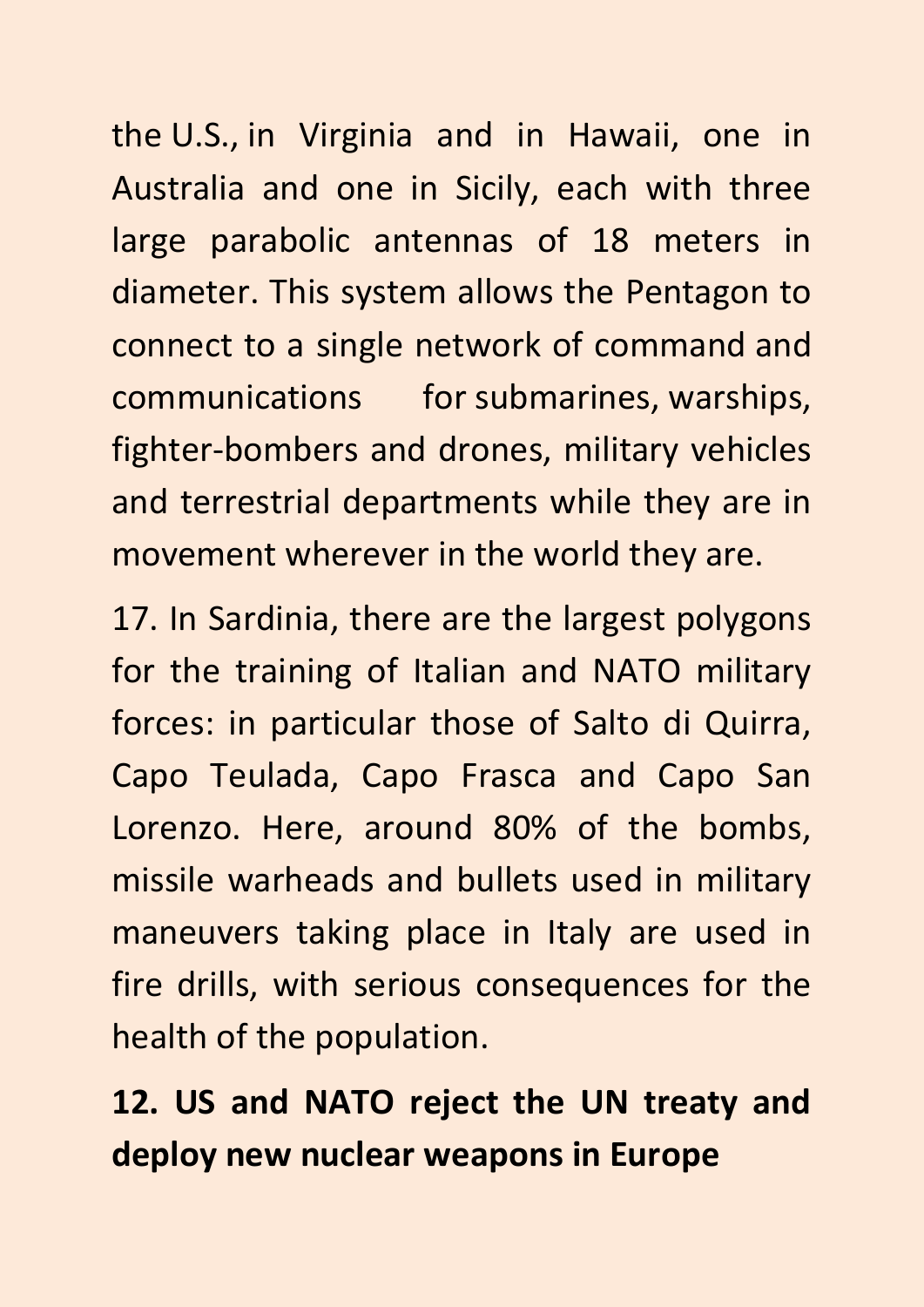1. On 20 September 2017, the same day that the Treaty on the Prohibition of Nuclear Weapons was opened for signature at the United Nations, NATO was soundly rejecting it. The Treaty, approved by a majority vote of 122 states of the General Assembly, commited the signatory states not to produce or possess nuclear weapons, not to use them or threaten to use them, not to transfer them or to receive them directly or indirectly, with the aim of their total elimination.

2. In the statement of 20 September 2017, the North Atlantic Council (made up of representatives of the 29 member states) argued that "the Treaty will not be effective. It will not increase international security or peace, but risks creating the opposite by creating divisions and differences." It,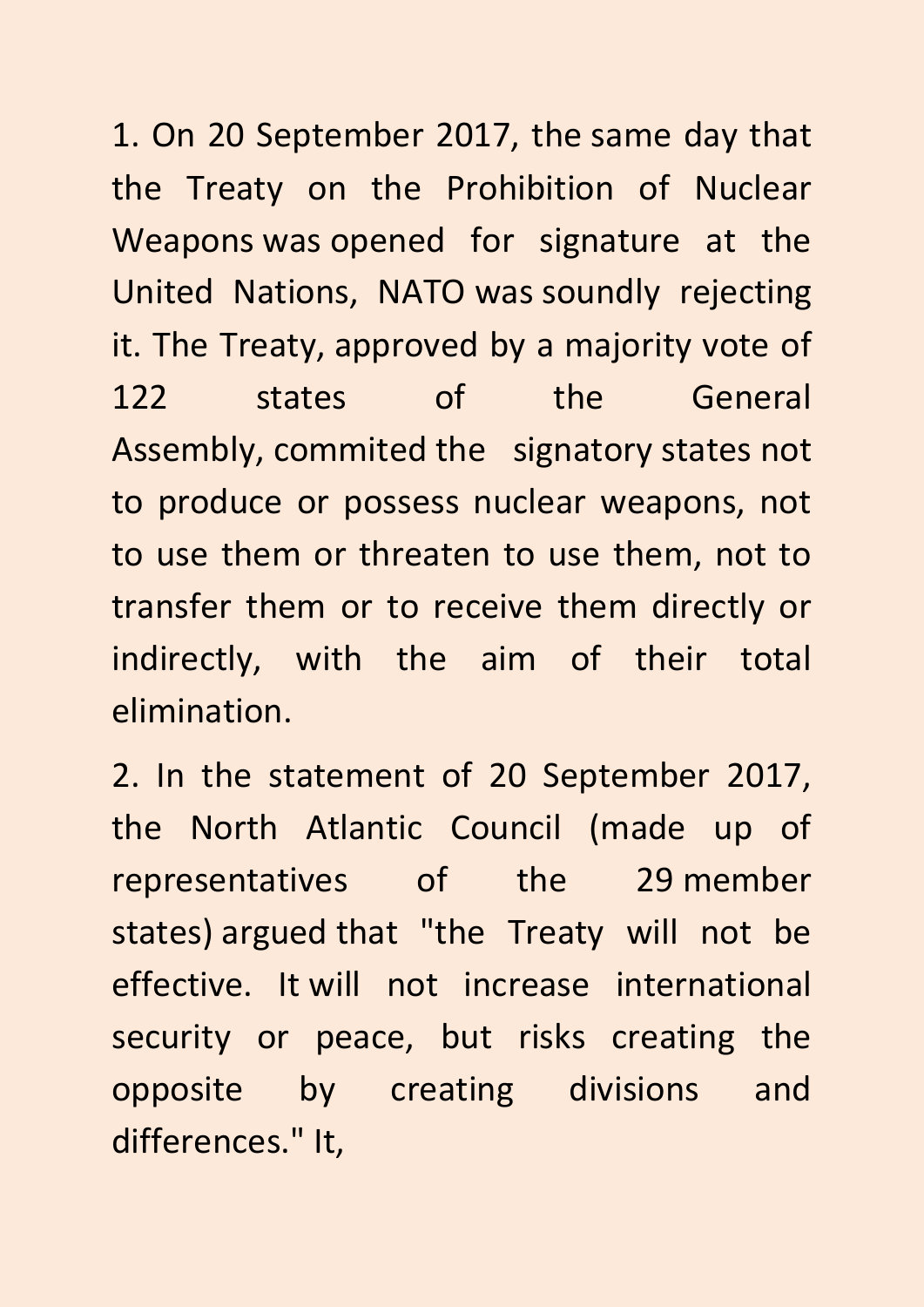therefore, clearly clarified that "we will not accept any argument contained in the Treaty".

3. The North Atlantic Council thus foreclosed the national parliaments of the member countries, depriving them of sovereignty to decide for themselves whether or not to join the UN Treaty on the abolition of nuclear weapons. It also announced that "we will call our partners and all countries willing to support the Treaty to seriously reflect on its implications" (read: "We will blackmail them so they do not sign it or ratify it"). The North Atlantic Council reiterated that "the fundamental purpose of NATO's nuclear capability is to preserve peace and discourage aggression" and that "as long as nuclear weapons exist, NATO will remain a nuclear alliance".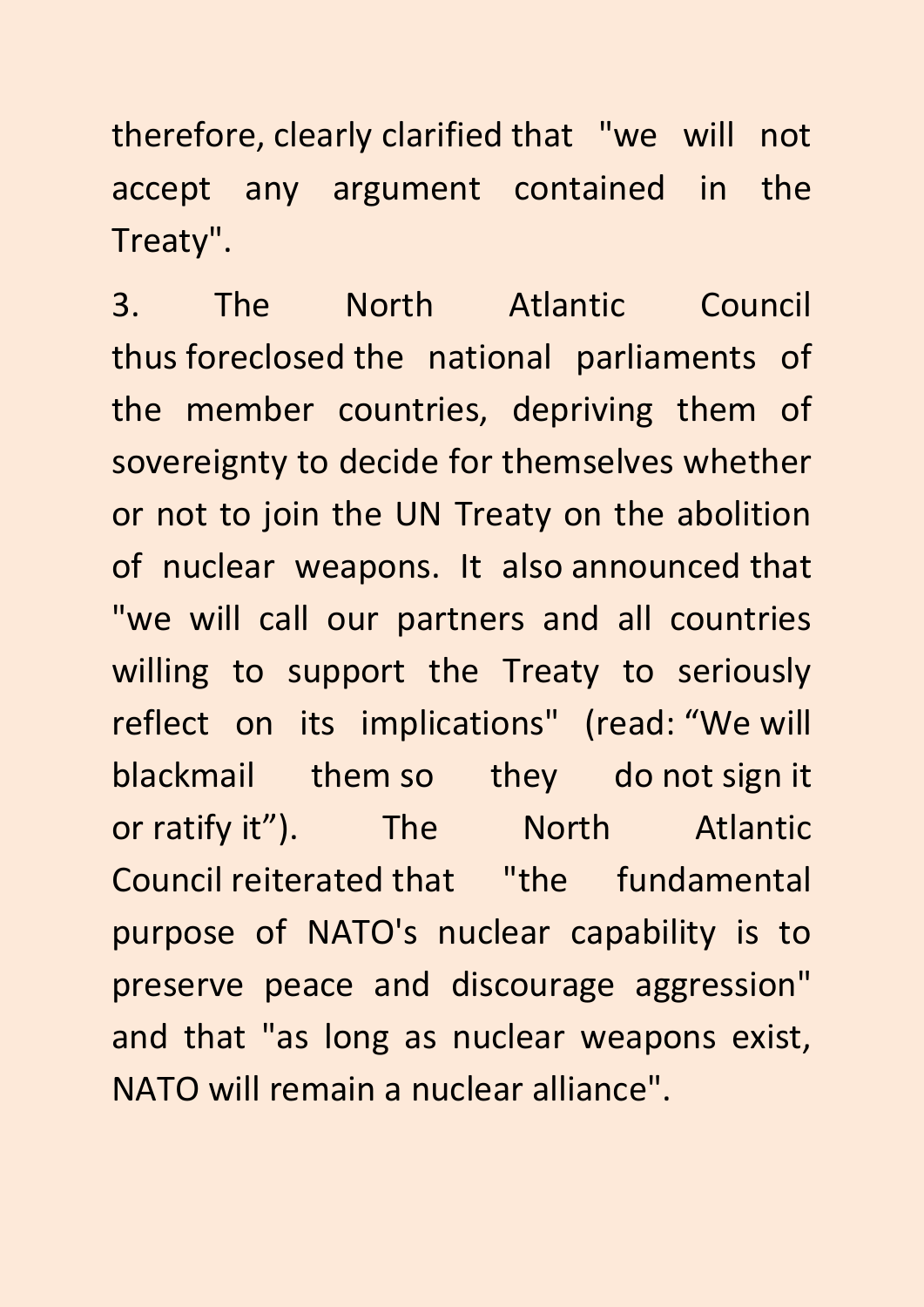4. The North Atlantic Council, however, ensured "NATO's strong commitment to the full implementation of the Nuclear Non-Proliferation Treaty (NPT)". In reality, it is actually violated by NATO. The United States, in violation of Article 1 which prohibits militarily nuclear states from transferring nuclear weapons to other countries, has deployed B61 nuclear bombs in five Alliance member countries: Italy, Germany, Belgium, Holland and Turkey. These actions violate the NPT, which in Article 2 prohibits militarily non-nuclear states from receiving nuclear weapons, nor from having control over such weapons directly or indirectly.

5. A new U.S. nuclear bomb, the B61-12, will replace the B61, which is currently deployed in Italy and other European countries. The B61-12 has a nuclear warhead with four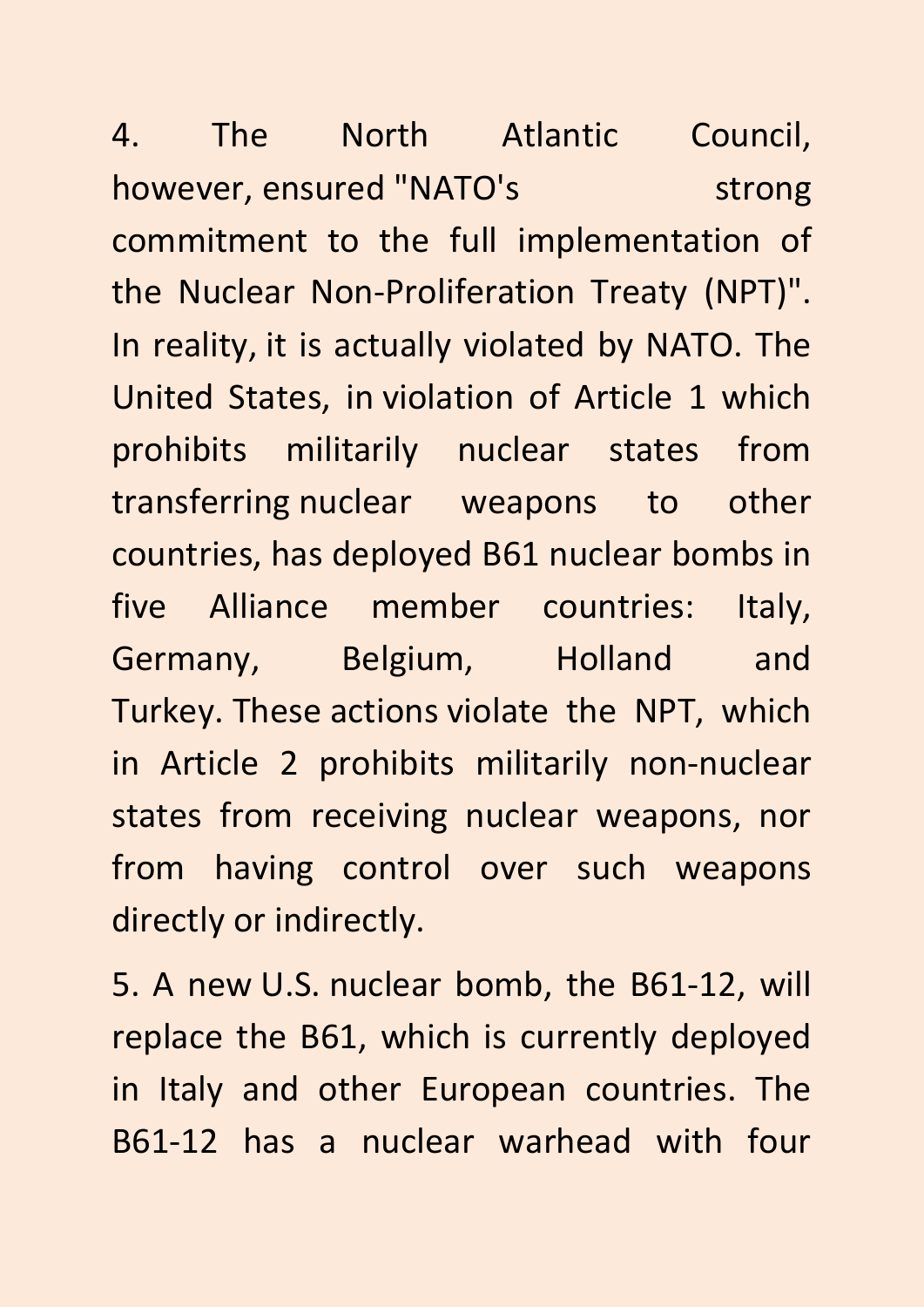selectable power options. At the time of launch, the blast power is chosen depending on the target. Unlike the B61, which is dropped vertically on the target, the B61-12 is launched remotely and guided by a satellite system. It also has the ability to penetrate deep into the Earth, even through reinforced concrete, exploding at depths that can destroy the bunkers of command centers and other underground structures, so as to "decapitate" the enemy country in a nuclear first strike.

6. The Pentagon program foresees the construction of around 500 B61-12, with an estimated cost of around 10 billion dollars (so each bomb will cost twice as much as it would cost if it were built entirely in gold). The danger of this new weapon is highlighted even by General James Cartwright, former head of the US Strategic Command,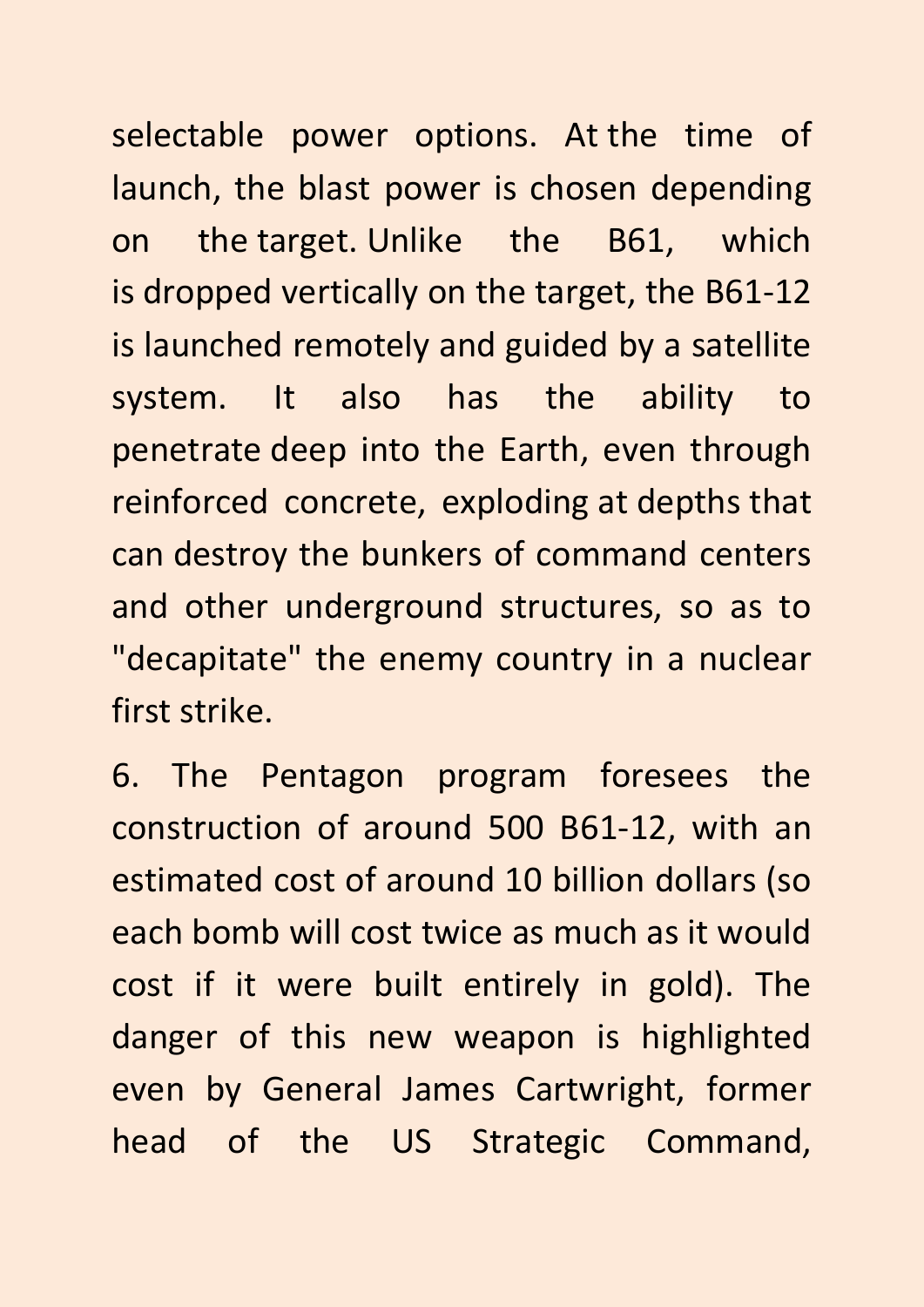responsible for nuclear weapons: "Nuclear weapons of less power and more precision increase the temptation to use them, even to use them first instead of in retaliation".

7. Satellite photos show that renovations have been carried out to increase the "security" of the Aviano and Ghedi Torre bases in view of the installation of the B61-12. Similar renovations were carried out at the German air base in Buchel, in two other bases in Belgium and the Netherlands, and in the Turkish base of Incirlic. The B61-12 can be dropped from F-16 and Tornado fighters, but, to exploit the entire bomb capacity, we need U.S. aircraft equipped with special digital systems: F-35A fighters, also supplied by the Italian Air Force.

8. The fact that Polish pilots also took part in the NATO nuclear war exercise in Ghedi for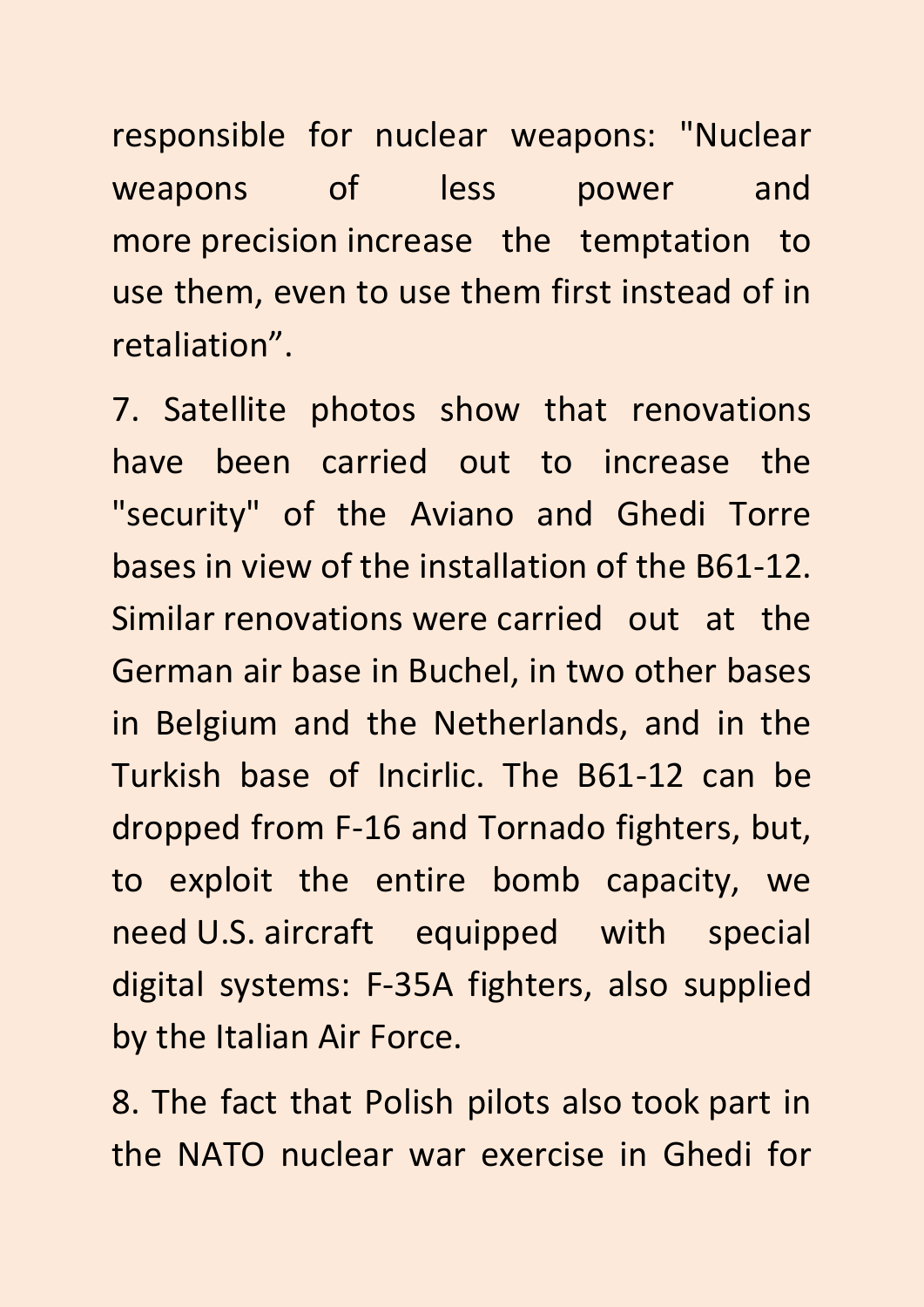the first time in 2014 indicated that the B61- 12 will also be deployed in Poland and other Eastern European countries. Dual-capacity conventional and nuclear NATO fighters are already deployed in the Baltic republics near Russia.

9. At the same time, the U.S. and NATO are extending the "anti-missile shield" over Europe. In May 2016, at the Deveselu Air Base in Romania, the Aegis Ashore was inaugurated, the first terrestrial installation of the United States Aegis missile system on European territory. NATO Secretary General Jens Stoltenberg thanked the United States because with this installation, "the first of its kind with a land-based base", they greatly enhanced the ability to "defend European allies against ballistic missiles from outside the Euro-Atlantic area". He then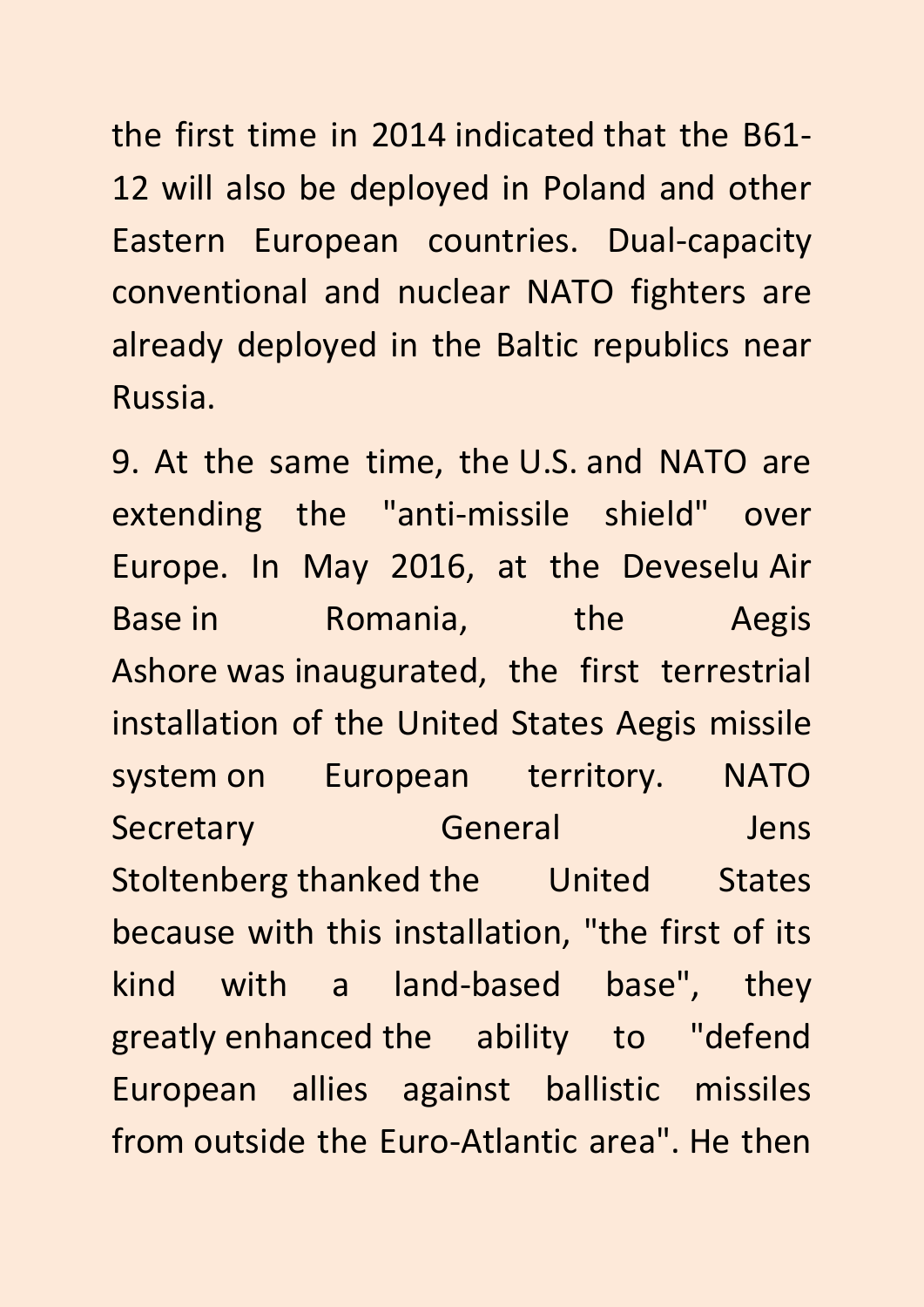announced the start of work to build another Aegis Ashore in Poland by 2018, similar to the one that came into operation in Romania. The two terrestrial installations are added to four warships equipped with Aegis radars and SM-3 missiles, which, from a location of the U.S. Navy in the Spanish base of Rota, cross into the Mediterranean, the Black Sea and the Baltic Sea. The U.S. Navy already has about 30 ships of this type.

10. Both Aegis ships and land-based installations are equipped with Mark 41 Vertical Launchers from Lockheed Martin, i.e. vertical pipes from which interceptor missiles are launched. It is the socalled "shield" whose function is actually offensive. If the U.S. could build a reliable system capable of intercepting ballistic missiles, they could keep Russia under the threat of a nuclear first strike, trusting the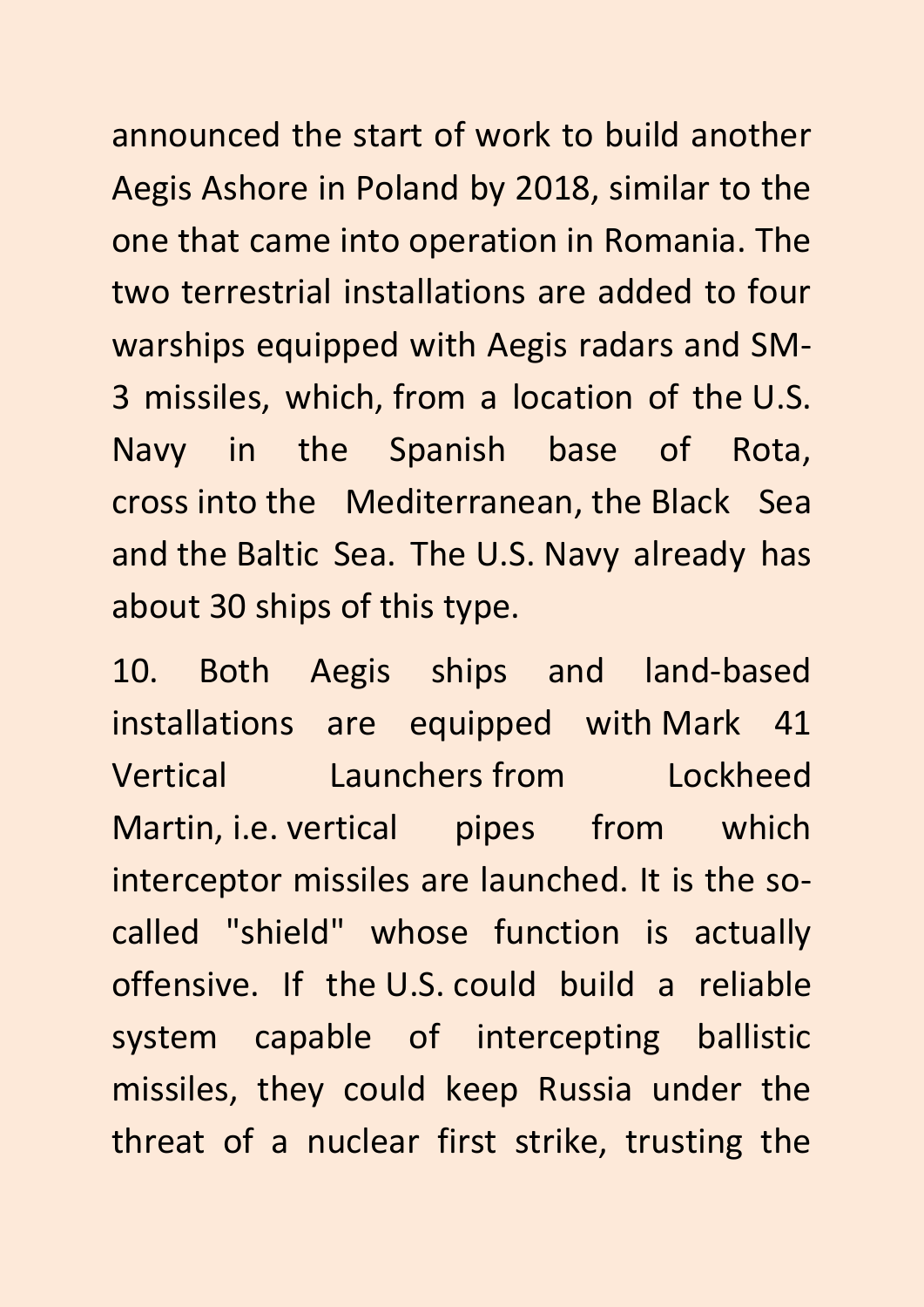"shield" ability to neutralize the effects of retaliation. The vertical "shield" launchers, in addition to the interceptor missiles, can also launch other missiles. Lockheed Martin herself points out that this system is capable of launching "missiles for all missions", including "those for long-range attack", such as "Tomahawk cruise missiles". These can be armed with a conventional (non-nuclear) warhead or a nuclear warhead.

11. One cannot, therefore, know which missiles are really in the vertical launchers of the bases in Romania and in Poland and in those on board the ships that cross the limits of Russian territorial waters. Unable to control, Moscow takes for granted that there are also nuclear attack missiles. The location of Mark 41 Vertical Launchers near the Russian territory, therefore, violates the Intermediate-Range Nuclear Forces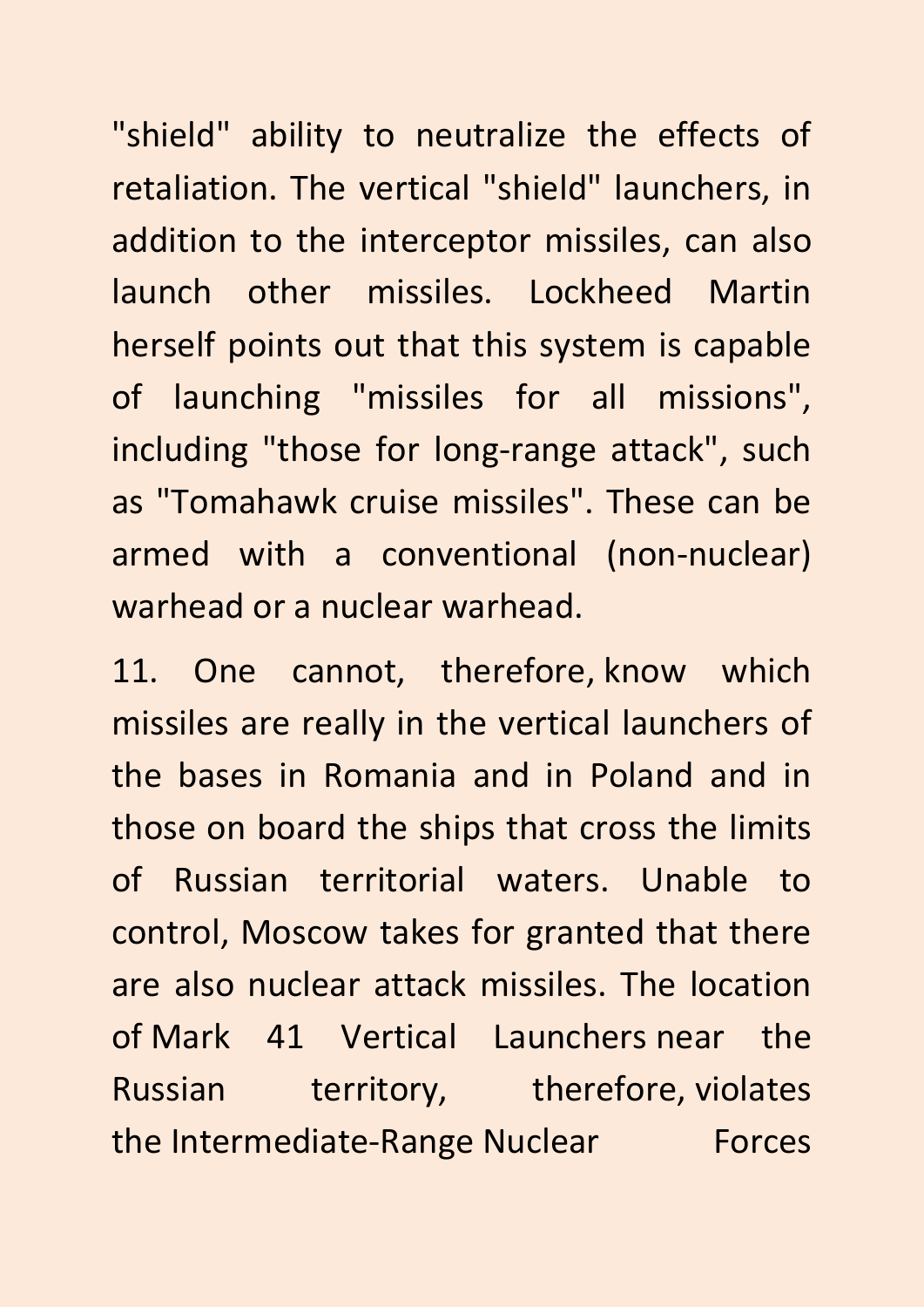Treaty (INF) signed by the USA and USSR in 1987.

## **13. US and NATO sink the INF Treaty**

1, The United States announced in February 2019 the "suspension" of the INF Treaty with Russia and the intention to leave it definitively within six months. They therefore feel free to test and deploy weapons of the category prohibited by the Treaty: shortrange and intermediate range nuclear missiles (between 500 and 5500 km), based on land. The Pershing 2 and the Cruise deployed in the 1980s by the USA in European NATO countries and the SS-20 deployed by the USSR on their territory were eliminated by the Treaty on Intermediate Nuclear Forces (INF) signed in 1987 by Presidents Gorbachev and Reagan.

2. The INF Treaty was challenged by Washington when the United States saw their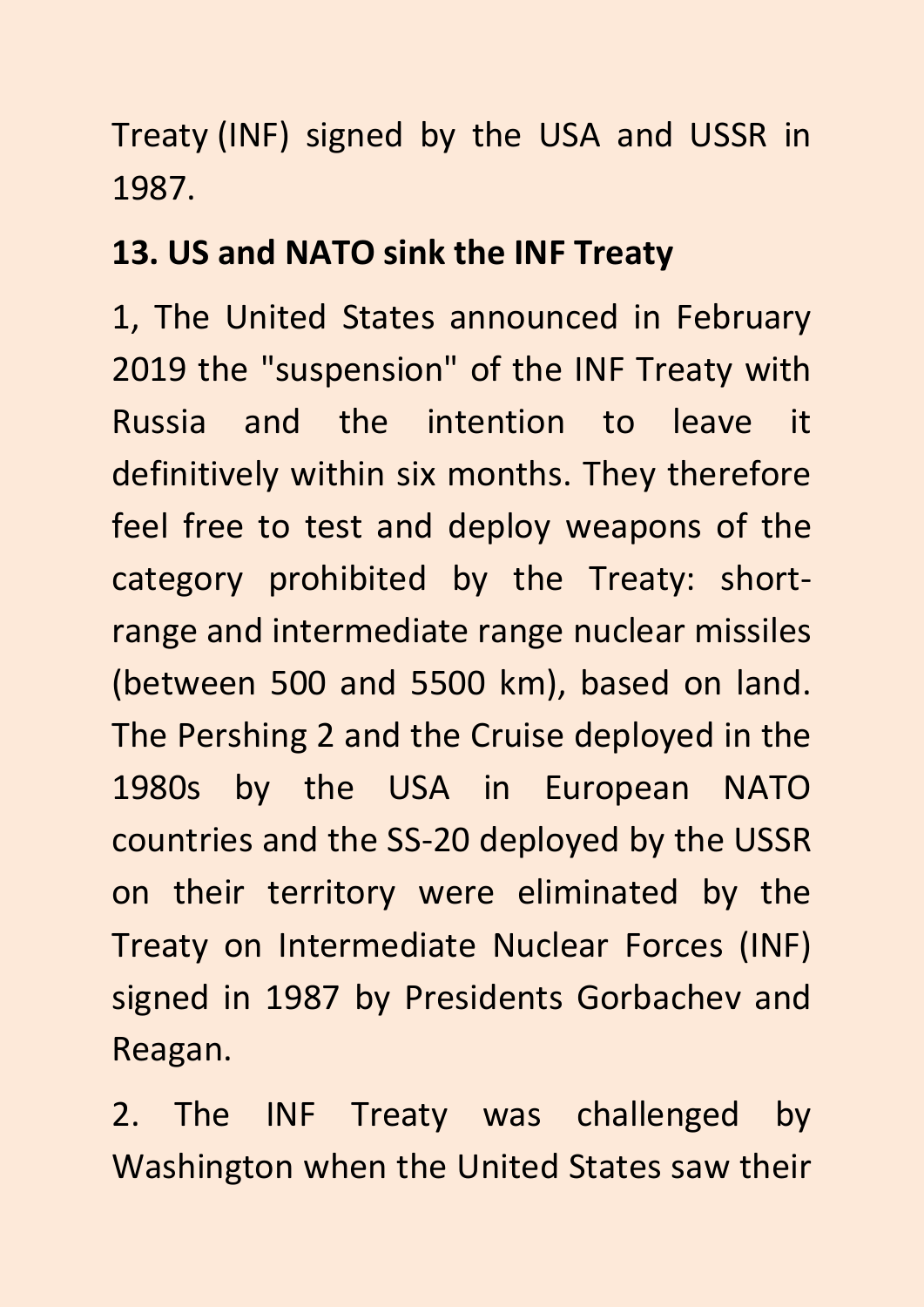strategic advantage over Russia and China diminish. In 2014, the Obama administration accused Russia, without bringing any evidence, of having tested a cruise missile of the category prohibited by the Treaty and, in 2015, announced that "faced with the violation of the INF Treaty by Russia, the United States is considering the deployment of ground-based missiles in Europe". The plan was carried out by the Trump administration. In 2018, Congress authorized the financing of "a research and development program for a cruise missile launched from the ground by a road-based mobile platform". For its part, Moscow denied that its cruise missile violated the treaty and, in turn, accused Washington of having installed interceptor missile launchers (those of the "shield") in Poland and Romania, which can be used to launch nuclear warhead cruise missiles.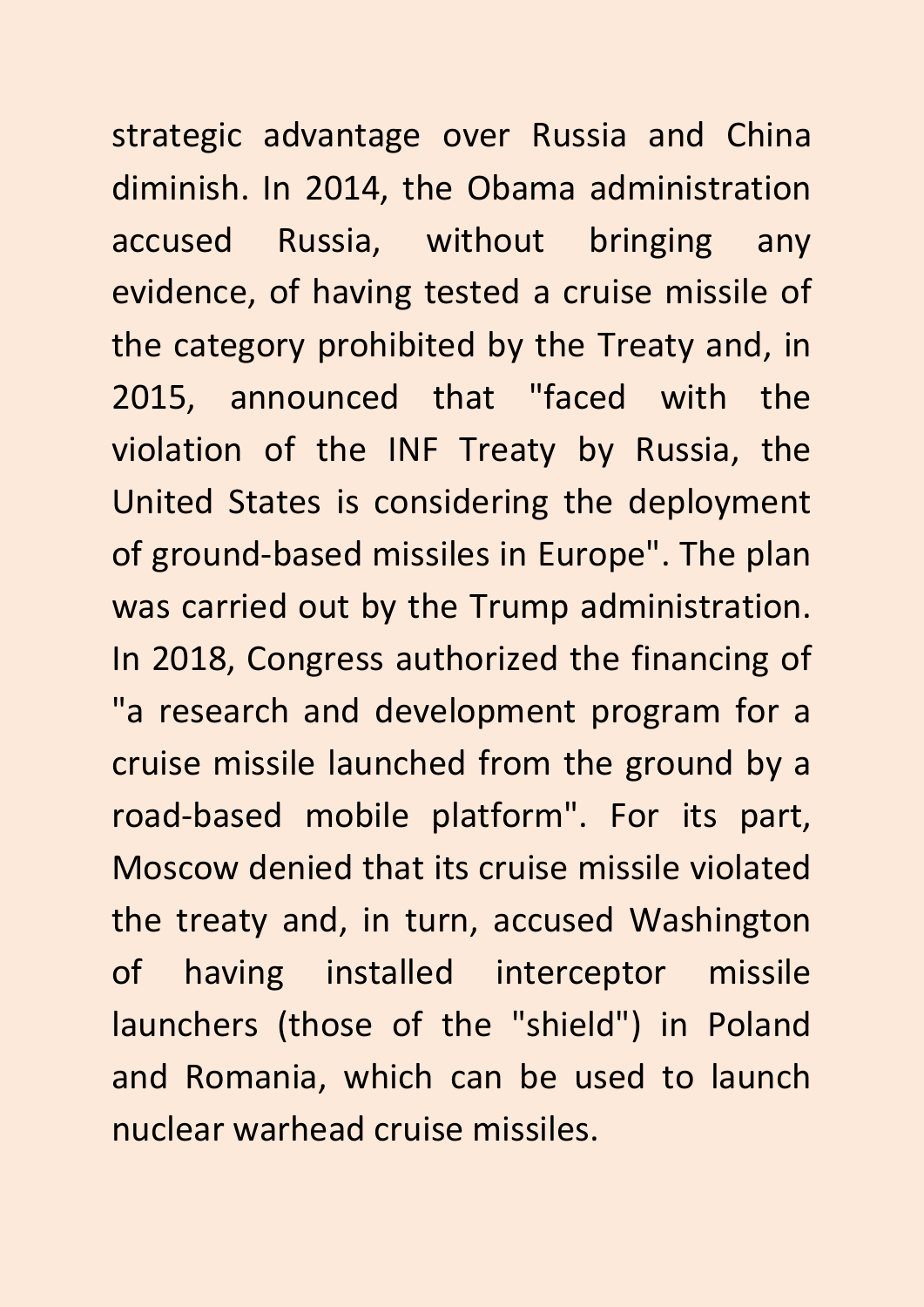3. In this context, the geographical factor must be kept in mind: while a US intermediate-range nuclear missile, deployed in Europe, may hit Moscow, a similar missile deployed by Russia on its territory may hit European capitals, but not Washington. Reversing the scenario, it is as if Russia deployed its intermediate-range nuclear missiles in Mexico.

4. The US plan to scuttle the INF Treaty was fully supported by NATO's European allies. The North Atlantic Council declared in December 2018 that "the INF Treaty was in danger due to the actions of Russia", which was accused of deploying "a destabilizing missile system". The North Atlantic Council itself declared in February 2019 its "full support for the United States' action to suspend its obligations with respect to the INF Treaty" and urged Russia to "use the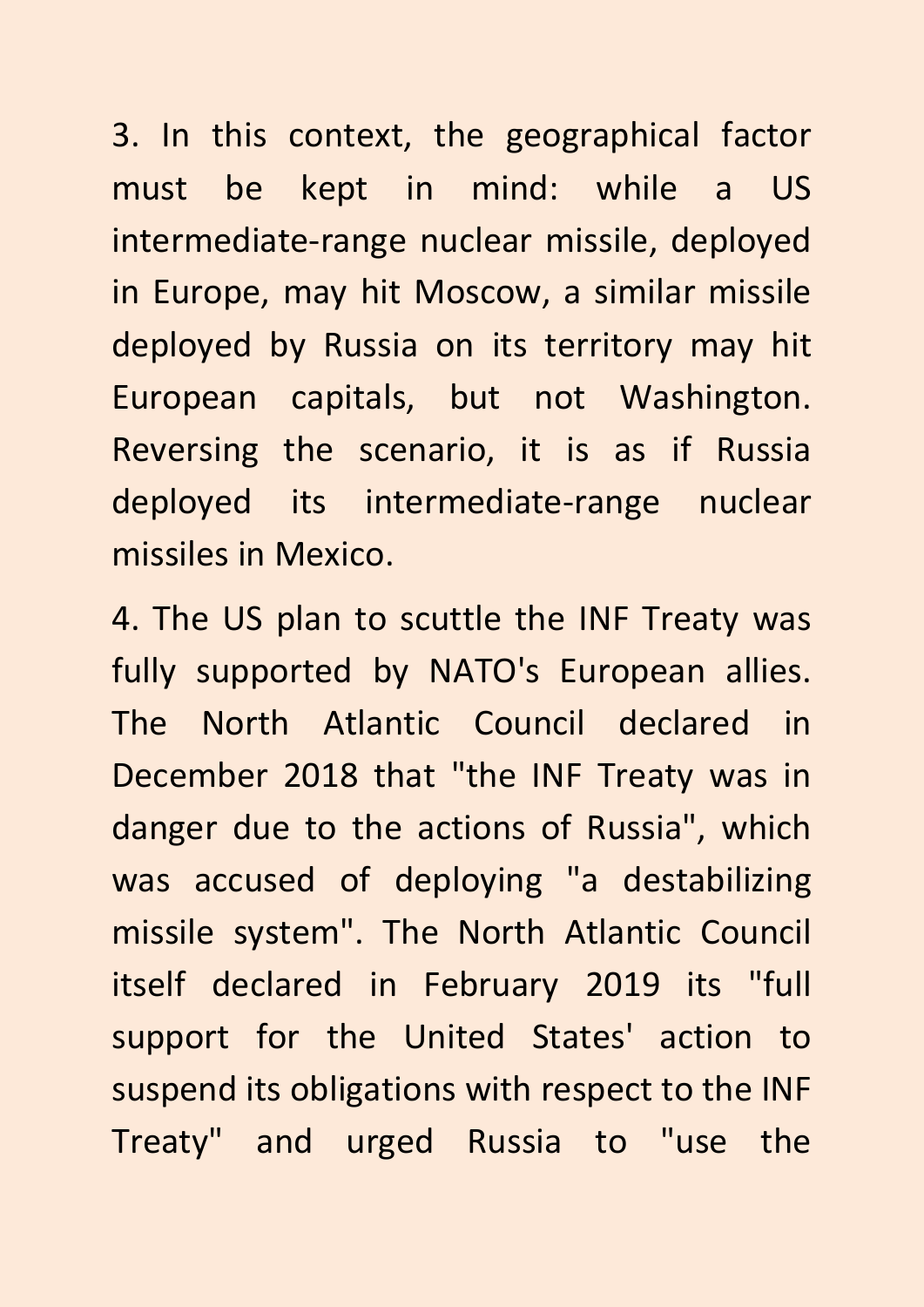remaining six months to return to full compliance with the Treaty".

5. The European Union also contributed to the collapse of the INF Treaty. At the United Nations General Assembly in December 2018, the EU voted against the resolution presented by Russia on the "preservation and observance of the INF Treaty". It was rejected with 46 votes against 43 and 78 abstentions. The European Union – of which 21 of the 27 members are part of NATO (as is Great Britain even after leaving the  $EU$  – thus conforms totally to the position of NATO, which in turn conforms to that of the United States. In essence, therefore, even the European Union has given green light to the possible installation of new US nuclear missiles in Europe, including Italy.

 6. The warning issued by President Vladimir Putin in February 2019 was once again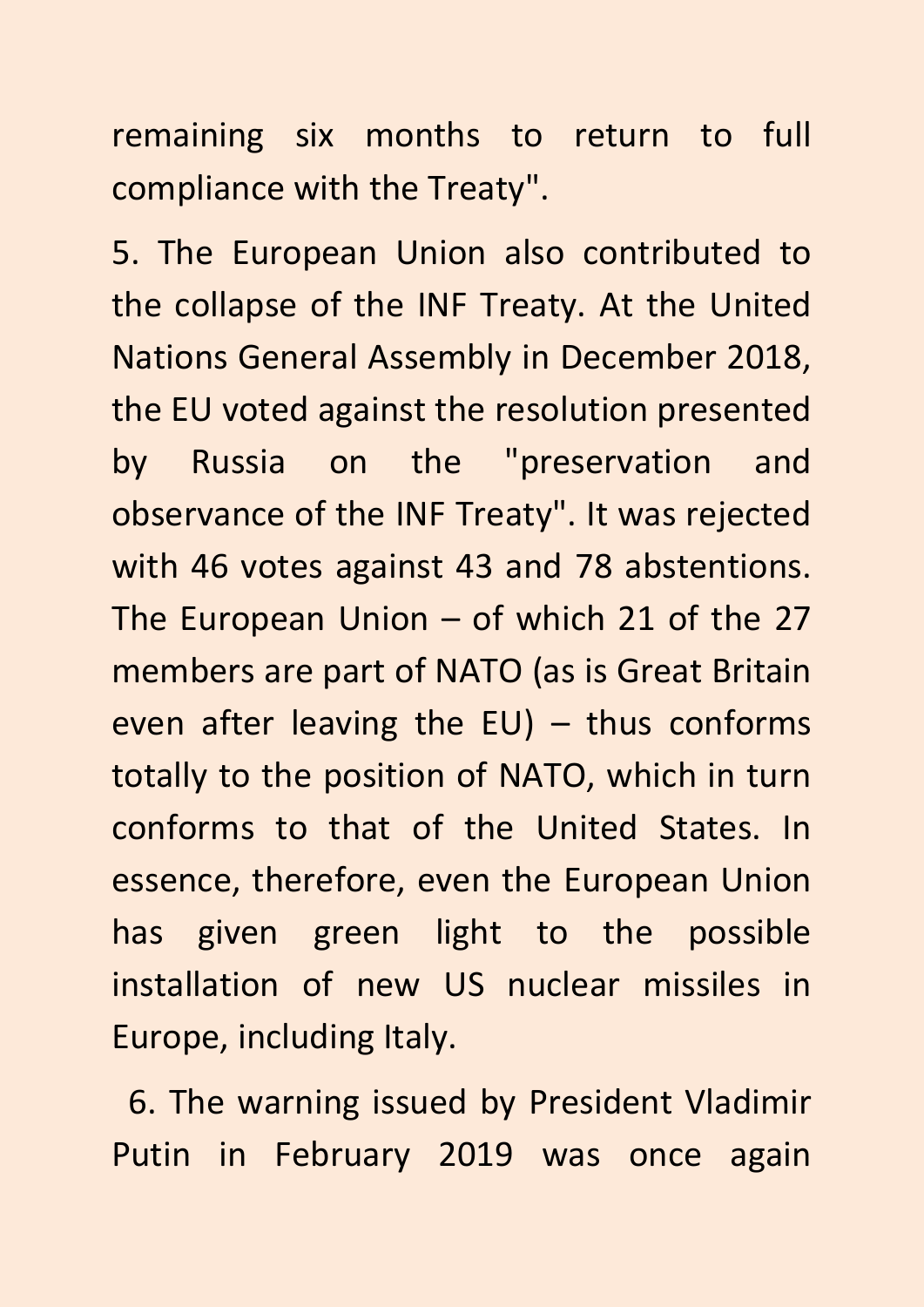ignored: "Russia will be forced to create and deploy weapons systems that can be used not only against the territories from which this direct threat originates, but also against those territories where the decision-making centers are located from which the order to use these weapons against us can come ". In other words, if the US deploys intermediate-range nuclear missiles aimed at Russia in Europe, Russia will deploy nuclear missiles aimed at European territories where US missiles are deployed and, at the same time, against US territories where the command and control centers for these missiles are located.

## **14. The Western American Empire plays the war card**

1, A vast arc of growing tensions and conflicts extends from East Asia to Central Asia, from the Middle East to Europe, from Africa to Latin America. The "hot spots" along this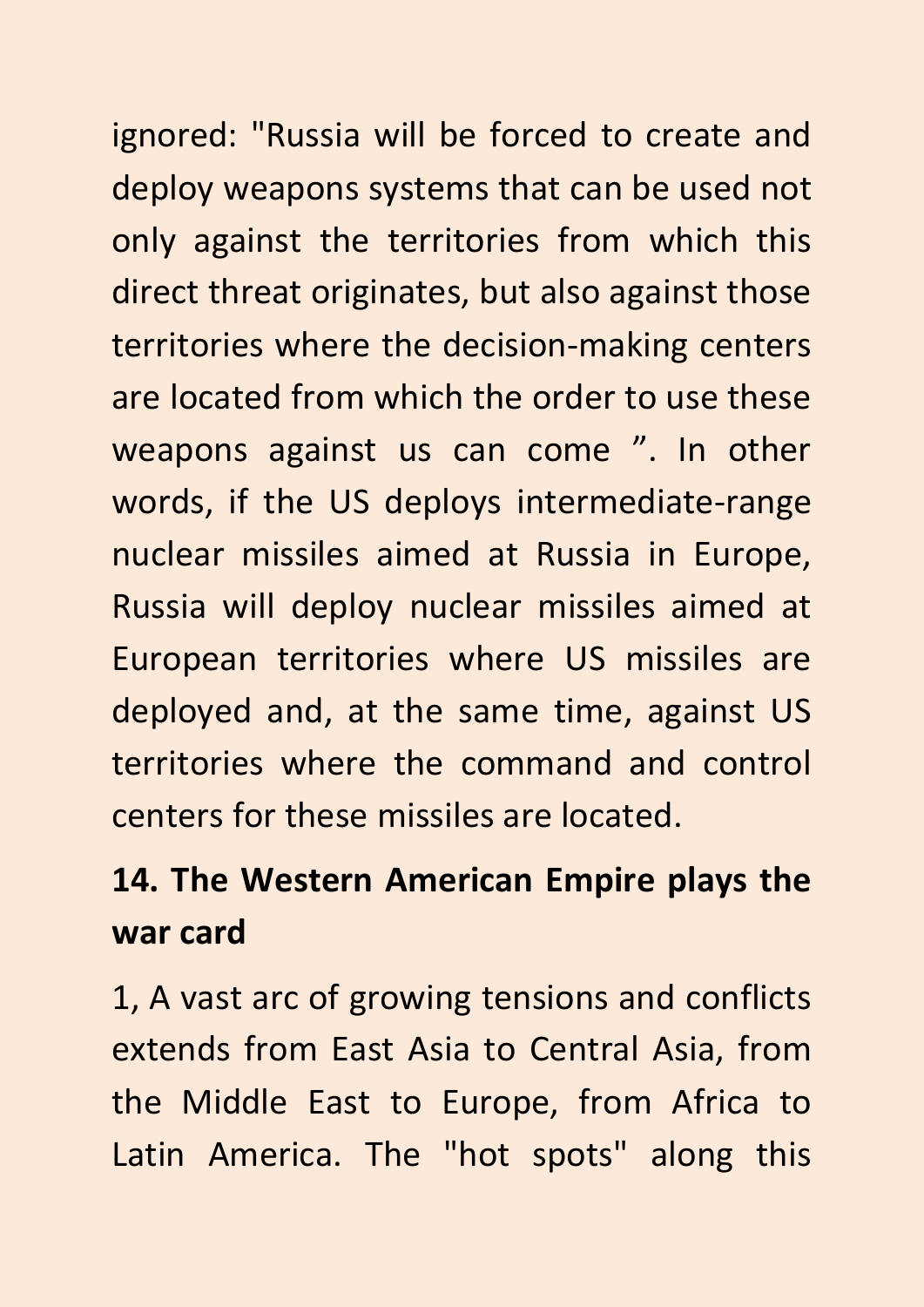intercontinental arc - the Korean Peninsula, the South China Sea, Afghanistan, Syria, Iraq, Iran, Ukraine, Libya, Venezuela and others have different histories and geopolitical characteristics, with specific internal socioeconomic factors, but they are at the same time linked to a single factor: the strategy with which the United States of America seeks to maintain their position as the dominant superpower.

2. The United States is still the leading economic power in the world, above all thanks to the capital and the mechanisms with which it dominates the global financial market, to the multinationals with which they exploit human and material resources of every continent, to the high technologies and to the relative patents in their possession, to the pervasive role of their multimedia groups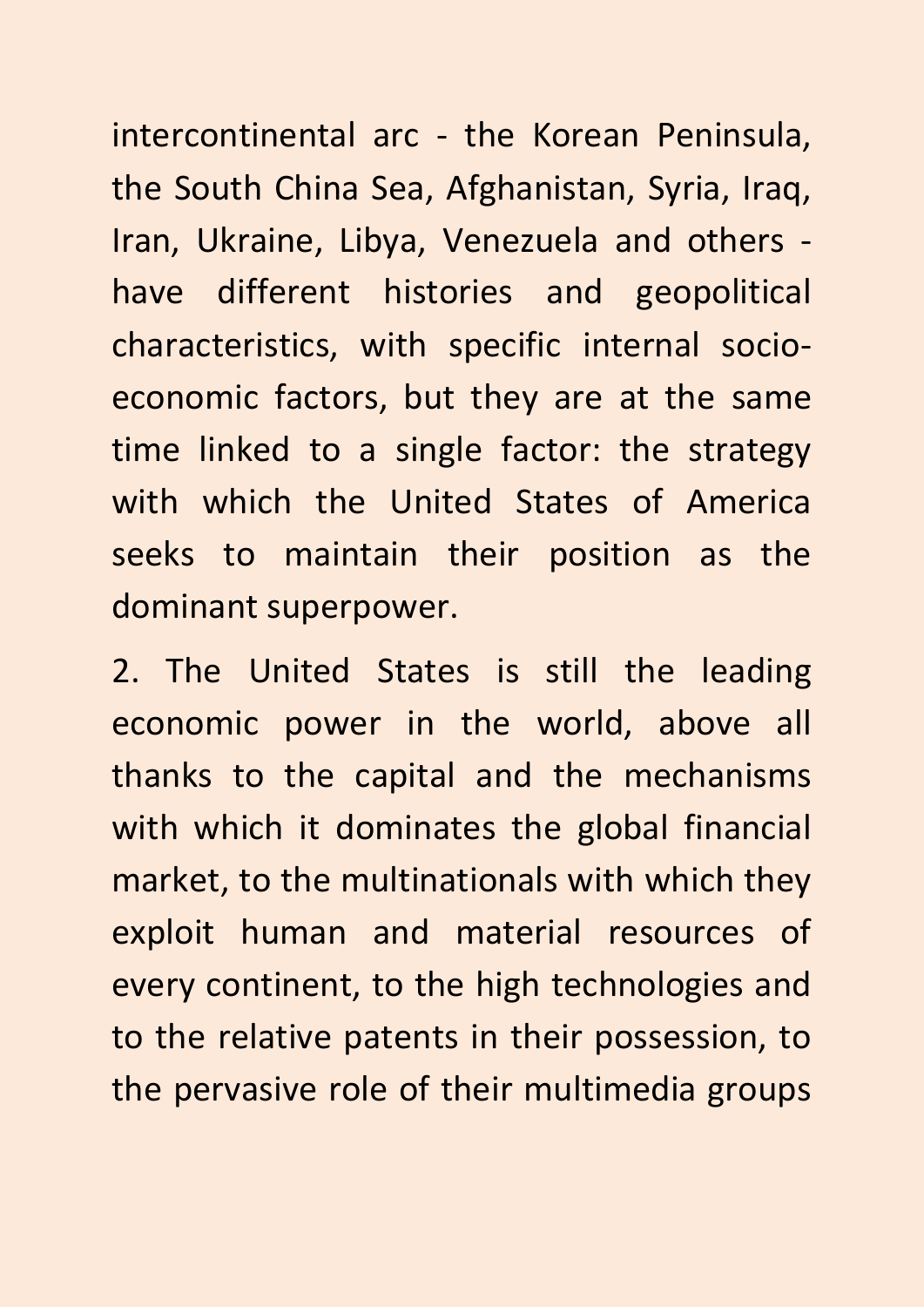that influence the opinions and tastes of billions of users on a planetary scale.

3. Their supremacy is however jeopardized by the emergence of new state and social subjects. What is being questioned by Russia, China and other countries is not only the exorbitant power of the petrodollar (reserve currency from the sale of oil), but the hegemony of the dollar itself. Its value is determined not by real US economic capacity, but by the fact that it constitutes almost twothirds of world currency reserves and the currency with which the price of oil, gold and other raw materials is established on global markets. in general of the goods.

4. This allows the Federal Reserve, the Central Bank (which is a private bank), to print thousands of billions of dollars with which the colossal US public debt is financed - about 23 trillion dollars - through the purchase of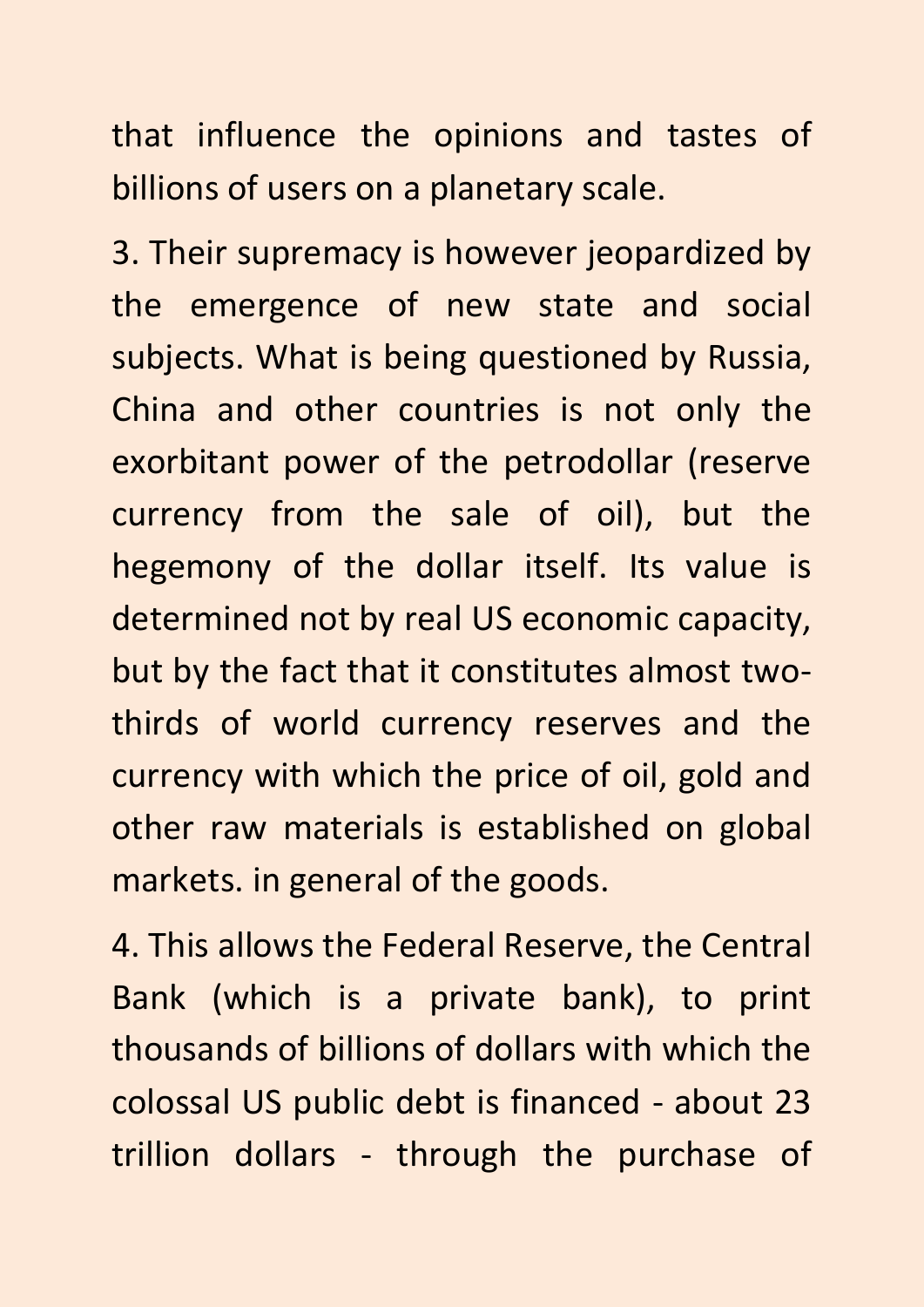bonds and other securities issued by the Treasury. In this context, the decision taken by Venezuela in 2017 to release the price of oil from the dollar and tie it to that of the Chinese yuan causes a shock that causes the entire imperial palace founded on the dollar to shake. If the example of Venezuela spread, if the dollar ceased to be the dominant currency of international trade and foreign exchange reserves, an immense amount of dollars would be placed on the market bringing down the value of the US currency.

5. Washington looks with growing concern above all at the Russian-Chinese partnership: the interchange between the two countries is in strong growth; at the same time, Russian-Chinese cooperation agreements on energy, agriculture, aeronautics, space and infrastructure are on the rise. The supply of Russian gas to China through the new Sila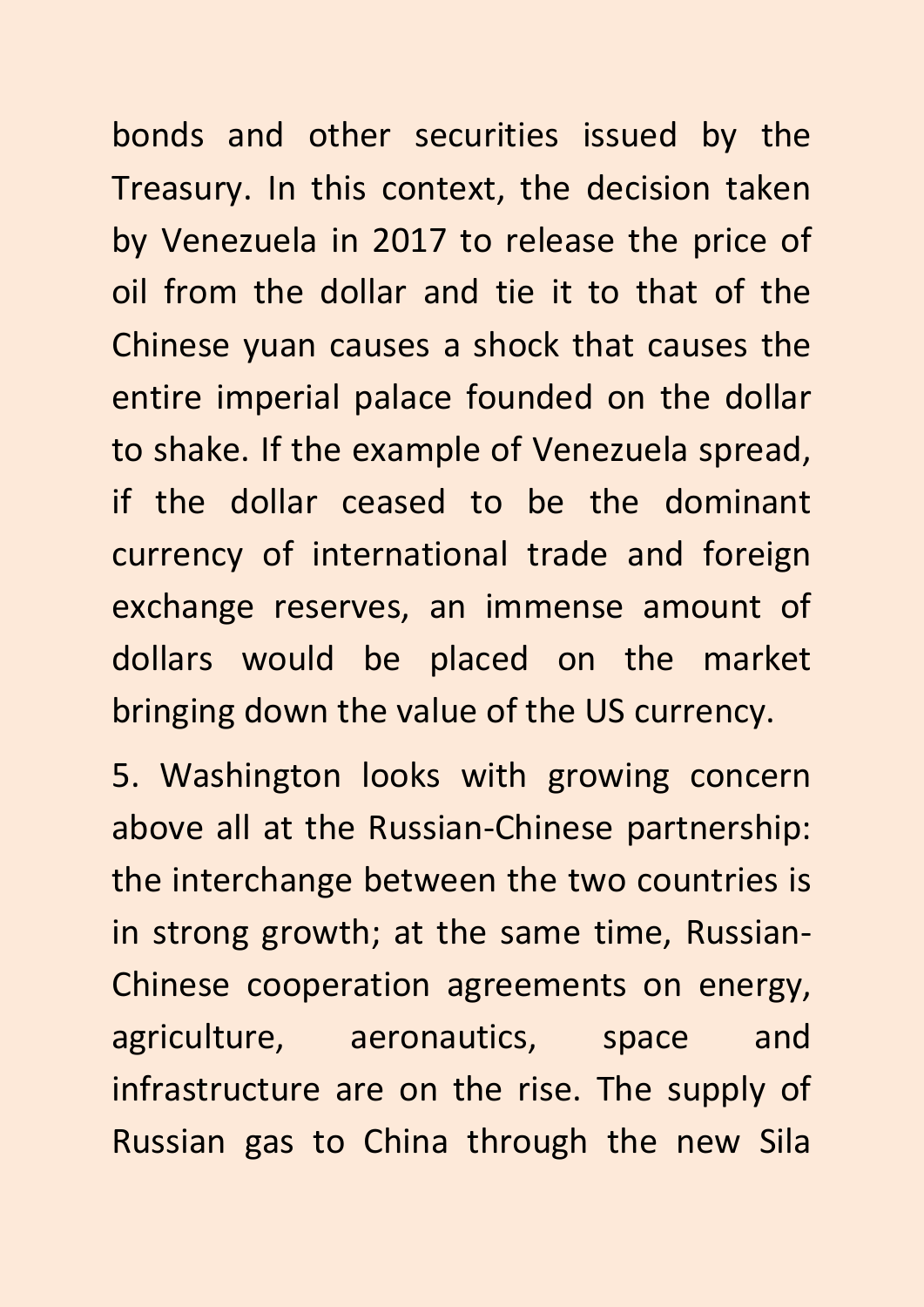Sibiri gas pipeline, starting in 2019, opens the way to Russian energy exports to the East while the US tries to block the way to the West towards Europe.

6. In the Middle East, in addition to the military intervention blocking the US / NATO plan to demolish the Syrian state, Russia uses economic instruments, stipulating in 2017 agreements with Iran for the construction of railway and energy infrastructure, including a pipeline between Iran and India strongly opposed by the USA. Washington responds with a move previously agreed with Israel: President Trump violently attacks Iran, accusing him of violating "the spirit" of Tehran's 2015 nuclear deal with Group 5 + 1 (US, Britain, France, Germany , China and Russia). Despite the fact that the International Atomic Energy Agency itself guarantees that Iran is abiding by the agreement and is not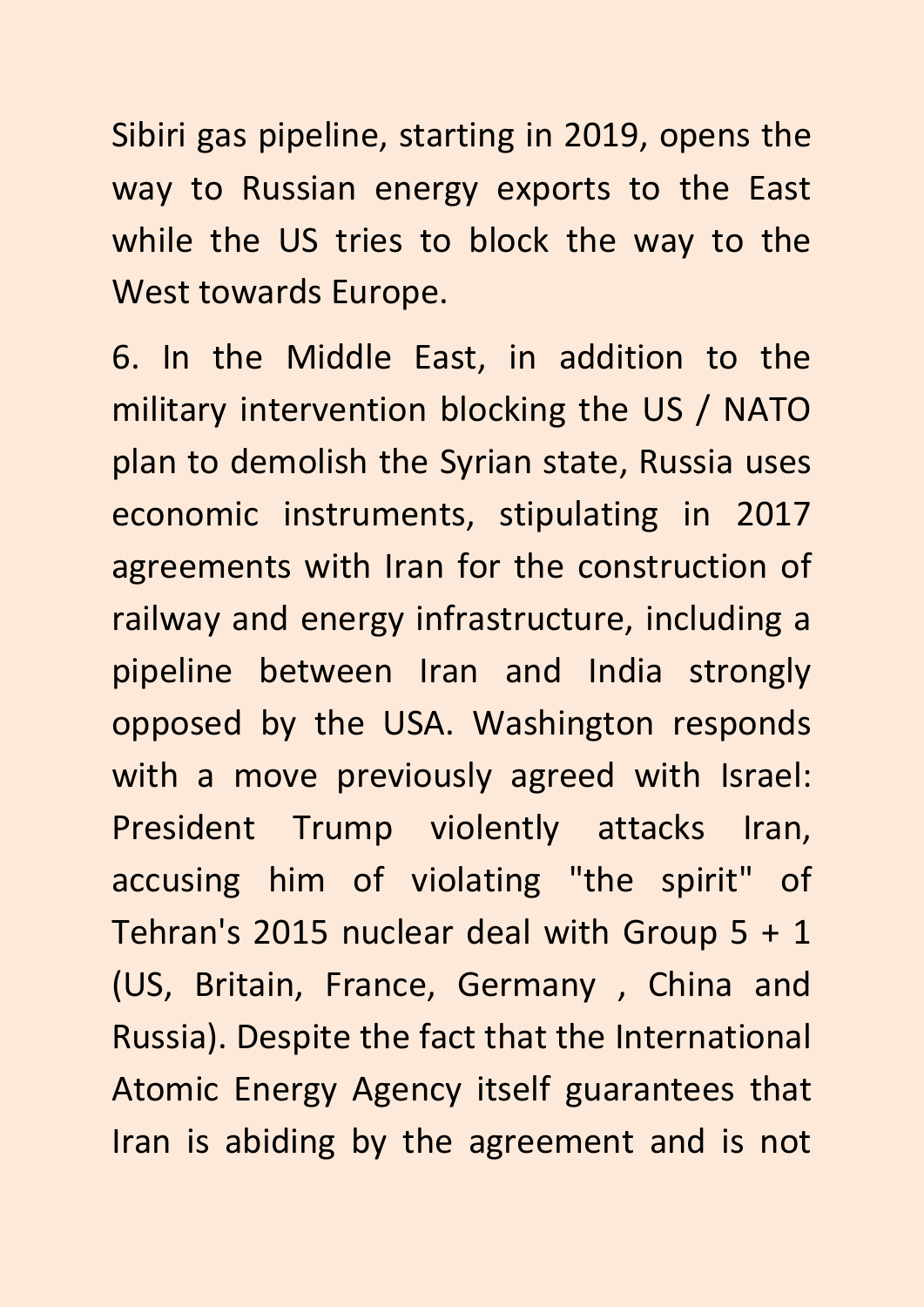attempting to manufacture nuclear weapons, the issue is artificially reopened by initiating a dangerous process with unpredictable results. The Washington attack is directed not only against Iran, but against Russia which is reaffirming its presence in the Middle East.

7. "Moscow - writes the *New York Times* in October 2017 - tries, through the giant state oil company Rosneft, to gain influence in places where the United States has stumbled. The biggest bet is Venezuela. In three years Russia and Rosneft have provided Caracas with financial assistance for 10 billion dollars, helping Venezuela avoid default. Russia increasingly uses oil as a tool, spreads its influence in the world and challenges the interests of the United States ".

8. A growing challenge to US interests comes simultaneously from China. The world's leading exporter of goods, it rose, as a gross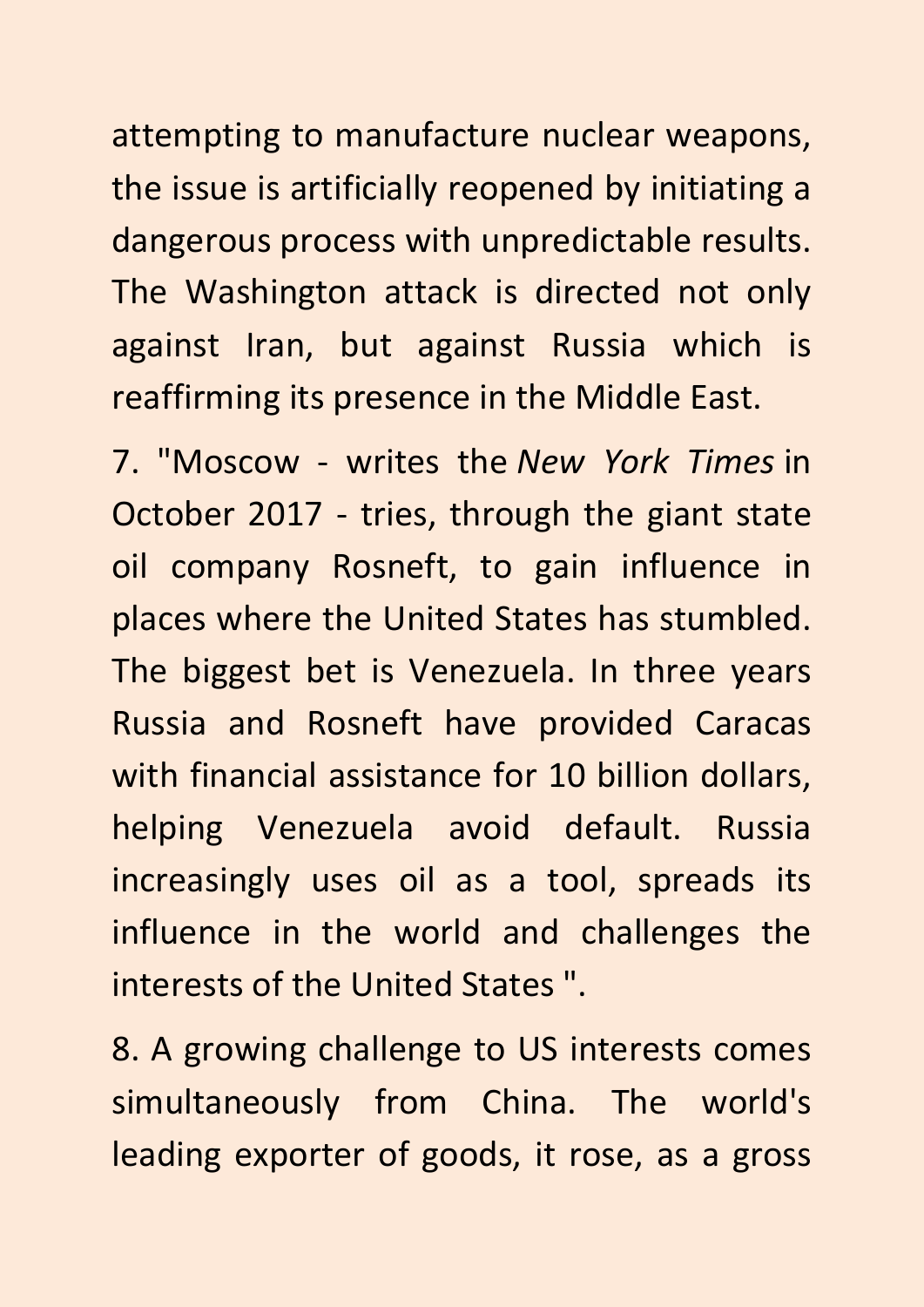national income, to second place in the world after the United States and recorded economic growth rates higher than those in the United States. The most ambitious project, launched by China in 2013 and shared by Russia, is that of a new Silk Road: a road and rail network between China and Europe through Central and Western Asia and through Russia, roughly along the route of the ancient Silk Road. The project, already under construction, foresees, together with the terrestrial one, a sea route through the Indian Ocean, the Red Sea and the Mediterranean. For road and railway infrastructures, which should cross and connect over 60 countries, investments of over 1,000 billion dollars are expected. The project, which does not include military components, is not simply economic. If it were realized according to the original idea, it would reshape the geopolitical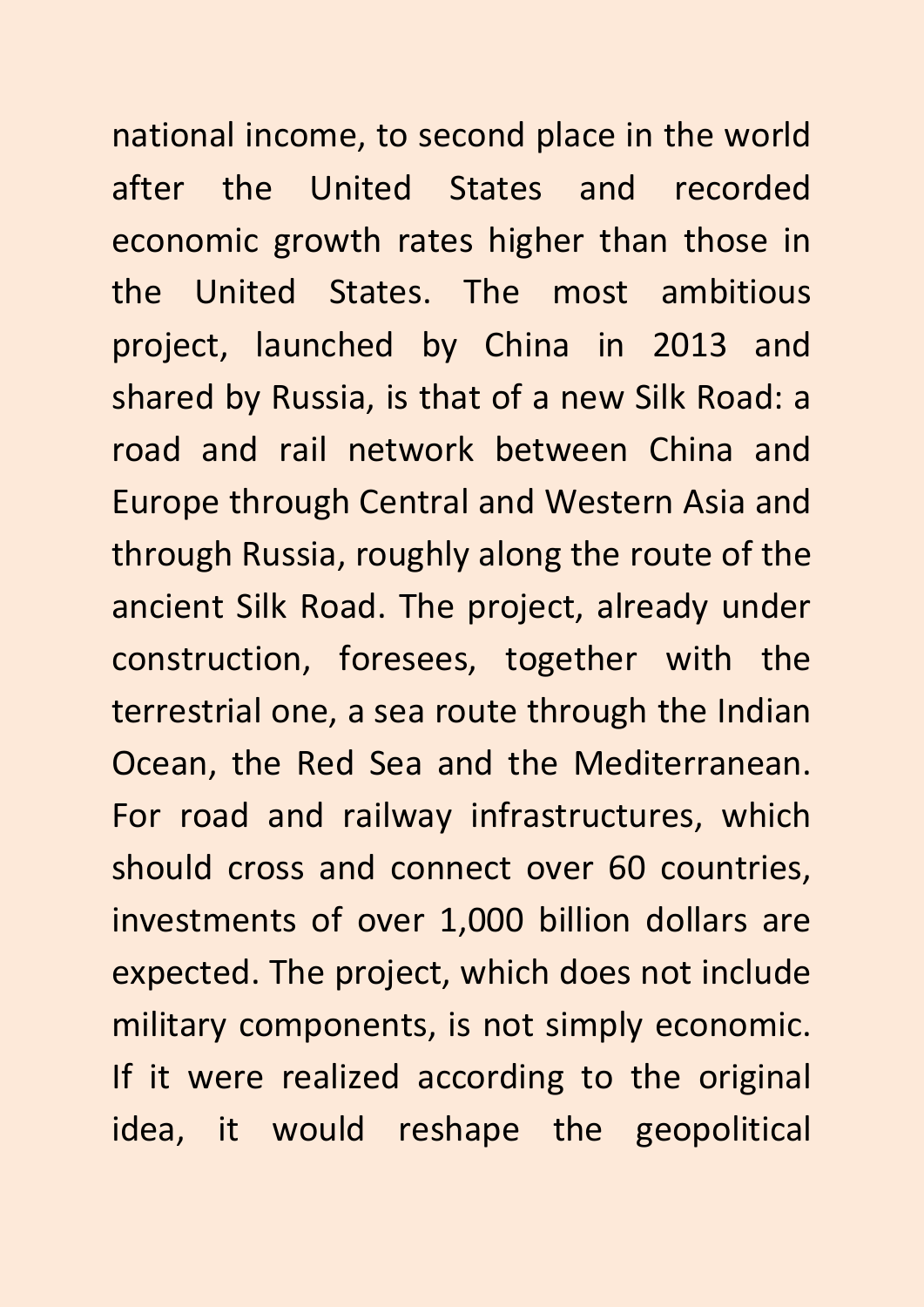architecture of the entire Eurasia, creating on the basis of mutual convenience a new network of economic and political relations between the states of the continent.

9. The drive to remodel the global economic order does not only come from large state actors, such as China and Russia, which want a world that is no longer unipolar but multipolar. It comes, in multiple forms and degrees of awareness, from immense social subjects, billions of human beings who, on every continent, suffer the consequences of the current global economic order. An economic globalization centered on the search for maximum profit which, while on the one hand cuts down borders so that capital and production can circulate freely, on the other it sets up other borders, invisible but no less concrete, which exclude the majority of the world population from the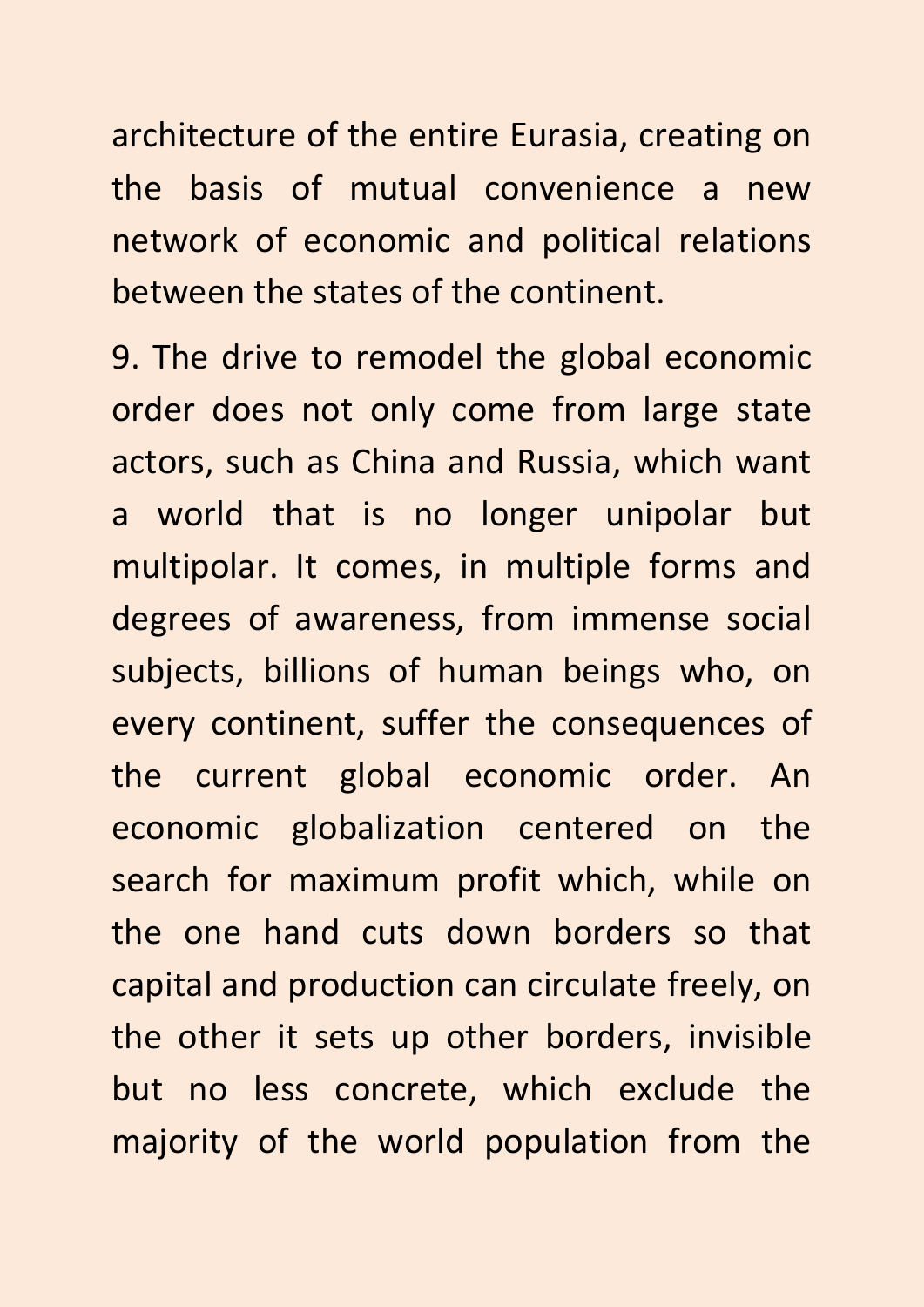benefits of that economic growth built with human and material resources around the world. This system creates a growing polarization between wealth and poverty in the world. Over 85% of global wealth (in terms of money and property) is concentrated in the hands of 8% of the world's adult population. The remaining 92% owns just 14% of global wealth. Over 3 and a half billion people, representing almost three quarters of the global adult population, have a total of less than 2.5% of global wealth.

10. Over 2 billion people in Africa, Asia and Latin America, especially in rural areas, live in poverty or at least in conditions of severe economic hardship. Among these, about one billion are in extreme poverty, that is, in a social condition characterized by chronic malnutrition, disastrous housing and hygiene situation, high incidence of infectious and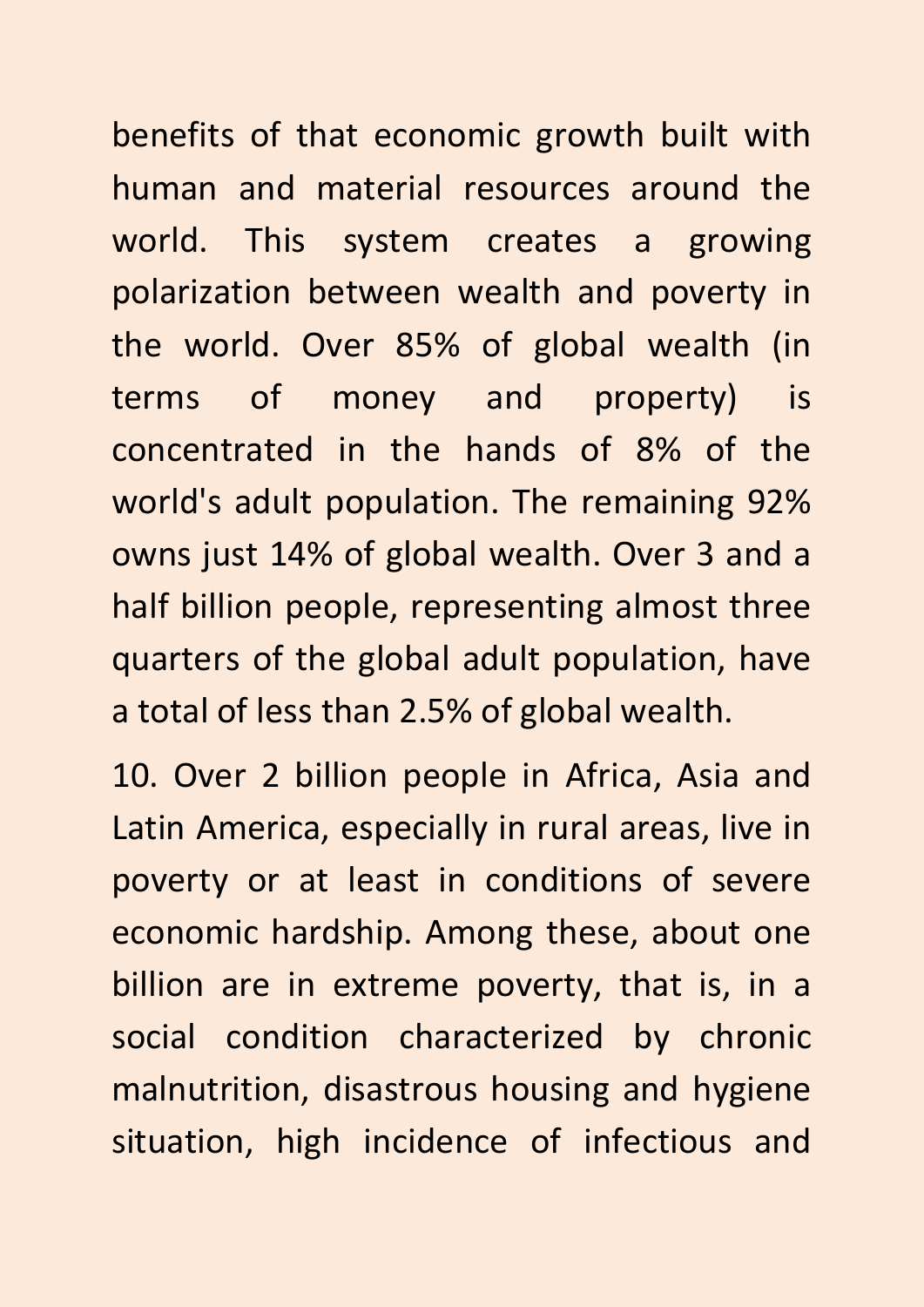parasitic diseases, high mortality above all in children, short average life span, illiteracy, lack of decision-making power, dependency, marginalization, vulnerability and constant insecurity. From the villages of sub-Saharan Africa to the Asian and Latin American slums, the poor experience the same drama caused by the same underlying causes.

11. This is the global economic order that the United States seeks by all means to preserve and control. The strategic aim pursued by Washington is clear: to remove any state or political / social movement that could damage the fundamental political, economic and military interests of the United States of America, endangering their supremacy. In this strategy they are supported by the European powers of NATO and others, such as Israel and Japan, which, despite having contrasts of interest with the US, are under US leadership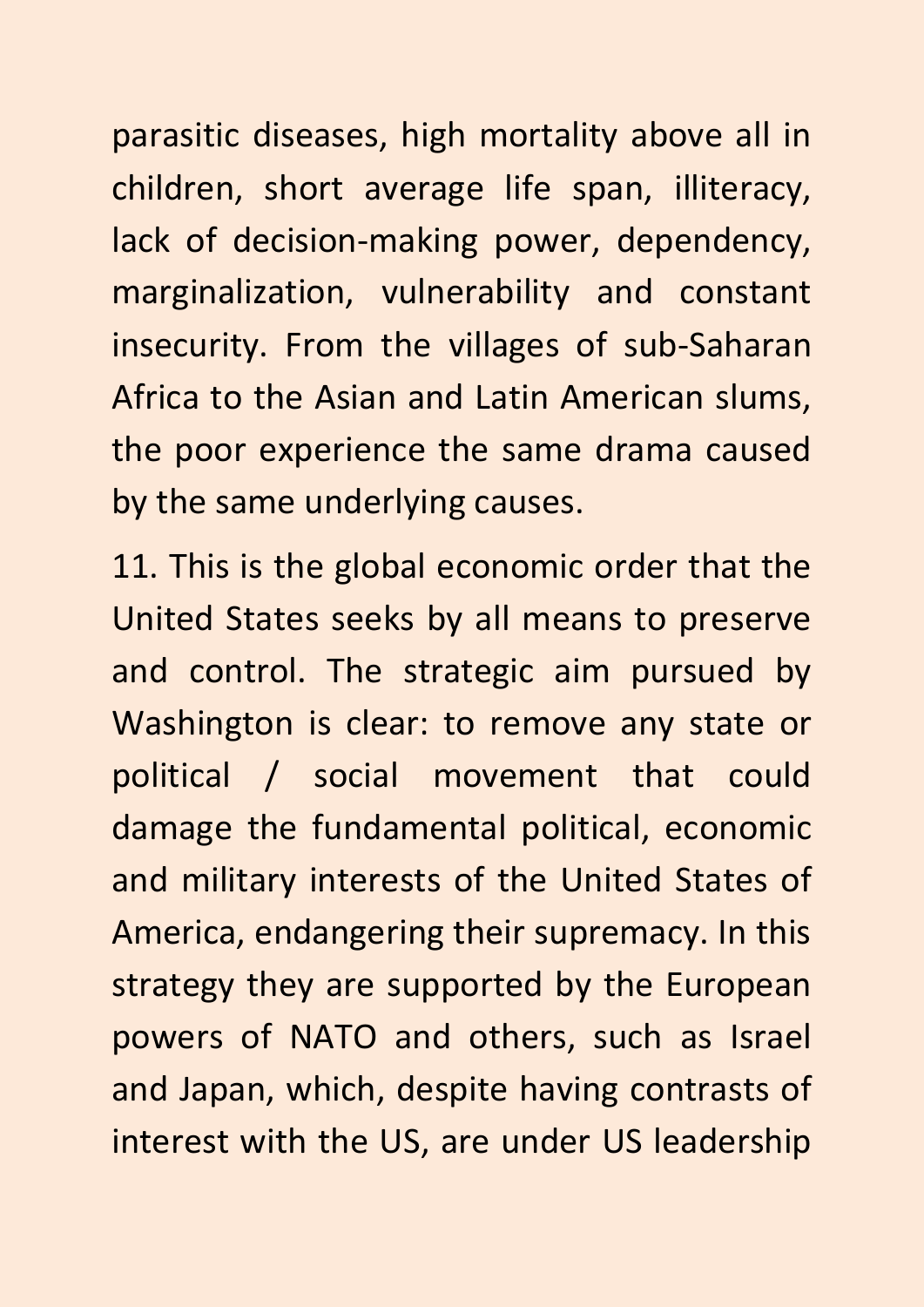when it comes to defending the economic and political order dominated by 'West. Not having the economic strength to do so, the United States and its allies increasingly play the card of war.

12. In addition to the wars properly called, Washington increasingly leads "unconventional wars" through "covert operations", that is to say secret. The Intelligence Community is formed by 17 federal organizations. In addition to the CIA (Central Intelligence Agency) there is the DIA (Defense Intelligence Agency), but every sector of the Armed Forces - army, air force, navy, corps of marines - has its own secret service. The State Department and the Homeland Security Department have it. Among these services, in fierce competition with each other to grab political support and federal funds, the NSA, the National Security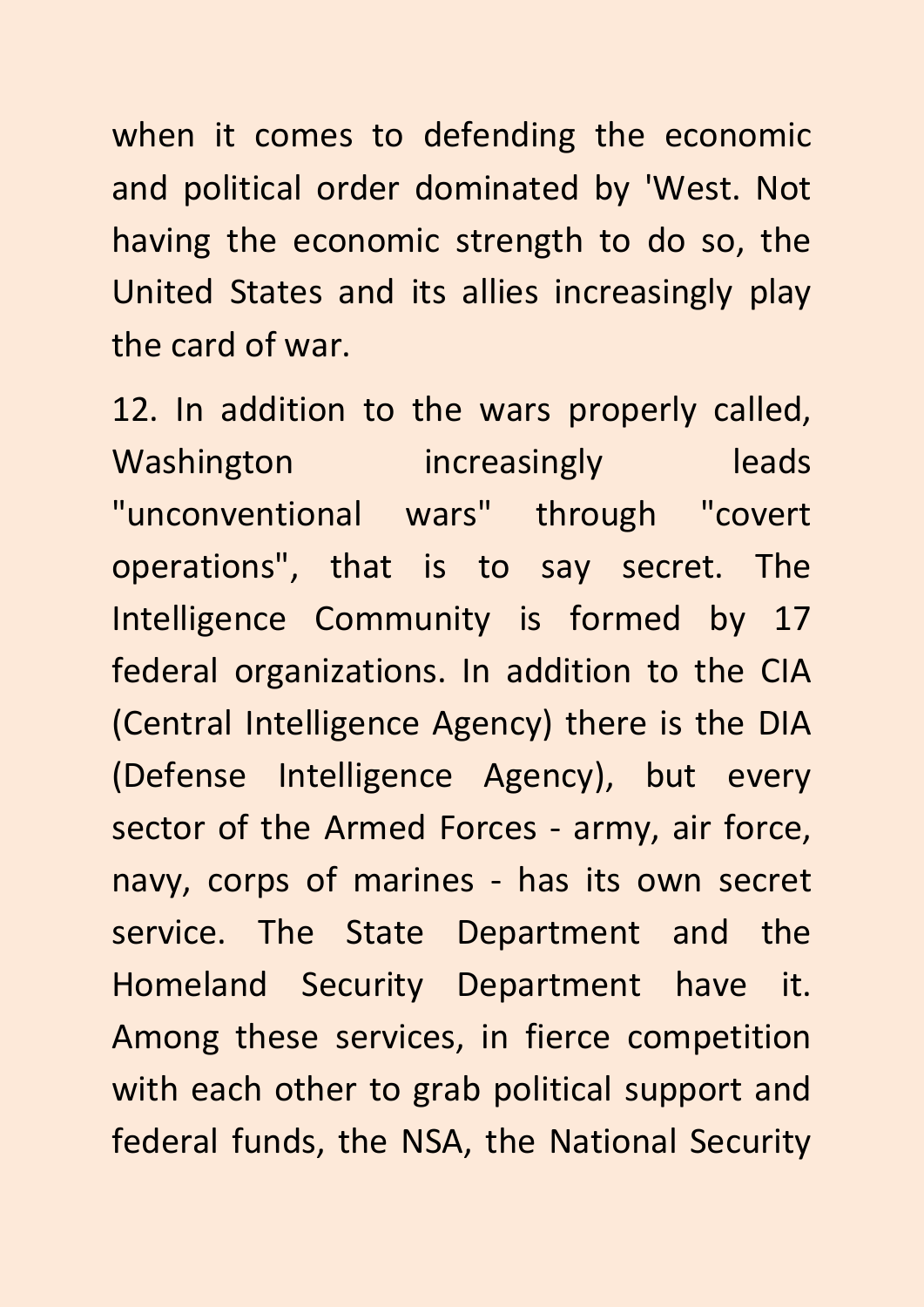Agency, specializing in telephone and IT interceptions, through which they are not only spied upon, plays a primary role. the enemies but also the friends of the United States, as confirmed by the "datagate" aroused by the revelations of the former contractor Edward Snowden.

13. The field actions are carried out by the USSOCOM, the Special Forces Command, which has tens of thousands of commandos from the four sectors of the armed forces. As emerges from a Washington Post inquiry, special operations forces are deployed in 75 countries. The USSOCOM employs private military companies at the same time. In the area of the US Central Command, which also includes Iraq and Afghanistan, the Pentagon's contractors number over 150,000. Added to those assumed by other departments and allied armies, the number of which is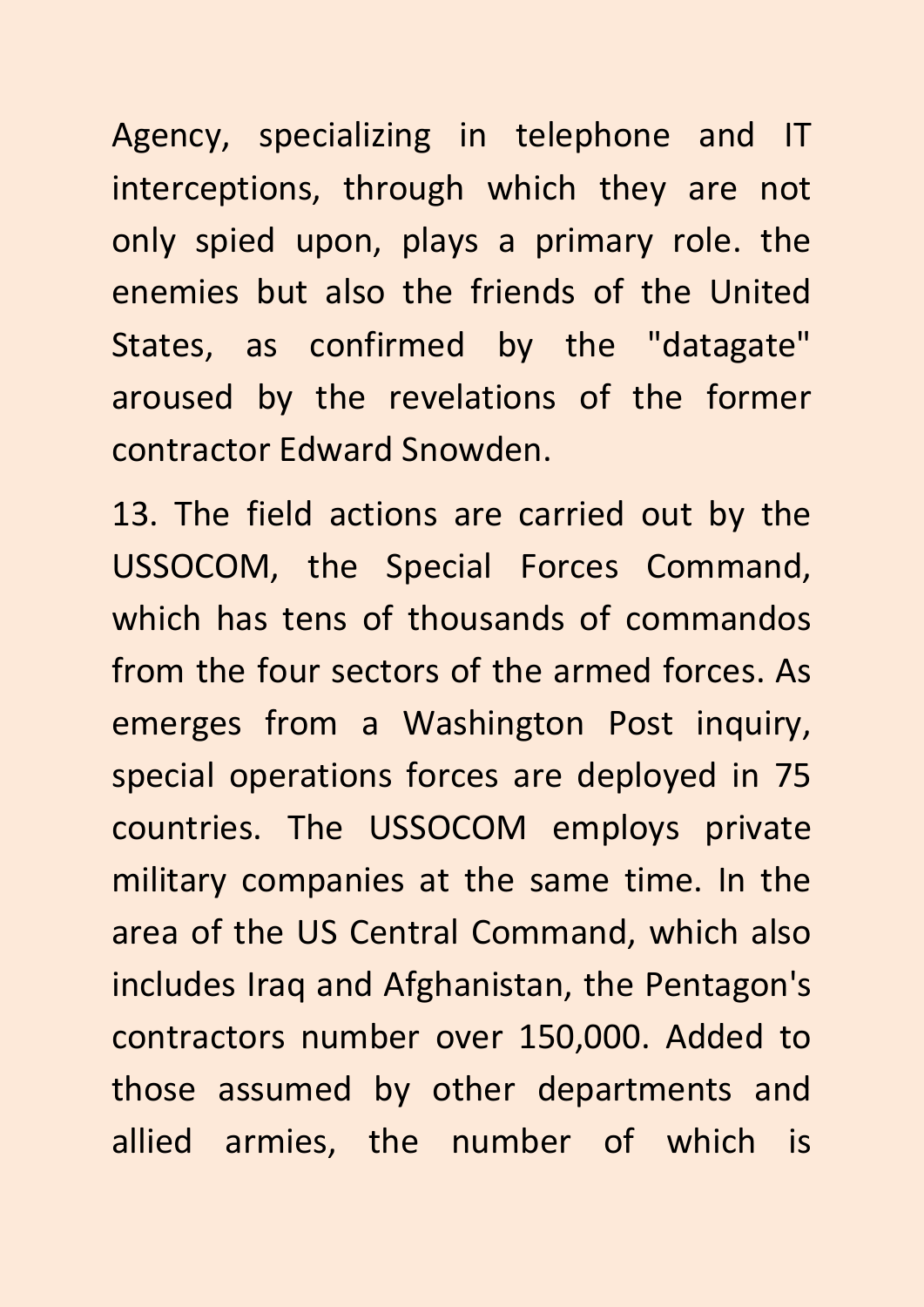unknown, but certainly high. All belong to the private shadow army, which joins the official one.

14. To this is added the "humanitarian army" formed by all those "non-governmental organizations" which, endowed with huge means, are used by the CIA and the State Department for internal destabilization actions in the name of "defense of rights of citizens ». In the same picture is the action of the Bilderberg group - which the magistrate Ferdinando Imposimato denounced as "one of the leaders of the strategy of tension and massacres" in Italy - and that of the Open Society of the "investor and philanthropist George Soros", creator of the «Color revolutions».

15. The United States - which since 1945 has caused 20-30 million deaths with their wars and coups (more than hundreds of millions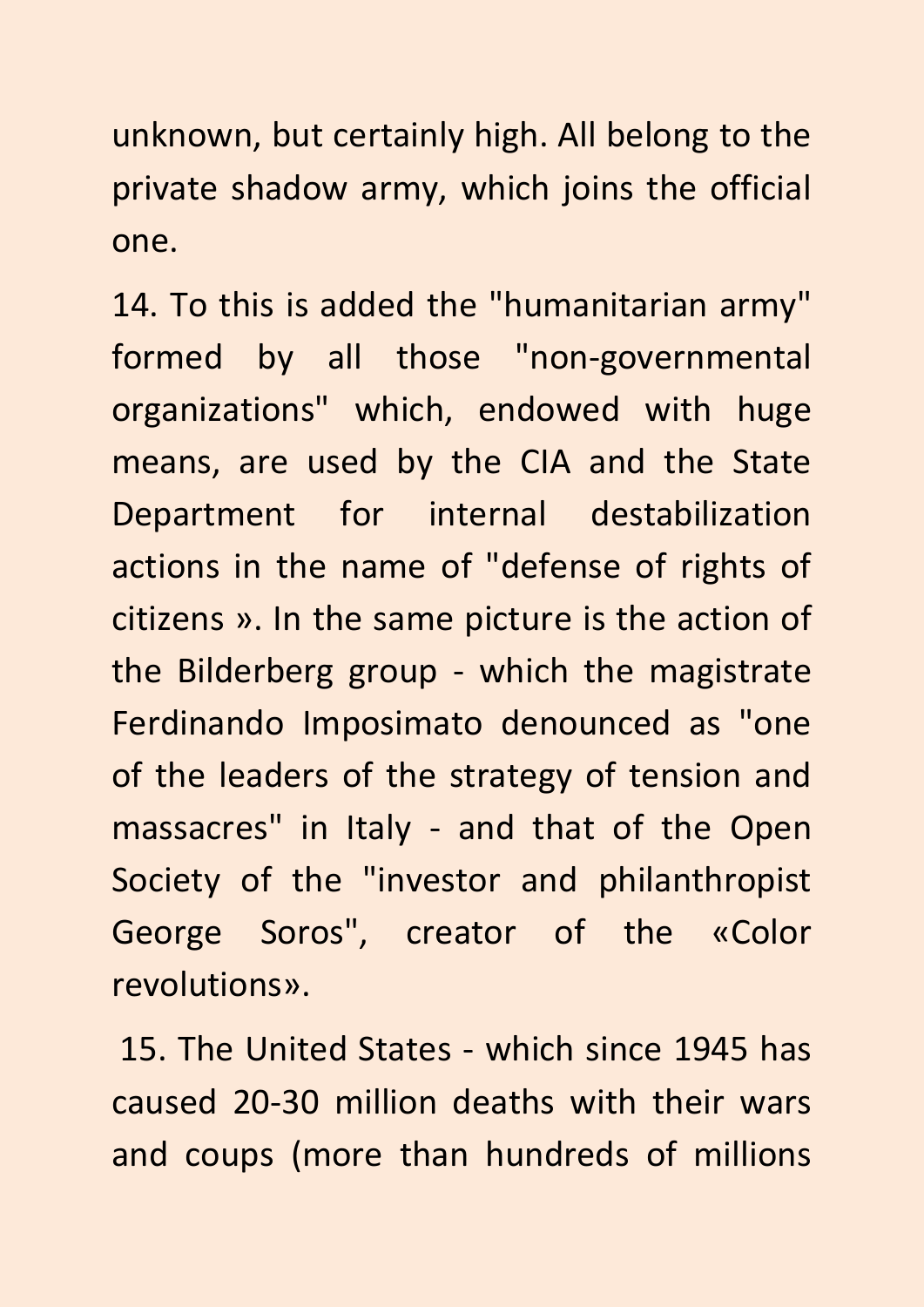caused by the indirect effects of such actions) - are willing to do anything to preserve military superiority on which they base their empire, which is crumbling with the emergence of a multipolar world. Within the framework of this strategy, political decisions are taken first of all in the "deep state", an underground center of real power held by economic, financial and military oligarchies.

## **15. The US/NATO planetary war system**

1, In the "geography" of the Pentagon, the world is divided into "areas of responsibility", each entrusted to one of the United States Unified Combatant Command: the Northern Command covers North America; the Southern Command, Central and South America; the European Command, the region comprising Europe and the whole of Russia; the African Command, the African continent (except Egypt which falls within the Central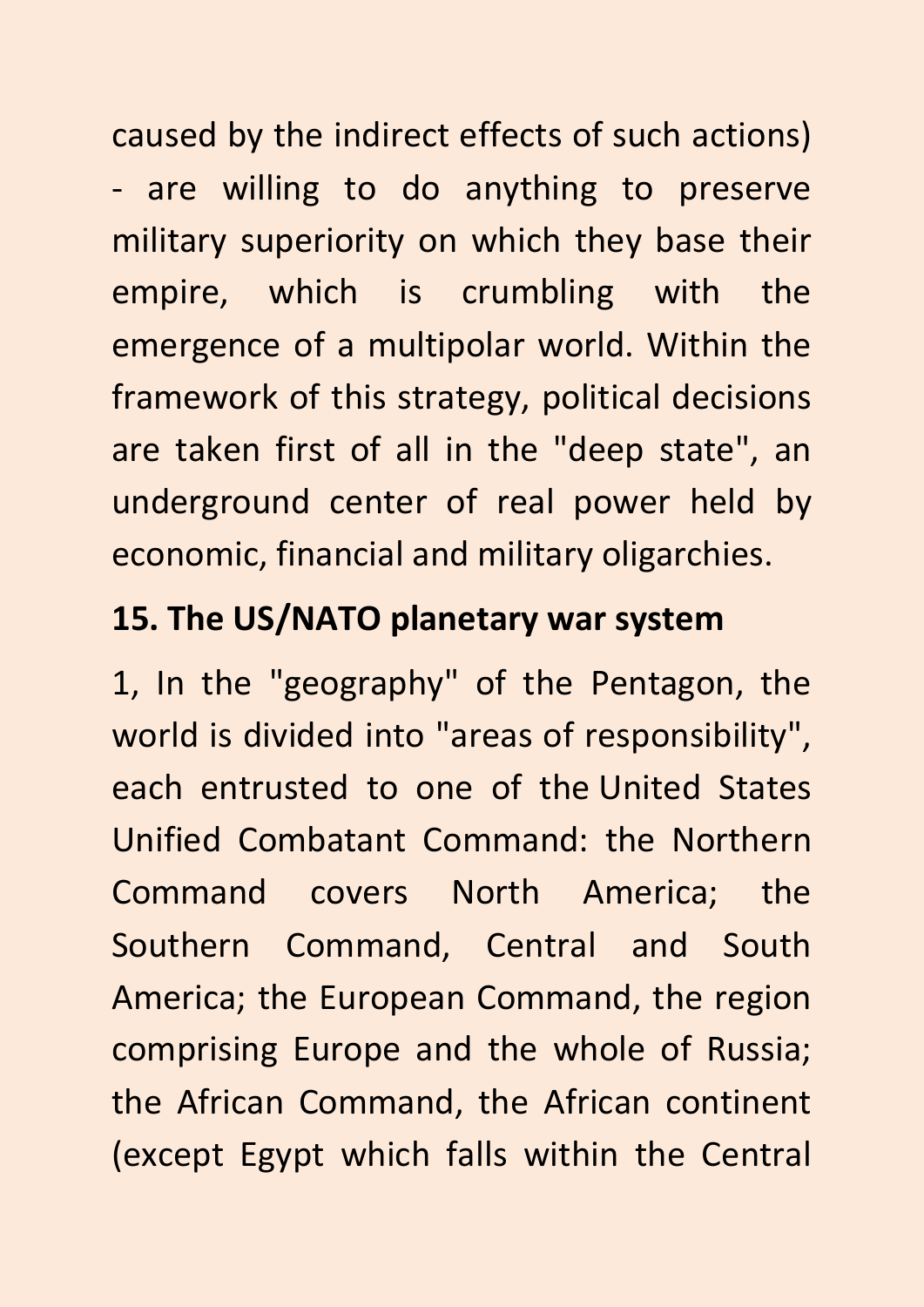Command area); the Central Command, the Middle East and Central Asia; the Pacific Command, the Asia/Pacific region.

2. Each unified command is composed of the commands of the different components of the US Armed Forces in that area. For example, the US European Command consists of: US Army in Europe, US Air Forces in Europe, US Naval Forces in Europe, US Marine **Forces** in Europe and US Special Operations Command in Europe. The command of each force is in turn articulated in a series of sub-commands and units. For example, the US Army in Europe has 22 sub-commands and units.

3. To the six geographical commands, three are added on a global scale: the Strategic Command, responsible for the terrestrial, air and naval nuclear forces, the military operations in space and cyberspace, the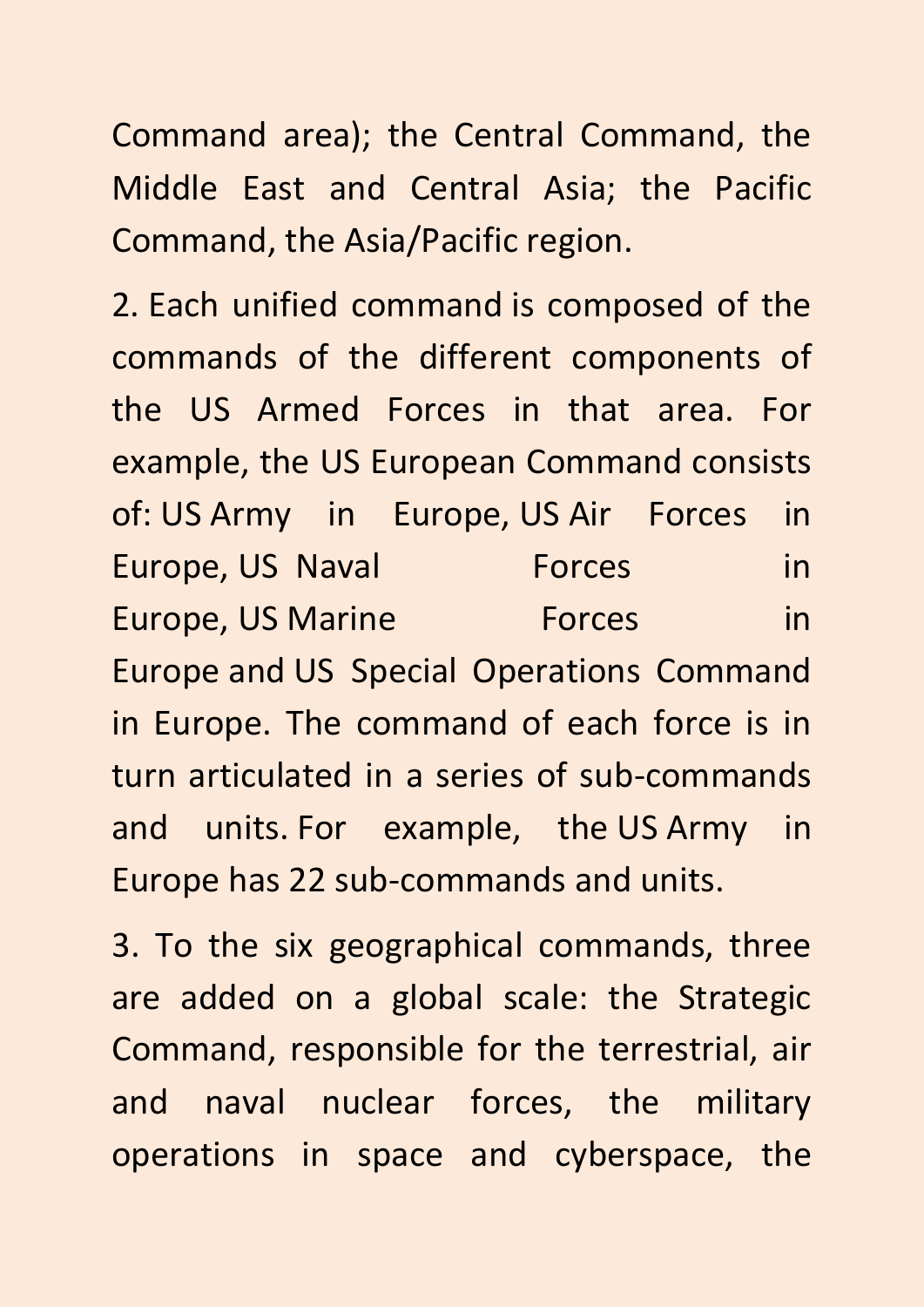global attack, electronic warfare and missile defense; the Special Operations Command, with a specific command in each of the six areas plus one in Korea, responsible for nonconventional warfare, counter-insurgency operations, psychological operations and any other mission ordered by the President or Secretary of Defense; the Transport Command, responsible for the mobility of soldiers and armaments by land, air and sea worldwide.

4. The United States of America is the only country to have a military presence on a global scale in every continent and region of the world. The Pentagon is the direct owner of over 4,800 bases and other military installations, both domestically and abroad, including over 560,000 buildings and structures (such as railways, oil pipelines and airport runways). According to official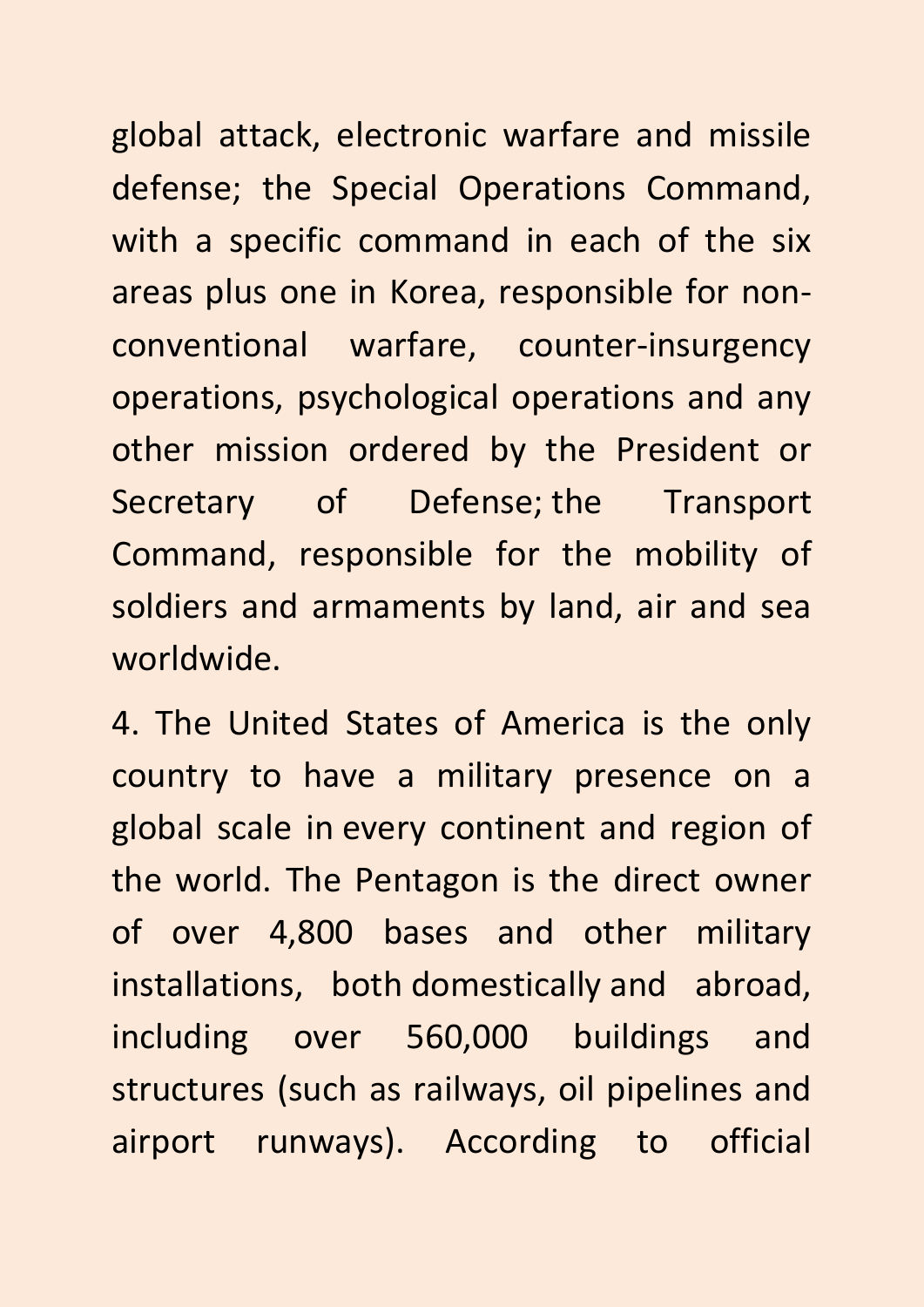Pentagon data, the United States has around 800 bases and other military installations in over 70 countries, especially around Russia and China, plus many others in use or classified. These bases are used for a continuous rotation of forces, which rapidly increase together with those transferred from the bases in the United States in certain war theaters. There are more than 170 countries where US troops are deployed, including those where the U.S. has no military bases. In terms of comparison, Russia has only a dozen military bases abroad in the former Soviet republics and in Syria; China has one in Djibouti, where its military and civilian ships call.

5. In the wake of the United States' moves, NATO, the alliance under US command, now has no more borders. In Europe – after having extended into the area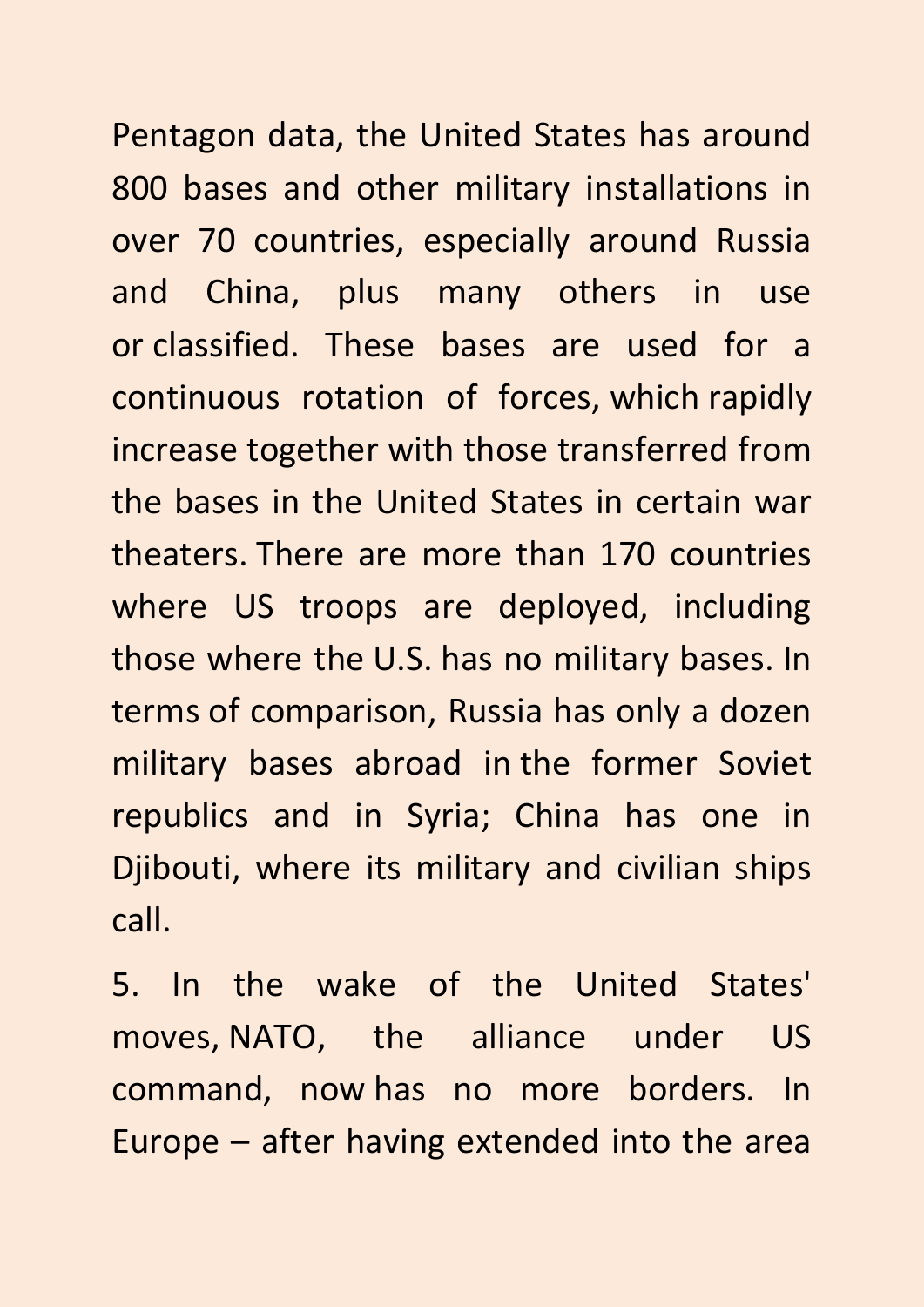of the former Warsaw Pact, the former USSR and the former Yugoslavia – it is actually incorporating Ukraine. In Central Asia, NATO is incorporating Georgia, which already integrated in its operations. It is a candidate to become a full member of the Alliance. NATO also continues to "deepen cooperation" with Kazakhstan, Kyrgyzstan, Tajikistan, Turkmenistan and Uzbekistan, to counter the Eurasian Economic Union (which includes Russia, Belarus, Kazakhstan, Armenia and Kyrgyzstan). It also remains engaged in Afghanistan – a country of great geostrategic importance to Russia and China.

6. In Western Asia, NATO continues military operations against The Syria and is preparing others (Iran is still in the crosshairs). At the same time, it is strengthening its partnership (tested in the war against Libya) with four Gulf monarchies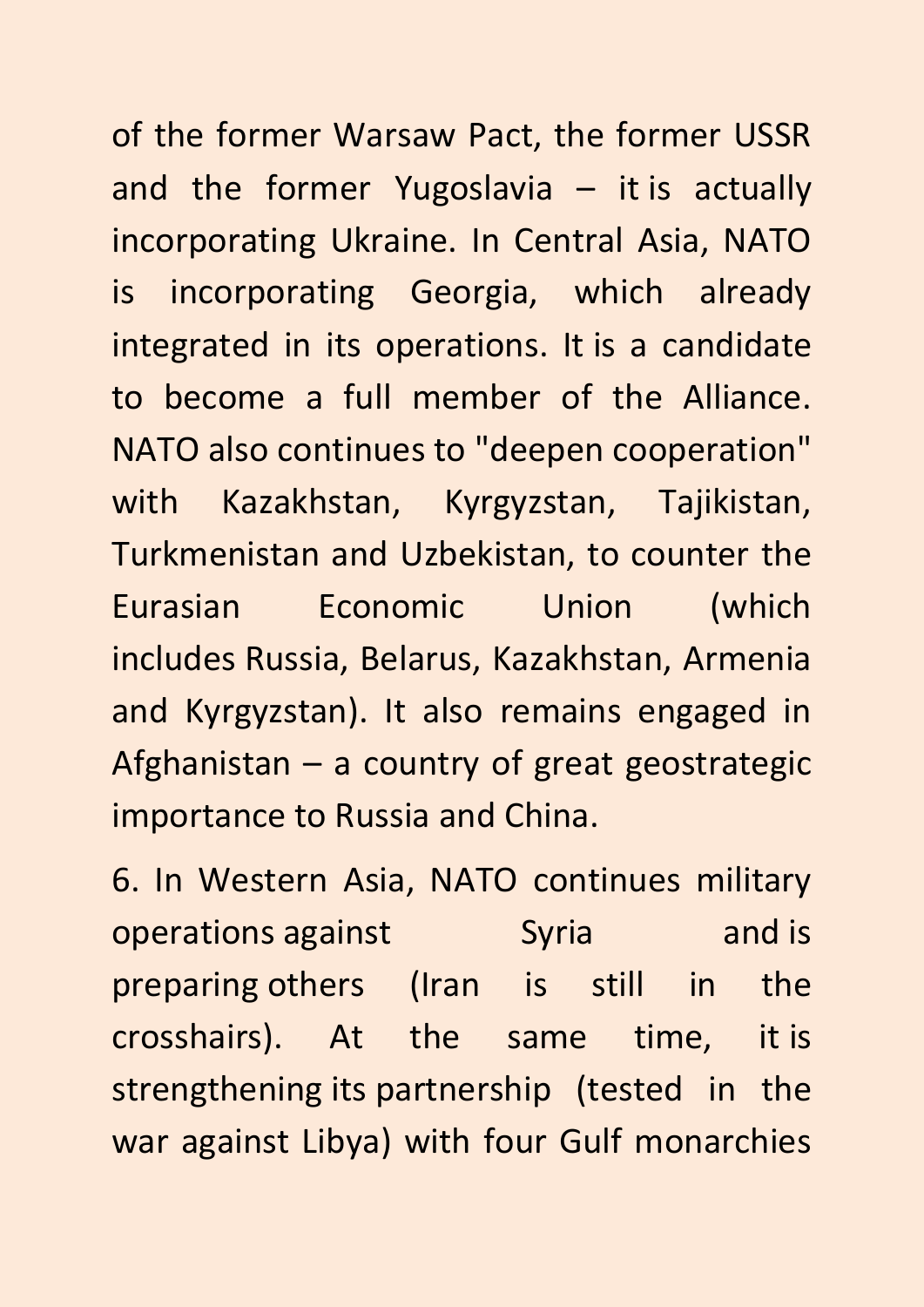– Bahrain, United Arab Emirates, Kuwait and Qatar - and military cooperation with Saudi Arabia that is killing Yemen with cluster bombs provided by the US. In East Asia, NATO has concluded with Japan a strategic agreement that "broadens and deepens the long partnership", which is joined by a similar agreement with Australia, with an anti-Chinese and anti-Russian function. For the same purpose, the major NATO countries (including Italy) participate every two years in the Pacific in what the US Fleet command calls "the greatest maritime exercise in the world".

7. In Africa, after destroying Libya, NATO is enhancing military assistance to the African Union, which it also provides "naval planning and transportation" in the strategic framework of the United States Africa Command. In Latin America, NATO has signed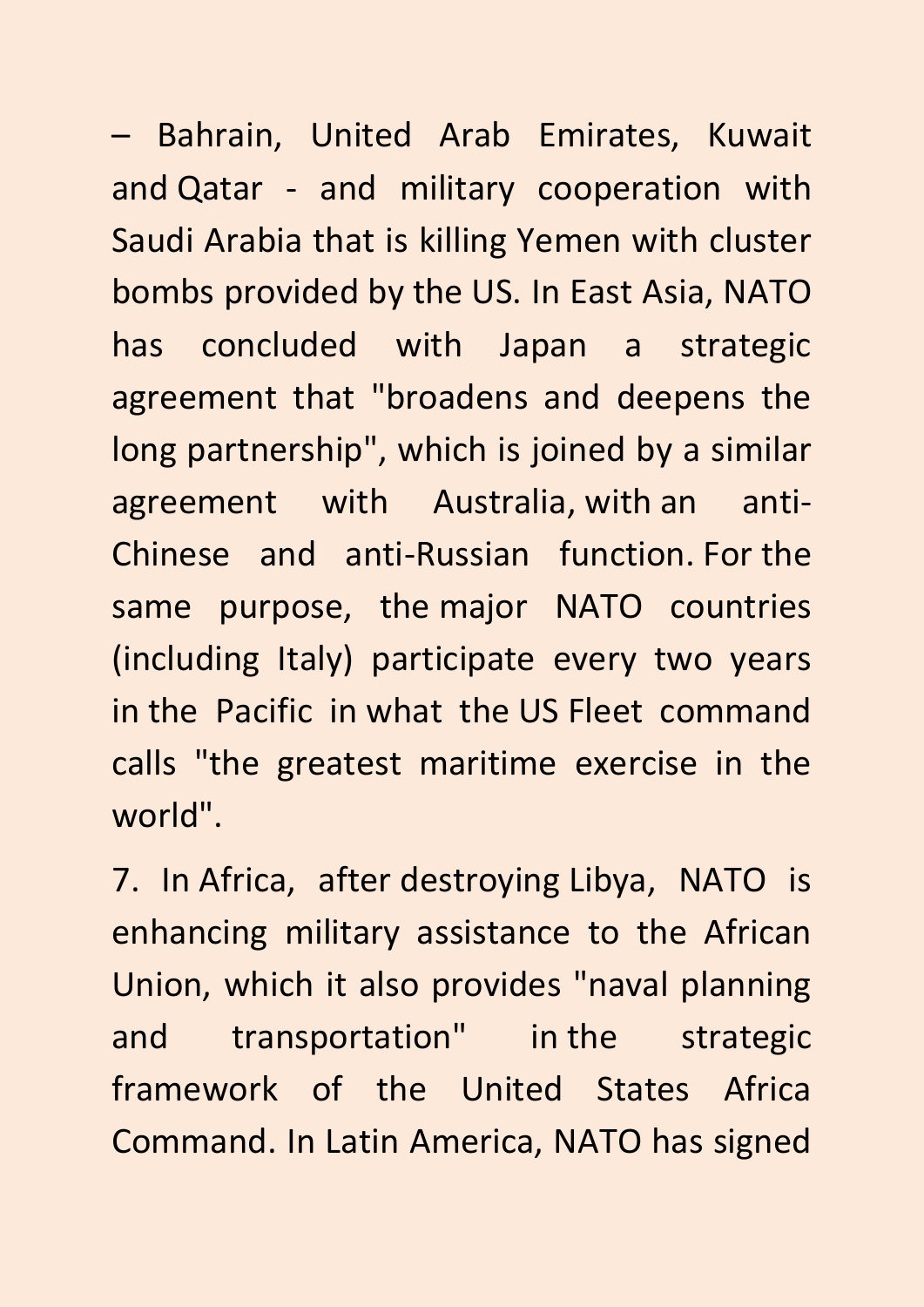a "Security Agreement" with Colombia, which has already engaged in Alliance military programs (including the formation of special forces) and has become "NATO's first partner in Latin America". NATO, therefore, now has its hands on a subversive plan against the Bolivarian Republic of Venezuela.

## **16. Exiting the war system of NATO**

1, While the acceleration of ongoing conflicts increases the risk of a great war that, with the use of nuclear weapons and other weapons of mass destruction, would jeopardize the very existence of humanity and planet Earth, It is vitally important to multiply efforts to get out of the war system. This raises the question of Italy's membership in NATO.

2, There are those who say that one can stay in NATO while preserving his autonomy of choice, meaning having the possibility to decide from time to time in the national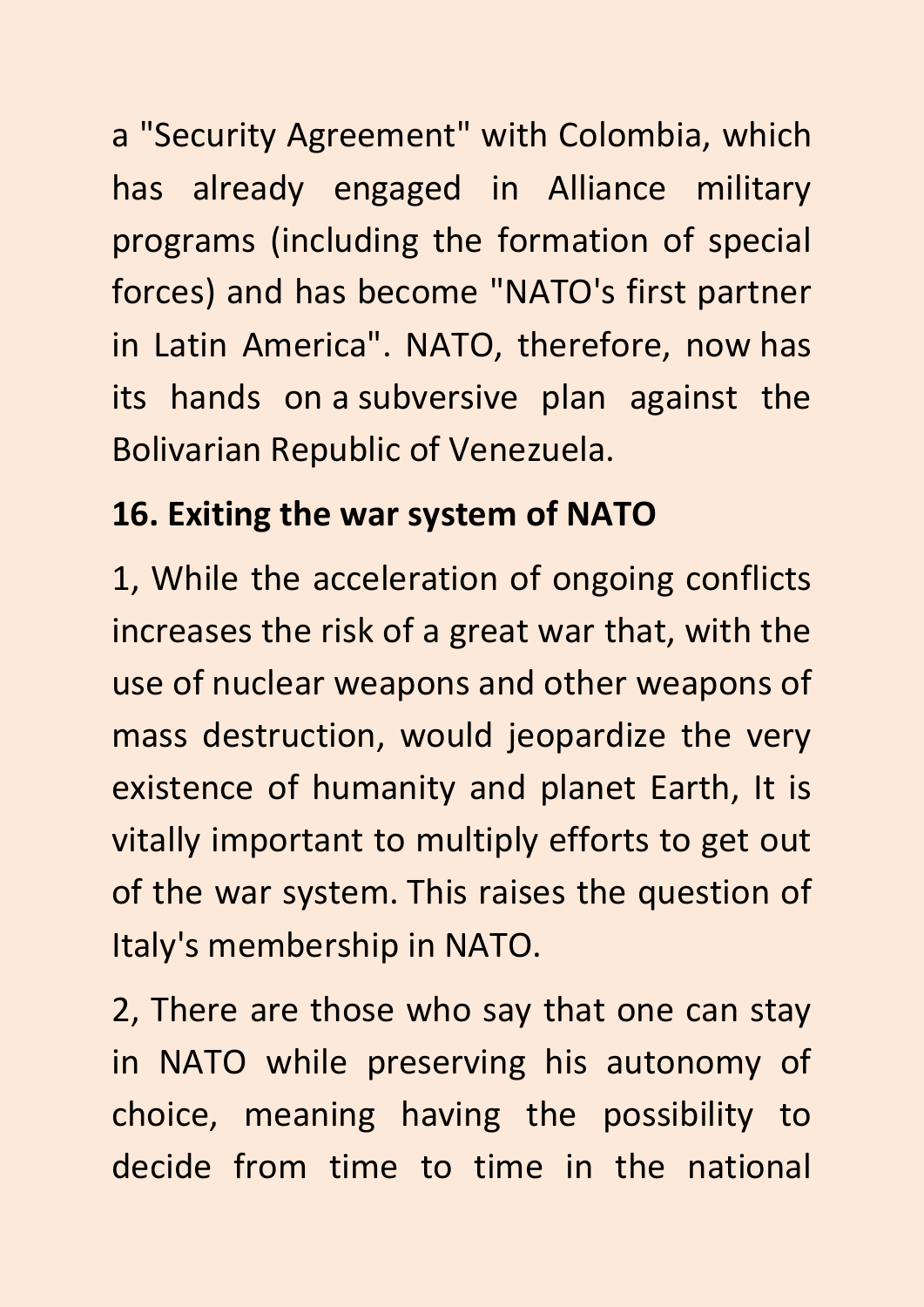parliament whether or not to participate in a specific initiative of the Atlantic Alliance. It's an illusion or worse. The North-Atlantic Council has established the NATO rules in which "there is no vote or majority decision". "Decisions are taken unanimously and by mutual agreement", meaning in agreement with the United States of America, which they are entitled to by the right of controlling the position of Supreme Allied Commander in Europe and other key commands, including that of the Nuclear Planning Group.

3. In the great media spectacle of politics, magicians and acrobats launch appeals for a world without nuclear weapons, which is currently impossible, but they do nothing to achieve what today would be possible: a decisive political battle to free Italy from nuclear weapons, which do not serve our security but expose us to increasing risks.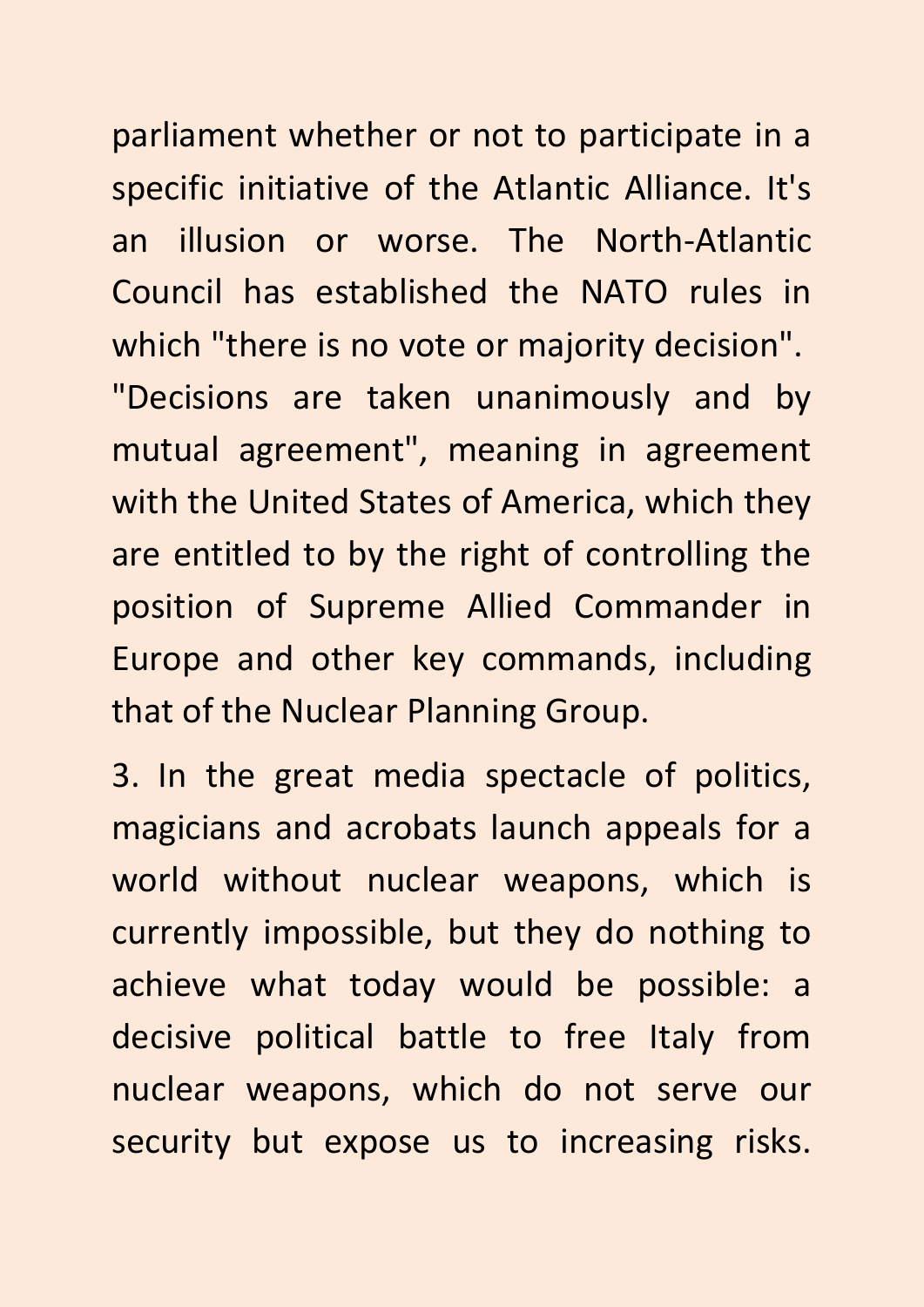Taking a real step forward towards the total elimination of nuclear weapons is the only way in which Italy could really contribute to defusing the escalation that leads to nuclear war,.

4. To do this, we need to fight in the open for Italy to stop violating the non-proliferation treaty it has ratified, requiring the United States to immediately remove its nuclear weapons from our national territory. By doing so, Italy would adhere to the United Nations Treaty on the Prohibition of Nuclear Weapons.

5, The principles of our Constitution and our real national interests make indispensable the removal from our national territory not only nuclear weapons, but U.S. and NATO bases under US command. In other words, the Big Taboo that dominates the political and institutional world must be broken, clearly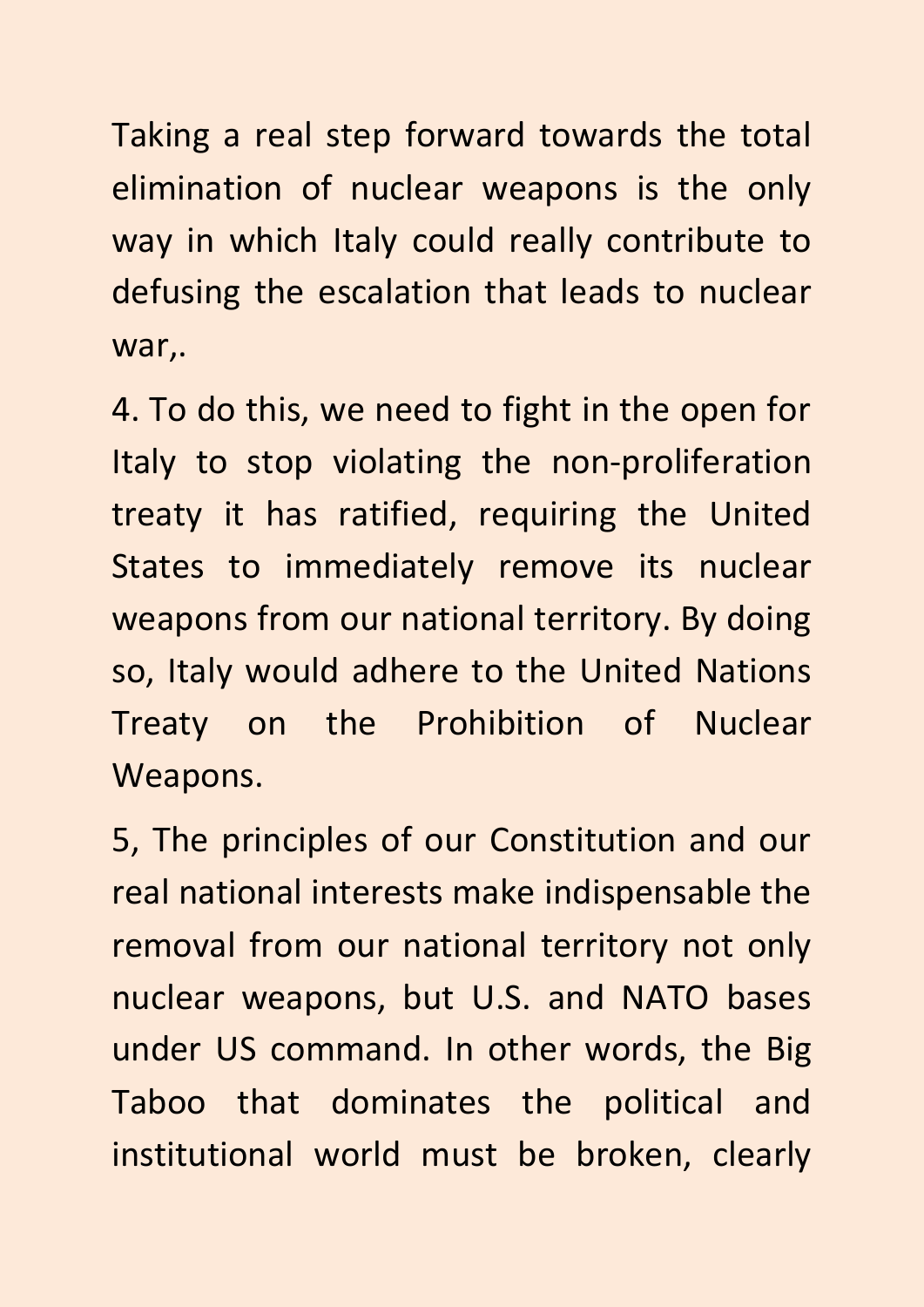indicating the goal to be achieved: Italy's exit from NATO and NATO from Italy in order to contribute to the dissolution of the Atlantic Alliance and any other military alliance. It may be an objective considered crazy by those who see the Atlantic Alliance as something sacred and untouchable and be considered dangerous by those who know that by putting themselves against NATO, they put their political careers at risk. It may also be considered impossible by those who think that a sovereign and neutral Italy cannot exist.

6. The obstacles that stand in the way of achieving this goal are enormous. The dominant power bases its strength not only on political, economic and military instruments, but on the control of minds, made possible by a pervasive media that, above all through television, leads us to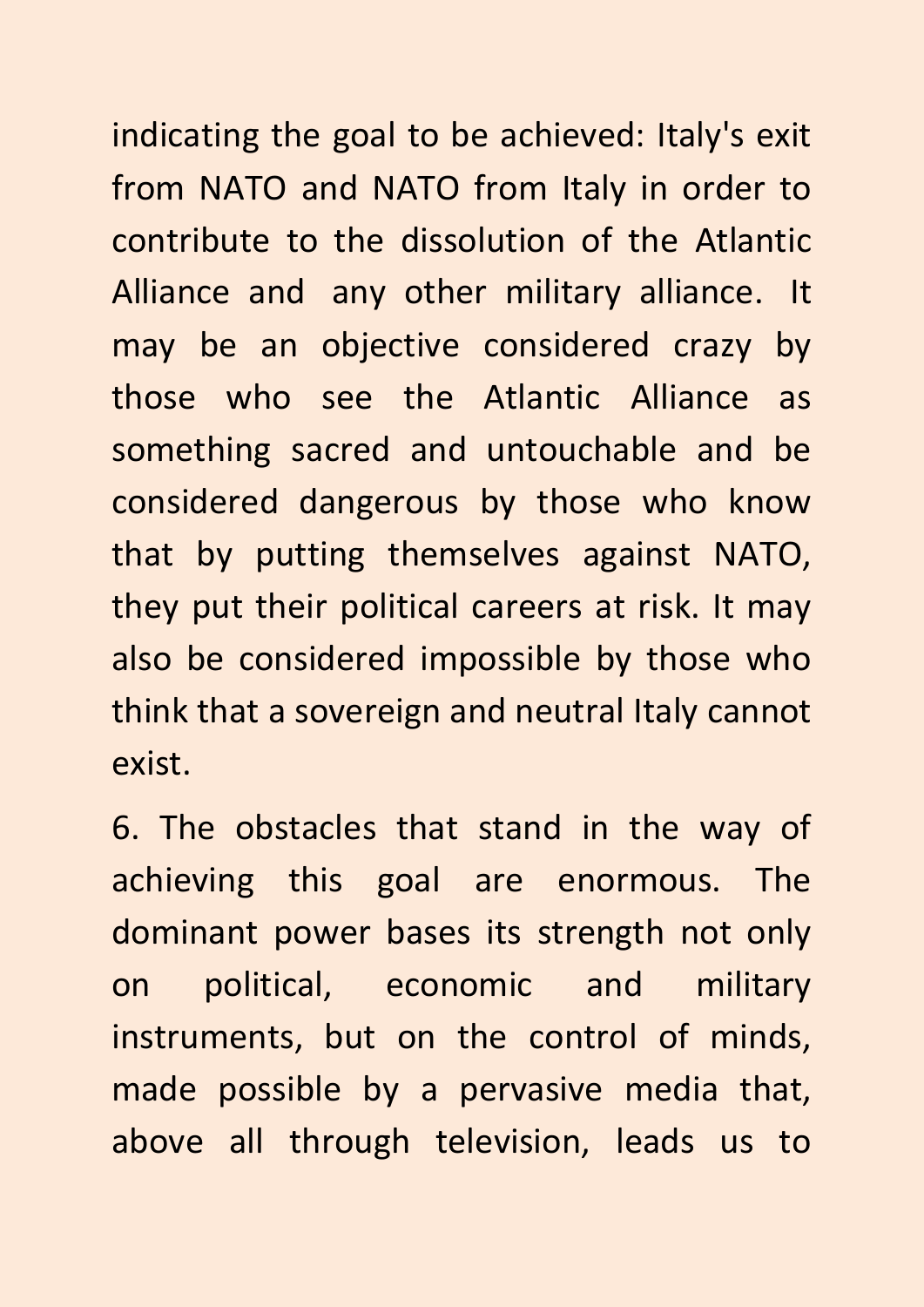believe that only what is seen exists and what is not seen does not exist. The control of minds through the dominant media apparatus allows politicans, on the one hand, to reassure public opinion by hiding real threats, and on the other to alarm it by making holograms of dangerous enemies appear, so as to justify rearmament policies, military operations and wars, justifying at the same time a military expenditure that in Italy amounts to about 70 million euros a day and, according to the commitments made in NATO, will have to rise to around 100 million euros a day. And, again as a result of mind control, there is the spectacle of those who have supported the wars that have demolished entire states (the last one in Libya) and have caused dramatic mass exodus now in the front row welcoming the victims of these same wars with open arms.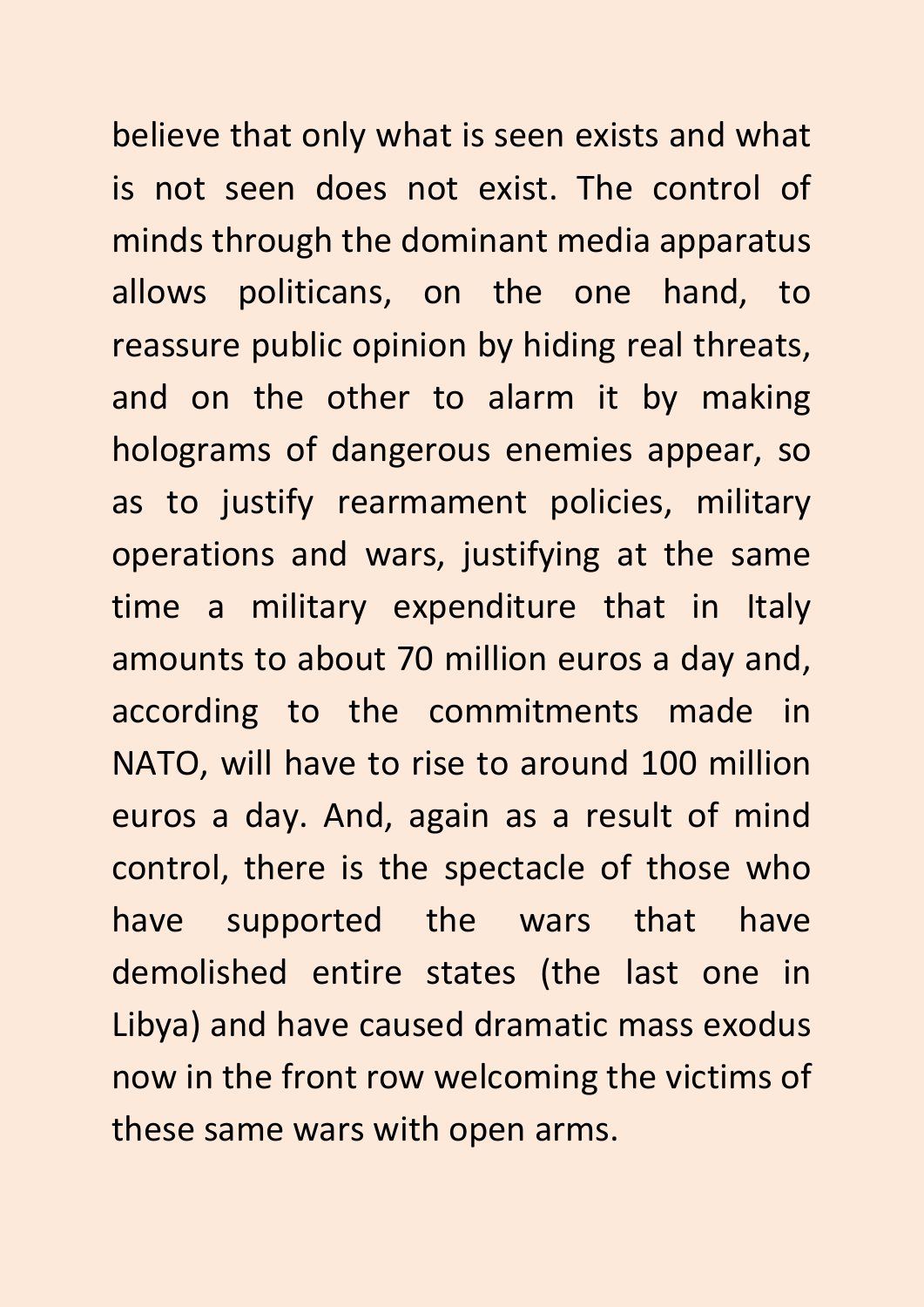7. The vast majority, therefore, know nothing or almost nothing about the mechanisms that determine the increasingly rapid escalation of war, making the scenario of the third (and last) world war ever more real: the thermonuclear one. It is spoken of in small circles of "experts", in "gray rooms" (with reference to the color of hair as a person ages) from which the young are largely absent. It's about getting out of the closet, finding ways and languages to make people understand that time is running out, that it is absolutely necessary to move while we have time. What to do is in the hands of each of us.

8. In the face of impending danger, we must show that there is still an Italy that remembers, not only in words, its own Constitution; an Italy for which the word "sovereignty" is not just a term for political change; an Italy that refuses to remain caged